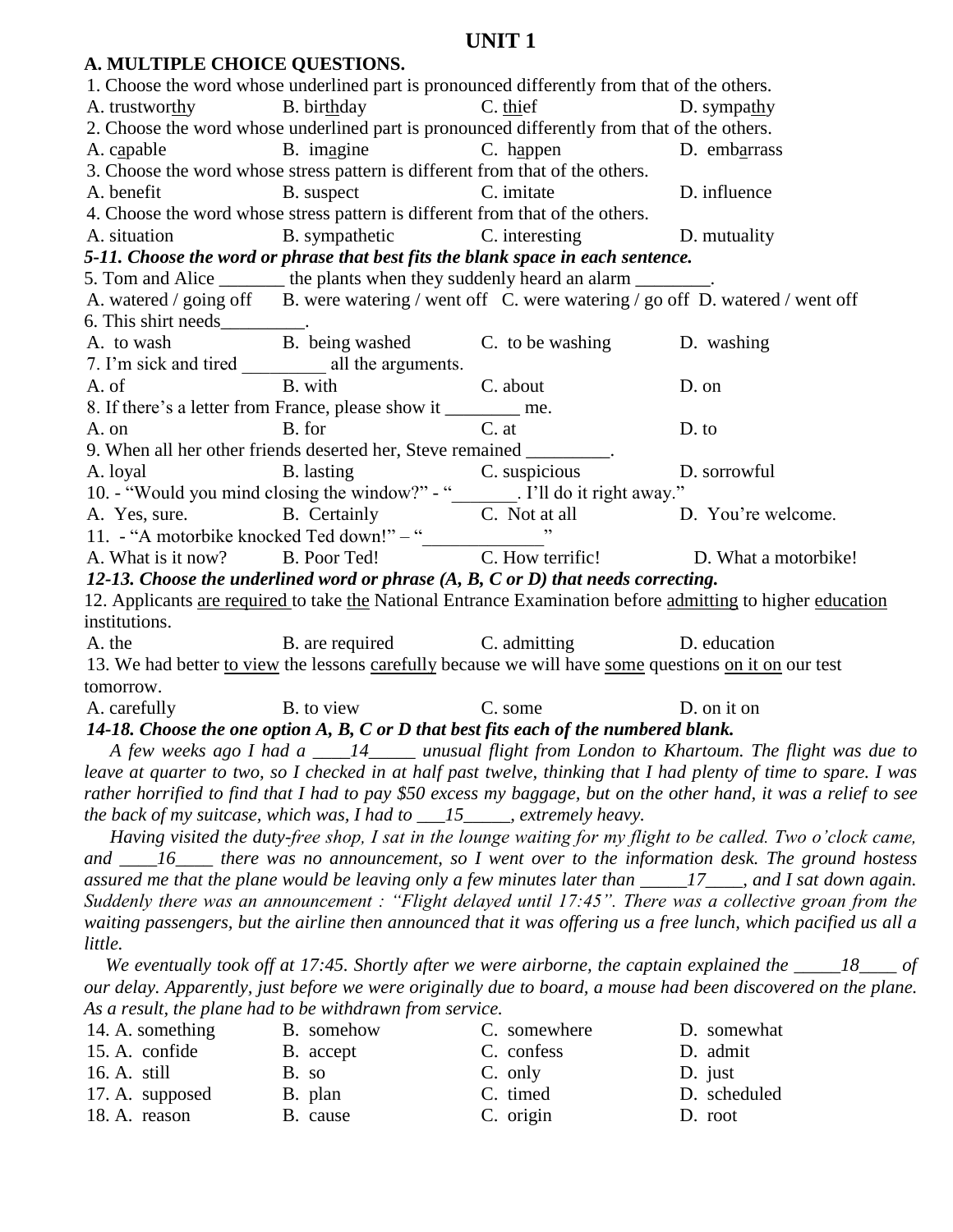## **B. WRITING**

## **I. Give the correct form of the verbs in brackets.**

- 1. I prefer  $(drive)$  to  $(drive)$  by others.
- 2. The baby must be hungry. She (cry) \_\_\_\_\_\_ for ten minutes.
- 3. When  $I (call)$  \_\_\_\_\_\_ them to book tickets, they (already, sell) \_\_\_\_\_\_.
- 4. Mary's children are used to (pick) up after school every day.
- 5. I regret (say) that I won't be able to come to the party.
- 6. Most people don't need (support) \_\_\_\_\_\_\_ financially once they have found reasonable jobs.

## **II. Supply the correct form of the words in brackets.**

- 1. Friendship is \_\_\_\_\_\_ where mutual sympathy does not exist. (possibility)
- 2. Children find endless \_\_\_\_\_\_ in playing with water. (please)
- 3. They are not as \_\_\_\_\_\_\_ as the ones I've been talking about. (interest)
- 4. One of the most important qualities of friendship is \_\_\_\_\_\_. (selfish)
- 5. The teacher listened to the student's problems. (sympathize)
- 6. I had always been \_\_\_\_\_\_ by the idea of working abroad. (attraction)

## **III. Rewrite the sentences as directed.**

- 1. This pine-tree needs decorating.
	- $\rightarrow$  You need  $\equiv$
- 2. Nobody saw me come in.
	- $\rightarrow$  I came
- 3. I expect to hear from you soon

 $\rightarrow$  I'm looking

- 4. Thank you for answering my email soon. It was very kind of you. It was
- 5. He wishes he had married her.

 $\text{He registers}$ 

6. As a child, I enjoyed my parents taking me to the zoo.

As a child, I enjoyed\_\_\_\_\_\_\_\_\_\_\_\_\_\_\_\_\_\_\_\_\_\_\_\_\_\_\_\_\_\_\_\_\_\_\_\_\_\_\_\_\_.

7. She has a hard time meeting others at social events. It is difficult\_\_\_\_\_\_\_\_\_\_\_\_\_\_\_\_\_\_\_\_\_\_\_\_\_\_\_\_\_\_\_\_\_\_\_\_\_\_\_\_\_\_\_\_\_\_\_\_.

8. I haven't talked to him since his  $15<sup>th</sup>$  birthday. The last  $\Box$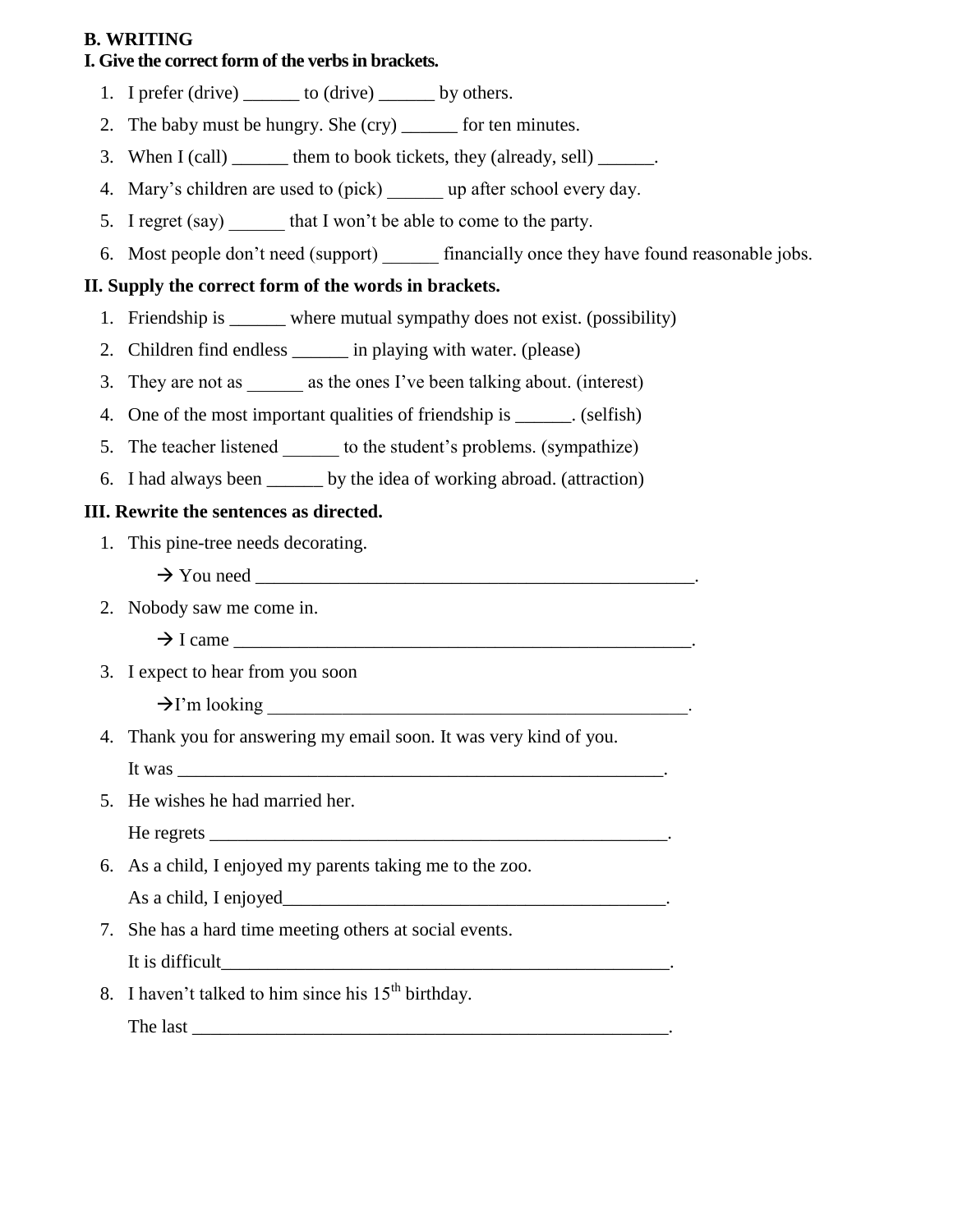|    | I. Give the correct form of the verbs in brackets.                                                                                |              |
|----|-----------------------------------------------------------------------------------------------------------------------------------|--------------|
|    |                                                                                                                                   |              |
|    |                                                                                                                                   |              |
|    |                                                                                                                                   |              |
|    | No, I didn't. I'll go and do it now.                                                                                              |              |
|    |                                                                                                                                   |              |
|    |                                                                                                                                   |              |
|    |                                                                                                                                   |              |
|    |                                                                                                                                   |              |
|    | II. Fill in the blanks with appropriate prepositions:                                                                             |              |
|    |                                                                                                                                   |              |
| 2. | 1. The wine had made him incapablethinking clearly.<br>Each year more and more amateur runners take the challenge of the New York |              |
|    | Marathon.                                                                                                                         |              |
| 3. |                                                                                                                                   |              |
| 4. |                                                                                                                                   |              |
|    | <b>III. Phonology:</b>                                                                                                            |              |
|    | 1. Choose the word whose underlined part is pronounced differently from the rest.                                                 |              |
|    | B. capable<br>C. situation<br>A. quality                                                                                          | D. situation |
| 2. | Choose the word whose underlined part is pronounced differently from the rest.                                                    |              |
|    | A. imagine<br>B. embarrass<br>$C.$ payment                                                                                        | D. attract   |
| 3. | Choose the word whose main stress is placed differently from the rest.                                                            |              |
| 4. | A. mutual<br>B. influence<br>C. imagine<br>Choose the word whose main stress is placed differently from the rest.                 | D. sympathy  |
|    | B. between<br>C. constant<br>A. rumour                                                                                            | D. dollar    |
|    |                                                                                                                                   |              |
|    | IV. Supply the correct form of the words in brackets.                                                                             |              |
|    |                                                                                                                                   |              |
|    |                                                                                                                                   |              |
|    |                                                                                                                                   |              |
|    |                                                                                                                                   |              |
|    |                                                                                                                                   |              |
|    |                                                                                                                                   |              |
|    | V. Rewrite the sentences as directed.                                                                                             |              |
|    | 1. Sebastian's career as a television presenter began five years ago.                                                             |              |
|    | $\rightarrow$ Sebastian has                                                                                                       |              |
|    |                                                                                                                                   |              |
|    | 2. Lan finds it difficult to speak English fluently.                                                                              |              |
|    |                                                                                                                                   |              |
| 3. | The teacher said that we had to do all our homework.                                                                              |              |
|    |                                                                                                                                   |              |
|    | 4. I last heard from him two years ago.                                                                                           |              |
|    |                                                                                                                                   |              |
| 5. | They spent two days doing the gardening.                                                                                          |              |
|    |                                                                                                                                   |              |
|    | 6. I turned the lights off and then went to bed.                                                                                  |              |
|    |                                                                                                                                   |              |
|    |                                                                                                                                   |              |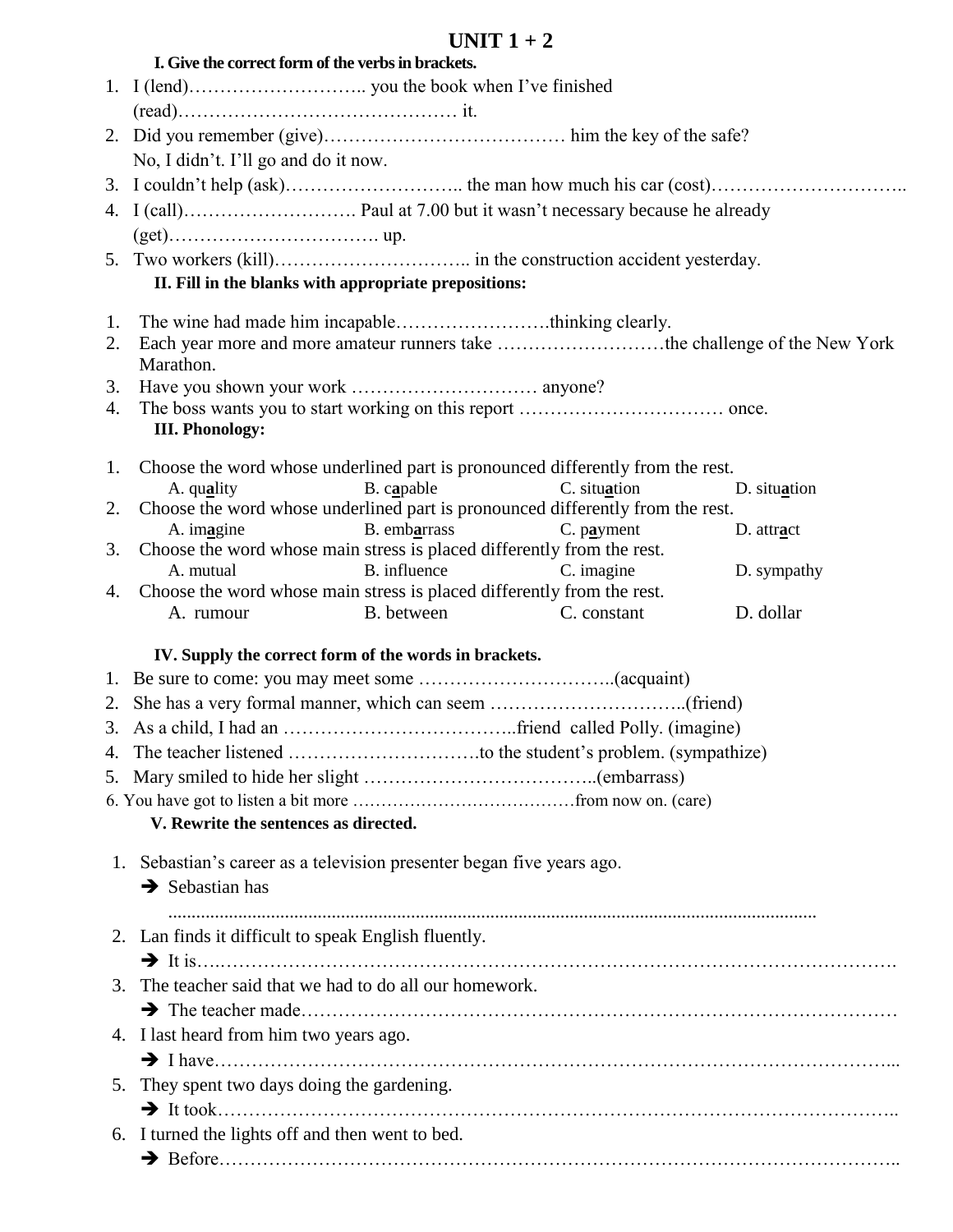## **I. Give the correct form of the verbs in brackets.**

|    | my hand.                                                                       |  |
|----|--------------------------------------------------------------------------------|--|
|    |                                                                                |  |
| 2. |                                                                                |  |
| 3. |                                                                                |  |
| 4. |                                                                                |  |
|    |                                                                                |  |
|    |                                                                                |  |
|    | they receive.                                                                  |  |
|    | II. Fill in the blanks with appropriate prepositions:                          |  |
| 1. | She has always remained loyal her political principles.                        |  |
| 2. |                                                                                |  |
| 3. |                                                                                |  |
| 4. |                                                                                |  |
|    | <b>III. Phonology:</b>                                                         |  |
| 1. | Choose the word whose underlined part is pronounced differently from the rest. |  |
|    | A. believe<br>B. ready<br>C. pleasure<br>D. friendly                           |  |
| 2. | Choose the word whose underlined part is pronounced differently from the rest. |  |
|    | B. rumour<br>$C.$ number<br>D. f <u>us</u><br>A. trust                         |  |
| 3. | Choose the word whose main stress is placed differently from the rest.         |  |
|    | <b>B.</b> sympathy<br>D. influence<br>A. suspicious<br>C. interesting          |  |
| 4. | Choose the word whose main stress is placed differently from the rest.         |  |
|    | B. birthday<br>C. decide<br>A. schoolboy<br>D. happen                          |  |
|    | IV. Supply the correct form of the words in brackets.                          |  |
|    |                                                                                |  |
|    |                                                                                |  |
|    |                                                                                |  |
|    |                                                                                |  |
|    |                                                                                |  |
|    |                                                                                |  |
|    | V. Rewrite the sentences as directed.                                          |  |
|    |                                                                                |  |
|    | 1. I drank milk and then went to bed.                                          |  |
|    |                                                                                |  |
| 2. | John gave me \$500, which was very generous of him.                            |  |
|    |                                                                                |  |
| 3. | It was impossible for him to find the solution to the problem.                 |  |
|    |                                                                                |  |
| 4. | Mr. Brown doesn't allow his children to stay up late.                          |  |
|    |                                                                                |  |
| 5. | Jack said that he hadn't studied for his graduation exam.                      |  |
|    |                                                                                |  |
|    | They are expecting to go to Dalat.                                             |  |
| 6. |                                                                                |  |
|    |                                                                                |  |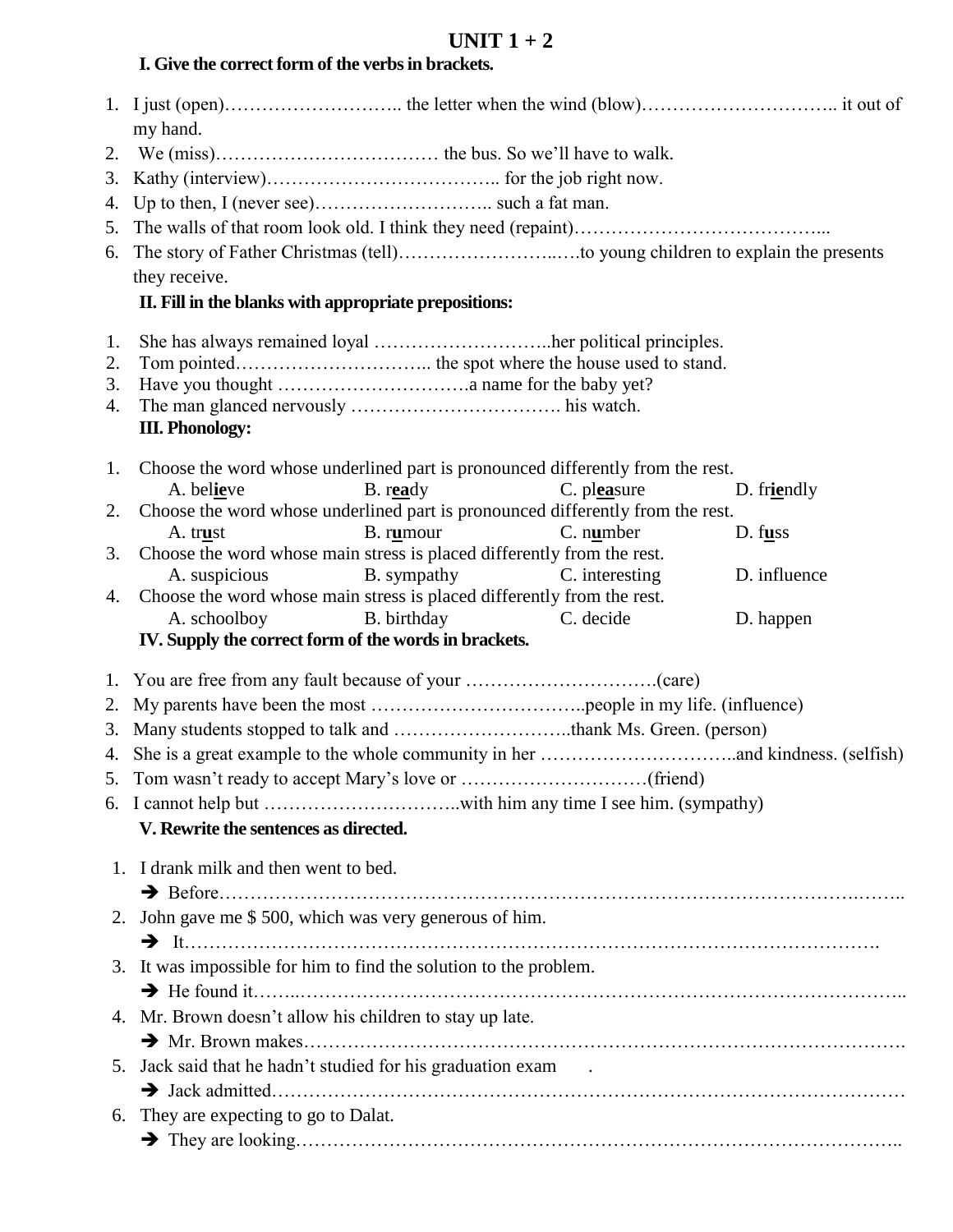## **I. PHONOLOGY**

- 1. A. pleasure B. influence C. suspicion D. imitate
- 2. A. pleasant B. decisive C. enthusiasm D. existence
- 3. A. qualific**a**tion B. acqu**ai**ntances C. inc**a**pability D. enthusiastically
- 4. A. decision B. suspi**c**ion C. influen**t**ial D. attrac**t**ion

## **II. PREPOSITION**

- 1. You should have seen the look \_\_\_\_\_ her face when I told her!
- 2. Have you shown your work \_\_\_\_\_ anyone?
- 3. He's quite capable \_\_\_\_\_ lying to get out of trouble.
- 4. We are chiefly concerned \_\_\_\_\_ improving educational standards.

## **III. VERB-FORM**

- 1. I did it for a bet because somebody (agree) to pay me money if I did.
- 2. I (not acknowledge) that he had done anything wrong.
- 3. I don't want to make an accusation until I (have) some proof.
- 4. When he (see) the police arrive, he bolted down an alley.
- 5. Ben, of course, was the last (arrive).
- 6. Helen got her microphone (repair).
- 7. These islands are too small (stand) alone as independent states.
- 8. They barely have enough money (keep) body and soul together.

# **IV. WORD-FORM**

- 1. It gives me great (PLEASE) to welcome you here today.
- 2. The sun is (CONSTANCY) evaporating the earth's moisture.
- 3. I found the whole evening intensely (EMBARRASS).
- 4. She's always full of (IMAGINE) ideas.
- 5. That was a (SNEAK) trick!
- 6. Playing a game with the children is a good way of getting them (ACQUAINTANCES).

## **V. TRANSFORMATION**

1. It took her some time to awake to the dangers of her situation.

 $\rightarrow$  She wasted

2. She didn't waste time feeling sorry for herself.

## $\rightarrow$  It didn't take

3. I've been crazy about him since the first time I saw him.

 $\rightarrow$  It is the first sight that

4. When did she last come and see you?

How long is it \_\_\_\_\_\_\_\_\_\_\_\_\_\_\_\_\_\_\_\_\_\_\_\_\_\_\_\_\_\_\_\_\_\_\_\_\_\_\_\_\_\_\_\_\_\_\_\_\_\_\_\_\_\_\_\_\_\_\_\_\_\_\_\_\_\_\_\_\_\_\_\_?

5. She agreed to let me go early.

- She agreed that I was allowed \_\_\_\_\_\_\_\_\_\_\_\_\_\_\_\_\_\_\_\_\_\_\_\_\_\_\_\_\_\_\_\_\_\_\_\_\_\_\_\_\_\_\_\_\_\_\_\_\_\_\_\_\_\_\_\_\_\_\_\_.
- 6. There is an important mission you must complete within 24 hours.

You have \_\_\_\_\_\_\_\_\_\_\_\_\_\_\_\_\_\_\_\_\_\_\_\_\_\_\_\_\_\_\_\_\_\_\_\_\_\_\_\_\_\_\_\_\_\_\_\_\_\_\_\_\_\_\_\_\_\_\_\_\_\_\_\_\_\_\_\_\_\_\_\_\_\_\_\_.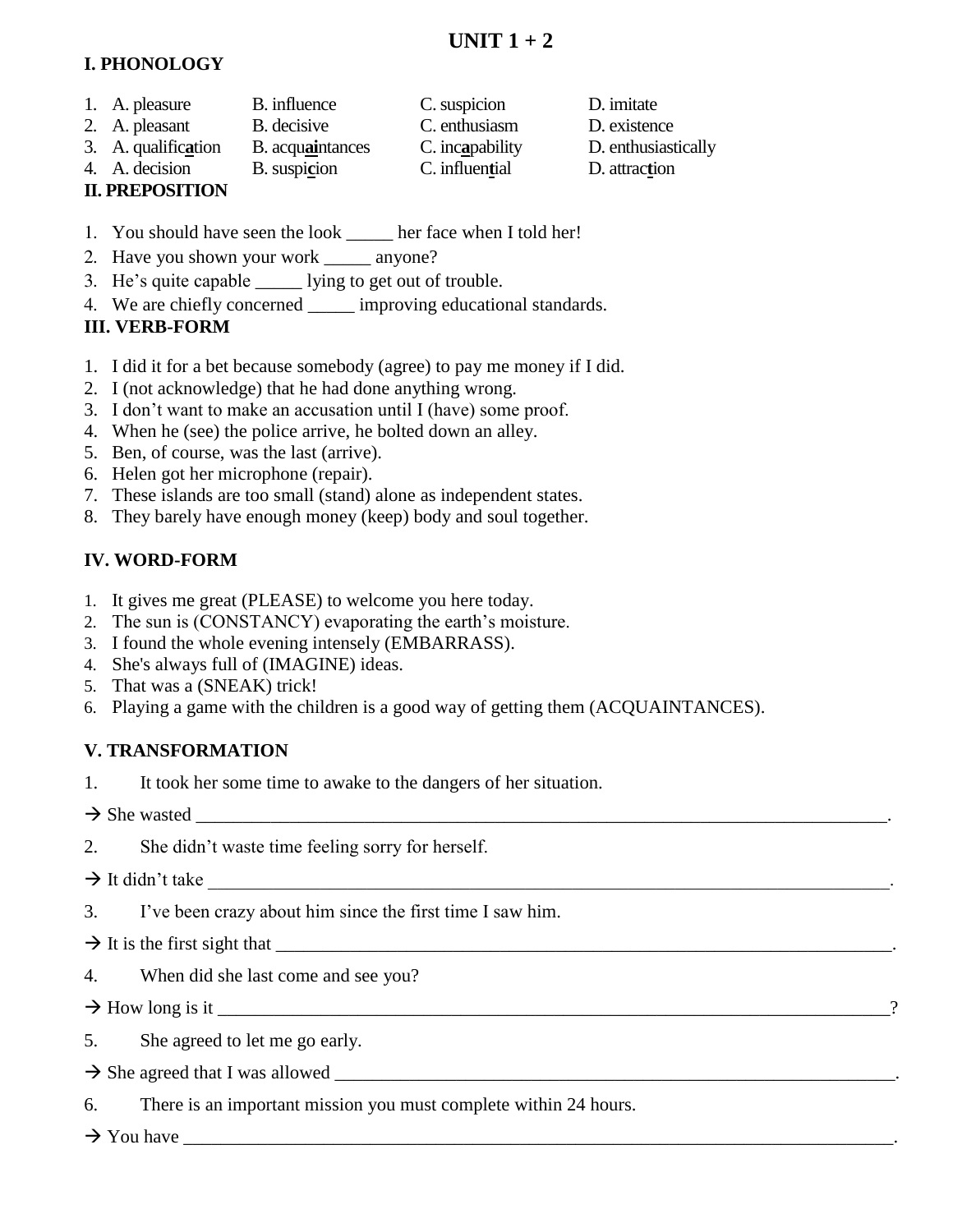## **I. PHONOLOGY**

- 1. A. qualification B. acquaintances C. incapability D. enthusiastically
- 2. A. decision B. suspicion C. influential D. attraction
- 3. A. pleasure B. influen**t**ial C. suspi**c**ion D. imagina**t**ion
- 
- **II. PREPOSITION**
- 4. A. plea**s**ant B. decisive C. enthu**s**iasm D. e**x**istence
	-
- 1. I only had time to glance \_\_\_\_\_\_ the newspapers.
- 2. He pointed \_\_\_\_\_ the spot where the house used to stand.
- 3. Troops took \_\_\_\_\_ a defensive position around the town.
- 4. The talk had fired her \_\_\_\_\_ enthusiasm for the project.

# **III. VERB-FORM**

- 1. By 1930 he (abandon) his Marxist principles.
- 2. He (deny) the accusation that he had ignored the problems.
- 3. I'll never forget it until I (die).
- 4. He broke into a run when he (see) the police.
- 5. Billy was among the last (leave).
- 6. Bella had her smart phone (fix).
- 7. The infinite distances of space are too great for the human mind (comprehend).
- 8. There'll be time enough (relax) when you've finished your work.

# **IV. WORD-FORM**

- 1. Animals in the zoo have lost the (INCAPABLE) of catching food for themselves.
- 2. She looked forward, a little (SELFISH), to a weekend away from her family.
- 3. These trees provide the raw material for high-(QUALIFICATION) paper.
- 4. They waited and waited for something (EXCITEMENT) to happen.
- 5. Many children have (IMAGINE) friends.
- 6. Our teacher is very (FUSS) about punctuation.

# **V. TRANSFORMATION**

1. It didn't take Sophia a long time to awake to the chemical disaster.

 $\rightarrow$  Sophia didn't waste

2. Tony wasted time playing online games instead of studying.

 $\rightarrow$  It took

3. I've fallen in love with her from the first sight of her.

 $\rightarrow$  I've fallen in love with her since I last

4. How long is it since Kate last visited this place?

 $\rightarrow$  When  $\rightarrow$  2

- 5. I was permitted to quit the game.
- $\rightarrow$  She approved of letting  $\rightarrow$
- 6. You must accomplish this mission before noon.

# This is a mission for you \_\_\_\_\_\_\_\_\_\_\_\_\_\_\_\_\_\_\_\_\_\_\_\_\_\_\_\_\_\_\_\_\_\_\_\_\_\_\_\_\_\_\_\_\_\_\_\_\_\_\_\_\_\_\_\_\_\_\_\_\_\_\_.

- 
- 
-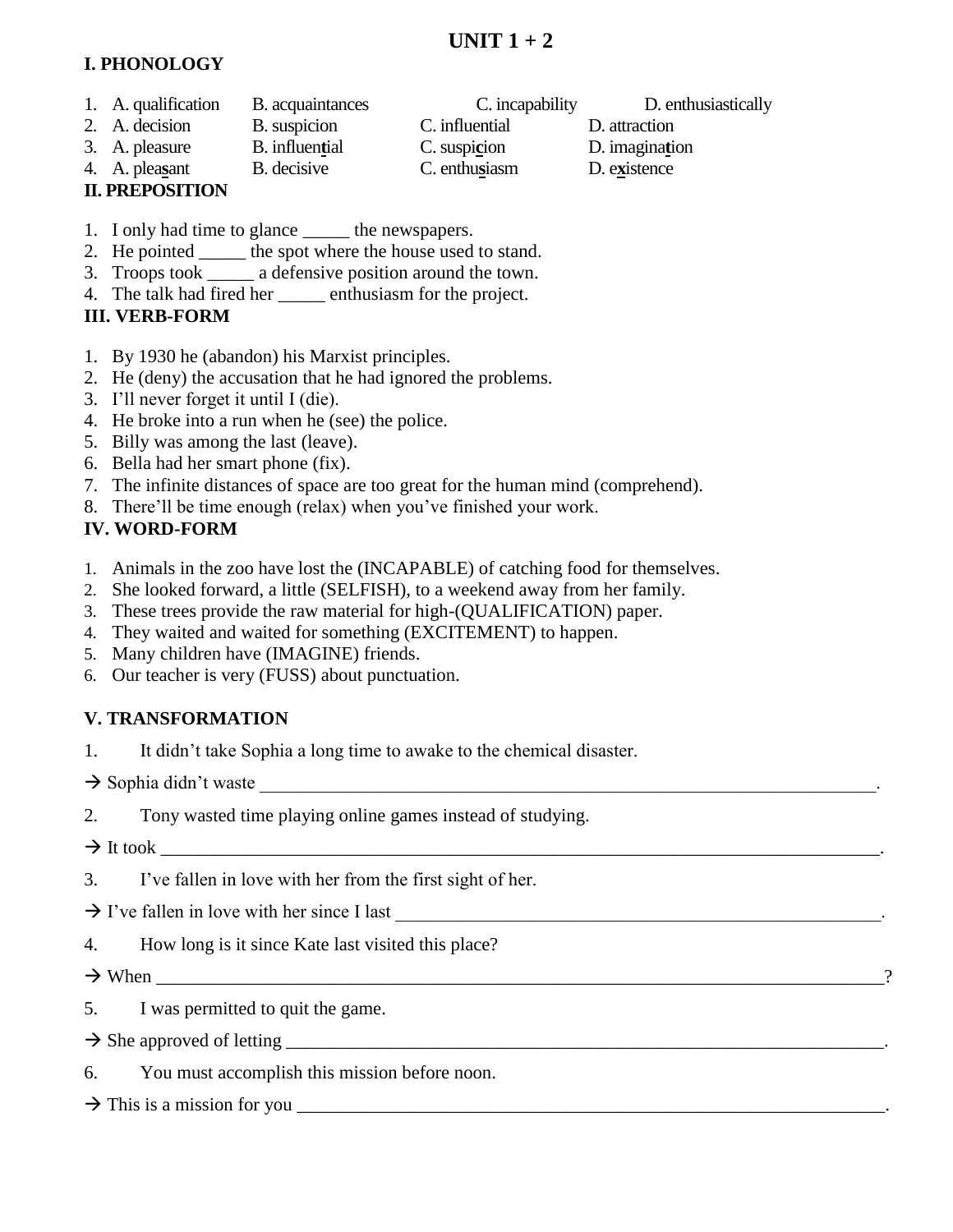#### **A. MULTIPLE CHOICE QUESTIONS**

1. Choose the word whose underlined part is pronounced differently from that of the others. A. condition B. suggestion C. option D. relation 2. Choose the word whose underlined part is pronounced differently from that of the others. A. turned B. noticed C. looked D. helped 3. Choose the word whose stress pattern is different from that of the others. A. unselfish B. acquaintance C. humorous D. attraction 4. Choose the word whose stress pattern is different from that of the others. A. experience B. appreciate C. situation D. embarrassing *5-12. Choose the word or phrase that best fits the blank space in each sentence.* 5. When he realized that I \_\_\_\_\_\_\_\_\_\_ at him, he \_\_\_\_\_\_\_\_\_\_\_\_\_ away. A. looked – turned B. looked – was turning C. was looking – was turning D. was looking- turned 6. Does Dr. Johnson mind \_\_\_\_\_\_\_\_\_\_\_ at home if this patients need his help? A. being called B. calling C. to be called D. to call 7. She glanced briefly \_\_\_\_\_\_\_\_ his lapel badge. A. on B. at C. in D. up 8. Sarah brightened considerably as she thought of Emily's words. A. up B. with C. on D. for 9. The local people are very \_\_\_\_\_\_\_\_\_\_\_ to strangers. A. hospitable B. comfortable C. enjoyable D. familiar 10. A: "Would you like to have dinner with me?"- B: " A. Yes, so do I. B. I'm very happy. C. Yes, it is. D. Yes, I'd love to. *11-12. Choose the underlined word or phrase that needs correcting.* 11. Whatever happened, I didn't want to lose friendship of Vera. A. of B. happened C. didn't want D. to lose 12. As they grow older, the children in many cultures taught not to rely on their parents. A. not to rely B. grow older C. taught D. on their parents

### **B. WRITING:**

#### **I. Give the correct form of the verbs in brackets.**

1. We notice that all beer in the fridge (drink) \_\_\_\_\_\_\_\_\_\_\_\_\_.

2. I expect (receive) \_\_\_\_\_\_\_\_\_\_\_\_\_\_\_\_\_\_\_\_\_\_\_\_\_ a postcard from my father in England today.

3. Let's leave early. We can't risk (hold)  $\qquad \qquad$  in heavy traffic during rush hour.

- 4. It (rain) a lot this week.
- 5. When he saw the teacher (look) at him, he stopped cheating.
- 6.It has been suggested that bright children (take) \_\_\_\_\_\_\_\_\_\_\_\_\_ their exams early.
- 7. She really (hurt) when she found that her son (forget) her birthday.

#### **II. Supply the correct form of the words in brackets.**

- 1. As she listened, she played an \_\_\_\_\_\_\_\_\_\_\_\_\_piano on her knees. (imagine)
- 2. Tom and Mary are sports \_\_\_\_\_\_\_\_\_\_\_\_\_\_. (enthuse)
- 3. He has never really \_\_\_\_\_\_\_\_\_\_\_\_\_\_\_\_ with the aims of Animal Rights Activists. (sympathy)
- 4. Didn't you notice anything\_\_\_\_\_\_\_\_\_\_\_\_\_\_\_\_\_\_ in his behaviour? (suspect)
- 5. He seems ... of walking past a music shop without going in and buying another CD. (capable)
- 6. Fashion is \_\_\_\_\_\_\_\_\_\_\_\_\_\_\_ changing. (constancy)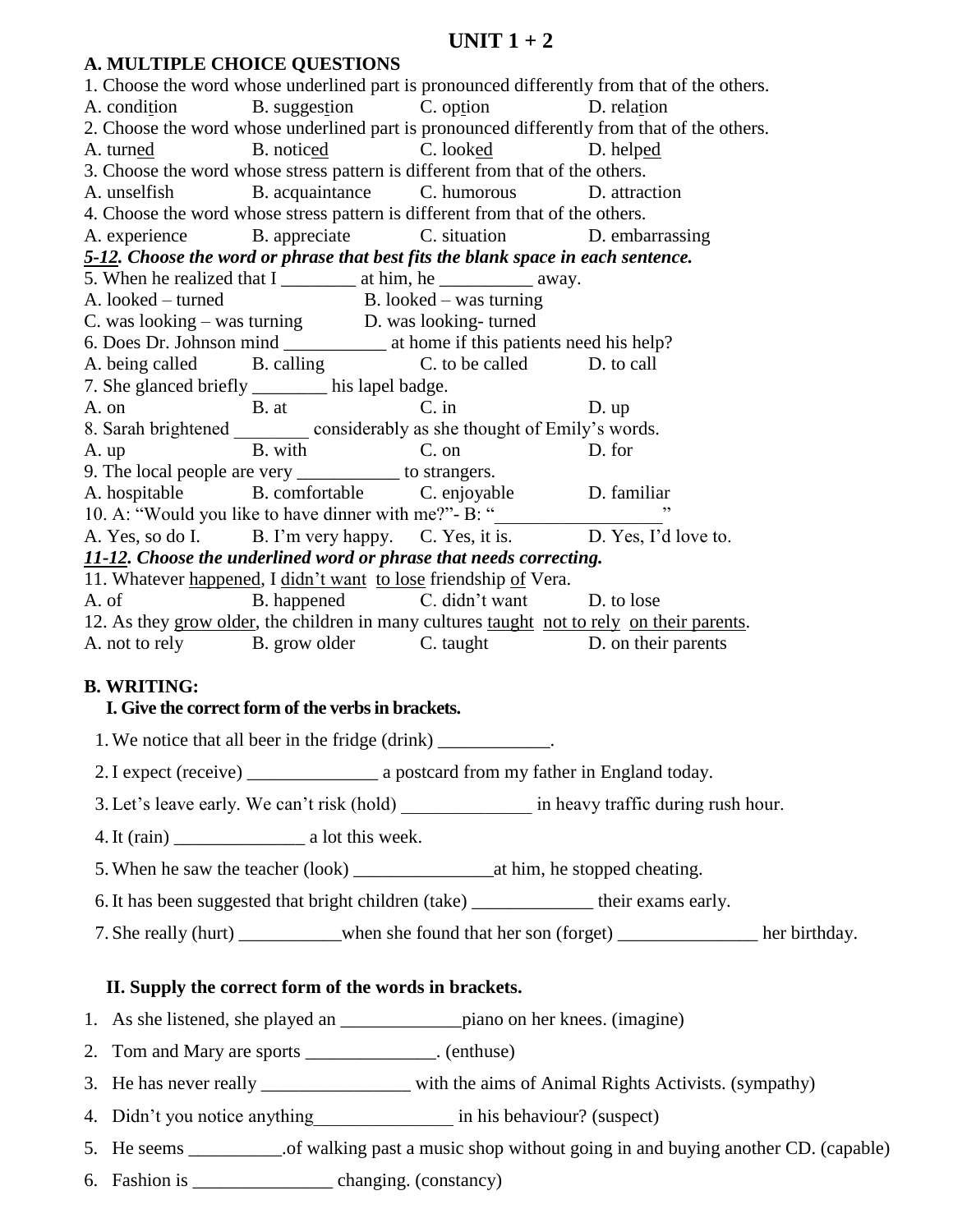### **III. Rewrite the sentences as directed.**

- 1. My wait for a bus has lasted three hours so far.
- $\rightarrow$  I have
- 2. The climber could not reach the top of the mountains. It was impossible.
- $\rightarrow$  It was impossible \_\_\_\_\_\_\_\_\_\_\_\_\_\_\_\_\_\_\_\_\_\_\_\_\_\_.
- 3. The house shook violently and all of us felt that.
- $\rightarrow$  All of us felt \_\_\_\_\_\_\_\_\_\_\_\_\_\_\_\_\_\_\_\_\_\_\_\_\_\_\_\_\_\_\_\_\_\_.
- 4. The famous singer wore dark glasses so that no one could recognize her.
- $\rightarrow$  The famous singer wore dark glasses to avoid
- 5. Every afternoon, her father picks her up from school.
- → Every afternoon, she expects \_\_\_\_\_\_\_\_\_\_\_\_\_\_\_\_\_\_\_\_\_\_\_\_\_\_\_\_\_\_\_\_\_\_\_.
- 6. There is a lot of homework . I have to finish it today.
- $\rightarrow$  There is a lot of homework for  $\cdot$
- 7. After four years studying abroad. My brother returned home as an excellent engineer.
- → After Mr. Brown \_\_\_\_\_\_\_\_\_\_\_\_\_\_\_\_\_\_\_\_\_\_\_\_\_\_\_\_\_\_\_\_\_\_\_\_\_\_\_\_\_\_\_\_\_.
- 8. Where would you like to go for your summer vacation?
- $\rightarrow$  Where do you feel  $\rightarrow$

#### **IV. Fill in the blanks using the given words, there are more words than needed**

| alone | best    | share   | lonely |
|-------|---------|---------|--------|
| on    | without | secrets | ın     |

Trust is essential to a true friendship. We all need someone with whom we can  $(1)$ our lives, thoughts, feelings and frustrations. We need to be able to share our deepest (2) with someone, (3)\_\_\_\_\_\_\_\_\_\_\_\_\_\_\_ worrying that those secrets will appear (4)\_\_\_\_\_\_\_\_\_\_the Internet the next day! Failing to be trustworthy with those secrets can destroy a friendship. Constancy and loyalty are the key to a true friendship. Without them, we often feel betrayed, left out, and  $(5)$ \_\_\_\_\_\_\_\_\_\_\_. In a true friendship, unconditional love develops, We love our friends no matter what and we always want the (6) for our friends.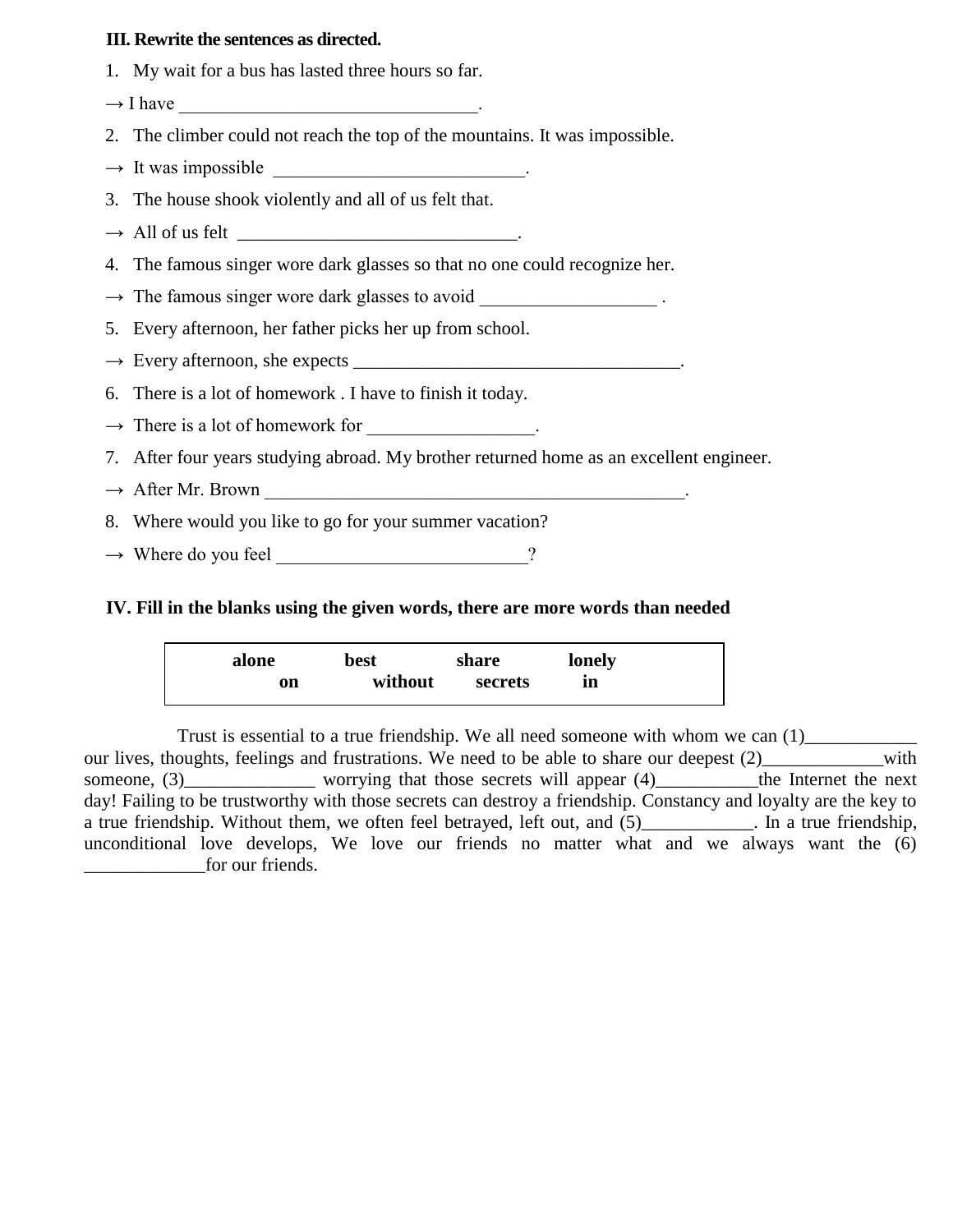**UNIT 1 + 2 + 3** *Choose the word whose underlined part is pronounced differently from that of the others.* **Câu 1: A.** s**p**ecial **B.** flo**pp**y **C.** recei**p**t **D.** com**p**lain **Câu 2: A.** teenage**r B.** pe**r**sonal **C.** ca**r**e **D.** d**r**eam *Choose the word whose stress pattern is different from that of the others.* **Câu 3: A.** excite **B.** idol **C.** notice **D.** candle **Câu 4: A. embarrassing B. American <b>C. anniversary D. expensive** *Choose the word or phrase that best fits the blank space in each sentence.* **Câu 5:** I'll never forget a big present on my 15<sup>th</sup> birthday. **A.** to be offered **B.** offered **C.** to offer **D.** being offered **Câu 6:** It is nice \_\_\_\_\_\_\_\_\_\_\_\_\_\_ us to the party. **A.** of you to invite **B.** for you to invite **C.** to you for inviting **D.** for you invite **Câu 7:** The doorbell rang and she started violently before glancing \_\_\_\_\_ her watch with a frown. **A.** to **B.** at **C.** in **D.** of **Câu 8:** After he  $200$  miles, he for a break. **A.** drove/ was stopping **B.** had driven/ stopped **C.** has driven/ stopped **D.** drove/ had stopped **Câu 9:** Yet again, we have failed to act **A.** decisive **B.** decide **C.** decisively **D.** decision Câu 10: The Second of September, the Independence Day of Vietnam is \_\_\_\_\_\_\_ with colourful fireworks. **A.** played **B.** celebrated **C.** noisy **D.** welcome **Câu 11:** Please forgive me. I didn't mean you. **A.** to upset **B.** upset **C.** to be upset **D.** being upset Câu 12: "How did those people get injured?" – "They \_\_\_\_\_\_\_on the bus when it hit the bridge". **A.** have traveled **B.** traveled **C.** were traveling **D.** would travel **Câu 13:** I rather looked in her diary when she was out last night. **A.** optimistically **B.** patiently **C.** hopefully **D.** sneakily **Câu 14:** - David: "<br>
<sup>2"</sup> - Susan: "I have got a terrible headache". **A.** What's the wrong with you **B.** What's problem with you **C.** What's happened with you **D.** What's the matter with you **Câu 15:** Make sure you get \_\_\_\_\_\_for everything. **A.** reception **B.** receipt **C.** receive **D.** receipts **Câu 16:** When I heard the principal of the school \_\_\_\_\_\_\_my name at the graduation ceremony, I walked to the front of the auditorium my diploma. **A.** call/ to receive **B.** call/ receive **C.** calling/ receive **D.** to call/ to receive **Câu 17:** If you're having trouble at school, let's sit down and talk it. **A.** to **B.** about **C.** of **D.** with **Câu 18:** - Paula: "Do you think you'll get the job?" – Clark: " **A.** Well, I hope so **B.** I know so **C.** Yes, that's right **D.** I think not *Mark the letter A, B, C or D to indicate the word or phrase that is CLOSEST in meaning to the underlined part in the following sentence.* **Câu 19:** Mary is planning to **tie the knot** with her German boyfriend next December. **A.** get married **B.** get together **C.** say goodbye **D.** fall in love **Câu 20:** The road signs were very **confusing** and we ended up getting lost. **A.** interesting **B.** refusing **C.** embarrassing **D.** surprising *Mark the letter A, B, C or D to indicate the word or phrase that is OPPOSITE in meaning to the underlined part in the following sentence.* **Câu 21:** It sounds like a **clever** idea. Do you think it'll work? **A.** smart **B.** stupid **C.** bright **D.** intelligent **Câu 22:** We camped a few miles **outside** the town. **A.** beyond **B.** outer **C.** inside **D.** outdoors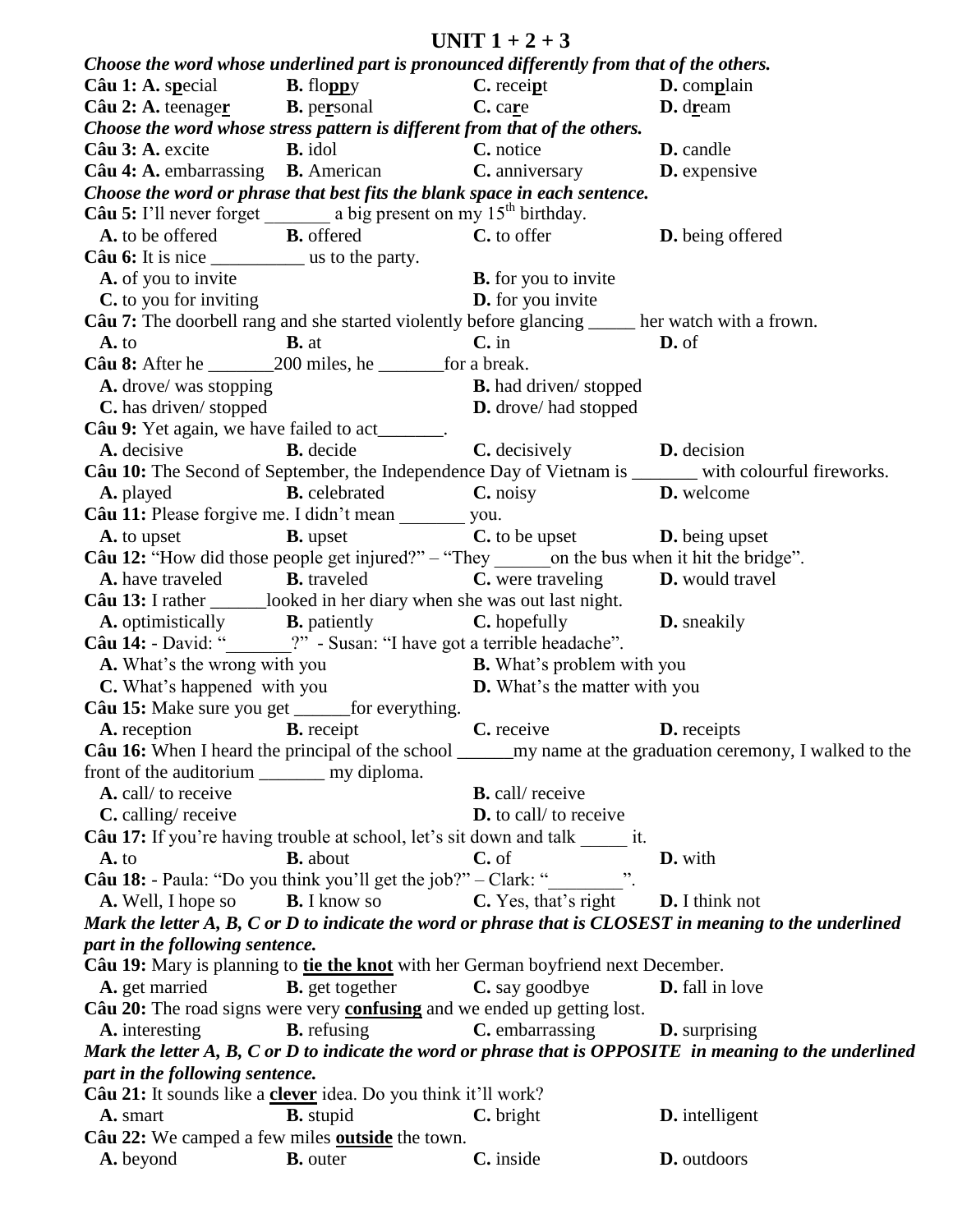|                                                   | Choose the sentence $(A, B, C \text{ or } D)$ that is almost the same in meaning as the sentence given. |                                                    |                                                                                                          |  |
|---------------------------------------------------|---------------------------------------------------------------------------------------------------------|----------------------------------------------------|----------------------------------------------------------------------------------------------------------|--|
| Câu 23: Mr. Pike used to jog a lot.               |                                                                                                         |                                                    |                                                                                                          |  |
| A. Mr. Pike jogs a lot now.                       |                                                                                                         | <b>B.</b> Mr. Pike is accustomed to jogging a lot. |                                                                                                          |  |
| C. Mr. Pike jogged a lot in the past.             |                                                                                                         | D. Mr. Pike never jogged in the past.              |                                                                                                          |  |
| Câu 24: It's no use reading that book.            |                                                                                                         |                                                    |                                                                                                          |  |
| A. You should read that book.                     |                                                                                                         | <b>B.</b> That book is not worth reading.          |                                                                                                          |  |
| <b>C.</b> That book has not been used.            |                                                                                                         | <b>D.</b> I have used a book for a long time.      |                                                                                                          |  |
|                                                   | Câu 25: You can enrich your knowledge by listening to the radio.                                        |                                                    |                                                                                                          |  |
|                                                   | A. Listening to the radio enables you to be rich.                                                       |                                                    |                                                                                                          |  |
|                                                   | <b>B.</b> Listening to the radio can make you know more.                                                |                                                    |                                                                                                          |  |
|                                                   | C. Listening to the radio makes you know less.                                                          |                                                    |                                                                                                          |  |
|                                                   | <b>D.</b> You can be rich if you listen to the radio.                                                   |                                                    |                                                                                                          |  |
|                                                   | Câu 26: Nga last had her teeth tested ten months ago.                                                   |                                                    |                                                                                                          |  |
|                                                   | A. Nga tested her teeth the last time ten months ago.                                                   |                                                    |                                                                                                          |  |
|                                                   | <b>B.</b> Nga has not had her teeth tested for ten months.                                              |                                                    |                                                                                                          |  |
|                                                   | C. Nga didn't have the dentist test her teeth ten months ago.                                           |                                                    |                                                                                                          |  |
|                                                   | <b>D.</b> Nga had not tested her teeth for ten months.                                                  |                                                    |                                                                                                          |  |
|                                                   | Choose the underlined word or phrase that needs correcting.                                             |                                                    |                                                                                                          |  |
|                                                   | Câu 27: Would it be easy of you to phone me tomorrow?                                                   |                                                    |                                                                                                          |  |
| $A.$ of                                           | <b>B.</b> Would                                                                                         | C. be                                              | <b>D.</b> to phone                                                                                       |  |
|                                                   | Câu 28: I had a terrible rail journey last week during I went to see my parents.                        |                                                    |                                                                                                          |  |
| A. terrible                                       | <b>B.</b> went                                                                                          | C. see                                             | <b>D.</b> during                                                                                         |  |
|                                                   |                                                                                                         |                                                    | Câu 29: Before the fire, she has always complained that she did not have as many clothes as her friends. |  |
| A. many clothes                                   |                                                                                                         | <b>B.</b> did not have                             |                                                                                                          |  |
| C. her friends<br><b>D.</b> has always complained |                                                                                                         |                                                    |                                                                                                          |  |
|                                                   | Câu 30: For some strange reasons, I keep think that today is her birthday.                              |                                                    |                                                                                                          |  |

### **A.** is **B.** think **C.** reasons **D.** keep

### *Choose the word (A, B, C or D) that best fits the blank space in the following passage.*

There is a set of rules concerning the proper dress for a party, the  $\qquad (31)$  of a wedding, or the setting of a dinner table. The first thing to do before a party is sending invitations.

Invitations may be extended in the form of a written note,  $a \cdot (32)$  card, a telephone call, or even an e-mail message. Your choice of form may depend on the size and formality of the event and the time available for organizing it. For example, a person might use the telephone to invite six friends to dinner. But for a wedding, a person might \_\_\_(33)\_\_\_\_\_printed invitations and post them six weeks before the event. It is important to reply promptly to any invitation sent to you. Replies to \_\_\_\_(34)\_\_\_\_\_\_invitations, such as those for weddings, follow a format. The letters *R.S.V. P* may appear on the invitation. The letters are an abbreviation for the French phrase *Repondez, s'il vous plait*, which\_\_\_(35)\_\_\_\_\_*Please reply*. A guest should respond to an invitation by telephone or by email within five days of receiving it.

| Câu 31: A. hold           | <b>B.</b> held      | C. throw      | <b>D.</b> organization |
|---------------------------|---------------------|---------------|------------------------|
| $C\hat{a}$ u 32: A. print | <b>B.</b> printable | $C.$ printing | <b>D.</b> printed      |
| <b>Câu 33: A.</b> like    | $\mathbf{B}$ . give | C. use        | <b>D.</b> have         |
| Câu 34: A. informal       | <b>B.</b> formality | C. formal     | <b>D.</b> informality  |
| Câu 35: A. means          | <b>B.</b> writes    | C. senses     | $\mathbf{D}$ , is      |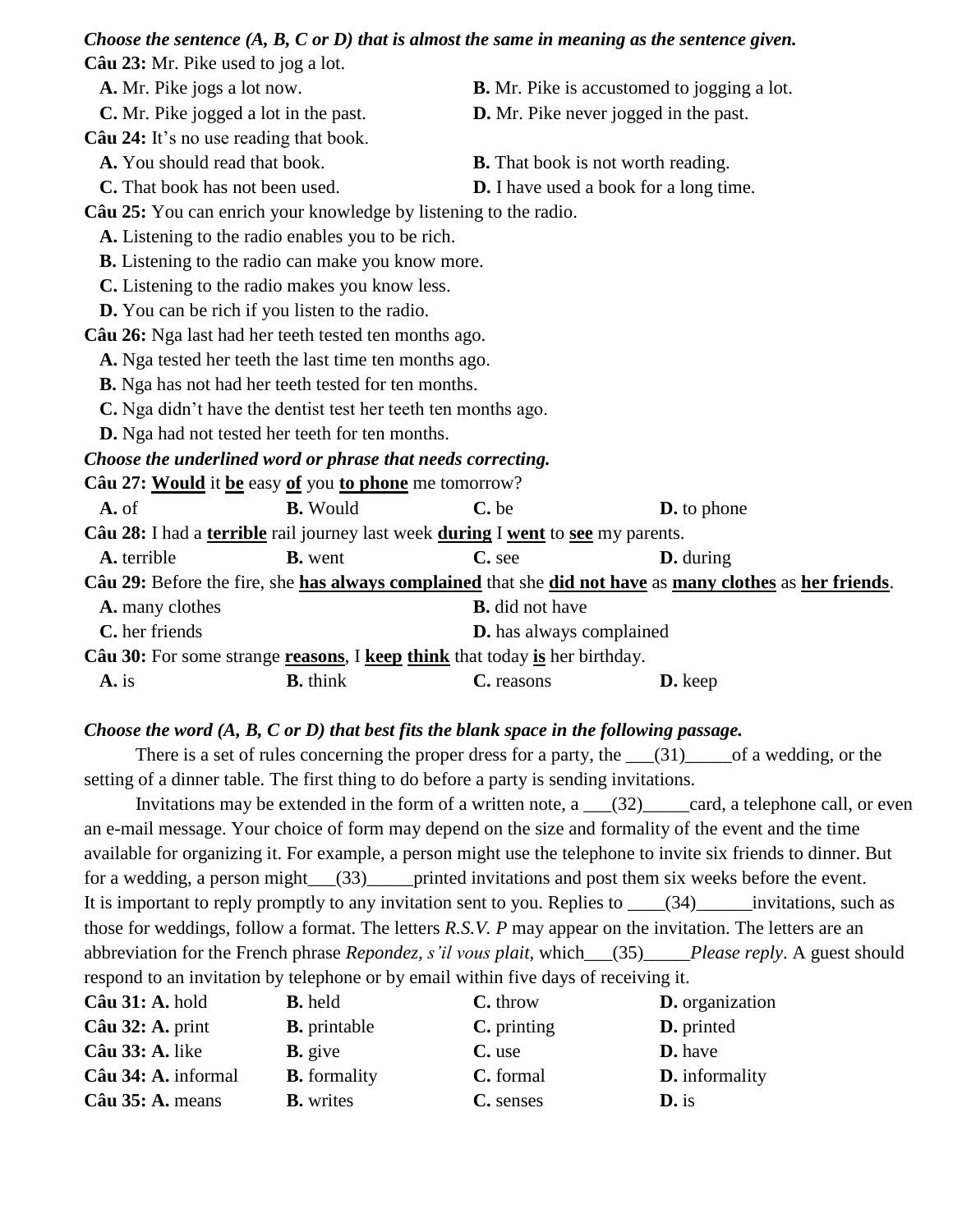## *Read the following passage and mark the letter A, B, C or D to indicate the correct answer to each of the questions from 36 to 40.*

In the United States, friendships can be close, constant, intense, generous and real, yet fade away in a short time if circumstances change. Neither side feels hurt by this. Both may exchange Christmas greetings for a year or two, perhaps a few letters for a while - then no more. If the same two people meet again by chance, even years later, they pick up the friendship where it left off and are delighted.

In the United States, you can feel free to visit people's homes, share their holidays, or enjoy their lives without fear that they are taking on a lasting obligation. Do not hesitate to accept hospitality because you cannot give it in return. No one will expect you to do so for they know you are far from home. Americans will enjoy welcoming you and be pleased if you accept their hospitality easily.

Once you arrive there, the welcome will be full, warm, and real. Most visitors find themselves readily invited into many homes there. In some countries it is considered inhospitable to entertain at home, offering what it felt as only home cooked food, not "doing something for your guests." It is felt that restaurant entertaining shows most respect and welcome. Or for other different reasons, such as crowded space, language difficulties, or family customs, outsiders are not invited into homes.

In the United States, both methods are used, but it is often considered more friendly to invite a person to one's home then go to a public place, except in pure business relationships. So, if your host or your hostess brings you home, do not feel that you are being shown inferior treatment.

Don't feel neglected if you do not find flowers awaiting you in your hotel room, either. Flowers are very expensive there; hotel delivery is uncertain; arrival times are delayed, changed or cancelled - so flowers are not customarily sent as a welcoming touch. Please do not feel unwanted! Outward signs vary in different lands; the inward welcome is what matters. And this will be real.

**Câu 36:** In the United States, friendship will \_\_\_\_\_\_\_\_\_ if circumstances change.

**A.** disappear gradually **B.** change suddenly **C.** be broken **D.** be destroyed **Câu 37:** Americans \_\_\_\_\_\_\_\_ their foreign friends to make a return for their hospitality. **A.** don't expect **B.** never allow **C.** hope **D.** hesitate **Câu 38:** In the United States, inviting guests to a family dinner is \_\_\_\_\_\_\_\_ than inviting them to a public

place, except some situations.

**A.** less inferior **B.** more natural **C.** less hospitable **D.** more popular

**Câu 39:** According to the passage, which of the following is not definitely true?

**A.** Flowers are not customarily sent to guests.

**B.** Flowers are really expensive.

**C.** Flowers are beautiful and available at all time.

**D.** Flowers are used as a sign of welcome.

**Câu 40:** According to the passage,  $\Box$ 

**A.** in some countries it is considered hospitable to entertain at home.

**B.** Americans enjoy welcoming you if their hospitality is accepted.

**C.** inviting someone to a family dinner is considered an inferior treatment.

**D.** friendships in the United States last forever.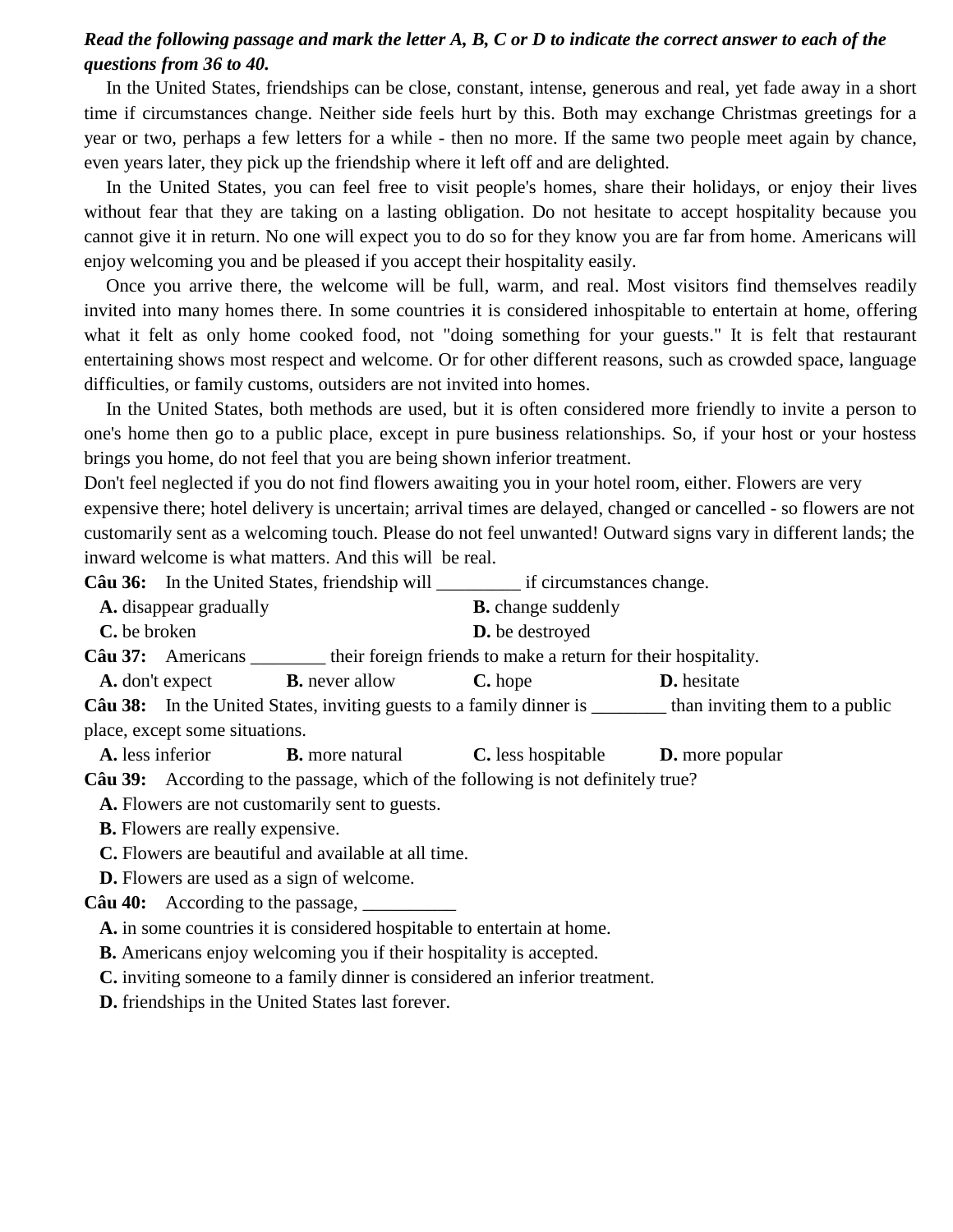|                | A. MULTIPLE CHOICE QUESTIONS.                                                                 |                                                                                             |                                                                                                              |                 |
|----------------|-----------------------------------------------------------------------------------------------|---------------------------------------------------------------------------------------------|--------------------------------------------------------------------------------------------------------------|-----------------|
|                |                                                                                               | Câu 1-2: Choose the word which is pronounced or stressed differently from the others.       |                                                                                                              |                 |
|                |                                                                                               | 1. A. most B. blow C. milestone<br>2. A. embarrassment B. imaginary C. relationship         |                                                                                                              | D. cotton       |
|                |                                                                                               |                                                                                             |                                                                                                              | D. anniversary  |
|                |                                                                                               | Câu 3-10: Choose the word or phrase that best fits the blank space in each sentence.        |                                                                                                              |                 |
|                | 3. Would you mind___________ the window?                                                      |                                                                                             |                                                                                                              |                 |
|                | A. my opening B. if I open                                                                    |                                                                                             | C. me to open                                                                                                | D. I opening    |
|                | 4. I __________ work last week, but I changed my mind.                                        |                                                                                             |                                                                                                              |                 |
|                | A. would start B. had started<br>If there's a letter from France, please show it ________ me. |                                                                                             | C. was going to start                                                                                        | D. have started |
| 5.             | A. for                                                                                        | B. to                                                                                       | C. at                                                                                                        | D. on           |
|                | He drew on his cigarette and blew ________ a stream of smoke.                                 |                                                                                             |                                                                                                              |                 |
| 6.             | A. out                                                                                        | B. on                                                                                       | C. to                                                                                                        | $D.$ in         |
| 7.             |                                                                                               | He felt that moving out of his parents' home was a real ________ in his life.               |                                                                                                              |                 |
|                | A. embarrassment B. imagination                                                               |                                                                                             | C. celebration                                                                                               | D. milestone    |
| 8.             | __________ and let me look at your back.                                                      |                                                                                             |                                                                                                              |                 |
|                | A. Turn round                                                                                 | B. Turn away C. Glance at                                                                   |                                                                                                              | D. Point at     |
| 9.             |                                                                                               | Peter: "I've got to go, Betty. So long." Betty: "So long, Peter. And ______."               |                                                                                                              |                 |
|                |                                                                                               |                                                                                             |                                                                                                              |                 |
|                | A. Be careful B. Don't hurry<br>C. Take care D. Don't go quickly                              |                                                                                             |                                                                                                              |                 |
| 10.            |                                                                                               | "Would you mind closing the window?" - "_______. I'll do it right away."                    |                                                                                                              |                 |
|                |                                                                                               |                                                                                             |                                                                                                              |                 |
|                | A. Certainly<br>C. Yes, sure<br>C. Yes, sure<br>C. Yes, and D. You're welcomed                |                                                                                             |                                                                                                              |                 |
|                | Câu 11-12: Choose the word or phrase that needs fixing.                                       |                                                                                             |                                                                                                              |                 |
|                |                                                                                               |                                                                                             | 11. Sometimes students fail to do well when taking examinations because they are very nervous to concentrate |                 |
|                | A. Sometimes                                                                                  | B. to do                                                                                    | C. when<br>D. very                                                                                           |                 |
|                |                                                                                               | 12. Listening to the radio and you can stay informed about the current affairs.             |                                                                                                              |                 |
|                | A. Listening                                                                                  | B. the                                                                                      | C. informed                                                                                                  | D, current      |
|                |                                                                                               |                                                                                             |                                                                                                              |                 |
|                | <b>B. WRITING</b>                                                                             |                                                                                             |                                                                                                              |                 |
| $\mathbf{I}$ . | Give the correct form of the verbs in brackets.                                               |                                                                                             |                                                                                                              |                 |
| 1.             |                                                                                               | Yesterday I ran into an old friend that I (not meet) ___________________________ for years. |                                                                                                              |                 |
| 2.             |                                                                                               | Nowadays children would prefer history (teach) ________________ in more practical ways.     |                                                                                                              |                 |
| 3.             |                                                                                               |                                                                                             |                                                                                                              |                 |
| 4.             |                                                                                               |                                                                                             |                                                                                                              |                 |
|                |                                                                                               | II. Supply the correct form of the words in brackets.                                       |                                                                                                              |                 |
| 1.             |                                                                                               |                                                                                             |                                                                                                              |                 |
| 2.             |                                                                                               |                                                                                             |                                                                                                              |                 |
| 3.             |                                                                                               |                                                                                             |                                                                                                              |                 |
|                | 4. He is really bad at making ______________________. (decide)                                |                                                                                             |                                                                                                              |                 |
| Ш.             | Rewrite the sentences as directed.                                                            |                                                                                             |                                                                                                              |                 |
| 1.             | Mary got off the train and began to walk towards me.                                          |                                                                                             |                                                                                                              |                 |
|                |                                                                                               | $\rightarrow$ I saw                                                                         |                                                                                                              |                 |
| 2.             | She made them work so hard in class.                                                          |                                                                                             |                                                                                                              |                 |
|                |                                                                                               |                                                                                             |                                                                                                              |                 |
| 3.             |                                                                                               | $\rightarrow$ They<br>When did you buy this house?                                          |                                                                                                              |                 |
|                |                                                                                               |                                                                                             |                                                                                                              |                 |
| 4.             |                                                                                               | $\rightarrow$ How long is<br>We haven't met her since her wedding party.                    |                                                                                                              |                 |
|                |                                                                                               |                                                                                             |                                                                                                              |                 |
| 5.             |                                                                                               | > The last time_<br>I don't enjoy people making fun of me. (Use passive gerund)             |                                                                                                              |                 |
|                |                                                                                               |                                                                                             |                                                                                                              |                 |
| 6.             | I was going to leave, but because of what she said, I didn't.                                 |                                                                                             |                                                                                                              |                 |
|                |                                                                                               |                                                                                             |                                                                                                              |                 |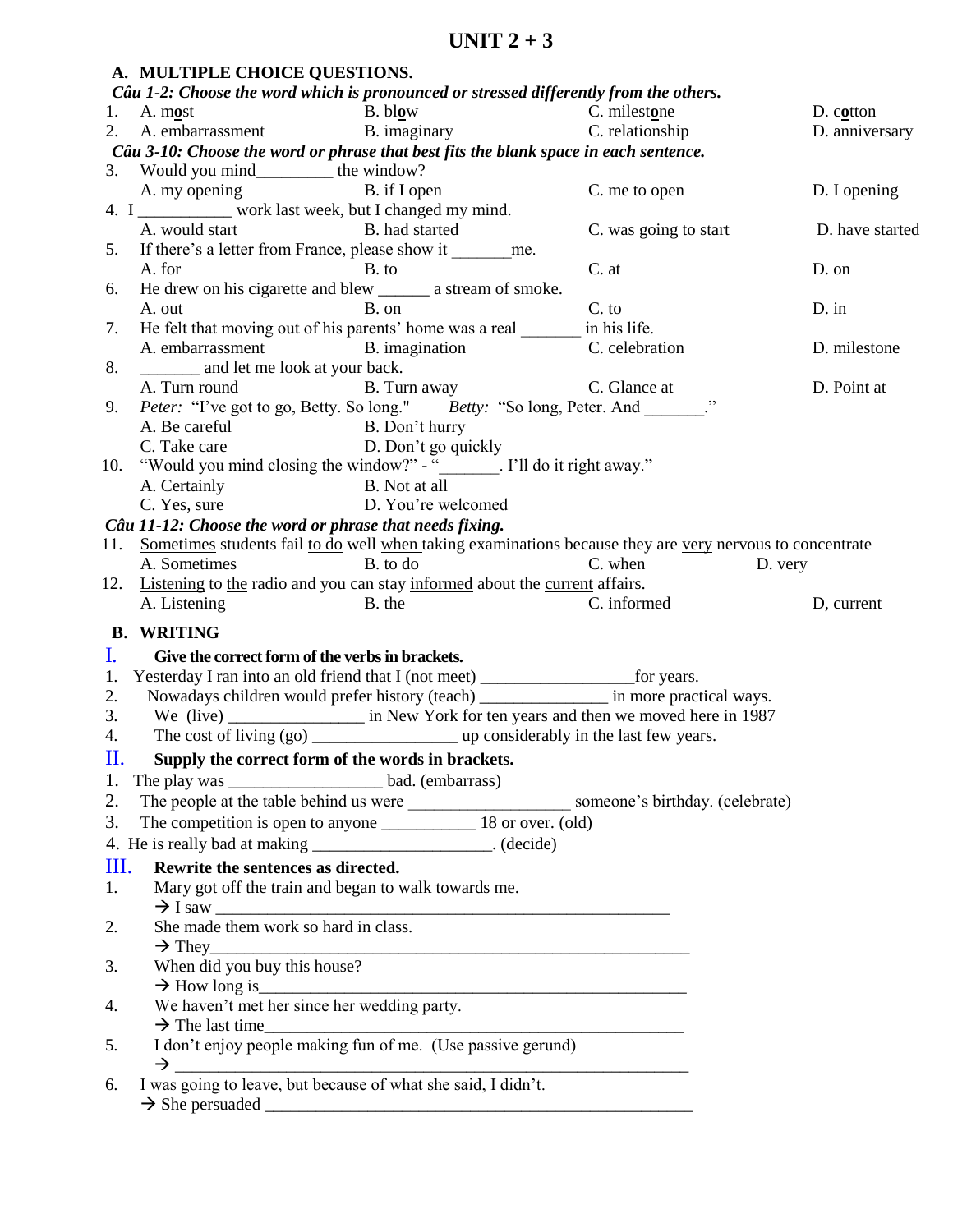| A. MULTIPLE CHOICE QUESTIONS.                                                                                                                        |                          |                                                                                                    |                      |
|------------------------------------------------------------------------------------------------------------------------------------------------------|--------------------------|----------------------------------------------------------------------------------------------------|----------------------|
|                                                                                                                                                      |                          | Câu 1-2: Choose the word which is pronounced or stressed differently from the others.              |                      |
|                                                                                                                                                      |                          |                                                                                                    | D. carefully         |
| 1. A. embarrass<br>2. A. everybody<br>2. A. everybody<br>2. A. everybody<br>2. A. everybody<br>2. A. everybody<br>2. B. imitate<br>2. C. imaginative |                          | C. imaginative                                                                                     | D. relative          |
| Câu 3-10: Choose the word or phrase that best fits the blank space in each sentence.                                                                 |                          |                                                                                                    |                      |
| 3. I am going to the hairdresser's _______.                                                                                                          |                          |                                                                                                    |                      |
| A. to have my hair cut B. to cut my hair                                                                                                             |                          | C. to have cut my hair                                                                             | D. to cut me my hair |
|                                                                                                                                                      |                          |                                                                                                    |                      |
| A. him to run B. he runs                                                                                                                             |                          | C. him running                                                                                     | D. him ran           |
| 5. Did Linda pay you _______looking after her cats while she was away?                                                                               |                          |                                                                                                    |                      |
| A. for                                                                                                                                               | B. on                    | $C.$ to                                                                                            | D. at                |
| 6. When they get together, all they talk _______ is football.                                                                                        |                          |                                                                                                    |                      |
| A. to                                                                                                                                                | B. with C. about         |                                                                                                    | D. on                |
|                                                                                                                                                      |                          |                                                                                                    |                      |
| A. celebration B. anniversary C. milestone                                                                                                           |                          |                                                                                                    | D. occasion          |
| 8. My most ________ moment was trying to introduce a woman whose name I couldn't remember.                                                           |                          |                                                                                                    |                      |
| A. exciting B. sneaky C. fussy<br>9. Excuse me. I'm trying to find the library."- "                                                                  |                          |                                                                                                    | D. embarrassing      |
|                                                                                                                                                      |                          |                                                                                                    |                      |
|                                                                                                                                                      |                          | A. Where're your eyes? It's in front of you. B. Look no further!                                   |                      |
| C. Find it yourself. I'm busy.                                                                                                                       |                          | D. Oh, nice to meet you.                                                                           |                      |
| 10. Anne: "Make yourself at home." - John: "                                                                                                         |                          |                                                                                                    |                      |
| A. That's very kind. Thank you.                                                                                                                      |                          | B. Yes, can I help you?                                                                            |                      |
| C. Not at all. Don't mention it.                                                                                                                     |                          | D. Thanks! Same to you.                                                                            |                      |
| Câu 11-12: Choose the word or phrase that needs fixing.                                                                                              |                          |                                                                                                    |                      |
| 11. Sometimes all it takes is a few minutes to help you and your family members feeling more in touch                                                |                          |                                                                                                    |                      |
| with each other.                                                                                                                                     |                          |                                                                                                    |                      |
| A. all it takes                                                                                                                                      | B. to help C. feeling    |                                                                                                    | D. in touch with     |
| 12. Children learn primarily by directly experiencing the world around it.                                                                           |                          |                                                                                                    |                      |
| A. primarily                                                                                                                                         | B. experiencing C. world |                                                                                                    | D. it                |
| <b>B. WRITING</b>                                                                                                                                    |                          |                                                                                                    |                      |
| I. Give the correct form of the verbs in brackets.                                                                                                   |                          |                                                                                                    |                      |
|                                                                                                                                                      |                          | 1. Two escaped prisoners (recapture) __________ this morning when they tried to board an aircraft. |                      |
|                                                                                                                                                      |                          | 2. I remember (take) __________________ to that place once.                                        |                      |
|                                                                                                                                                      |                          | 3. When I looked at my suitcase, I could see that someone (try) ___________ to open it.            |                      |
| 4. During the past two weeks, 12 people (die) __________ of the disease.                                                                             |                          |                                                                                                    |                      |
| II. Supply the correct form of the words in brackets.                                                                                                |                          |                                                                                                    |                      |
|                                                                                                                                                      |                          |                                                                                                    |                      |
| 2. Are you doing anything ________________________this weekend? (excite)                                                                             |                          |                                                                                                    |                      |
| 3. It is an _______________________ furnished modern home. (imagine)                                                                                 |                          |                                                                                                    |                      |
| 4. She has made some very difficult _____________. (decide)                                                                                          |                          |                                                                                                    |                      |
| III. Rewrite the sentences as directed.                                                                                                              |                          |                                                                                                    |                      |
| 1. Do you have any experience of working with kids?                                                                                                  |                          |                                                                                                    |                      |
|                                                                                                                                                      |                          |                                                                                                    |                      |
|                                                                                                                                                      |                          |                                                                                                    |                      |
|                                                                                                                                                      |                          |                                                                                                    |                      |
| 3. No one has seen Mary since May $1st$ .                                                                                                            |                          |                                                                                                    |                      |
|                                                                                                                                                      |                          | $\rightarrow$ The last time Mary                                                                   |                      |
| 4. She has many things to do.                                                                                                                        |                          |                                                                                                    |                      |
|                                                                                                                                                      | $\rightarrow$ She has    |                                                                                                    |                      |
| 5. I'll pick the children up if you like.                                                                                                            |                          |                                                                                                    |                      |
|                                                                                                                                                      |                          | $\rightarrow$ Would you                                                                            |                      |
| 6. I wish I had finished my homework last night.                                                                                                     |                          |                                                                                                    |                      |
| $\rightarrow$ I regret                                                                                                                               |                          |                                                                                                    |                      |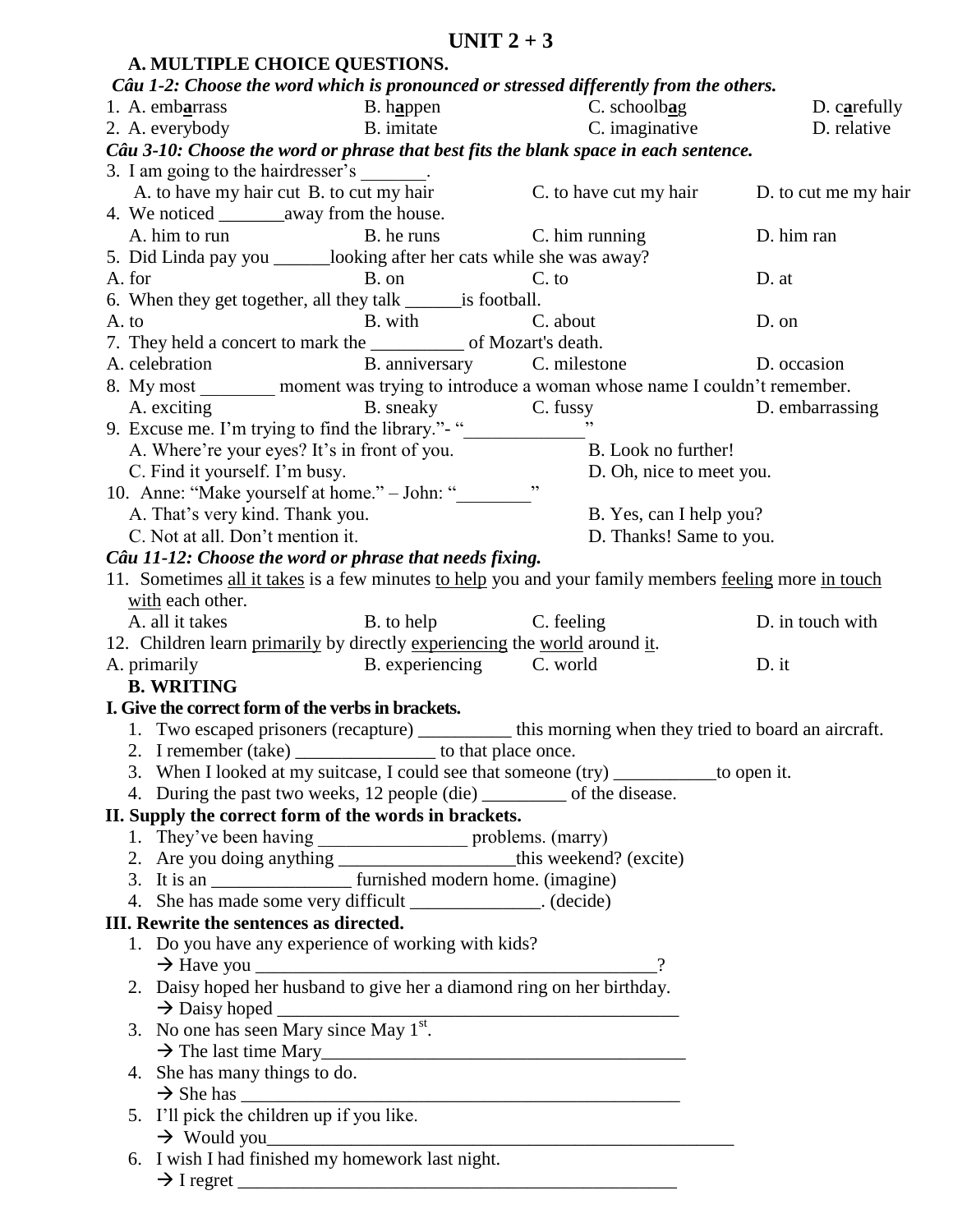| A. MULTIPLE CHOICE QUESTIONS.                                               |                                                                        |                                                                                                      |                     |
|-----------------------------------------------------------------------------|------------------------------------------------------------------------|------------------------------------------------------------------------------------------------------|---------------------|
|                                                                             |                                                                        | Câu 1-2: Choose the word which is pronounced or stressed differently from the others.                |                     |
| 1.A. complaint                                                              | B. notice                                                              | C. joky                                                                                              | D. milestone        |
|                                                                             | 2.A. imagine B. excitement                                             | C. joky<br>C. embarrass<br>D. carefulness<br>D. carefulness                                          |                     |
|                                                                             |                                                                        | Câu 3-10: Choose the word or phrase that best fits the blank space in each sentence.                 |                     |
|                                                                             |                                                                        | 3. The director avoided answering Pam's phone call. He had his secretary _____ to Pam.               |                     |
| A. talked                                                                   | B. talking C. to talk                                                  |                                                                                                      | D. talk             |
|                                                                             | 4. I hate _______ you this, but we _______ all our money.              |                                                                                                      |                     |
|                                                                             |                                                                        | A. telling/lost B. to have told/had lost C. to tell/have lost D. tell/were losing                    |                     |
|                                                                             | 5. I would stay ______ home to raise them and live happily ever after. |                                                                                                      |                     |
| $A.$ in                                                                     | B. at                                                                  | C. with                                                                                              | $D.$ to             |
| 6. The old man got _______ the bus.                                         |                                                                        |                                                                                                      |                     |
| B. into<br>A. on                                                            |                                                                        | C. at                                                                                                | $D \cdot \text{in}$ |
|                                                                             | A. boring B. selfish                                                   | 7. You put Tim in a really ______ situation. How could he answer such a question?<br>C. embarrassing | D. intimate         |
| 8. ______ is essential for true friendship.                                 |                                                                        |                                                                                                      |                     |
|                                                                             |                                                                        | A. unselfishness B. selfishness B. selfishness C. acquaintance D. imagination                        |                     |
| 9. Could I leave at $4 \text{ o}'$ clock? - ________.                       |                                                                        |                                                                                                      |                     |
|                                                                             |                                                                        | A. No reason why B. Yes, you could C. That's alright                                                 | D. Of course not    |
|                                                                             |                                                                        | 10. "I phoned but you didn't answer it. You must have gone out." $-$ "                               |                     |
| A. I agree B. I did                                                         |                                                                        | C. I was                                                                                             | D. I must           |
| Câu 11-12: Choose the word or phrase that needs fixing.                     |                                                                        |                                                                                                      |                     |
|                                                                             | 11. I was using to get up early when I went sailing.                   |                                                                                                      |                     |
| A. was using B. went                                                        |                                                                        | C. early                                                                                             | D. sailing          |
|                                                                             | 12. While Tina looked for a flashlight, the lights came back on.       |                                                                                                      |                     |
| A. the lights B. looked                                                     |                                                                        | C. a                                                                                                 | D. on               |
| <b>B. WRITING</b>                                                           |                                                                        |                                                                                                      |                     |
|                                                                             | I. Give the correct form of the verbs in brackets.                     |                                                                                                      |                     |
| 1. We could eat later if you would rather _____ (do) that.                  |                                                                        |                                                                                                      |                     |
|                                                                             |                                                                        | 2. I went out into the yard to get my bike, but I ______ (find) that someone _____ (steal) it.       |                     |
|                                                                             |                                                                        | 3. George mentioned _______ (injure) in an accident as a child, but he never told us the details.    |                     |
|                                                                             | II. Supply the correct form of the words in brackets.                  |                                                                                                      |                     |
| 1. We want our children to have the best possible chance of ______ (happy). |                                                                        |                                                                                                      |                     |
| 2. I felt ______ (embarrass) about how untidy the house was.                |                                                                        | 3. He was an artist, not particularly tidy, too _____ (dream) to match her ways.                     |                     |
| 4. _____ (Personal), I don't think much of the idea.                        |                                                                        |                                                                                                      |                     |
| $\mathbf{m}$                                                                | Rewrite the sentences as directed.                                     |                                                                                                      |                     |
| 1. The foreigner finds it strange to eat with chopsticks.                   |                                                                        |                                                                                                      |                     |
|                                                                             |                                                                        |                                                                                                      |                     |
| 2. If only I had attended the lecture.                                      |                                                                        |                                                                                                      |                     |
|                                                                             |                                                                        |                                                                                                      |                     |
| 3. "Would you like to stay for dinner?" he said to us.                      |                                                                        |                                                                                                      |                     |
|                                                                             |                                                                        | $\rightarrow$ He invited us                                                                          |                     |
| 4. We whispered in order for people not to overhear us.                     |                                                                        |                                                                                                      |                     |
|                                                                             |                                                                        |                                                                                                      |                     |
| 5. I didn't see her again for five years.                                   |                                                                        |                                                                                                      |                     |
|                                                                             |                                                                        |                                                                                                      |                     |
| 6. He hasn't been back to his native village for ten years now.             |                                                                        |                                                                                                      |                     |
|                                                                             |                                                                        |                                                                                                      |                     |

It is \_\_\_\_\_\_\_\_\_\_\_\_\_\_\_\_\_\_\_\_\_\_\_\_\_\_\_\_\_\_\_\_\_\_\_\_\_\_\_\_\_\_\_\_\_\_\_\_\_\_\_\_\_\_\_\_\_\_\_\_\_\_\_\_\_\_\_\_\_\_\_\_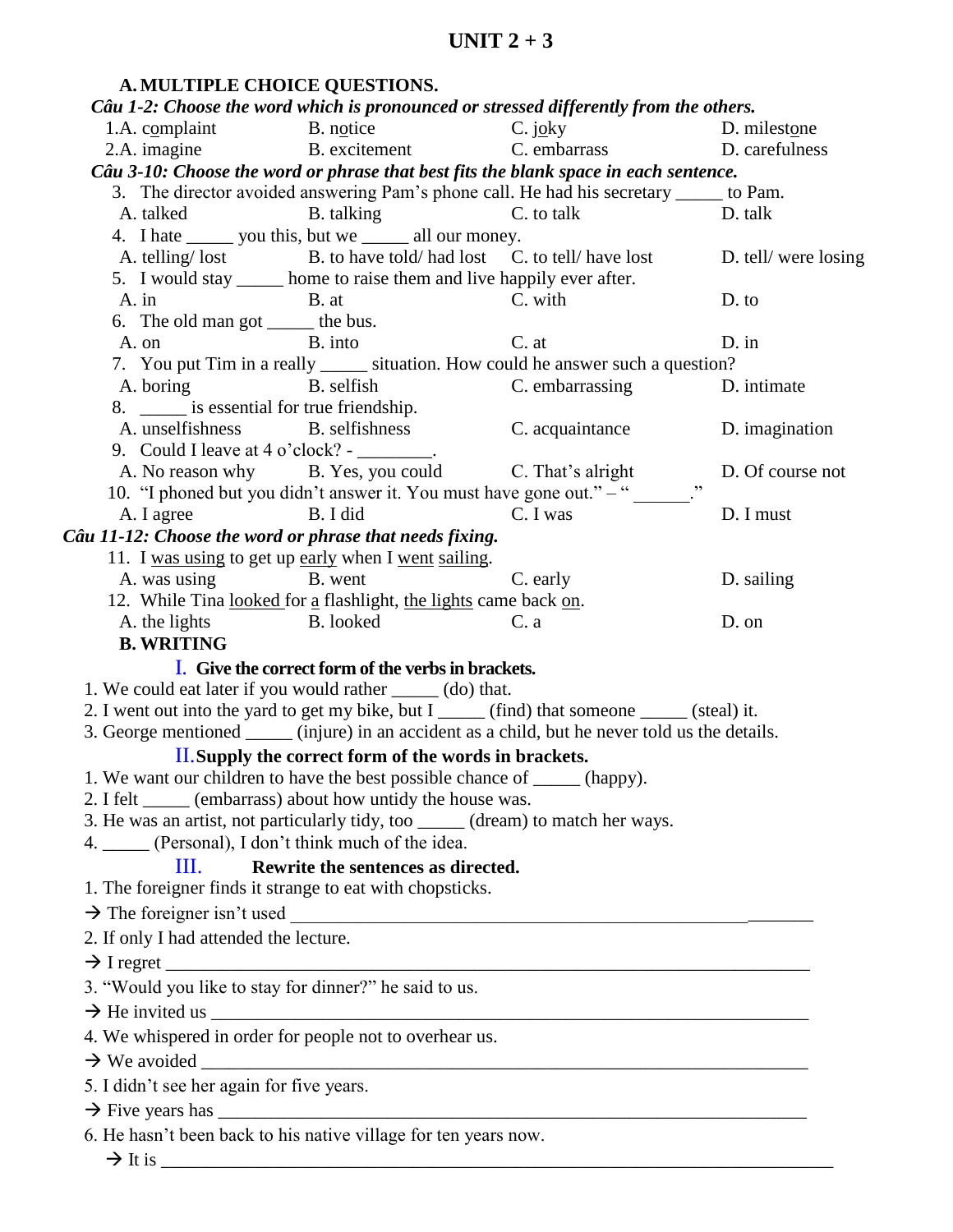## **A. MULTIPLE CHOICE QUESTIONS.**

|                                                                                                                                                                                                                                | Câu 1-2: Choose the word which is pronounced or stressed differently from the others.                                                                                                         |                                      |                |
|--------------------------------------------------------------------------------------------------------------------------------------------------------------------------------------------------------------------------------|-----------------------------------------------------------------------------------------------------------------------------------------------------------------------------------------------|--------------------------------------|----------------|
|                                                                                                                                                                                                                                |                                                                                                                                                                                               |                                      |                |
|                                                                                                                                                                                                                                | 1.A. specially<br>2.A. couple<br>B. marry<br>B. marry<br>C. relation<br>D. celebration<br>D. celebration<br>D. celebration<br>D. celebration<br>D. celebration<br>D. celebration<br>D. golden |                                      |                |
|                                                                                                                                                                                                                                | Câu 3-10: Choose the word or phrase that best fits the blank space in each sentence.                                                                                                          |                                      |                |
|                                                                                                                                                                                                                                | 3. Dan wishes to leave the room. Is she allowed ____?                                                                                                                                         |                                      |                |
| A. leaving                                                                                                                                                                                                                     | B. leave                                                                                                                                                                                      | C. to leave D. to be left            |                |
| 4. Pat ______ when he ______ young.                                                                                                                                                                                            |                                                                                                                                                                                               |                                      |                |
| A. have been taught to drive/ was                                                                                                                                                                                              |                                                                                                                                                                                               | B. was taught to drive/ was          |                |
| C. had been taught driving/ had been                                                                                                                                                                                           |                                                                                                                                                                                               | D. teaches to have driven/ is        |                |
| 5. They are talking ______ their problems.                                                                                                                                                                                     |                                                                                                                                                                                               |                                      |                |
| A. about<br>B. to                                                                                                                                                                                                              |                                                                                                                                                                                               | C. with                              | D. for         |
| 6. My mother sings a song ______ the child.                                                                                                                                                                                    |                                                                                                                                                                                               |                                      |                |
| A. with B. about                                                                                                                                                                                                               |                                                                                                                                                                                               | C. into                              | D. to          |
| 7. Good _______ ensures the success of the party.                                                                                                                                                                              |                                                                                                                                                                                               |                                      |                |
| A. celebration B. relation                                                                                                                                                                                                     |                                                                                                                                                                                               | C. happiness                         | D. preparation |
| 8. Mary is ______ to my brother.                                                                                                                                                                                               |                                                                                                                                                                                               |                                      |                |
|                                                                                                                                                                                                                                | A. careful B. special                                                                                                                                                                         | C. married                           | D. kind        |
|                                                                                                                                                                                                                                | 9. Would you mind moving your bag from the seat? __________.                                                                                                                                  |                                      |                |
|                                                                                                                                                                                                                                | A. You may not B. Oh, sorry                                                                                                                                                                   | C. Yes, I wouldn't D. No, I wouldn't |                |
|                                                                                                                                                                                                                                | 10. "You don't like wine, do you?" - "<br>I never drink it."                                                                                                                                  |                                      |                |
| A. No, I don't                                                                                                                                                                                                                 | B. Yes, I do C. No, I am not D. Yes, I don't                                                                                                                                                  |                                      |                |
|                                                                                                                                                                                                                                | Câu 11-12: Choose the word or phrase that needs fixing.                                                                                                                                       |                                      |                |
|                                                                                                                                                                                                                                | 11. We tried to keep quiet then because the baby slept.                                                                                                                                       |                                      |                |
| A. slept                                                                                                                                                                                                                       | B. to keep                                                                                                                                                                                    | C. because                           | D. quiet       |
| 12. I can't bear get up early.                                                                                                                                                                                                 |                                                                                                                                                                                               |                                      |                |
| A. bear                                                                                                                                                                                                                        | B. get                                                                                                                                                                                        | C. up                                | D. early       |
| <b>B. WRITING</b>                                                                                                                                                                                                              |                                                                                                                                                                                               |                                      |                |
| La provincia de la provincia del provincia del provincia del provincia del provincia del provincia del provincia del provincia del provincia del provincia del provincia del provincia del provincia del provincia del provinc | Give the correct form of the verbs in brackets.                                                                                                                                               |                                      |                |
| 1. We will just have to ______ (wait) and see.                                                                                                                                                                                 |                                                                                                                                                                                               |                                      |                |
|                                                                                                                                                                                                                                | 2. I came here to see Jane, but she seems to forget _____ (ask) me to visit her.                                                                                                              |                                      |                |
|                                                                                                                                                                                                                                | 3. In general, women ______ (be) shorter than men.                                                                                                                                            |                                      |                |
|                                                                                                                                                                                                                                | 4. Jane is going to fill out an application. She wants ______ (consider) for the club.                                                                                                        |                                      |                |
| П.                                                                                                                                                                                                                             | Supply the correct form of the words in brackets.                                                                                                                                             |                                      |                |
|                                                                                                                                                                                                                                | 1. If you're so _______ (happy), why don't you change your job?                                                                                                                               |                                      |                |
|                                                                                                                                                                                                                                | 2. In Denmark they have legalized _____ (marry) between gay couples.                                                                                                                          |                                      |                |
|                                                                                                                                                                                                                                | 3. "Julia and Paul are getting married!" - "Oh, how _____ (excite)!"                                                                                                                          |                                      |                |
|                                                                                                                                                                                                                                | 4. Amy's (certain) growing, but she's not gaining weight.                                                                                                                                     |                                      |                |
| Ш.                                                                                                                                                                                                                             | Rewrite the sentences as directed.                                                                                                                                                            |                                      |                |
|                                                                                                                                                                                                                                | 1. At the age of 5, he had the habit of biting his nails when nervous.                                                                                                                        |                                      |                |
|                                                                                                                                                                                                                                |                                                                                                                                                                                               |                                      |                |
| 2. The garden hasn't been watered yet.                                                                                                                                                                                         |                                                                                                                                                                                               |                                      |                |
|                                                                                                                                                                                                                                |                                                                                                                                                                                               |                                      |                |
| 3. I can't help feeling worried about John.                                                                                                                                                                                    |                                                                                                                                                                                               |                                      |                |
|                                                                                                                                                                                                                                |                                                                                                                                                                                               |                                      |                |
|                                                                                                                                                                                                                                | 4. The thief wore gloves in order not to leave any fingerprints. (avoid)                                                                                                                      |                                      |                |
|                                                                                                                                                                                                                                |                                                                                                                                                                                               |                                      |                |
|                                                                                                                                                                                                                                | 5. Michael took a deep breath and dived into the water.                                                                                                                                       |                                      |                |
| $\rightarrow$ After                                                                                                                                                                                                            |                                                                                                                                                                                               |                                      |                |
|                                                                                                                                                                                                                                | 6. He hasn't been back to his hometown for over twenty years now.                                                                                                                             |                                      |                |
|                                                                                                                                                                                                                                | $\rightarrow$ It is                                                                                                                                                                           |                                      |                |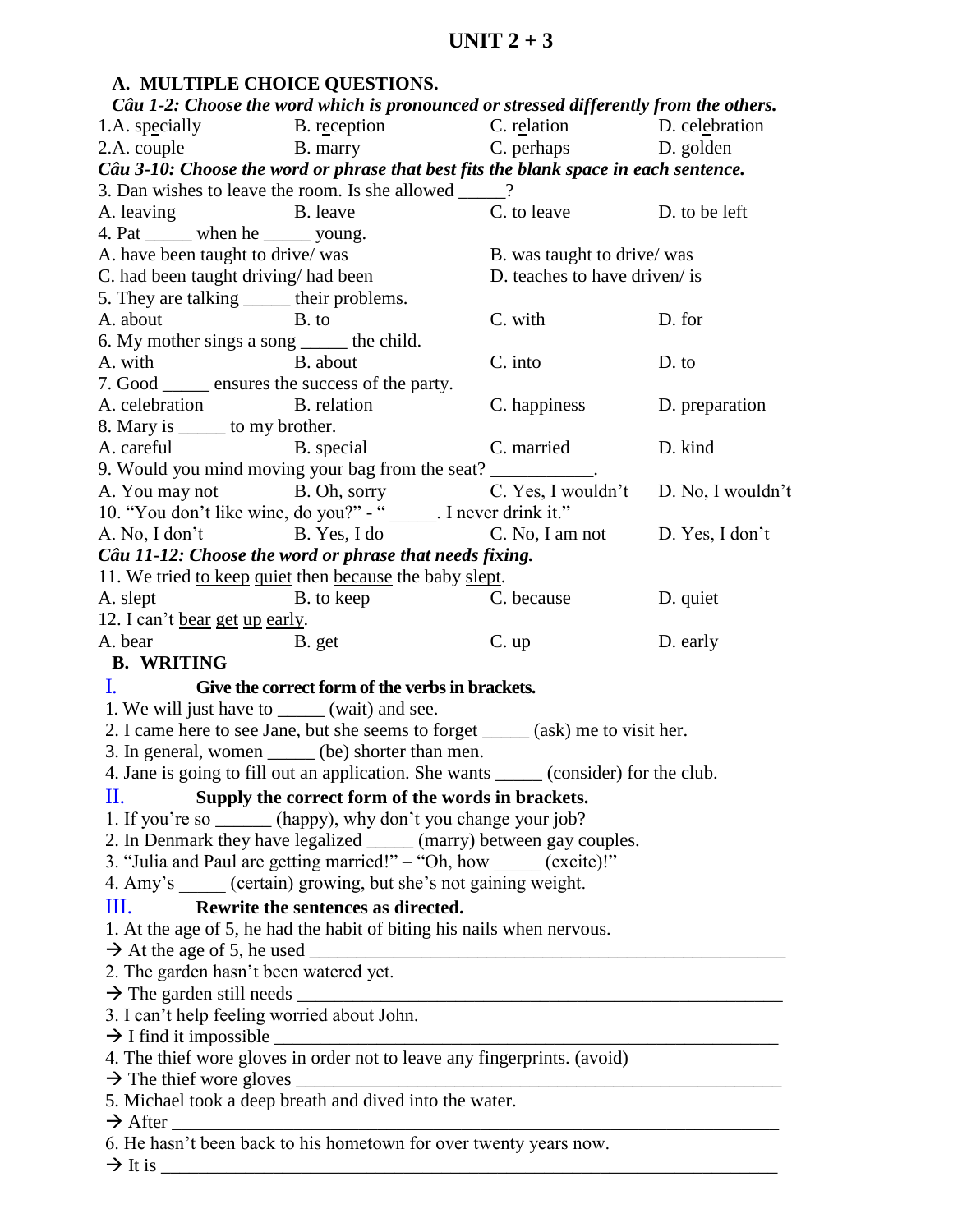# **I. Give the correct form of the verb in brackets.**

- 1. There are many cars in front of the mall. I wonder if there is a place (leave) \_\_\_\_\_\_\_\_\_\_\_ for us.
- 2. He (write)\_\_\_\_\_\_\_\_\_\_\_\_\_\_\_\_\_\_\_\_\_\_\_\_ a letter of thanks and then (send)\_\_\_\_\_\_\_\_\_\_\_\_\_\_\_\_\_\_\_\_\_\_\_\_\_\_ it to those from whom
- his society (receive) the donations.
- 3. \_\_\_\_\_\_\_\_\_\_\_\_\_\_ (Warn) him in advance, they (forgive, not)\_\_\_\_\_\_\_\_\_\_\_\_\_\_ him this time.

4. Though he (treat, not)\_\_\_\_\_\_\_\_\_\_\_\_\_ fair so far, he (say)\_\_\_\_\_\_\_\_\_\_\_\_\_\_\_\_\_\_\_ nothing.

## **II. Fill each gap with a suitable preposition.**

- 1. I believe that he has learned something\_\_\_\_\_\_\_ his mistake.
- 2. The local government and some charity organization are providing food and medicine\_\_\_\_\_\_\_ the people who have to suffer from the disaster.
- 3. She finally ended up getting married\_\_\_\_\_\_\_ a widower.
- 4. Some of them didn't want to participate the games because of racial discrimination.

## **III. Phonology:**

- 1. Choose the word whose underlined part is pronounced differently from the rest.
- A. m**i**nd B. prov**i**de C. hosp**i**tal D. organ**i**ze
- 2. Choose the word whose underlined part is pronounced differently from the rest.
- A. vill**age** B. teen**age** C. orphan**age** D. advant**age**
- 3. Choose the word whose main stress is placed differently from the rest.
- A. celebrate B. relative C. advantage D. handicap 4. Choose the word whose main stress is placed differently from the rest.
- A. milestone B. provide C. perhaps D. believe

## **IV. Fill each gap with the correct form of the word in brackets.**

- 1. He's his service as a driver on this relief trip. (VOLUNTEER)
- 2. Being left-handed is  $a(n)$  for you in the competition. (ADVANTAGED)
- 3. It's impossible to travel through that\_\_\_\_\_\_\_ area. It is under at least a meter of water. (FLOOD)
- 4. This room is too small for them to live . That's why they are looking round for another place. (COMFORT)
- 5. Sarah \_\_\_\_\_\_\_\_\_\_\_\_\_ called her friend Dave "advisor". (JOKE)
- 6. The mission being so hard, he all undertook it. (VOLUNTEER)

## **V. Rewrite the sentences as directed.**

1. Daisy finished her homework, and then went to bed. (Use perfect participle)

……………………………………………………………………………………………

- 2. Jack said that he hadn't studied for his graduation exam.
- Jack admitted…………………………………………………………………………
- 3. I have done all my homework, so I can play a computer game now. (use participle phrase)
- ……………………………………………………………………………………………
- 4. He wrote the letter in two hours.
- It took…………………………………………………………………………………

5. She didn't say a word as she left the room.

She left…………………………………………………………………………………

- 6. The thief took the bag and went away.
- We saw ……………………………………………………………………………….. .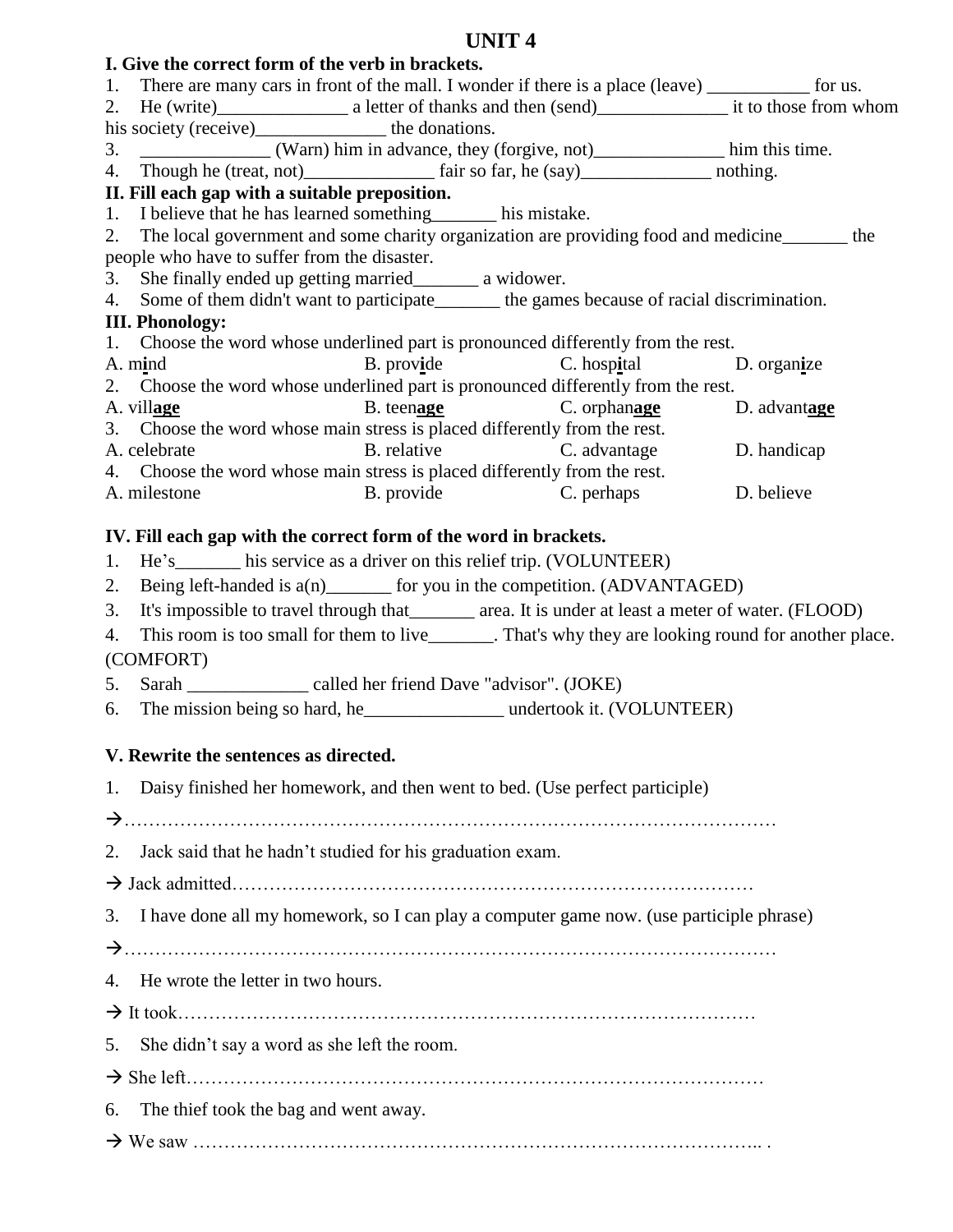| I. Give the correct form of the verb in brackets.                                                            |  |  |
|--------------------------------------------------------------------------------------------------------------|--|--|
| 1. A chemical factory (burn) _________________ down. This (happen)____________________ at around 3:00 pm.    |  |  |
| today because of an electrical short circuit. Luckily, the workers (leave) _____________ the factory in time |  |  |
| and no casualty (report)_______________.                                                                     |  |  |
| 2. Jack left the office early yesterday. By the time I (get)______________ there, he                         |  |  |
| $(leave)$ .                                                                                                  |  |  |
|                                                                                                              |  |  |
| sensational robbery.                                                                                         |  |  |
| II. Fill each gap with a suitable preposition.                                                               |  |  |
| 1. After having got to know him for sometime, she agreed to get married_______ him.                          |  |  |
| 2. They say they will provide you______ everything necessary for the job.                                    |  |  |
| 3. Let's bring a bunch of flowers________ the hostess.                                                       |  |  |
| 4. Our grandma used to read an old tale_______ us at bedtime.                                                |  |  |
|                                                                                                              |  |  |
| III. Choose the word whose underlined part is pronounced differently or whose main stress is on a            |  |  |
| different syllable from that of the rest.                                                                    |  |  |
| 1. A. blank B. glance C. singer D. bring                                                                     |  |  |
| 2. A. scholarship B. backache C. sugar D. lake                                                               |  |  |
| 3. A. acquaintances B. unattractive C. unselfishness D. disloyalty                                           |  |  |
| 4. A. comfortably B. relatively C. suspiciously D. voluntary                                                 |  |  |
|                                                                                                              |  |  |
| IV. Fill each gap with the correct form of the word in brackets.                                             |  |  |
| 1. The children from poor families were at another______________. (ADVANTAGE)                                |  |  |
| 2. The ________________ of the village prevents many children from schooling. (REMOTE)                       |  |  |

- 3. How many\_\_\_\_\_\_\_\_\_\_\_\_\_ were there at the event? (PARTICIPATE)
- 4. We feel\_\_\_\_\_\_\_\_\_\_\_\_\_\_ to work in this small and stuffy office. (COMFORT)
- 5. A lot of people are suffering from the\_\_\_\_\_\_\_\_\_\_\_\_\_ earthquake. (DISASTER)
- 6. They've been together for two years, but both of them fell the\_\_\_\_\_\_\_\_\_\_\_\_\_ isn't going anywhere. (RELATE)

## **V. Rewrite the sentences as directed.**

- 1. Mary didn't want to go home because she hadn't finished her work in the office. (use perfect participle)
- …………………………………………………………………………………………
- 2. "You can't borrow my motorbike, Peter" Mary said.
- Mary refused…………………………………………………………………………
- 3. I last saw Bob when I was in Ho Chi Minh City.
- I have………………………………………………………………………………
- 4. He left without saying a single word, which is very impolite.
- It was impolite………………………………………………………………………
- 5. I wish I had met you earlier.
- I regret………………………………………………………………………………
- 6. He wore sunglasses and beard when he went out in order not to be recognized.
- To avoid………………………………………………………………………………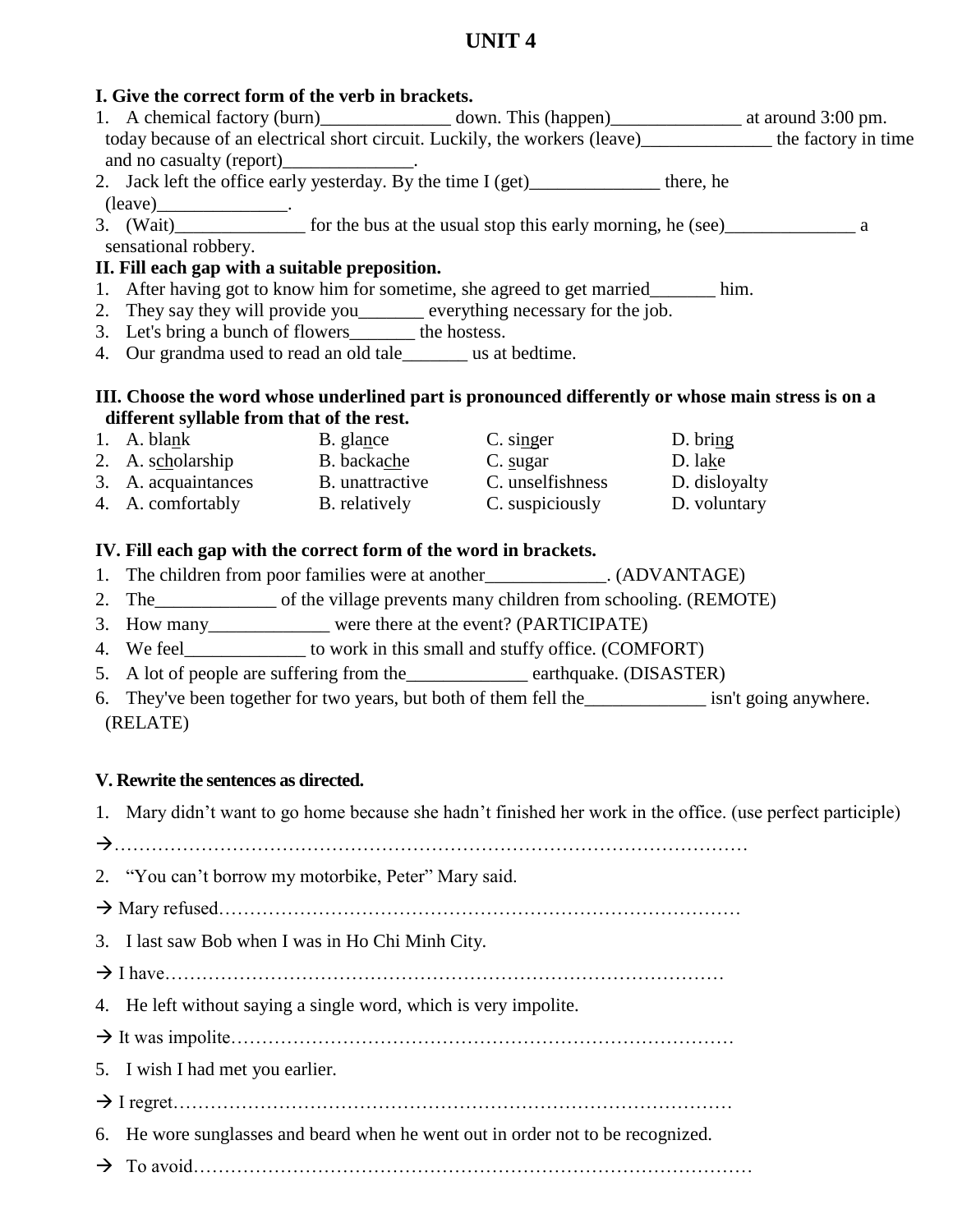## **UNIT 3 + 4**

|       | A. MULTIFLE CHUICE QUESTIONS                                                      |                  |                                                                                                 |
|-------|-----------------------------------------------------------------------------------|------------------|-------------------------------------------------------------------------------------------------|
|       | Câu 1: Choose the word whose stress pattern is different from that of the others. |                  |                                                                                                 |
|       | A. receive B. marry C. relationship D. reception                                  |                  |                                                                                                 |
|       | Câu 2: Choose the word whose stress pattern is different from that of the others. |                  |                                                                                                 |
|       | A. golden B. silver C. specially D. unhappy                                       |                  |                                                                                                 |
|       |                                                                                   |                  | Câu 3: Choose the word whose underlined part is pronounced differently from that of the others. |
|       | A. organize B. provide C. comfortably D. disadvantaged                            |                  |                                                                                                 |
|       |                                                                                   |                  | Câu 4: Choose the word whose underlined part is pronounced differently from that of the others. |
|       | A. comfort B. baseball C. organization D. orphanage                               |                  |                                                                                                 |
|       | 5-12. Choose the word or phrase that best fits the blank space in each sentence.  |                  |                                                                                                 |
|       | <b>Câu 5:</b> It was just misunderstanding .I didn't mean you                     |                  |                                                                                                 |
|       | A. hurting B. to hurt C. being hurt D. to be hurt                                 |                  |                                                                                                 |
|       | <b>Câu 6:</b> Hurry up or we'll the bus!                                          |                  |                                                                                                 |
|       | A. drop B. avoid C. lose                                                          |                  | D. miss                                                                                         |
|       | Câu 7: she stay ________ home while the children were young.                      |                  |                                                                                                 |
|       | A. for B. off                                                                     | $C.$ in<br>D. at |                                                                                                 |
|       | <b>Câu 8:</b> we are talking $\_\_\_$ football now.                               |                  |                                                                                                 |
|       | A. to B. about C. for                                                             |                  | $D.$ in                                                                                         |
|       | Câu 9: The dog seems ________ out in the cold all night.                          |                  |                                                                                                 |
|       | A. lock B. to be locked C. to lock D. being locked                                |                  |                                                                                                 |
|       | Câu 10: I'll never forget the first prize in the competition. It was wonderful!   |                  |                                                                                                 |
|       | A. being awarded B. to be awarded C. awarded D. to award                          |                  |                                                                                                 |
|       | <b>Câu 11:</b> "I'm sorry I've lost your book!" - " $\frac{1}{\sqrt{2}}$ "        |                  |                                                                                                 |
|       | A. don't worry. B. Sorry C. Good idea! D. I did. Sorry.                           |                  |                                                                                                 |
|       | Câu 12: we discussed what punishment should be given ______ the boys.             |                  |                                                                                                 |
| A. on | $B.$ in                                                                           | C. of            | D. to                                                                                           |

## **B. WRITING:**

### **I. Give the correct form of the verbs in brackets.**

**A. MULTIPLE CHOICE QUESTIONS** 

1. Sally's low test scores kept her from (admit) \_\_\_\_\_\_\_\_\_\_\_ to the university.

2. Would you please remember (put) \_\_\_\_\_\_\_\_\_\_\_\_\_ away all the tapes when you've finished (listen) to them.

3. The movie star wanted to avoid (see) \_\_\_\_\_\_\_\_\_\_\_\_\_\_\_ on security cameras.

4. You had better (learn) \_\_\_\_\_\_\_\_\_\_\_\_\_\_\_a foreign language before applying for a job.

5. He was often made (drink) \_\_\_\_\_\_\_\_\_\_\_\_\_\_ milk by his mother.

6. While Mrs. Jones (read)\_\_\_\_\_\_\_\_\_\_\_\_\_\_ the little boy a story, he (fall)\_\_\_\_\_\_\_\_\_\_\_\_\_\_\_\_ asleep.

## **II. Supply the correct form of the words in brackets.**

1. The fund is \_\_\_\_\_\_\_\_\_\_\_\_ administered. (VOLUNTEER)

2. Bottling up your anger can only lead to \_\_\_\_\_\_\_\_\_\_. (HAPPY)

3. They had enough money to live in \_\_\_\_\_\_\_\_\_\_ in their old age. (UNCOMFORTABLY)

4. You will be at an \_\_\_\_\_\_\_\_\_\_ if you have thought about the interview questions in advance.

### (DISADVANTAGED)

5. You should make for things going wrong. (PROVIDE)

6. All of her children's \_\_\_\_\_\_\_\_\_\_ ended in divorce. (MARITAL)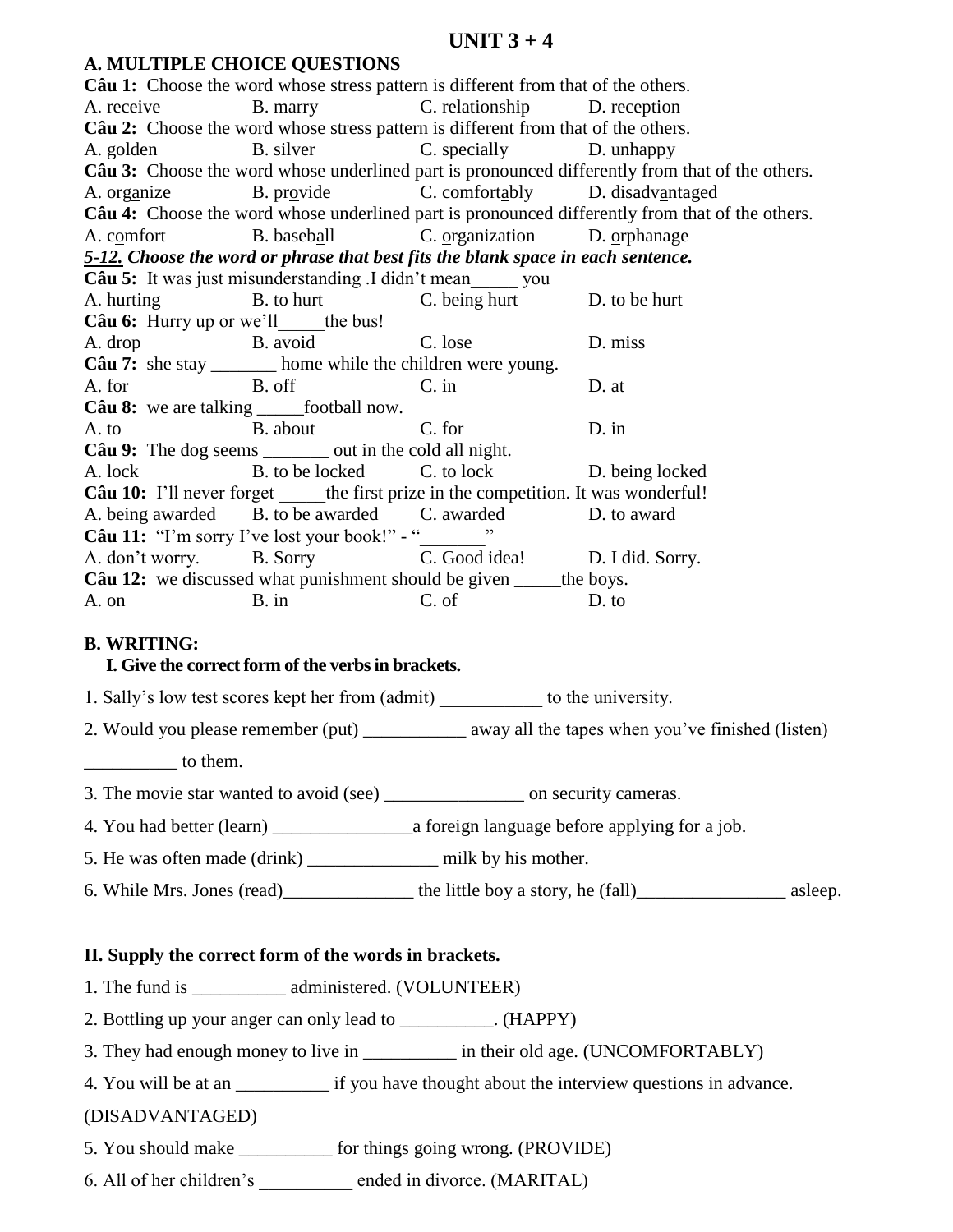#### **III. Rewrite the sentences as directed.**

 $\rightarrow$ 2. Eating with chopsticks seems strange to Miss White.  $\rightarrow$  Miss White is not used 3. He last had his eyes tested ten months ago.  $\rightarrow$  He has 4. 'If I were you, I would take the job,' said my roommate.  $\rightarrow$  My roommate advised 5. They spend half an hour watching the news on TV every day.  $\rightarrow$  It takes 6. Robert and Catherine have been married for four years.  $\rightarrow$  It's 7. How long have you been learning English?  $\rightarrow$  When  $\rightarrow$ 8. I expected the Smiths to invite me to the party.  $\rightarrow$  I expected

**IV. Fill in the blanks using the given words, there are more words than needed** 

*without, or so, leap, conceal, visible, beforehand, handy, with*

A SURPRISE PARTY is a party that is not made known **( 1 )** to the person in whose honor it is being held.

1. She became tired of my complaints about the programme. She turned it off. (Use present participle phrase)

Birthday surprise parties are the most common kind of surprise party. At most such parties, the guests will arrive an hour  $(2)$ ) before the honored person arrives. Often, a friend in on the surprise will lead the honored person to the location of the party **( 3 )** letting on anything.

The guests might even **( 4 )** themselves from view, and when the honored person enters the room, they **( 5 )** from hiding and all shout, "Surprise!" For some surprise birthday parties, it is considered to be a good tactic to shock the honored person. Streamers, silly string, and balloons may be used for this purpose. Evidence of a party, such as decorations and balloons, are not made **( 6 )** from the exterior of the home, so that the honored person will suspect nothing.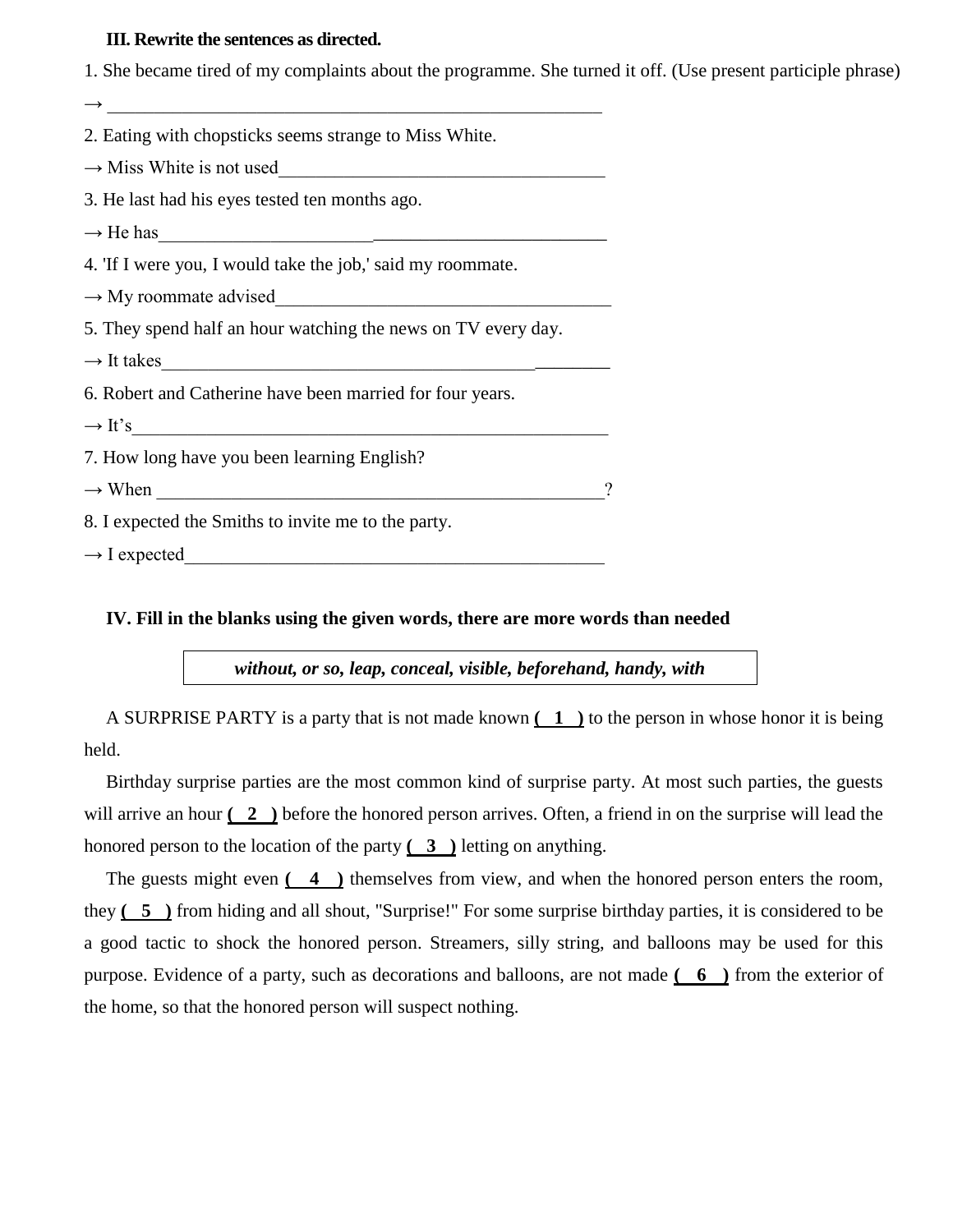# I. TRẮC-NGHIỆM

|                      | 1. A. among B. competition C. sponsor                                                                                           |                                                                     | D. contest                                                                                         |                                                                                                                 |
|----------------------|---------------------------------------------------------------------------------------------------------------------------------|---------------------------------------------------------------------|----------------------------------------------------------------------------------------------------|-----------------------------------------------------------------------------------------------------------------|
|                      |                                                                                                                                 |                                                                     | 2. A. competition B. marathon C. representative D. stimulation                                     |                                                                                                                 |
|                      |                                                                                                                                 |                                                                     | 3. I am very happy to hear ______ you have just passed the contest successfully.                   |                                                                                                                 |
|                      | A. how                                                                                                                          | B. when C. that                                                     |                                                                                                    | D. what                                                                                                         |
|                      |                                                                                                                                 |                                                                     |                                                                                                    | 4. I didn't want to make a fuss _______ I decided to take my money back from the school's bag ______ saying a   |
|                      | word.                                                                                                                           |                                                                     |                                                                                                    |                                                                                                                 |
|                      | A. so/ that                                                                                                                     | B. that/without C. before/that                                      |                                                                                                    | D. so/ without                                                                                                  |
|                      | 5. The government now has to explain its decision_______ the public.                                                            |                                                                     |                                                                                                    |                                                                                                                 |
|                      |                                                                                                                                 |                                                                     |                                                                                                    | D. for                                                                                                          |
|                      | A. to B. on C. in C. in B. on C. in C. in all our products, the accent $\overline{(di\acute{e}m m\acute{a}n h)}$ is on quality. |                                                                     |                                                                                                    |                                                                                                                 |
|                      | A. To B. In C. On 7. His originality $^{(tinh \, d\phi c \, d\phi)}$ as a painter lies in his ______ of light.                  |                                                                     |                                                                                                    | D. For                                                                                                          |
|                      |                                                                                                                                 |                                                                     |                                                                                                    |                                                                                                                 |
|                      |                                                                                                                                 |                                                                     | A. recitation B. explanation C. representation D. announcement                                     |                                                                                                                 |
|                      | 8. For a full <u>second</u> of how the machine works, turn to page 5.                                                           |                                                                     |                                                                                                    |                                                                                                                 |
|                      |                                                                                                                                 |                                                                     | A. performance B. recitation C. judgment D. explanation                                            |                                                                                                                 |
|                      |                                                                                                                                 |                                                                     |                                                                                                    | 9. $X:$ "Do you know Jun and Chong-hee? - Y: "No, ___________." - X: "He's tall and she's very short."          |
|                      | A. What are they like?                                                                                                          | B. What do they look<br>D. How do they like?                        | B. What do they look like?                                                                         |                                                                                                                 |
|                      | C. What do they like?                                                                                                           |                                                                     |                                                                                                    |                                                                                                                 |
|                      |                                                                                                                                 |                                                                     |                                                                                                    | 10. X: "Do you know any TV stars? - Y: "Yes, I do. I know Oprah Winfrey." - X: "Really? ______" - Y: "She       |
|                      | is very smart."                                                                                                                 |                                                                     |                                                                                                    |                                                                                                                 |
|                      | A. What is she like?                                                                                                            | B. What does she look<br>D. How does she like?                      | B. What does she look like?                                                                        |                                                                                                                 |
|                      | C. What does she like?                                                                                                          |                                                                     |                                                                                                    |                                                                                                                 |
|                      | A. unselfish                                                                                                                    | B. thinking C. is                                                   | 11. He is an <u>unselfish</u> man. He is always helps people without thinking of his own interest. | D. interest                                                                                                     |
|                      |                                                                                                                                 |                                                                     | 12. Despite many changes in his life, he remained loyally to his working principles.               |                                                                                                                 |
|                      |                                                                                                                                 |                                                                     | A. working B. Despite B. C. changes D. loyally                                                     |                                                                                                                 |
|                      | II. CHIA ĐỘNG-TỪ                                                                                                                |                                                                     |                                                                                                    |                                                                                                                 |
|                      | <b>13.</b> She <i>(say, no sooner)</i> it than she burst into tears.                                                            |                                                                     |                                                                                                    |                                                                                                                 |
|                      | 14. Why can't people who talk too much (keep) a friend long?                                                                    |                                                                     |                                                                                                    |                                                                                                                 |
|                      |                                                                                                                                 |                                                                     | <b>15.</b> The man was in a very embarrassing situation and (know, not) what to say.               |                                                                                                                 |
|                      |                                                                                                                                 |                                                                     |                                                                                                    | 16. She complains noisily about anything she doesn't like. She is the type of person who (make, always) a fuss. |
|                      | III. TỪ LOAI                                                                                                                    |                                                                     |                                                                                                    |                                                                                                                 |
| 17.                  | The room was (DISAPPOINTMENT) small.                                                                                            |                                                                     |                                                                                                    |                                                                                                                 |
| 18.                  |                                                                                                                                 | He was profusely <sup>(hêt-lời)</sup> (APOLOGY) about the mistake.  |                                                                                                    |                                                                                                                 |
| 19.                  |                                                                                                                                 | I'm drawn to the (POEMS) qualities of her paintings.                |                                                                                                    |                                                                                                                 |
| 20.                  |                                                                                                                                 | The old boat was (ABILITY) to make much headway against the tide.   |                                                                                                    |                                                                                                                 |
|                      | IV. VIẾT LẠI CẦU                                                                                                                |                                                                     |                                                                                                    |                                                                                                                 |
| 21.                  |                                                                                                                                 | Greg thought for a bit before answering the question.               |                                                                                                    |                                                                                                                 |
| $\rightarrow$        |                                                                                                                                 |                                                                     |                                                                                                    |                                                                                                                 |
| 22.                  |                                                                                                                                 | They got on well together although they were total strangers.       |                                                                                                    |                                                                                                                 |
| $\rightarrow$        |                                                                                                                                 |                                                                     |                                                                                                    |                                                                                                                 |
|                      |                                                                                                                                 |                                                                     |                                                                                                    |                                                                                                                 |
|                      | 23.                                                                                                                             | We haven't seen Nikola since she moved to Nepal.                    |                                                                                                    |                                                                                                                 |
| $\rightarrow$        |                                                                                                                                 |                                                                     |                                                                                                    |                                                                                                                 |
|                      |                                                                                                                                 |                                                                     |                                                                                                    |                                                                                                                 |
| 24.                  |                                                                                                                                 | They cannot communicate because they do not speak the same language |                                                                                                    |                                                                                                                 |
| $\rightarrow$        |                                                                                                                                 |                                                                     |                                                                                                    |                                                                                                                 |
| 25.                  |                                                                                                                                 | Our French friend finds it difficult to drive on the left.          |                                                                                                    |                                                                                                                 |
| $\rightarrow$        |                                                                                                                                 |                                                                     |                                                                                                    |                                                                                                                 |
| 26.<br>$\rightarrow$ |                                                                                                                                 | They had escaped to America before war broke out in 1939.           |                                                                                                    |                                                                                                                 |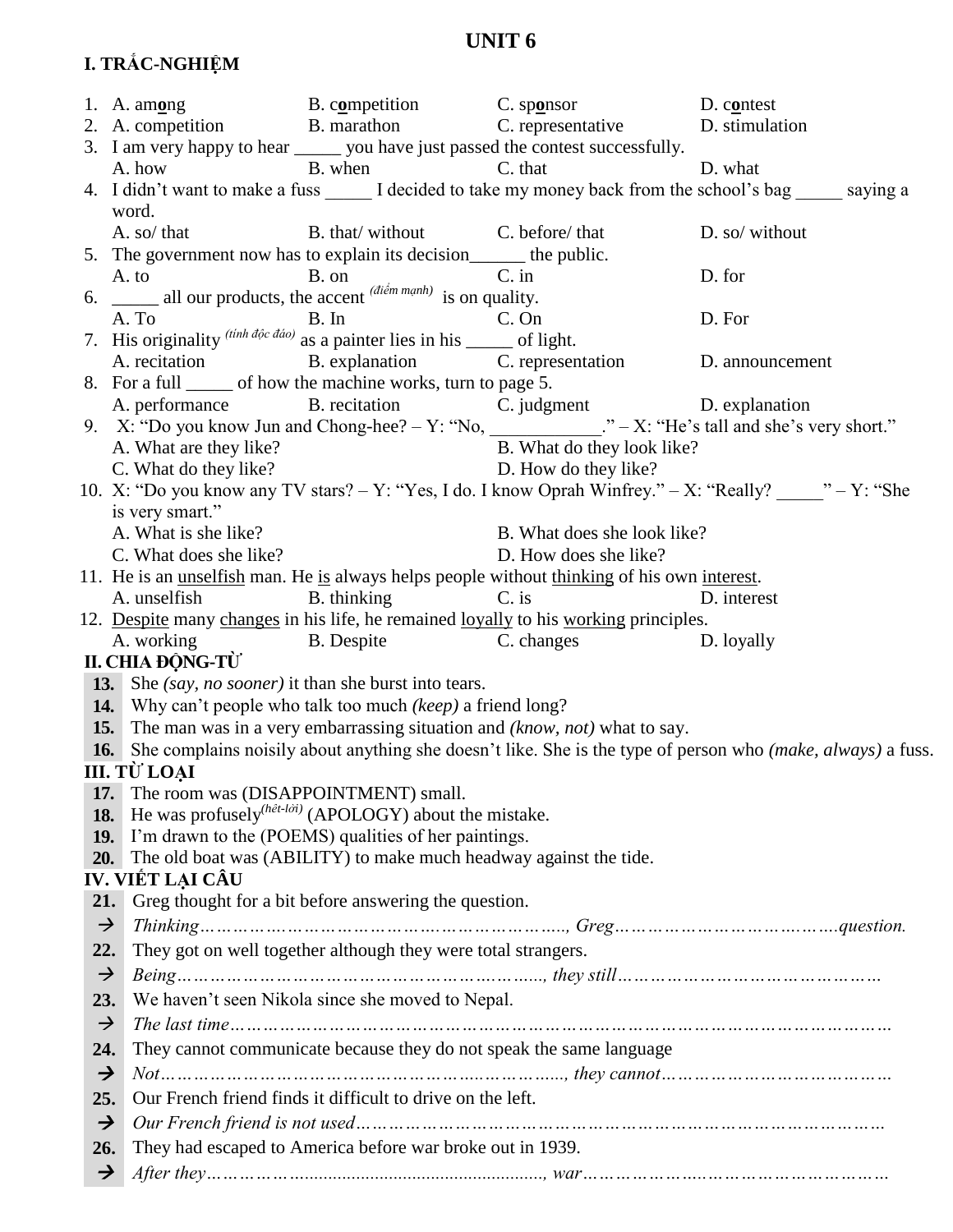|                      | I. TRÅC-NGHIỆM            |                                                                                                      |                                                                                                                                                                                    |             |
|----------------------|---------------------------|------------------------------------------------------------------------------------------------------|------------------------------------------------------------------------------------------------------------------------------------------------------------------------------------|-------------|
|                      |                           |                                                                                                      | 1. A. competition B. marathon B. marathon C. sponsor D. society<br>2. A. participation B. explanation C. representation D. apologetic                                              |             |
|                      |                           |                                                                                                      |                                                                                                                                                                                    |             |
|                      |                           | 3. I was busy imagining _______ I would look in the floppy cotton hat.                               |                                                                                                                                                                                    |             |
|                      |                           | A. when B. that C. how                                                                               | D. what                                                                                                                                                                            |             |
|                      |                           |                                                                                                      | 4. The little girl was _______ shy _______ she didn't look at him in the face. She just glanced at him and                                                                         |             |
|                      | looked away.              |                                                                                                      |                                                                                                                                                                                    |             |
|                      |                           | A. too/ that B. a bit/ that C. such/ that                                                            |                                                                                                                                                                                    | D. so/ that |
|                      |                           | 5. The committee will report back to us _______ completion of the study.                             |                                                                                                                                                                                    |             |
|                      |                           | A. on B. to                                                                                          | $C.$ in                                                                                                                                                                            | D. for      |
|                      |                           | 6. We apologize _______ the late arrival of this train.                                              |                                                                                                                                                                                    |             |
|                      |                           |                                                                                                      | A. to B. for C. in C. in The $\frac{C}{\text{The sum of her retirement caused consternation}}$ of her retirement caused consternation <sup>(su-sing-soft)</sup> among tennis fans. | D. on       |
| 7.                   |                           |                                                                                                      |                                                                                                                                                                                    |             |
|                      |                           |                                                                                                      | A. performance B. explanation C. announcement D. representation                                                                                                                    |             |
| 8.                   |                           | Build yourself up to peak $\frac{d^{\frac{1}{dt}cao}}{a}$ on the day of the exam.                    |                                                                                                                                                                                    |             |
|                      |                           |                                                                                                      | A. judgment B. explanation C. recitation D. performance                                                                                                                            |             |
| 9.                   |                           |                                                                                                      |                                                                                                                                                                                    |             |
|                      |                           |                                                                                                      | A. What is she like? B. What does she look like? C. What does she like? D. How does she                                                                                            |             |
|                      | like?                     |                                                                                                      |                                                                                                                                                                                    |             |
|                      |                           | $" - Y$ : "They're very cool."                                                                       | 10. X: "Do you know anybody famous? $-Y$ : "Yes, I know Johnny Depp and his daughter." $-X$ : "Really?                                                                             |             |
|                      |                           |                                                                                                      |                                                                                                                                                                                    |             |
|                      |                           | A. What are they like?<br>B. What do they look like?<br>D. How do they like?<br>D. How do they like? |                                                                                                                                                                                    |             |
|                      |                           | 11. The children seem to be incapable of working quietly by themselve.                               |                                                                                                                                                                                    |             |
|                      |                           |                                                                                                      | A. seem B. incapable C. themselve D. quietly                                                                                                                                       |             |
|                      |                           |                                                                                                      | 12. An acquaintance is a person once simply knows and a friend is a person with whom one has a deeper                                                                              |             |
|                      |                           |                                                                                                      |                                                                                                                                                                                    |             |
|                      |                           |                                                                                                      |                                                                                                                                                                                    |             |
|                      | relationship.             | A. relationship B. with whom C. acquaintance                                                         |                                                                                                                                                                                    | D. once     |
|                      |                           |                                                                                                      |                                                                                                                                                                                    |             |
|                      | II. CHIA ĐỘNG-TỪ (2 điểm) |                                                                                                      |                                                                                                                                                                                    |             |
|                      |                           | 13. I <i>(sit, no sooner)</i> down than there was a loud knock on the door.                          |                                                                                                                                                                                    |             |
|                      |                           | <b>14.</b> Jane'd rather <i>(think, not)</i> about that matter at the moment.                        |                                                                                                                                                                                    |             |
|                      |                           | 15. Good friendship (base, should) on mutual understanding.                                          |                                                                                                                                                                                    |             |
| <b>16.</b>           |                           |                                                                                                      | Jorge started to get suspicious when Yoko told him that she (be) to Israel for many times.                                                                                         |             |
|                      | III. TỪ LOẠI (2 điểm)     |                                                                                                      |                                                                                                                                                                                    |             |
| 17.                  |                           | The scope of the exhibition is (DISAPPOINTMENT) narrow.                                              |                                                                                                                                                                                    |             |
| 18.                  |                           | I hope she was suitably (APOLOGY) afterwards.                                                        |                                                                                                                                                                                    |             |
| <b>19.</b>           |                           | His writing is rather self-consciously (POEMS).                                                      |                                                                                                                                                                                    |             |
| 20.                  |                           | The old computer was (ABILITY) to discriminate between letters and numbers.                          |                                                                                                                                                                                    |             |
|                      | IV. VIẾT LẠI CÂU (3 điểm) |                                                                                                      |                                                                                                                                                                                    |             |
| 21.                  |                           | Kidman breathed deeply before speaking again.                                                        |                                                                                                                                                                                    |             |
| $\rightarrow$        |                           |                                                                                                      |                                                                                                                                                                                    |             |
| 22.                  |                           | He is good at selling, although he has had no formal training.                                       |                                                                                                                                                                                    |             |
| $\rightarrow$        |                           |                                                                                                      |                                                                                                                                                                                    |             |
| 23.                  |                           | We haven't met Jacopo since he left for Japan.                                                       |                                                                                                                                                                                    |             |
| $\rightarrow$        | The last                  |                                                                                                      |                                                                                                                                                                                    |             |
| 24.                  |                           |                                                                                                      |                                                                                                                                                                                    |             |
| $\rightarrow$        |                           |                                                                                                      | I couldn't enter the country because I didn't have all the necessary documentation.                                                                                                |             |
| 25.                  |                           | Our Russian guy finds difficulty driving on the left.                                                |                                                                                                                                                                                    |             |
| $\rightarrow$        |                           |                                                                                                      |                                                                                                                                                                                    |             |
| 26.<br>$\rightarrow$ |                           |                                                                                                      | She had boned up on the city's history before the visit. (bone up on: ôn đi ôn lai)                                                                                                |             |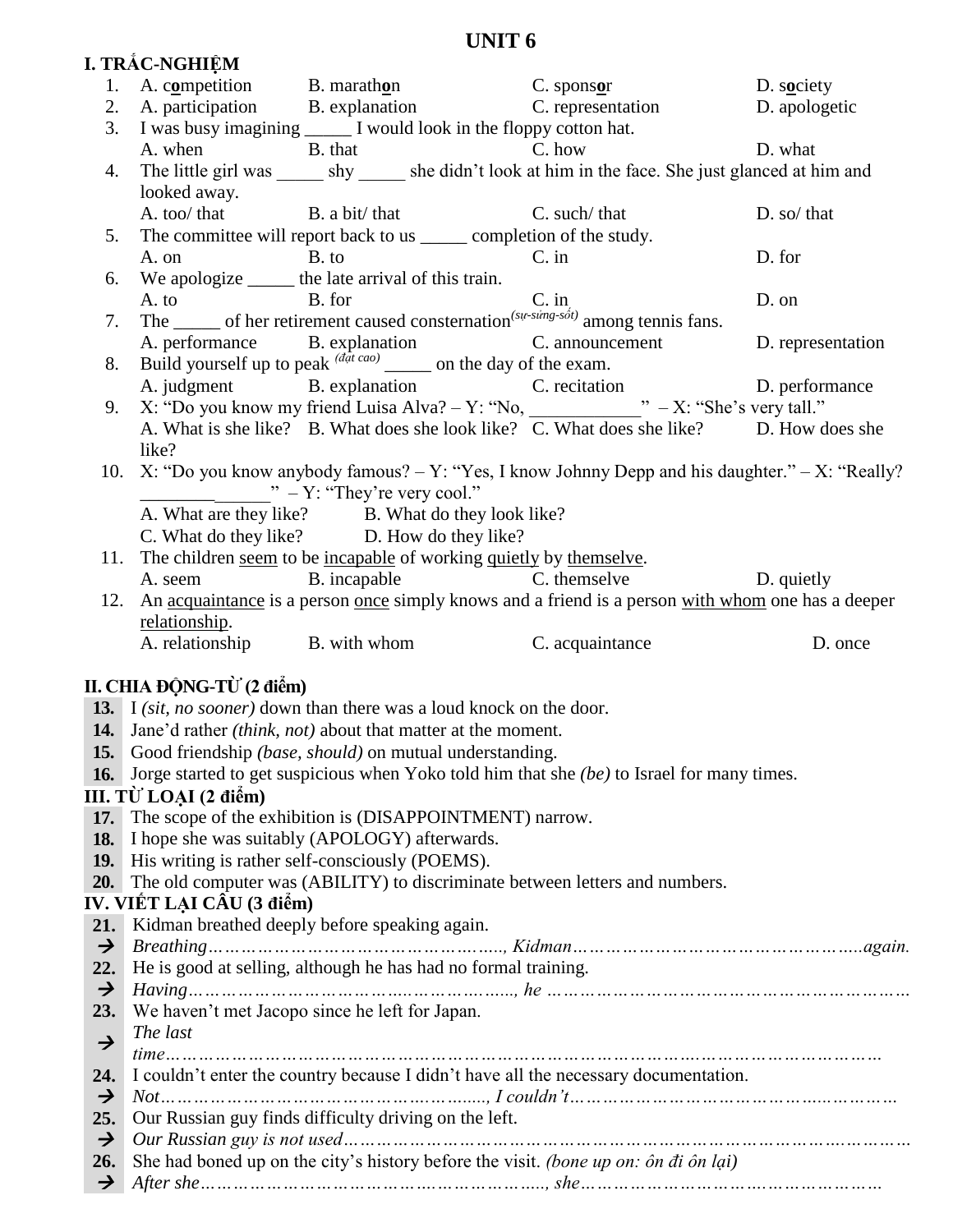|    | A. MULTIPLE CHOICE QUESTIONS.                           |                                                                                                                              |                                                                                                                            |
|----|---------------------------------------------------------|------------------------------------------------------------------------------------------------------------------------------|----------------------------------------------------------------------------------------------------------------------------|
| 1. | A. among B. contest                                     | $C.$ sponsor                                                                                                                 | D. apologize                                                                                                               |
|    | 2. A. organize B. translate                             |                                                                                                                              | C. society<br>D. perform                                                                                                   |
|    |                                                         |                                                                                                                              |                                                                                                                            |
|    |                                                         |                                                                                                                              | A. was founding B. have founded C. found D. is going to found                                                              |
|    |                                                         |                                                                                                                              | 4. By the time we ____________ to the train station, Susan ____________ for us for more than two hours.                    |
|    |                                                         |                                                                                                                              |                                                                                                                            |
|    |                                                         | A. got / was waiting<br>C. get / has been waited<br>D. get / will wait                                                       |                                                                                                                            |
|    |                                                         |                                                                                                                              |                                                                                                                            |
|    | A. on B. to                                             | $C.$ at                                                                                                                      | D. out                                                                                                                     |
| 6. | $\frac{1}{2}$ first he wouldn't even talk about it.     |                                                                                                                              |                                                                                                                            |
|    | A. out B. On C. To                                      |                                                                                                                              | D. At                                                                                                                      |
| 7. | He was _____________ hiding in a shed.                  |                                                                                                                              |                                                                                                                            |
|    |                                                         | A. discovered B. encouraged C. announced D. observed                                                                         |                                                                                                                            |
| 8. |                                                         | The winner will be ____________with a set of CDs for studying English.                                                       |                                                                                                                            |
|    |                                                         | A. offered B. awarded C. given D. presented                                                                                  |                                                                                                                            |
| 9. | "Don't forget to do as I have told you." _ "________."  |                                                                                                                              |                                                                                                                            |
|    |                                                         |                                                                                                                              |                                                                                                                            |
|    | A. No, I won't.                                         | B. Yes, I will.<br>D. No, I will remember.                                                                                   |                                                                                                                            |
|    | C. Yes, I won't.                                        |                                                                                                                              |                                                                                                                            |
|    |                                                         |                                                                                                                              |                                                                                                                            |
|    | A. Well, let's see.                                     | B. That would be delightful. Thanks.                                                                                         |                                                                                                                            |
|    | C. Yes, please, if it's no bother. D. Yes, I see.       |                                                                                                                              |                                                                                                                            |
|    | Câu 11-12: Choose the word or phrase that needs fixing. |                                                                                                                              |                                                                                                                            |
|    |                                                         | 11. The children forgot picking up the note from the office and now they are worried.                                        |                                                                                                                            |
|    | A. picking up B. the note                               |                                                                                                                              | C. now D. are                                                                                                              |
|    | A. spent                                                | 12. It spent a long time to travel to the skiing resort but in the end we got there.<br>B. to travel C. in the end D. skiing |                                                                                                                            |
|    |                                                         |                                                                                                                              |                                                                                                                            |
|    |                                                         |                                                                                                                              |                                                                                                                            |
|    | <b>B. WRITING</b>                                       |                                                                                                                              |                                                                                                                            |
|    | I. Give the correct form of the verbs in brackets.      |                                                                                                                              |                                                                                                                            |
|    |                                                         |                                                                                                                              | 1. The teacher introduced himself and went on (explain)_____________________the lesson.                                    |
|    |                                                         |                                                                                                                              |                                                                                                                            |
|    |                                                         |                                                                                                                              |                                                                                                                            |
|    |                                                         | 4. How did you learn to drive? My father (teach)_________________________________ me.                                        |                                                                                                                            |
| П. | Supply the correct form of the words in brackets.       |                                                                                                                              |                                                                                                                            |
|    |                                                         |                                                                                                                              |                                                                                                                            |
|    |                                                         |                                                                                                                              |                                                                                                                            |
|    |                                                         | 3. We provide customers with (compete) ________________________ priced goods.                                                |                                                                                                                            |
|    |                                                         |                                                                                                                              |                                                                                                                            |
| Ш. | Rewrite the sentences as directed.                      |                                                                                                                              |                                                                                                                            |
|    |                                                         |                                                                                                                              | 1. As I don't have a credit card, I found it difficult to book an airline ticket over the phone.(use a                     |
|    |                                                         |                                                                                                                              |                                                                                                                            |
|    | participle phrase)                                      |                                                                                                                              |                                                                                                                            |
|    |                                                         |                                                                                                                              |                                                                                                                            |
|    | Jane.                                                   |                                                                                                                              | $\rightarrow$ 2. "It was nice of you to invite me to your birthday party last week. Thanks very much.", said Mike to       |
|    |                                                         |                                                                                                                              |                                                                                                                            |
|    |                                                         |                                                                                                                              |                                                                                                                            |
|    |                                                         |                                                                                                                              | $\rightarrow$ Mikethanked<br>3. "Would you please wait in the lounge till your flight number is called?", she said to Tom. |
|    |                                                         | $\rightarrow$ She told<br>4. The children said, "Please tell us about the truth of this matter.                              |                                                                                                                            |
|    | $\rightarrow$ The children insisted                     |                                                                                                                              |                                                                                                                            |
|    | 5. When did you move to this city?                      |                                                                                                                              |                                                                                                                            |
|    |                                                         |                                                                                                                              | $\gamma$                                                                                                                   |
|    |                                                         | $\rightarrow$ How long is<br>6. "The group that gets the highest score will be the winner. ", said the judge.                |                                                                                                                            |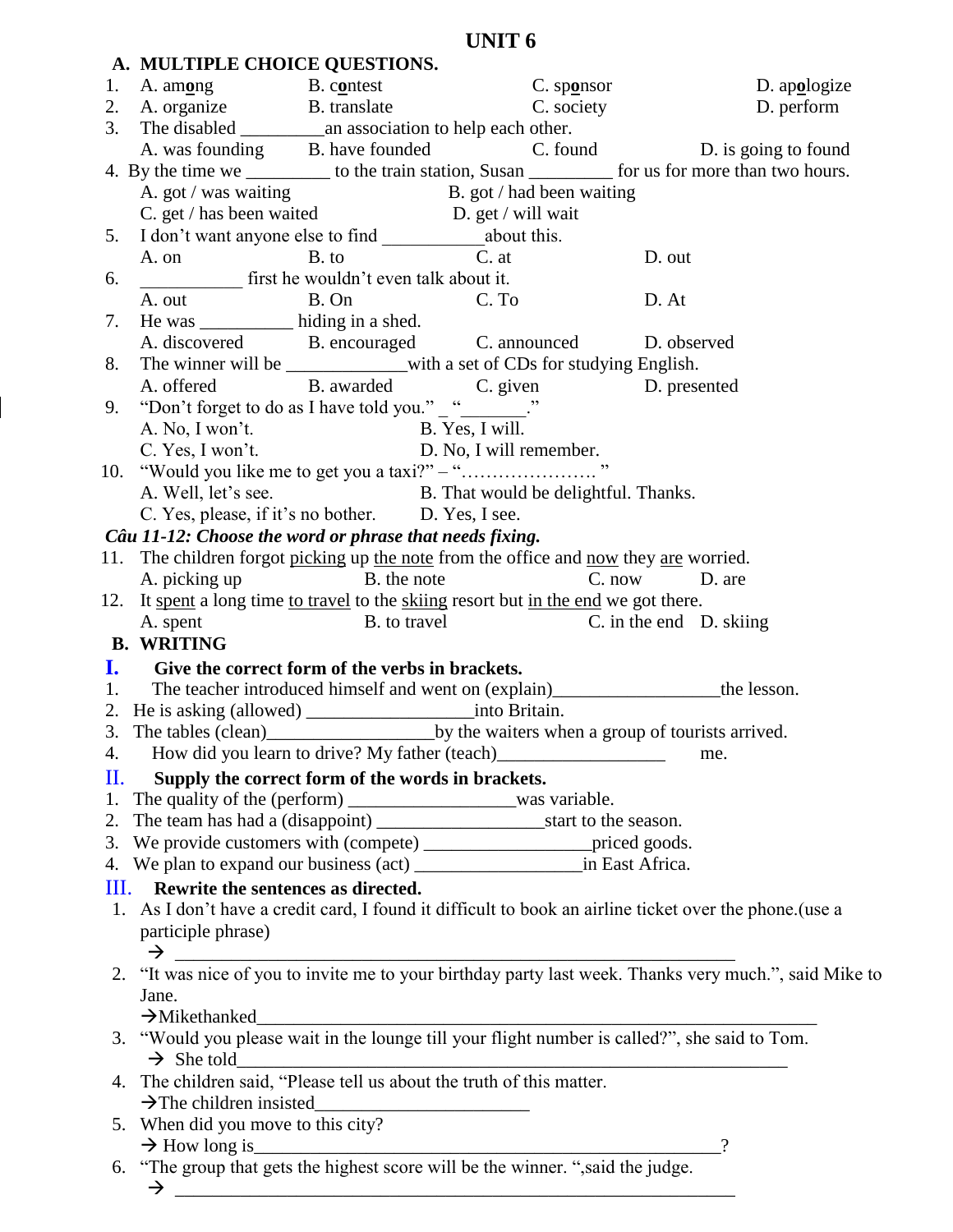|    | A. MULTIPLE CHOICE QUESTIONS.                                             |                                                    |                                                                                                                             |                |
|----|---------------------------------------------------------------------------|----------------------------------------------------|-----------------------------------------------------------------------------------------------------------------------------|----------------|
|    |                                                                           |                                                    | Câu 1-2: Choose the word which is pronounced or stressed differently from the others.                                       |                |
|    |                                                                           |                                                    | 1. A. annual B. organize C. translate D. totality                                                                           |                |
|    |                                                                           |                                                    | 2. A. encourage B. television C. without D. enjoyment                                                                       |                |
|    |                                                                           |                                                    | Câu 3-10: Choose the word or phrase that best fits the blank space in each sentence.                                        |                |
|    | 3. I'll wait here until she $\frac{1}{B \cdot B}$ is returning C. returns |                                                    |                                                                                                                             |                |
|    |                                                                           |                                                    |                                                                                                                             | D. will return |
|    | 4. Fifty percent of the household shopping _____ by British men.          |                                                    |                                                                                                                             |                |
|    |                                                                           |                                                    | A. is done B. are done C. were done D. does                                                                                 |                |
|    |                                                                           |                                                    | 5. The doctor explained the risks ___________ me before the operation.                                                      |                |
|    |                                                                           |                                                    | A. to B. for C. at You should apologize to your customers ____________ wasting their money.                                 | D. on          |
| 6. |                                                                           | A. for B. on C. to                                 |                                                                                                                             | $D \cdot$ in   |
| 7. |                                                                           |                                                    |                                                                                                                             |                |
|    |                                                                           |                                                    |                                                                                                                             | D. competitors |
| 8. |                                                                           |                                                    |                                                                                                                             |                |
|    |                                                                           |                                                    | A. performance B. participation C. competition D. enjoyment                                                                 |                |
| 9. |                                                                           |                                                    | "Barcelona defeated Real Madrid by 5 goals to 2." - "________.".                                                            |                |
|    |                                                                           | A. That's incredible B. Let's do it together       |                                                                                                                             |                |
|    |                                                                           |                                                    | C. Thanks all the time D. I'll think about it later                                                                         |                |
|    | 10. "I had a great evening. Thank you." - ""                              |                                                    |                                                                                                                             |                |
|    |                                                                           | A. I'm glad you came. B. Shall we go now?          |                                                                                                                             |                |
|    |                                                                           | C. Well you have had enough. D. It was not really. |                                                                                                                             |                |
|    |                                                                           |                                                    |                                                                                                                             |                |
|    | Câu 11-12: Choose the word or phrase that needs fixing.                   |                                                    |                                                                                                                             |                |
|    | 11. She asked me that how much I had bought my laptop.                    |                                                    |                                                                                                                             |                |
|    |                                                                           |                                                    |                                                                                                                             |                |
|    | A. how much B. asked                                                      |                                                    | C. that D. had bought                                                                                                       |                |
|    |                                                                           |                                                    | 12. My secretary will book you an afternoon flight and has you picked up at the airport when you arrive.                    |                |
|    |                                                                           |                                                    | A. picked up B. book you B. book you C. has D. when you arrive                                                              |                |
|    | <b>B. WRITING</b>                                                         |                                                    |                                                                                                                             |                |
|    | $\mathbf{L}$                                                              | Give the correct form of the verbs in brackets.    |                                                                                                                             |                |
|    |                                                                           |                                                    |                                                                                                                             |                |
|    |                                                                           |                                                    |                                                                                                                             |                |
| П. |                                                                           | Supply the correct form of the words in brackets.  |                                                                                                                             |                |
|    |                                                                           |                                                    | 1. These environmental changes are the result of human (act)___________________.                                            |                |
|    |                                                                           |                                                    |                                                                                                                             |                |
|    |                                                                           |                                                    |                                                                                                                             |                |
|    |                                                                           |                                                    |                                                                                                                             |                |
|    | III. Rewrite the sentences as directed.                                   |                                                    |                                                                                                                             |                |
|    |                                                                           |                                                    | 1. Keith spent a lot of time filling in job application forms because he was unemployed. (use a participle                  |                |
|    | phrase)                                                                   |                                                    |                                                                                                                             |                |
|    |                                                                           |                                                    |                                                                                                                             |                |
|    |                                                                           |                                                    | $\rightarrow$ 2. "I hear you won the championship, my daughter. Congratulations!"                                           |                |
|    | $\rightarrow$ Jane congratulated                                          |                                                    |                                                                                                                             |                |
|    |                                                                           |                                                    | 3. The last time she had her bike repaired was when she moved to her aunt's house.                                          |                |
|    | $\rightarrow$ She has                                                     |                                                    |                                                                                                                             |                |
|    | 4. "Are you sorry for what you have done?"                                |                                                    |                                                                                                                             |                |
|    |                                                                           |                                                    |                                                                                                                             |                |
|    |                                                                           |                                                    | $\rightarrow$ The mother asked the little boy<br>5. "I'm sorry I couldn't come to visit you last summer, mother" said John. |                |
|    | $\rightarrow$ John apologized                                             |                                                    | $\rightarrow$ John apologized<br>6. He didn't say goodbye to anyone when he left the room. (without)                        |                |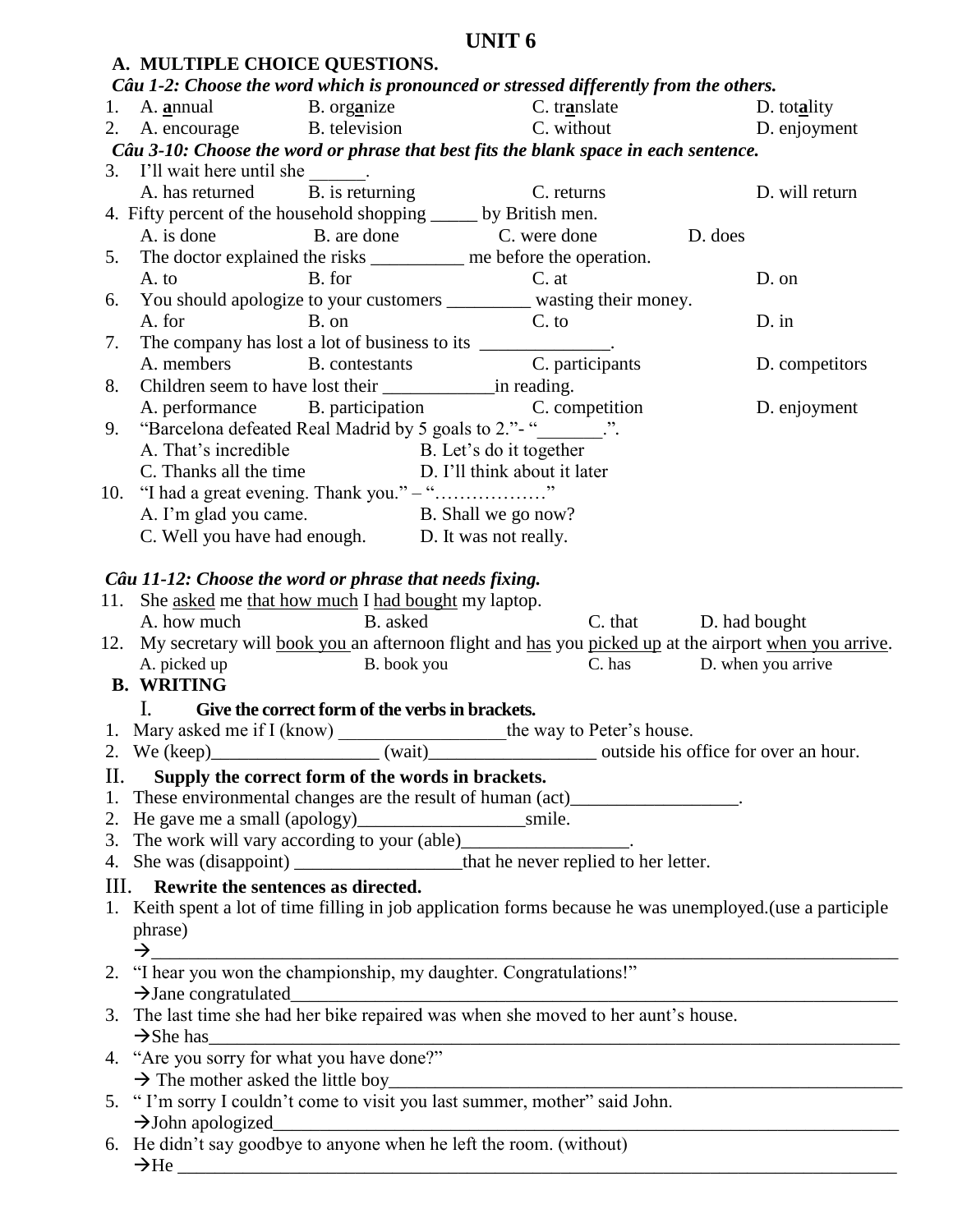## **A. MULTIPLE CHOICE QUESTIONS**

|                          |                                                                  |                                                                                  | 1. Choose the word whose underlined part is pronounced differently from that of the others.            |
|--------------------------|------------------------------------------------------------------|----------------------------------------------------------------------------------|--------------------------------------------------------------------------------------------------------|
|                          |                                                                  | A. participation B. example C. disadvantaged D. baseball                         |                                                                                                        |
|                          |                                                                  |                                                                                  | 2. Choose the word whose underlined part is pronounced differently from that of the others.            |
|                          |                                                                  | A. donate B. happy C. natural D. magic                                           |                                                                                                        |
|                          |                                                                  | 3. Choose the word whose stress pattern is different from that of the others.    |                                                                                                        |
|                          |                                                                  | A. representative B. completion C. observer D. performer                         |                                                                                                        |
|                          |                                                                  | 4. Choose the word whose stress pattern is different from that of the others.    |                                                                                                        |
|                          |                                                                  | A. totality B. advance C. representation D. competitor                           |                                                                                                        |
|                          |                                                                  |                                                                                  |                                                                                                        |
|                          |                                                                  | 5-12. Choose the word or phrase that best fits the blank space in each sentence. |                                                                                                        |
|                          | 5. The doctor said, "Why not exercises weight?"                  |                                                                                  |                                                                                                        |
|                          |                                                                  |                                                                                  | A. trying doing/losing B. trying doing / to lose C. to try to do/ to lose D. trying to do/losing       |
|                          | 6. Don't forget ______ your invitation card when you come there. |                                                                                  |                                                                                                        |
|                          |                                                                  | A. bringing B. to bring C. brought D. to be brought                              |                                                                                                        |
|                          |                                                                  |                                                                                  | 7. _____ first I thought he was shy, but then I discovered he was just not interested in other people. |
|                          | A. in B. at                                                      | C. with                                                                          | D. for                                                                                                 |
|                          | 8. We apologize ______ the late departure of this flight.        |                                                                                  |                                                                                                        |
| A. in B. with            |                                                                  | $C.$ at                                                                          | D. for                                                                                                 |
|                          |                                                                  | 9. Many children in the class suffered severe social and economic____.           |                                                                                                        |
|                          |                                                                  | A. disadvantage B. advantage C. volunteer D. participation                       |                                                                                                        |
| 10. Thank you very much. |                                                                  |                                                                                  |                                                                                                        |
|                          | A. Don't mention it B. No at all C. Fine                         |                                                                                  | D. Thanks                                                                                              |
|                          |                                                                  |                                                                                  |                                                                                                        |

### *11-12. Choose the underlined word or phrase that needs correcting.*

| 11. The old man accused the boy to taking his bag |           |                                                                                     |           |
|---------------------------------------------------|-----------|-------------------------------------------------------------------------------------|-----------|
| A. to                                             | B. taking | C. accused                                                                          | D. bag    |
|                                                   |           | 12. We stopped once to buy petrol and then we stopped again asking someone the way. |           |
| A. petrol                                         | B. and    | C. asking                                                                           | D. to buy |

## **B. WRITING:**

## **I. Give the correct form of the verbs in brackets.**

- 1. We suggested (sleep) \_\_\_\_\_\_\_\_ in hotels, but the children were anxious (camp) \_\_\_\_\_\_\_\_ out.
- 2. Mr. Shaw is very busy (write) \_\_\_\_\_\_\_\_\_\_\_\_\_now.
- 3. \_\_\_\_\_\_\_\_\_\_ (complete) the book, he had a holiday.
- 4. Marta doesn't like to have her picture (take) \_\_\_\_\_\_\_\_\_\_. She avoids (photograph) \_\_\_\_\_\_\_\_.
- 5. We (live, still) \_\_\_\_\_\_\_\_\_\_ there when our father died.
- 6. Before he turned 14, Mozart (compose) \_\_\_\_\_\_\_\_\_\_\_\_\_\_ a few lesser piece for the piano.

## **II. Supply the correct form of the words in brackets.**

- 1. We need to work harder to remain with other companies. (COMPETE)
- 2. Ms White expressed \_\_\_\_\_\_\_\_\_ at not being chosen for the job. (DISAPPOINT)
- 3. She still finds it to stand without support. (COMFORT)
- 4. Children living in inner-city areas may be \_\_\_\_\_\_\_\_\_\_\_\_\_\_\_\_ disadvantaged. (EDUCATE)
- 5. She frequently\_\_\_\_\_\_\_\_\_\_ for extra work because she really likes her job. (VOLUNTARY)
- 6. The final competition included the \_\_\_\_\_\_\_\_\_\_\_\_ of three classes. (REPRESENT)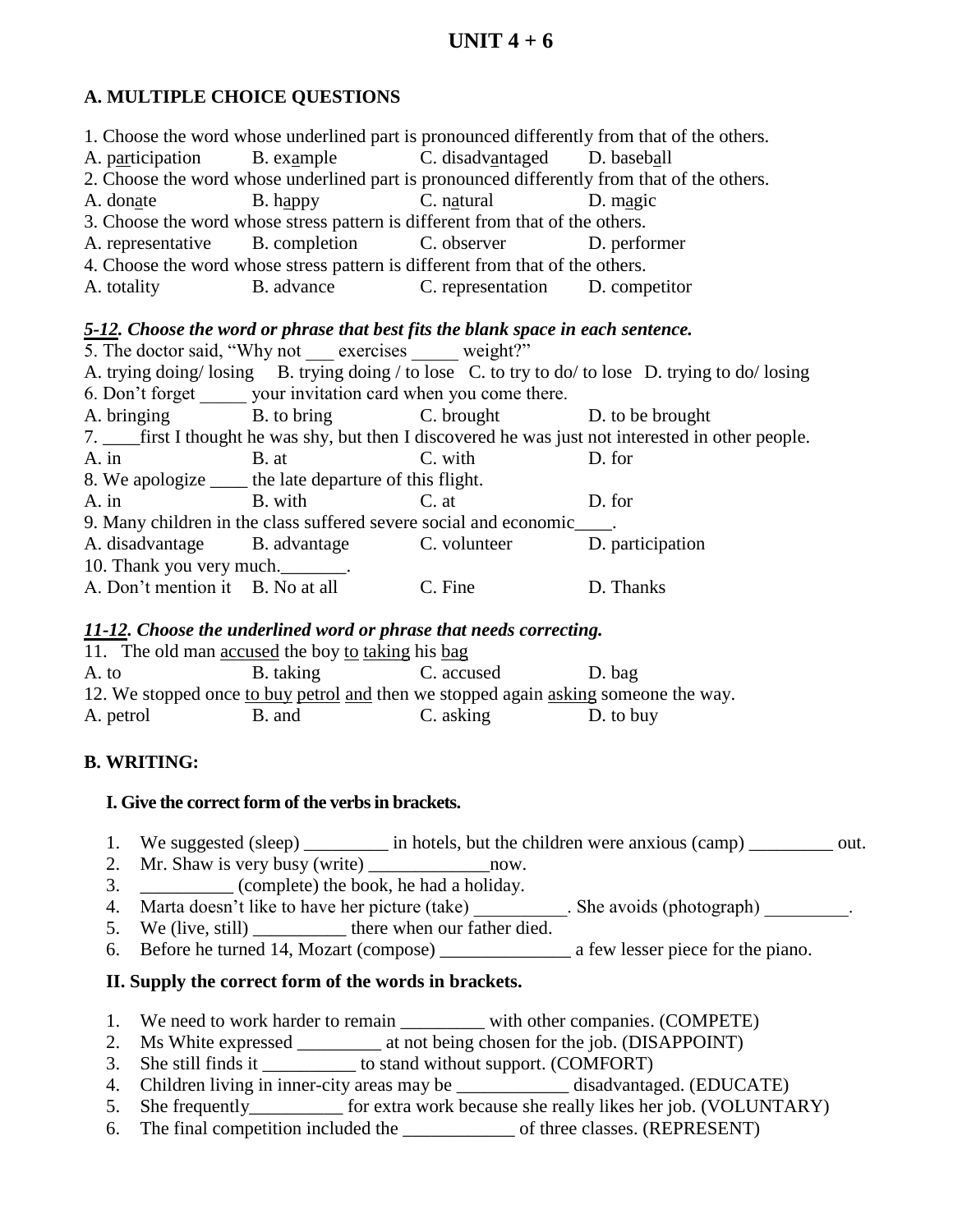### **III. Rewrite the sentences as directed.**

| 2. Hung said to Nga, "Why don't you take an umbrella".                               |  |
|--------------------------------------------------------------------------------------|--|
|                                                                                      |  |
| 3. We couldn't go camping because of the storm.                                      |  |
|                                                                                      |  |
| 4. He finished all his homework and then he went to bed. (using perfect participle)  |  |
|                                                                                      |  |
| 5. I can't possibly work in all this noise.                                          |  |
|                                                                                      |  |
| 6. "Congratulation on getting engaged, Sue!" said Harry.                             |  |
|                                                                                      |  |
| 7. "I'm almost awfully sorry, but I seem to have broken your fountain pen." He said. |  |
| $\rightarrow$ He apologized                                                          |  |
| 8. Sally finally managed to get the job. (succeeded)                                 |  |
| →                                                                                    |  |
|                                                                                      |  |

1. "Why don't you spend a little time listening to recording of different English accents?"

**IV. Fill in the blanks using the given words, there are more words than needed** 

| helping | enable  | made    | to help   |
|---------|---------|---------|-----------|
| created | concern | quality | education |

UNICEF means the United Nations Children's emergency fund. It serves children in communities all over the world. It helps children of all races, nationalities, religions, and political systems in more than 140 worldwide countries. The purpose of UNICEF is \_\_\_\_1\_\_\_\_\_ provide a better life for children and their mothers. UNICEF gives both long- term assistance and emergency.

UNICEF was  $\frac{2}{\sqrt{1}}$  in 1946 to help bring food and medicine to children who suffered during World War II in Europe. It began as a temporary agency, but became a permanent part of the United Nations in 1953 due to the need for its services around the world. UNICEF's primary \_\_\_\_3\_\_\_\_ is to help governments of developing countries improve the \_\_\_\_\_4\_\_\_\_ of life for almost one billion children. UNICEF's main office is in the United Nations in New York City, but it also has more than 40 offices and 100 programs worldwide. In 1965, UNICEF won the Nobel Peace Prize for its work helping children and building brighter futures.

UNICEF works with governments to provide three kinds of services. First, UNICEF plans and develops programs in developing countries. These programs serve the community by providing health care, information about nutrition, basic \_\_\_\_\_5\_\_\_\_\_, and safe water and sanitation. Then UNICEF trains people to work in these programs. UNICEF also provides supplies and equipment that \_\_\_\_6\_\_\_\_ the programs to work.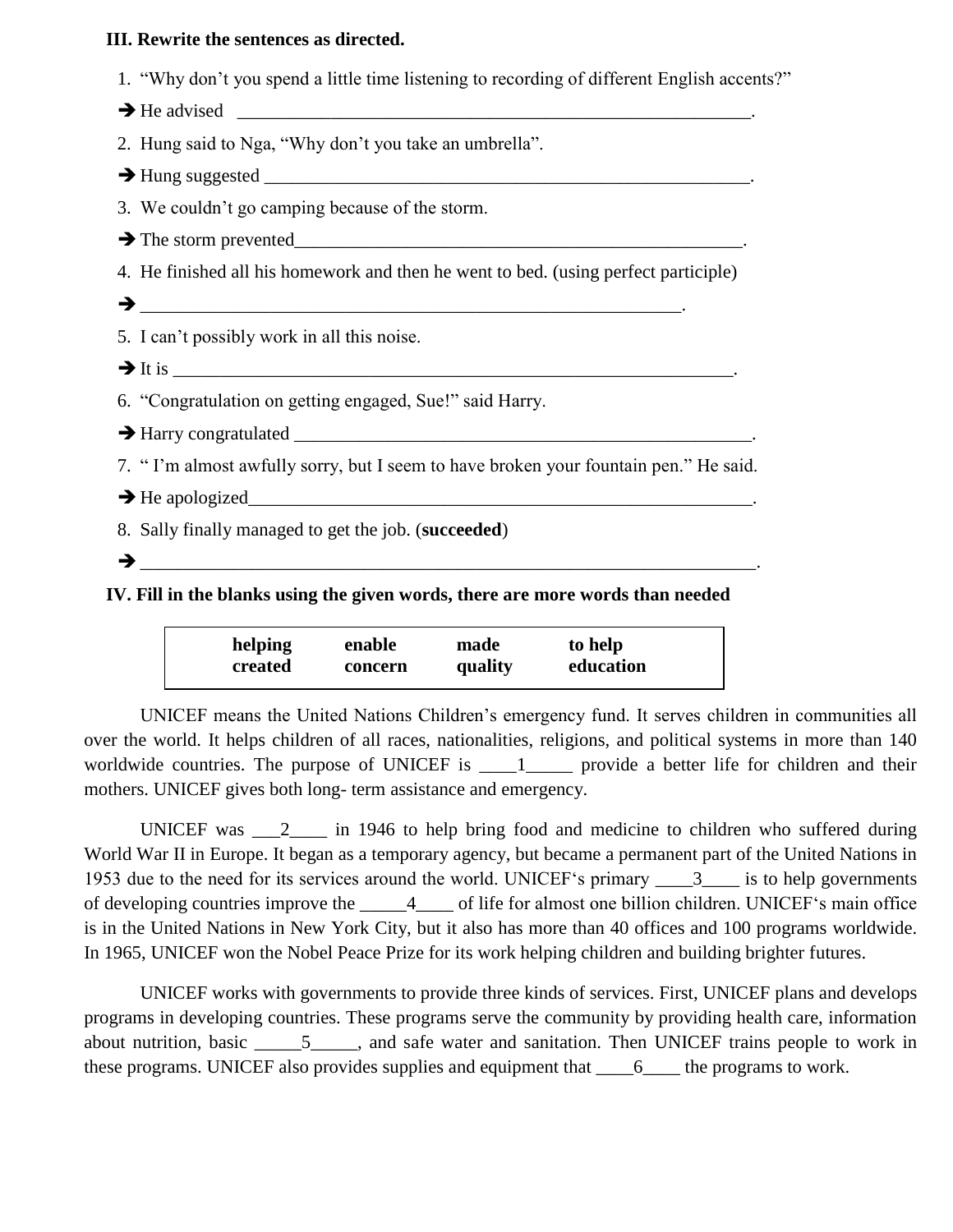## A. MULTIPLE CHOICE QUESTIONS

Câu 1: Choose the word whose underlined part is pronounced differently from that of the others. A. increased B. governed C. advanced D. watched Câu 2: Choose the word whose underlined part is pronounced differently from that of the others. A. decrease B. instead C. believe D. seat Câu 3: Choose the word whose stress pattern is different from that of the others. B. society C. contest D. enjoyable A. amongst Câu 4: Choose the word whose stress pattern is different from that of the others. A. available B. probable C. automobile D. nationalize 5-12. Choose the word or phrase that best fits the blank space in each sentence. Câu 5: Is it time we  $\frac{ }{B. get a new car}$  ? C. had got a new car D. got a new car Câu 6: I wish I at the beginning of the week and not at the end. B. had been paid C. paid D. was paid A. am paid B. had been paid C. paid D. was paid Câu 7: Some companies insist on C. paid Capacity and C. paid C. paid C. paid C. paid C. paid C. paid C. paid C. paid C. paid C. paid C. paid C. paid C. paid C. paid C. paid C A. am paid A. staff undergoing B. staff to undergo C. staff underwent D. staff having undergo **Câu 8:** There are no easy answers this crisis. A over  $B. to$  $C$  from  $D.$  at Câu 9: Methane gas is used\_\_\_\_\_\_\_\_ heating and generating power. B. for  $C.$  at D. over A. up Câu 10: Has she found \_\_\_\_\_\_\_\_ that you broke the window? A. out B. from C. over<br>
C. over<br>
C. over<br>
in the crime.  $D.$ up A. participant B. competitor C. performer D. journalist  $\hat{\text{Cau}}$  12: "Would you mind lending me your bike?" - " A. You're welcome B. Yes, Here it is C. Not at all D. Yes, let's

### **B. WRITING:**

### I. Give the correct form of the verbs in brackets.

- 1. Before cars (discover) \_\_\_\_\_\_\_\_\_, people (use) \_\_\_\_\_\_\_\_ horses and bicycles.
- 
- 3. Mary said if she (know) \_\_\_\_\_\_\_\_ the answer, she (tell) \_\_\_\_\_\_\_\_\_\_\_\_\_ me.
- 
- Alex denied (steal) \_\_\_\_\_\_\_\_\_\_\_ the money of the company. 5.

## II. Supply the correct form of the words in brackets.

- 1. They come from \_\_\_\_\_\_\_\_\_\_\_\_ (total )different cultures.
- It was an impressive \_\_\_\_\_\_\_\_\_\_\_\_ (perform )by the English team.  $2<sup>1</sup>$
- 3. He's the Queen's \_\_\_\_\_\_\_\_\_\_\_\_ (represent) at the ceremony.
- 4. The entire \_\_\_\_\_\_\_\_\_\_\_\_\_\_\_ (populate) of the town was at the meeting.
- 5. These recommendations can \_\_\_\_\_\_\_\_\_\_ (safe) be ignored.
- 6. Your secret is \_\_\_\_\_\_\_\_\_\_ (safety) with me.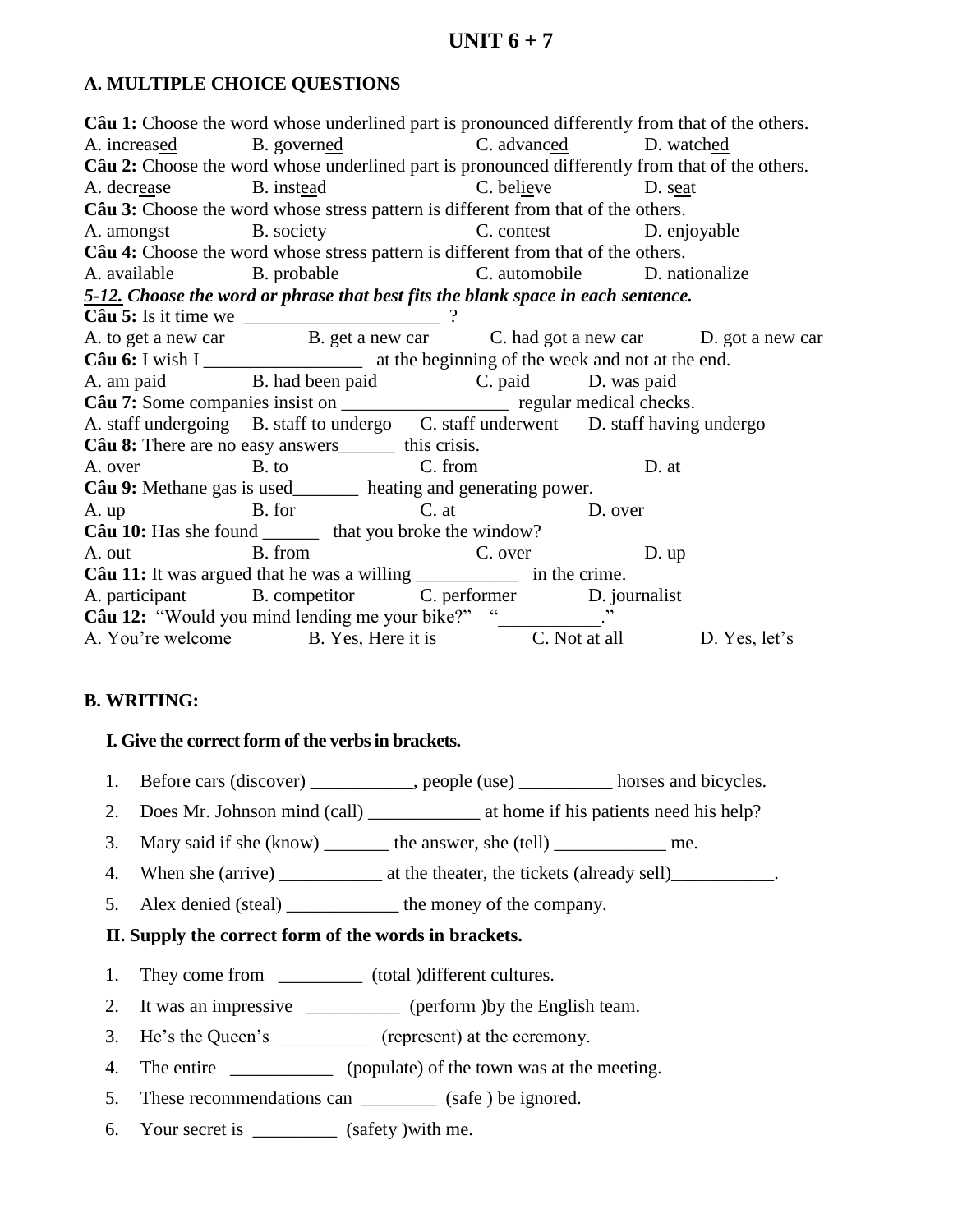#### **III. Rewrite the sentences as directed.**

- 1. Don't lend Tom any money. That would be most unwise.
- You \_\_\_\_\_\_\_\_\_\_\_\_\_\_\_\_\_\_\_\_\_\_\_\_\_\_\_\_.
- 2. It's waste of time to explain anything to Tom
- $\rightarrow$  It's
- 3. In the middle of our dinner there was a knock at the door. (when)
- \_\_\_\_\_\_\_\_\_\_\_\_\_\_\_\_\_\_\_\_\_\_\_\_\_\_\_\_
- 4. "It was nice of you to help me. Thank you very much," Tom said to me.
- Tom \_\_\_\_\_\_\_\_\_\_\_\_\_\_\_\_\_\_\_\_\_\_\_\_\_\_\_\_
- 5. " I can't let you use the mobile phone." Her mother said.
- $\rightarrow$  Her mother  $\rightarrow$
- 6. His father often punishes him because he is lazy.
- $\rightarrow$  If  $\_\_$
- 7. "What will you do if you miss the plane?" she asked me.
- She asked \_\_\_\_\_\_\_\_\_\_\_\_\_\_\_\_\_\_\_\_\_\_\_\_\_\_\_\_
- 8. "If your job is so bad, why don't you leave?" she said
- $\rightarrow$  She

### **IV. Fill in the blanks using the given words, there are more words than needed**

*Such of new hard after before gold began*

When everything had been ready ,athletes  $(1)$  their competitions. They tried as  $(2)$  as they could to break past records and set  $(3)$  ones. There was an award presentation right  $(4)$  each event .The winners were awarded (5), silver or bronze medals for their records.

Field events \_\_\_(6)\_\_\_\_ as pole vault ,javelin, swimming ,and weightlifting fascinated a lot of people.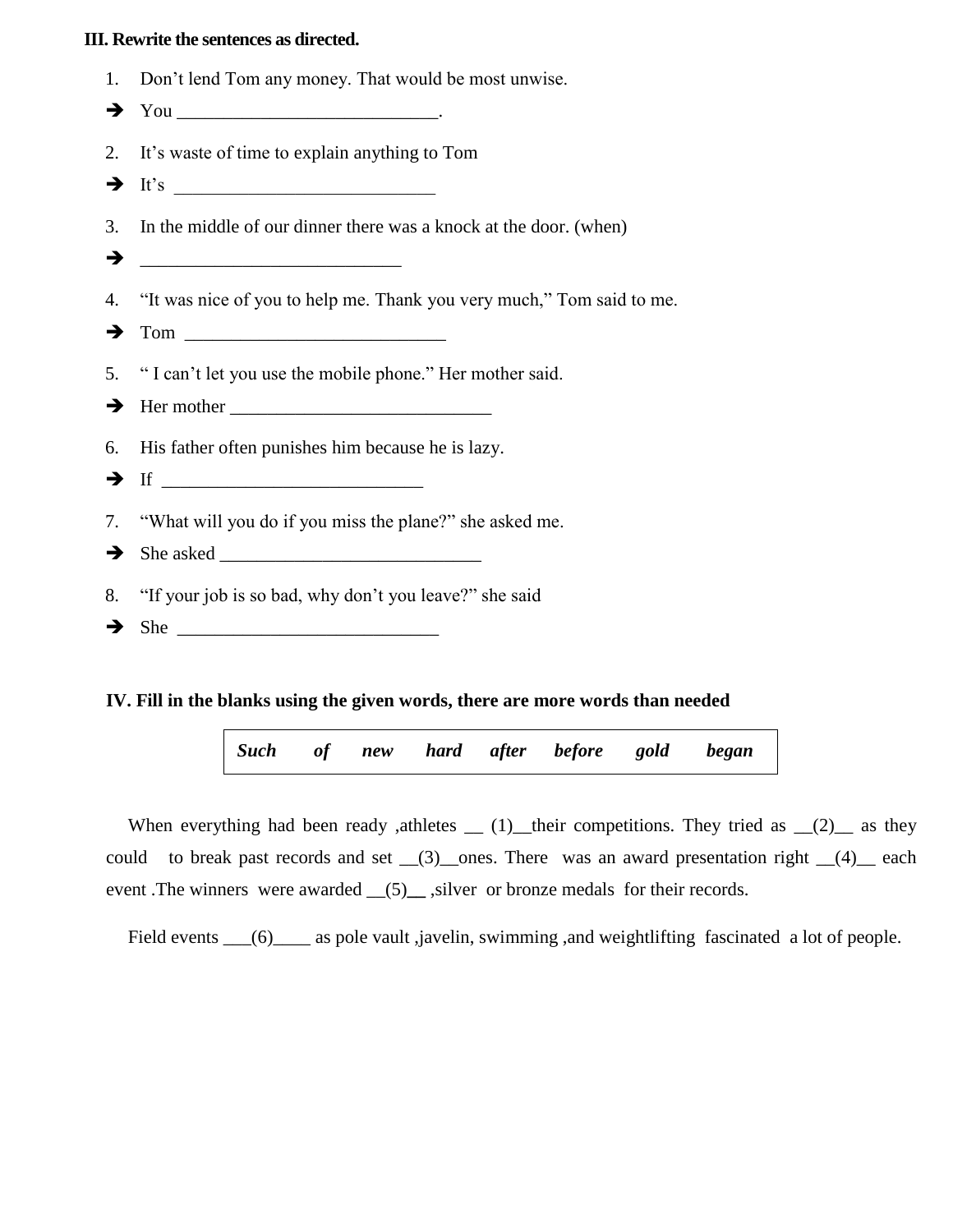## **UNIT 6 + 7**

### **A. MULTIPLE CHOICE QUESTIONS.**

|               |                                                                               | 1. Choose the word whose underlined part is pronounced differently from that of the others. |              |
|---------------|-------------------------------------------------------------------------------|---------------------------------------------------------------------------------------------|--------------|
| A. amount     | B. mount                                                                      | C. announce                                                                                 | D. encourage |
|               |                                                                               | 2. Choose the word whose underlined part is pronounced differently from that of the others. |              |
| A. enjoyment  | B. apology                                                                    | C. govern                                                                                   | D. energy    |
|               | 3. Choose the word whose stress pattern is different from that of the others. |                                                                                             |              |
| A. average    | B. participate                                                                | C. percentage                                                                               | D. continual |
|               | 4. Choose the word whose stress pattern is different from that of the others. |                                                                                             |              |
| A. automobile | B. petroleum                                                                  | C. nationalize                                                                              | D. annually  |

### *5-11. Choose the word or phrase that best fits the blank space in each sentence.*

|          | 5. A plane with an engine on fire approached the runway. ________was frightening.            |           |                    |
|----------|----------------------------------------------------------------------------------------------|-----------|--------------------|
|          | A. Watch it landing B. Watching it land C. To watch it to land D. Watching to land it        |           |                    |
|          |                                                                                              |           |                    |
| $A$ . if | B. because                                                                                   | C. unless | D. whether         |
|          | 7. He knew the answer ________ only 3 of the 10 questions.                                   |           |                    |
| A. to    | B. for                                                                                       | C. of     | D. about           |
|          | 8. If you don't participate the planning of the trip, you can't complain about what we plan. |           |                    |
| $A.$ in  | B. on                                                                                        | C. at     | $D.$ to            |
|          | 9. The price of petroleum has recently. It's better for us to use public transport.          |           |                    |
|          | A. decreased B. increased C. declined                                                        |           | D. fallen          |
|          | 10. - Jane: "Don't fail to send your parents my regards." – Ben: "                           |           |                    |
|          | A. It's my pleasure B. You are welcome C. Good idea, thanks D. Thanks. I'll                  |           |                    |
|          | 11. - X: "Hello, may I speak to the manager please?." $-$ Y: "                               |           | , ,                |
|          | A. You're welcome B. No, you may not C. That's OK                                            |           | D. Hold on, please |

### *12-13. Choose the underlined word or phrase that needs correcting.*

|                                                                  |               | 12. She has found that nobody can help her if she did not try her best to do it herself.                    |                                                                                                      |  |
|------------------------------------------------------------------|---------------|-------------------------------------------------------------------------------------------------------------|------------------------------------------------------------------------------------------------------|--|
| A. to do it                                                      | B. has found  | C. can help                                                                                                 | D. did not try                                                                                       |  |
| 13. We must limit population growth so our resources are limited |               |                                                                                                             |                                                                                                      |  |
| A. so                                                            | B. must limit | C. growth                                                                                                   | D. are limited                                                                                       |  |
|                                                                  |               | 14 - 18. Choose the word $(A, B, C \text{ or } D)$ that best fits the blank space in the following passage. |                                                                                                      |  |
|                                                                  |               |                                                                                                             | The competition is $\frac{1}{2}$ (14) to anyone aged 17 or over. Poems must not exceed 40 lines (not |  |
|                                                                  |               |                                                                                                             |                                                                                                      |  |

*including title). Entries must be in English. \_\_\_\_(15)\_\_\_\_ must not have been previously published, selfpublished or published on a website or broadcast before 30 March 2009. The closing date of the competition is 31 October 2008. The competition is open to non-UK applicants. Each poem must be given a title. All poems are \_\_\_\_(16)\_\_\_\_\_anonymously and separately and the name of the poet must not appear on the manuscript.*

 *Poems must be the original work of the author. There is no restriction on the number of poems submitted by each applicant. Competition entries cannot be returned under any circumstances. Poems for the National Poetry Competition may be on any \_\_\_\_(17)\_\_\_\_\_\_. Receipt of postal entries will only be confirmed if an SAE/ postcard is enclosed. The competition\_\_\_\_(18)\_\_\_\_\_are not able to confirm receipt of entries via telephone . Poems must be typed on one side only of A4 paper (i.e not double-sided) and in single or double spacing.*

| 14. A. open    | B. close      | C. meet      | D. practice  |
|----------------|---------------|--------------|--------------|
| 15. A. Poets   | B. Poetry     | C. Poems     | D. Poem      |
| 16. A. scored  | B. judged     | C. supported | D. explained |
| 17. A. subject | B. thing      | C. event     | D. name      |
| 18. A. writers | B. organisers | C. senders   | D. receivers |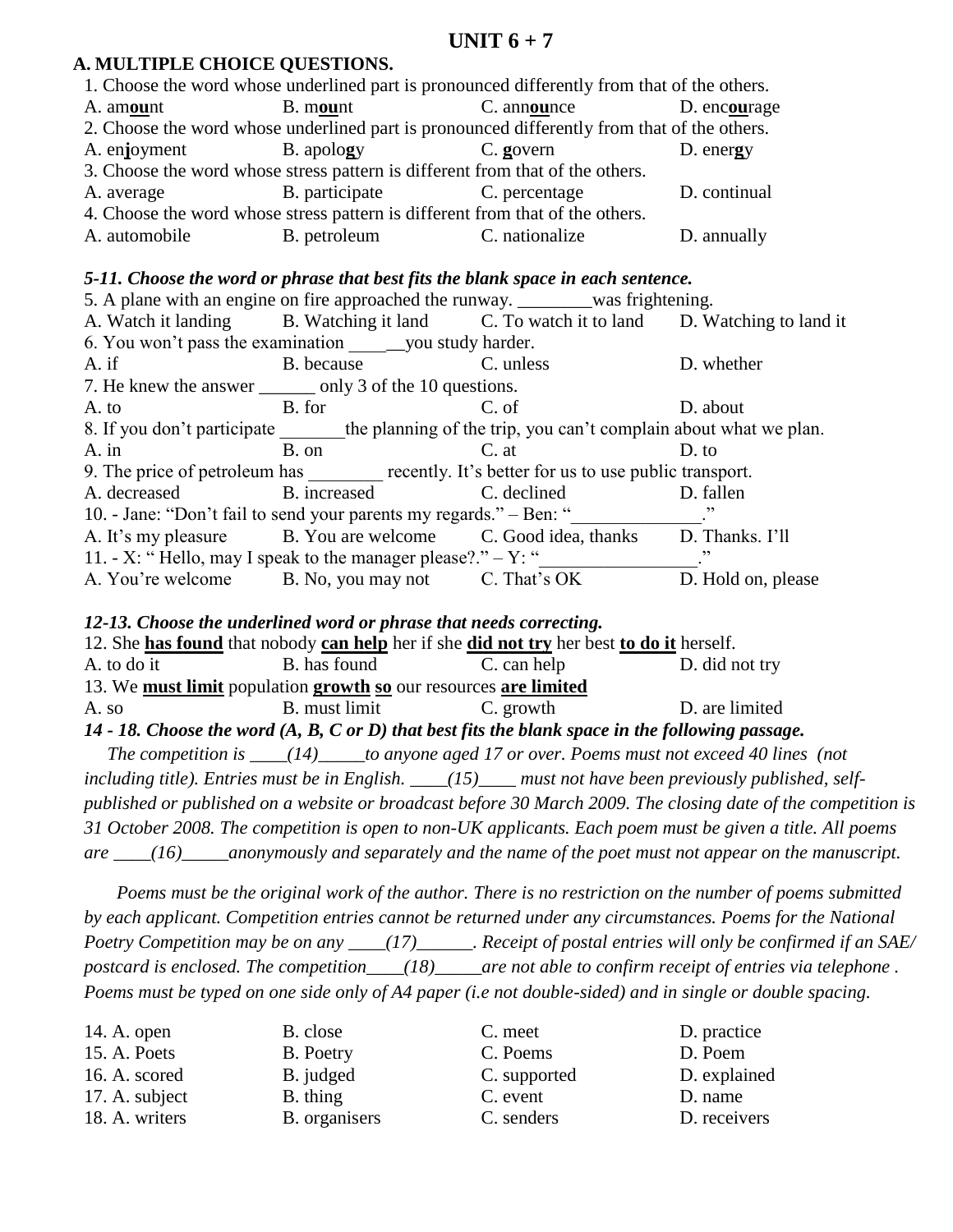### *19-22. Read the following passage carefully and then choose the best answer to each question.*

 *[1] Moreover, death rates decrease due to medical advances while birth rates still continue to increase. People who are less concerned for the health of their babies tend to produce children faster than the goods needed to support them. This proves that birth rates must be reduced to the point of "zero population growth".* 

*[2] There are several ways to reduce birth rate. First is providing people with effective <i>contraception as well as reliable and safe access to abortion (sự phá thai) facilities with proper education about the value of using them as well as family planning. However even with the plans and laws to regulate population, it is still growing uncontrollably and time to stop it is running out.*

 *[3] The world population problem is a combination of the simple and the complex, the logical and the confused.*

 *[4] However, one clear thing is the population of the world is getting larger. Like all living creatures, people need to grow, yet our growing rate is higher than that of food. In contrast, the supply of food rises more slowly, because unlike people food does not increase in proportion to the existing rate of food production. This*  leads to the conclusion that the population will definitely and eventually outgrow the food supply and other *needed resources.*

19. What leads to the decline in death rates?

A. There is enough food for everyone. B. People care more about their children's health.

C. There is the progress in medicine. D. People have known how to use safe access to abortion facilities.

20. Which of the following has the closest meaning to the word **contraception** in paragraph 2?

| A. ways for safe pregnancy                                              |                    |                    | B. ways for parents to raise kids |  |  |
|-------------------------------------------------------------------------|--------------------|--------------------|-----------------------------------|--|--|
| C. ways for women to avoid having kids                                  |                    |                    | D. ways for safe giving birth     |  |  |
| 21. The word <b>that</b> in paragraph 4 refers to                       |                    |                    |                                   |  |  |
| A. growing rate B. living creature                                      |                    | C. person          | D. food                           |  |  |
| 22. The paragraphs above are in wrong order. What is the correct order? |                    |                    |                                   |  |  |
| A. $3-4-1-2$                                                            | $B. 1 - 3 - 2 - 4$ | $C. 2 - 3 - 4 - 1$ | $D. 3-2-1-4$                      |  |  |

### **B. WRITING**

### I. **Give the correct form of the verbs in brackets.**

- 1. The meal (already, prepare)\_\_\_\_\_\_\_\_\_\_\_\_\_\_and she (lay)\_\_\_\_\_\_\_\_\_\_\_\_\_\_\_the table for dinner now.
- 2. I would never forget (take)\_\_\_\_\_\_\_\_\_\_\_\_\_home by that stranger when I got lost at the age of three.
- 3. If we (have) a few more minutes, we could have finished the task.
- 4. I'd always prefer (drive) by a local person when I'm in a foreign country.
- 5. Lan agreed with her parents and brothers that it (be)\_\_\_\_\_\_\_\_\_\_\_\_\_\_\_\_\_\_\_\_\_\_\_\_\_safer to buy a car than a motorbike.

### II. **Supply the correct form of the words in brackets.**

- 1. The games is an international sporting event with more than three thousand (participate)\_\_\_\_\_\_\_\_\_\_\_.
- 2. It's really annoying when a train is lack and there's no (explain)  $\qquad \qquad$ .
- 3. Lead is added to fuel to make car engines run more (smooth)\_\_\_\_\_\_\_\_\_\_\_\_\_\_\_\_\_.
- 4. The island is (populate)\_\_\_\_\_\_\_\_\_\_\_\_\_\_\_\_\_ largely by sheep.
- 5. After 40 years as a (nation) industry, the government broke Britain's railway system into around 80 private companies.
- 6. The job requires someone who has an eye for detail and can work (method)\_\_\_\_\_\_\_\_\_\_\_\_\_\_\_\_.

### III. **Rewrite the sentences as directed.**

- 1. You only know about this because I told you. If I\_\_\_\_\_\_\_\_\_\_\_\_\_\_\_\_\_\_\_\_\_\_\_\_\_\_\_\_\_\_\_\_\_\_\_\_\_\_\_\_\_\_\_\_\_\_\_\_\_\_\_\_\_\_\_\_\_\_\_\_\_\_\_\_\_\_\_\_\_\_
- 2. " I didn't do it because I wasn't well," she said.  $\rightarrow$  She said that if
- 3. We are not sitting outside because it is raining.  $\rightarrow$  Unless it
- 4. " You won the National Poetry Competition. Congratulations, Nam." Nga said  $\rightarrow$  Nga congratulated
- 5. Some students in my class eagerly expect to take part in the English competition.  $\rightarrow$  Some students in my class look
- 6. My daughter said, " I will go to study in Canada if I have much money."
	- $\rightarrow$  My daughter said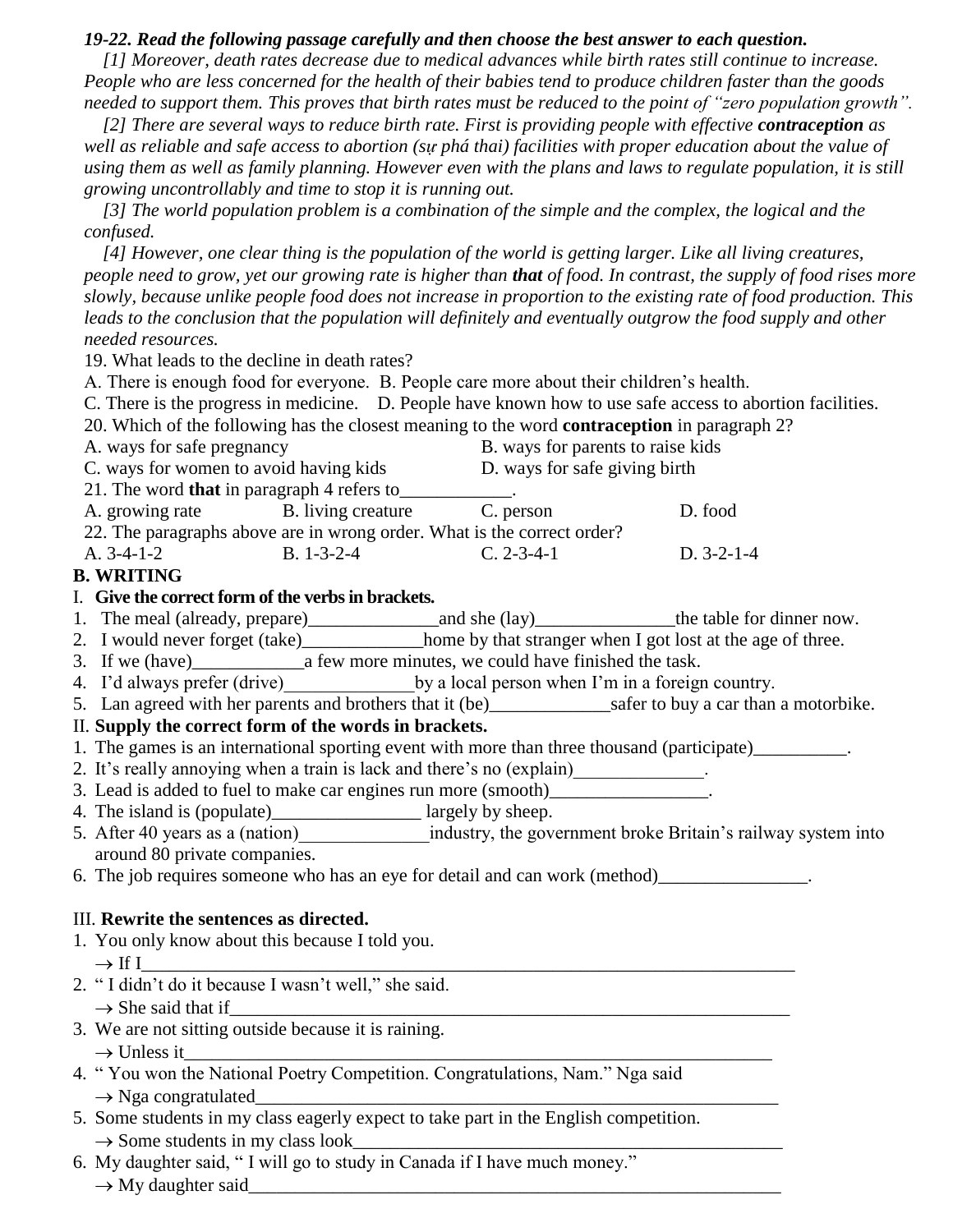### UNIT  $6 + 7$

Mark the letter A, B, C, or D on your answer sheet to indicate the word whose underlined part differs from the other three in pronunciation in each of the following questions.  $D.$  iron Câu 1: A. increase **B.** figure C. govern **B.** representation C. explosion Câu 2: A. expectation D. explanation Mark the letter A, B, C, or D on your answer sheet to indicate the word that differs from the other three in the position of the primary stress in each of the following questions. **B.** representation Câu 3: A. apologetic C. availability D. automobile Câu 4: A. injuries **B.** petroleum C. researchers D. percentage Mark the letter A, B, C, or D on your answer sheet to indicate the correct answer to each of the following questions. Câu 5: The population is growing more \_\_\_\_\_\_\_\_\_\_\_ in some parts of the world \_\_\_\_\_\_\_\_\_\_\_ others.  $D.$  quick/than A. quickly/ then **B.** quickly/than  $C$ , quick/then Câu 6: Does the Earth have \_\_\_\_\_\_\_\_\_\_\_\_\_ to support \_\_\_\_\_\_\_\_\_\_\_\_\_\_ many people? A. enough resources/this **B.** resources enough/this C. resources enough/ big **D.** enough resources/big Câu 7: And on its pages I saw a beautiful of a maiden in transparent garments and with a transparent body, flying up to the clouds. A. performance **B.** observation C. stimulation **D.** representation Câu 8: LCD televisions tend to be a little thicker than their plasma counterparts, but are priced just as in the market. A. competition **B.** competitively C. competitor D. competitive Câu 9: If there is a close relative who dislikes the fiance, invite the person to the party as a way to extend an olive branch on the condition that she comes without \_\_\_\_\_\_\_\_\_\_\_. C. apology A. judgment **B.** announcement D. explanation Câu 10: She maneuvered through the complex network systems available \_\_\_\_\_\_\_\_ her remotely. D. with  $A.$  on **. of**  $C. to$ Câu 11:  $\qquad \qquad \text{took } 1,750 \text{ years for the world population.}$  625 million. **B.** They/ to reach  $C$ . They/ reaching **D.** It/reaching  $A. It/ to reach$ Câu 12: 20 minutes for this short test. Students must turn in their papers at the end of the 20th minute. A. People have a limitation about **B.** There has a limit to C. It has got a limitation with **D.** There is a limit of Câu 13: You might have said something in my defense last night, instead \_\_\_\_\_\_\_\_\_ sitting there like a lump on a log. A. of **B.** on  $C. to$ D. with Câu 14: The early Finlanders do not seem to have had any organization, but to have lived in separate communities and villages independent of each other. A. governmentally **B.** governmental C. govern **D.** government that the world population growth can start to decrease instead of continuing to increase. A. time/did  $\mathbf{B}$ , point/did  $C$ , when/doing  $D.$  age/ doing A. get used to farming **B.** be used for farming C. get used for farming **D.** be used to farming Mark the letter A, B, C, or D on your answer sheet to indicate the most suitable response to complete each of the following exchanges. Câu 17: X: "Hi Jason, sorry to bother you. I have a question for you."  $2"$  $Y: "Ok,$ A. oh man **B.** how can I answer you  $$ **C.** what's the matter with you Câu 18: X: "Thank you very much for being with us tonight, Dr. Brown."  $Y:$  "

A. Welcome home.

**B.** Take it uneasy.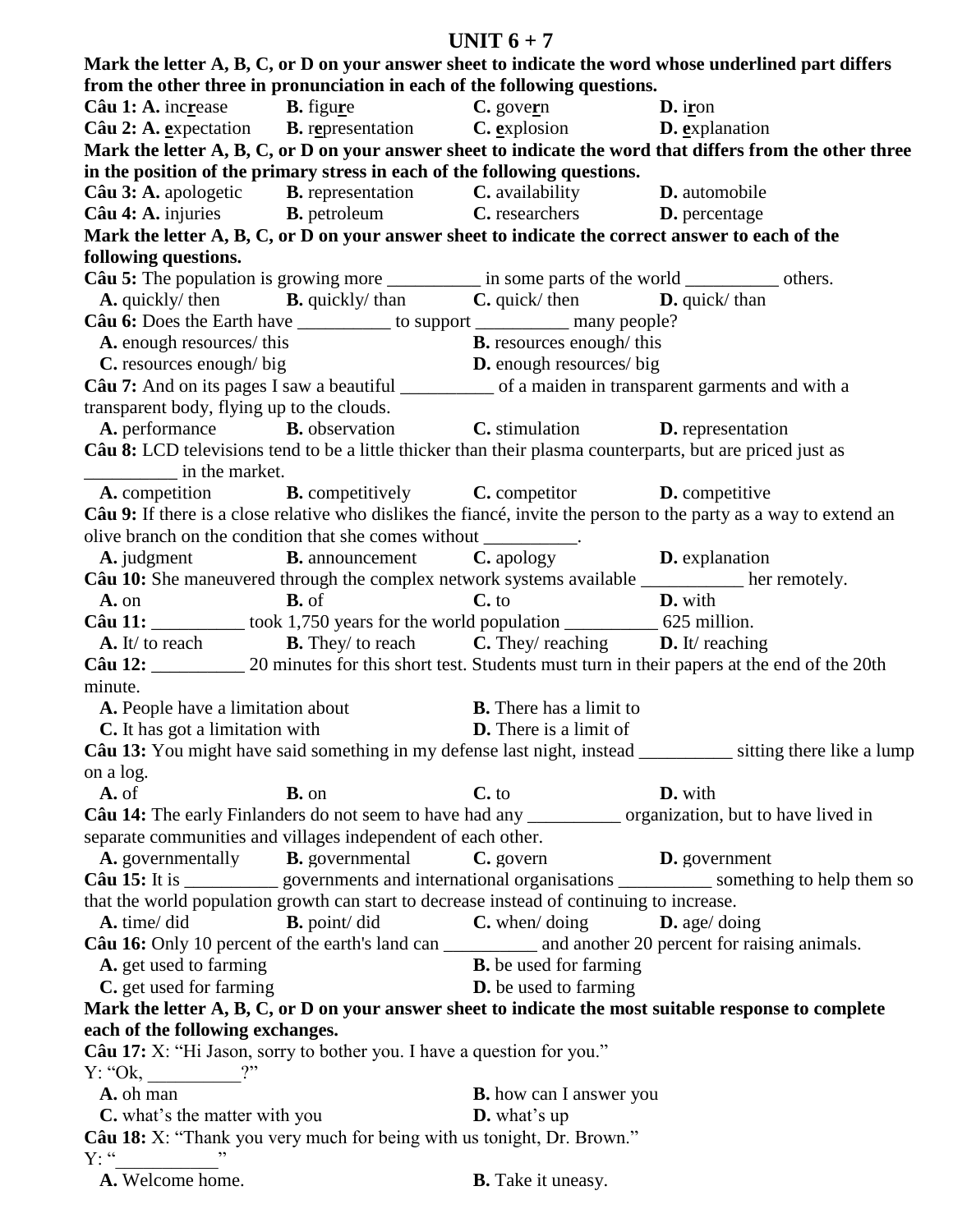| C. Warmly welcomed.                                                                       |                                                                            | D. You're welcome.                                                                                                                                                                                        |                      |         |
|-------------------------------------------------------------------------------------------|----------------------------------------------------------------------------|-----------------------------------------------------------------------------------------------------------------------------------------------------------------------------------------------------------|----------------------|---------|
|                                                                                           |                                                                            | Mark the letter $A, B, C, or D$ to indicate the word(s) CLOSEST in meaning to the underlined word(s).                                                                                                     |                      |         |
| Câu 19: Do most Third World women want to have a lot of children?                         |                                                                            |                                                                                                                                                                                                           |                      |         |
| A. highly developed industrialized nations                                                |                                                                            | <b>B.</b> developing countries                                                                                                                                                                            |                      |         |
| C. communist countries                                                                    |                                                                            | <b>D.</b> African nations                                                                                                                                                                                 |                      |         |
|                                                                                           |                                                                            | Câu 20: Can you explain the method for changing salt water to fresh water?                                                                                                                                |                      |         |
| A. formation                                                                              | <b>B.</b> law                                                              | C. way                                                                                                                                                                                                    | <b>D.</b> structure  |         |
| Câu 21: We should educate people about the dangers of overpopulation.                     |                                                                            | Mark the letter A, B, C, or D to indicate the word(s) OPPOSITE in meaning to the underlined word(s).                                                                                                      |                      |         |
| A. mis-understand                                                                         | <b>B.</b> mis-take                                                         | C. mis-guide                                                                                                                                                                                              | D. mis-use           |         |
|                                                                                           |                                                                            |                                                                                                                                                                                                           |                      |         |
| A. discuss                                                                                | <b>B.</b> disturb                                                          | Câu 22: The competition's aim was to stimulate the spirit of learning English among students.<br>C. discourage                                                                                            | <b>D.</b> disappoint |         |
|                                                                                           |                                                                            | Mark the letter A, B, C, or D on your answer sheet to indicate the underlined part that needs correction                                                                                                  |                      |         |
| in each of the following questions.                                                       |                                                                            |                                                                                                                                                                                                           |                      |         |
|                                                                                           |                                                                            | Câu 23: Overpopulation caused a lot of problems like shortage of food, lack of hospitals and schools,                                                                                                     |                      |         |
| illiteracy, and <b>low</b> living standards.                                              |                                                                            |                                                                                                                                                                                                           |                      |         |
| A. of                                                                                     |                                                                            | <b>B.</b> Overpopulation                                                                                                                                                                                  |                      |         |
| C. low                                                                                    |                                                                            | D. like                                                                                                                                                                                                   |                      |         |
|                                                                                           |                                                                            | Câu 24: However, although millions of women want to limit the size of their families, they know of no safe                                                                                                |                      |         |
| way to have less few children.                                                            |                                                                            |                                                                                                                                                                                                           |                      |         |
| A. less few                                                                               | <b>B.</b> However                                                          | C. size of                                                                                                                                                                                                | D. of no             |         |
|                                                                                           |                                                                            | Câu 25: According to the expert, what problems do population explosion cause to the world, particularly to                                                                                                |                      |         |
| developing countries?                                                                     |                                                                            |                                                                                                                                                                                                           |                      |         |
| A. cause to                                                                               |                                                                            | B. particularly to C. problems do                                                                                                                                                                         | D. According to      |         |
|                                                                                           |                                                                            | Câu 26: The third solution to the problems is to strict implement a family planning policy.                                                                                                               |                      |         |
| A. to                                                                                     | B. third                                                                   | C. policy                                                                                                                                                                                                 | D. strict            |         |
|                                                                                           |                                                                            | Mark the letter A, B, C, or D on your answer sheet to indicate the sentence that is closest in meaning to                                                                                                 |                      |         |
| each of the following questions.                                                          |                                                                            |                                                                                                                                                                                                           |                      |         |
| Câu 27: Stop talking or you won't understand the lesson.                                  |                                                                            |                                                                                                                                                                                                           |                      |         |
|                                                                                           | A. If you didn't talk, you would understand the lesson.                    |                                                                                                                                                                                                           |                      |         |
|                                                                                           | <b>B.</b> Please keep silent in order for me to teach the lesson.          |                                                                                                                                                                                                           |                      |         |
|                                                                                           | C. Do not talk any more or you will miss the lesson.                       |                                                                                                                                                                                                           |                      |         |
|                                                                                           | <b>D.</b> You won't misunderstand the lesson unless you talk more.         |                                                                                                                                                                                                           |                      |         |
| <b>Câu 28:</b> 'If the baby is a girl, what will they call her?' he wondered.             |                                                                            |                                                                                                                                                                                                           |                      |         |
| A. He wondered what they would call the baby if it was a female.                          |                                                                            |                                                                                                                                                                                                           |                      |         |
|                                                                                           | B. He wondered why they didn't call the baby Girlie.                       |                                                                                                                                                                                                           |                      |         |
|                                                                                           | C. He wondered how she would be called by them.                            |                                                                                                                                                                                                           |                      |         |
|                                                                                           |                                                                            | <b>D.</b> He wondered whether they would call her what if the baby was a girl or not.                                                                                                                     |                      |         |
|                                                                                           |                                                                            | Câu 29: Sally doesn't know what she has to do for homework because she was absent from school on Friday.                                                                                                  |                      |         |
|                                                                                           |                                                                            | A. If Sally had had you do homework for her, she would have been absent from school on Friday.                                                                                                            |                      |         |
|                                                                                           |                                                                            | <b>B.</b> Sally could complete her homework if she had been present at class on Friday.                                                                                                                   |                      |         |
| C. Sally would know what you have to do for homework if you had gone to school on Friday. |                                                                            |                                                                                                                                                                                                           |                      |         |
|                                                                                           |                                                                            | <b>D.</b> If Sally had known what she had to do for her homework, she would stay at school on Friday.                                                                                                     |                      |         |
| <b>Câu 30:</b> 'If you happen to be in our area, drop in and see us.' they said.          |                                                                            |                                                                                                                                                                                                           |                      |         |
|                                                                                           | A. I happened to come in a wrong area if they did not tell me.             |                                                                                                                                                                                                           |                      |         |
|                                                                                           | <b>B.</b> I was invited to their house if I went to their place by chance. |                                                                                                                                                                                                           |                      |         |
|                                                                                           |                                                                            | C. They would have told me to drop in and see them if an accident happened to me.                                                                                                                         |                      |         |
| <b>D.</b> They wanted to see me and told me to drop myself in their area.                 |                                                                            |                                                                                                                                                                                                           |                      |         |
|                                                                                           |                                                                            |                                                                                                                                                                                                           |                      |         |
|                                                                                           |                                                                            | Read the following passage and mark the letter $A, B, C, or D$ on your answer sheet to indicate the                                                                                                       |                      |         |
|                                                                                           |                                                                            | correct word or phrase that best fits each of the numbered blanks from.                                                                                                                                   |                      |         |
|                                                                                           |                                                                            | No one knows the limits of population that the earth can (31)______. Thomas Malthus, an English economist,<br>developed a theory that became widely accepted in the nineteenth century. He suggested (32) |                      | because |

world population tended to increase more rapidly than the food supply, a continual strain was exerted upon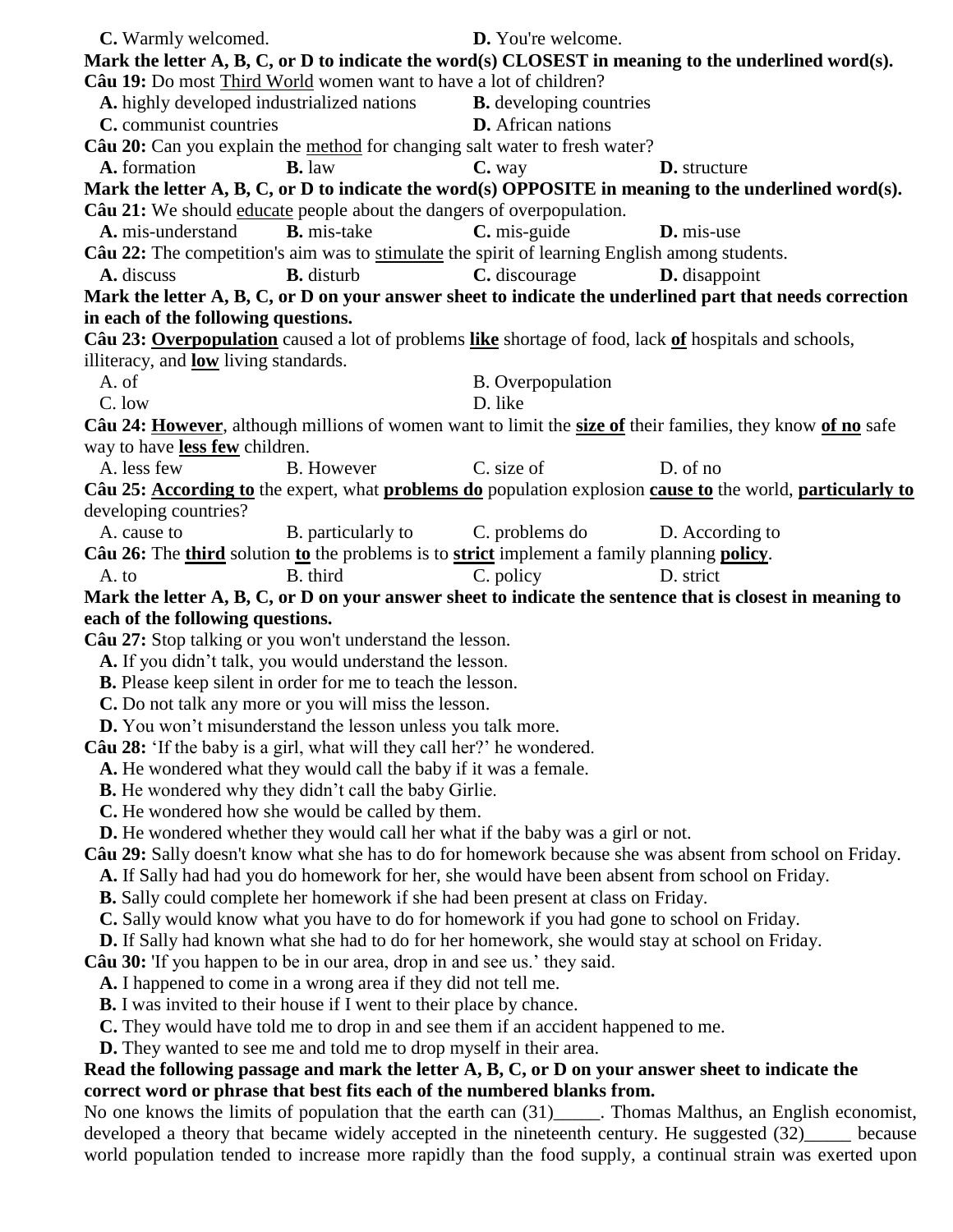available resources. Malthus cited wars, famines, epidemics, and other diseases as the usual limitations of population growth.

With recent advances in science and technology,  $(33)$ \_\_\_\_\_ improved agricultural methods and great strides in medicine, some of the limiting factors in population growth have been lessened, with obvious results.

International organizations have put forward several recommendations to alleviate the problem of

overpopulation, including an increase in food production, general economic development in target areas, and a decrease in (34) Most experts agree that it will be necessary to combine all three recommendations in an (35)\_\_\_\_\_ to affect a lasting solution.

| $\frac{100}{100}$ to allocate a habiting botation.                                              |                        |                            |                      |
|-------------------------------------------------------------------------------------------------|------------------------|----------------------------|----------------------|
| Câu 31: A. feed                                                                                 | <b>B.</b> raise        | $C.$ grow                  | <b>D.</b> support    |
| $C\hat{a}u$ 32: A. that                                                                         | <b>B.</b> where        | C. what                    | $D$ . if             |
| Câu 33: A. despite                                                                              | <b>B.</b> on behalf of | $C.$ including             | <b>D.</b> instead of |
| Câu 34: A. bird cage                                                                            |                        | <b>B.</b> living standards |                      |
| C. death percentage                                                                             |                        | <b>D.</b> birth rate       |                      |
| $C\hat{a}$ u 35: A. effect                                                                      | <b>B.</b> method       | C. influence               | <b>D.</b> effort     |
| ReadthefollowingpassageandmarktheletterA,B,C,orDonyouranswersheettoindicatethecorrectanswertoea |                        |                            |                      |
|                                                                                                 |                        |                            |                      |

#### **chofthequestions from.**

### **Chart of Global Population**

The chart shows the distribution of world population. In general, it can be seen that the world's population is distributed unevenly. The population rate in Asia is the highest of the four continents: 32% in South Asia and 26% in East Asia. Most countries in Asia are developing ones. People aren't often aware of the result of the population explosion. Their families are usually big **ones** so they can't support their children well and lead a poor life whereas in Europe, the population rate is 15% and 11% in Africa. Most countries in Europe are developed **ones** and people's living conditions are much better than **those** in Asia and Africa, which has most poor people in the world. In America, the population rate is 14% - 8% in Latin America, where many people whose living standards are low, and 6% in Northern America, where there are many rich people. In the oceanic regions, the number of residents is much lower and the population rate is only 2%.

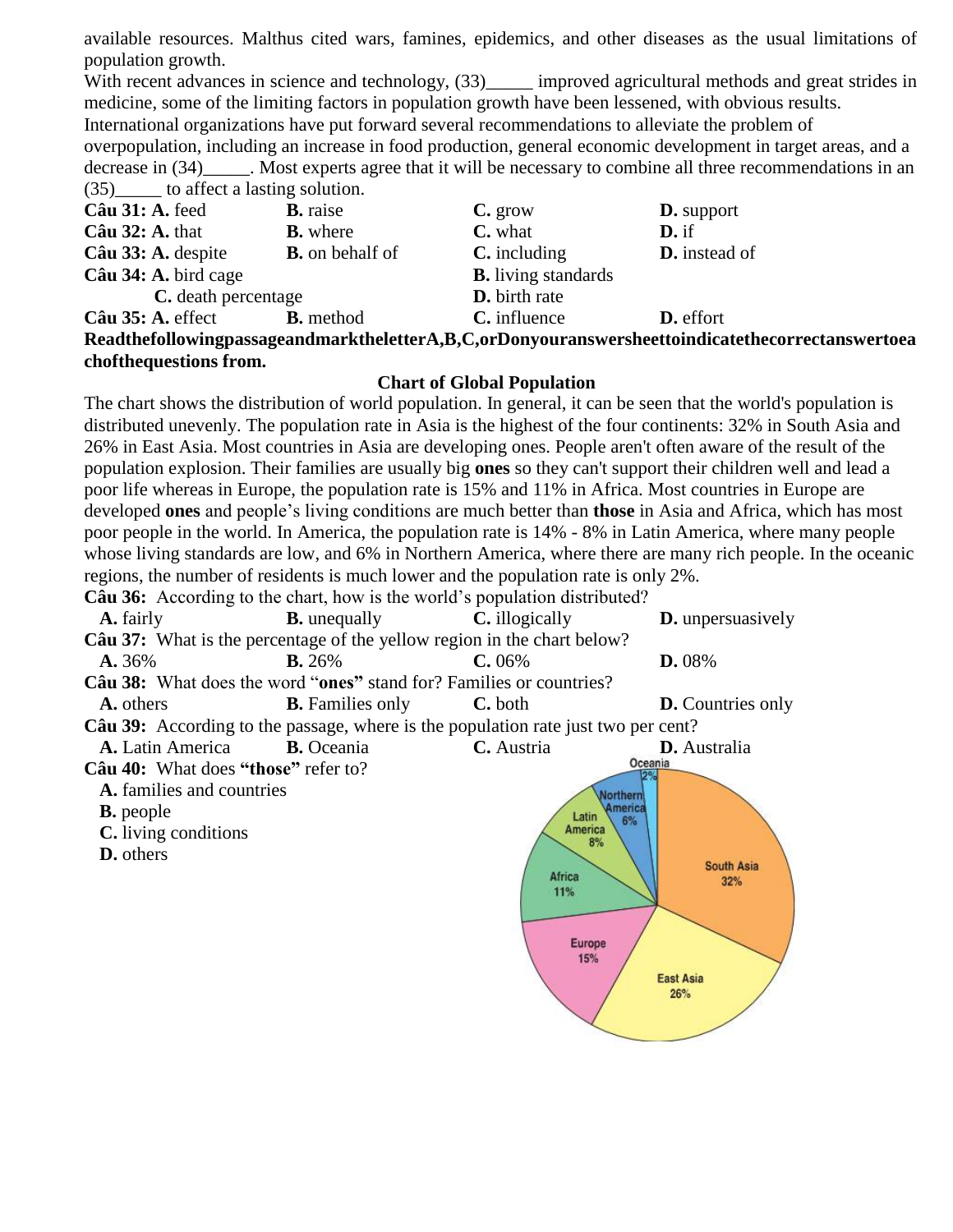## **UNIT 6 + 7 + 8**

### **A. MULTIPLE CHOICE QUESTIONS.**

*1.* Choose the word whose underlined part is pronounced differently from that of the others. A. smoo**th**ly B. **th**roughout C. **th**us D. altoge**th**er *2.* Choose the word whose underlined part is pronounced differently from that of the others. A. among**s**t B. rai**s**e C. enthu**s**iasm D. re**s**ults *3.* Choose the word whose stress pattern is different from that of the others. A. governmental B. expectation C. probably D. scientifically *4.* Choose the word whose stress pattern is different from that of the others. A. available B. automobile C. annually D. averagely *5-12. Choose the word or phrase that best fits the blank space in each sentence. 5.* Volunteers believe that some of the happiest people in the world are \_\_\_\_\_\_\_\_\_\_ who help to bring happiness to others. A. everyone B. anyone C. those D. ones, **6.** The Tet tree is there to attract good spirits and ward off evil ones. "Ones" here stands for A. Tet trees B. evils C. those D. spirits *7.* \_\_\_\_\_\_\_\_\_\_\_\_\_\_\_\_\_\_\_\_ likes snakes, do they? A. no one B. anyone C. those D. ones 8. The government now has to explain its decision the public. A. among B. with C. for D. to *9.* The children decorated the room \_\_\_\_\_\_\_\_\_\_ flowers and balloons. A. to B. with C. among D. for 10. The King and the Queen's Golden Anniversary will be a \_\_\_\_\_\_\_\_\_\_\_ event. A. influential B. grand C. festive D. exciting 11. If you walk on the street before Christmas, you will find great A. celebration B. fireworks C. excitement D. festival 12. X: Don't throw these little flags onto the floor, Fred. - Y: Oh, \_\_\_\_\_\_\_\_\_\_\_, I'll pick them up. A. my pleasure B. I'm sorry C. my habit D. what a pity!

### **B. WRITING**

### **I. Give the correct form of the verbs in brackets.**

1. I don't like this flat. I think I (be) happier if I (live) in a house in the country.

2. He felt tired so he stopped (work) and (drink) a cup of tea.

3. Can you remember what you (do) at that time?

4. No one has better qualifications. Jessica is certain (choose) for the job.

### **II. Supply the correct form of the words in brackets.**

- 1. A shawl was arranged \_\_\_\_\_\_\_\_\_\_\_\_\_\_\_ over the back of the chair. (decorate)
- 2. If you want \_\_\_\_\_\_\_\_\_\_\_\_\_\_\_\_, you should try parachuting. (excite)
- 3. The British government the railways in 1948. (nation)

4. He was \_\_\_\_\_\_\_\_\_\_\_\_\_\_\_ for not returning my call. (apologize)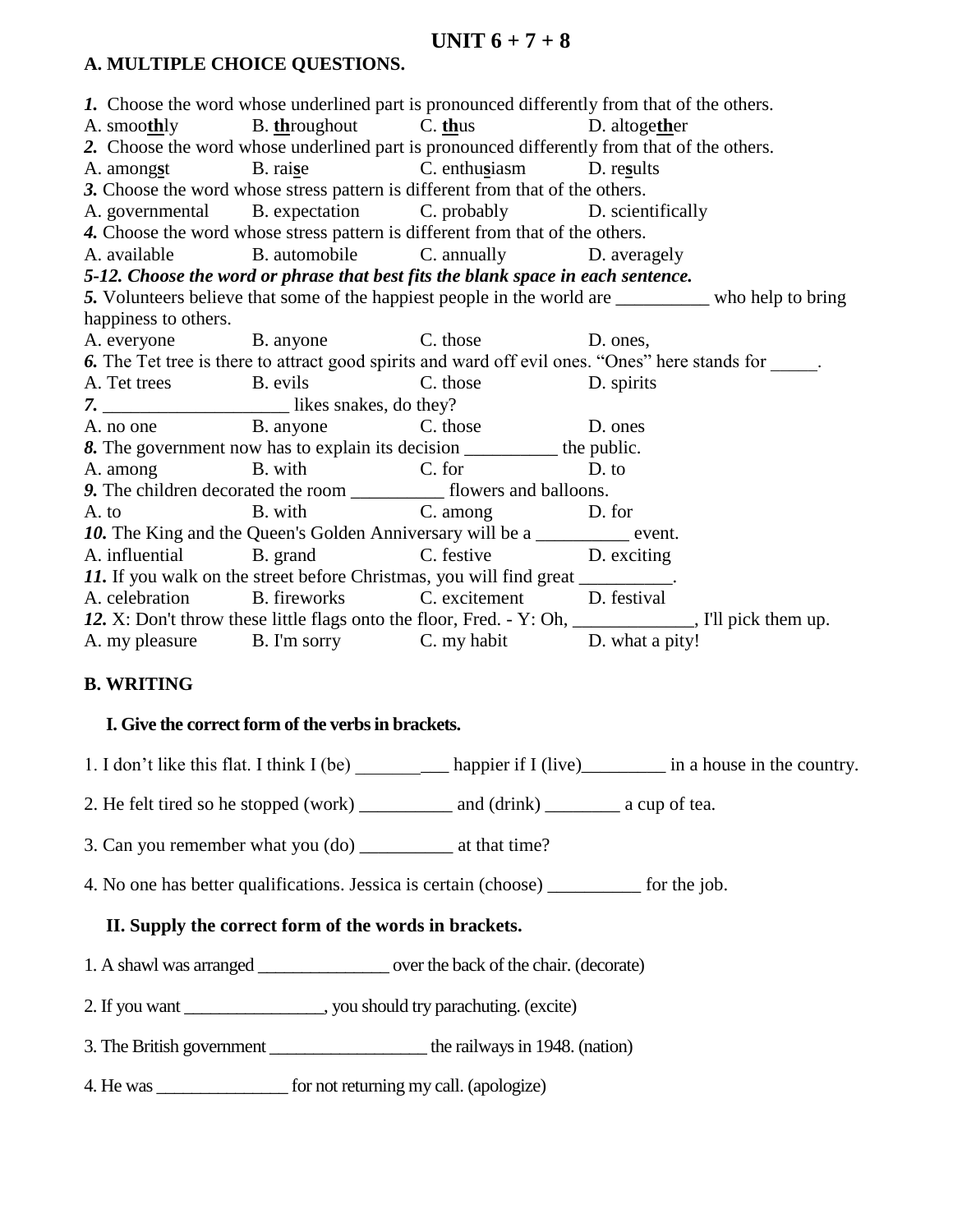#### **III. Rewrite the sentences as directed.**

1. You need to decorate this pine-tree before Christmas.

This pine-tree \_\_\_\_\_\_\_\_\_\_\_\_\_\_\_\_\_\_\_\_\_\_\_\_\_\_\_\_\_\_\_\_\_\_\_\_\_\_\_\_\_\_\_\_\_\_\_\_\_\_\_\_\_\_\_\_\_\_\_

2. I haven't met my teacher for 3 years.

The last time \_\_\_\_\_\_\_\_\_\_\_\_\_\_\_\_\_\_\_\_\_\_\_\_\_\_\_\_\_\_\_\_\_\_\_\_\_\_\_\_\_\_\_\_\_\_\_\_\_\_\_\_\_\_\_\_\_\_\_

3. Stop reading her diary or she will be furious.

If she catches

4. "I'm sorry I didn't finish my homework," Daisy said to her teacher.

Daisy apologized

5. I didn't know how difficult the work was; that's why I took it.

If  $\Box$ 

6. "If you don't tell anyone else, I'll tell you what happened," said Peter to Mary.

Peter told \_\_\_\_\_\_\_\_\_\_\_\_\_\_\_\_\_\_\_\_\_\_\_\_\_\_\_\_\_\_\_\_\_\_\_\_\_\_\_\_\_\_\_\_\_\_\_\_\_\_\_\_\_\_\_\_\_\_\_\_\_\_

**IV. Fill in the blanks using the given words, there are more words than needed** 

**With, of, in, making, coming, festival, doing, festivals.**

*From earliest times people have celebrated the end of winter and the new life that spring brings .One of the most important Christian \_\_(1)\_\_is Easter, when Christians remember the death and resurrection of Jesus Christ.*

*Easter, however, is not the only spring festival. In Sweden, people celebrate the end of winter by\_\_(2)\_\_huge bonfires. Fire also plays an important part in Hindu festival of Holi. In some villages children were carried round bonfires by their mothers to protect them from danger in the\_\_(3)\_\_year .Buddhists in Thailand soak each other in water when celebrating their NEW Year, which falls \_\_(4)\_\_the middle of April. In Antigua in Guatemala they carpet the streets \_\_(5)\_\_flowers. Chinese spring parades are equally colorful, but instead \_\_(6)\_\_flowers they have large dragon puppets which dance in the streets.*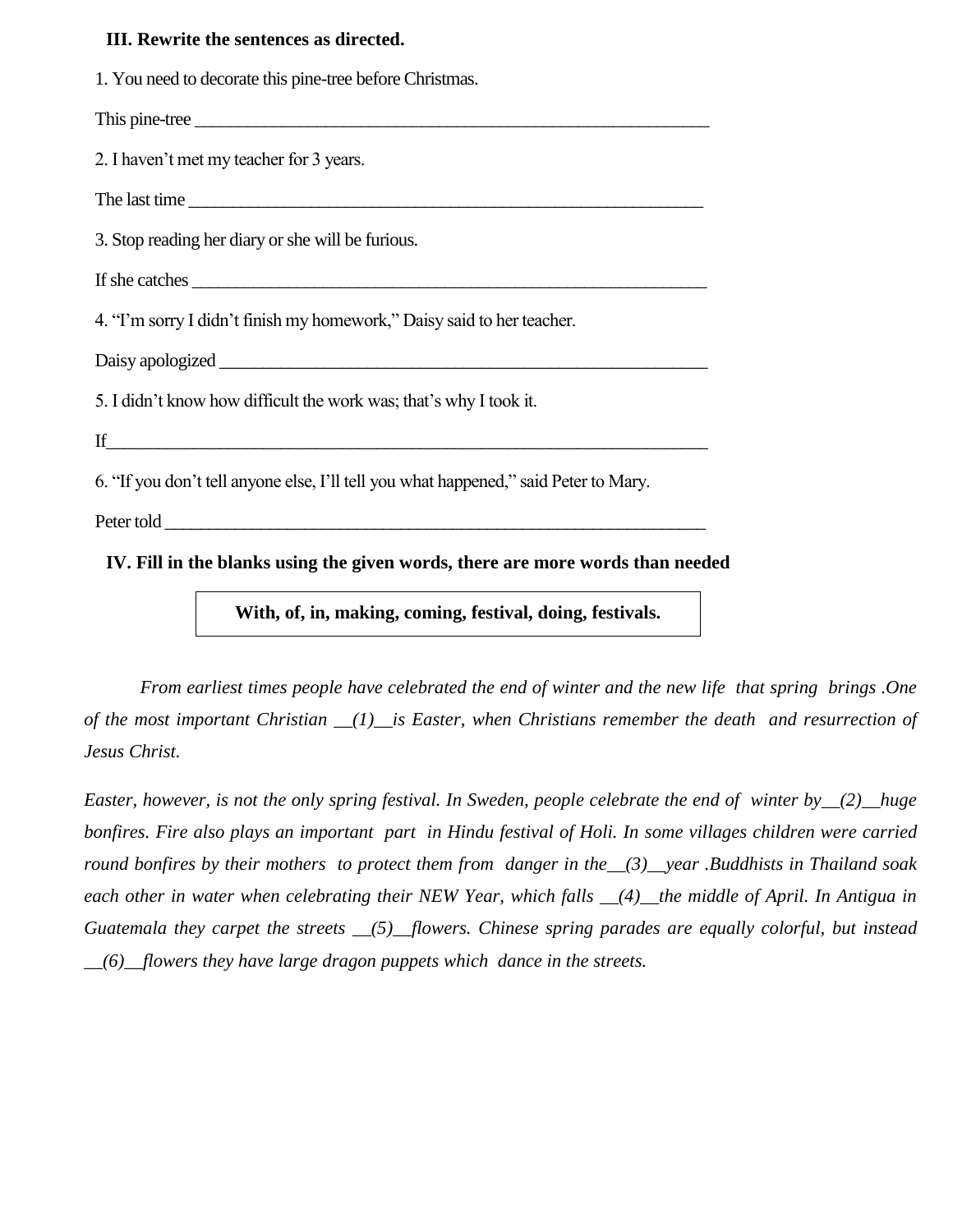## **A**. **MULTIPLE CHOICE QUESTIONS.**

1. Choose the word whose underlined part is pronounced differently from that of the others.

| A. result                                                                 | B. colour                                                                                              | C. difficulty                | D. lucky           |  |
|---------------------------------------------------------------------------|--------------------------------------------------------------------------------------------------------|------------------------------|--------------------|--|
|                                                                           | 2. Choose the word whose underlined part is pronounced differently from that of the others.            |                              |                    |  |
| A. raised                                                                 | B. influenced C. handicapped                                                                           |                              | D. decreased       |  |
|                                                                           | 3. Choose the word whose stress pattern is different from that of the others.                          |                              |                    |  |
| A. continue                                                               | B. methodical                                                                                          | C. influence                 | D. envelop         |  |
|                                                                           | 4. Choose the word whose stress pattern is different from that of the others.                          |                              |                    |  |
| A. disappoint                                                             | B. decorate                                                                                            | C. impolite                  | D. entertain       |  |
|                                                                           | 5. Choose the word or phrase that best fits the blank space in each sentence.                          |                              |                    |  |
|                                                                           |                                                                                                        |                              |                    |  |
| A. I was given                                                            |                                                                                                        | B. the teacher gave          |                    |  |
| C. the teacher gave me                                                    |                                                                                                        | D. my presentation was given |                    |  |
|                                                                           | 6. Choose the word or phrase that best fits the blank space in each sentence.                          |                              |                    |  |
|                                                                           | Tom and Alice __________the plants when they suddenly heard an alarm ___________.                      |                              |                    |  |
| A. watered / was going off                                                |                                                                                                        | B. were watering/went off    |                    |  |
| C. were watering/go off                                                   |                                                                                                        | D. watered / went off        |                    |  |
|                                                                           | 7. Choose the word or phrase that best fits the blank space in each sentence.                          |                              |                    |  |
|                                                                           | His office is the room ___________ the other end of the corridor.                                      |                              |                    |  |
| $A.$ in                                                                   | B. at                                                                                                  | C. on                        | D. to              |  |
|                                                                           | 8. Choose the word or phrase that best fits the blank space in each sentence.                          |                              |                    |  |
|                                                                           | A great deal of excitement still builds _______ well before Tet.                                       |                              |                    |  |
| A. on                                                                     | B. with                                                                                                | C. for                       | $D.$ up            |  |
|                                                                           | 9. Choose the word or phrase that best fits the blank space in each sentence.                          |                              |                    |  |
|                                                                           | Some parents have unrealistic ____________ of their children.                                          |                              |                    |  |
| A. explanations                                                           | B. stimulations                                                                                        | C. expectations              | D. excitements     |  |
|                                                                           | 10. Choose the word or phrase that best fits the blank space in each sentence.                         |                              |                    |  |
|                                                                           | - "Would you mind closing the window?" - "_______. I'll do it right away."                             |                              |                    |  |
| A. Not at all                                                             | B. Certainly C. Yes, sure.                                                                             |                              | D. You're welcome. |  |
|                                                                           | 11. Choose the underlined word or phrase (A, B, C or D) that needs correcting.                         |                              |                    |  |
| Nobody in this class know anything about the changes in the exam formats. |                                                                                                        |                              |                    |  |
| A. know                                                                   | B. anything                                                                                            | C. changes                   | D. exam formats    |  |
|                                                                           | 12. Choose the underlined word or phrase (A, B, C or D) that needs correcting.                         |                              |                    |  |
|                                                                           | Applicants are required to take the National Entrance Examination before admitting to higher education |                              |                    |  |
| institutions.                                                             |                                                                                                        |                              |                    |  |
| B. the<br>A. are required                                                 |                                                                                                        | C. admitting                 | D. education       |  |
|                                                                           |                                                                                                        |                              |                    |  |

## **B. WRITING**

### I. **Give the correct form of the verbs in brackets.**

- 1. During the past two weeks, 12 people (die) \_\_\_\_\_\_\_\_\_\_\_ of the disease.
- 2. The tennis court (use) \_\_\_\_\_\_\_\_\_\_, so we couldn't play.
- 3. Smoking cigarettes (not allow) \_\_\_\_\_\_\_\_\_\_ in the restaurant.
- 4. When I looked at my suitcase I knew that somebody (try) \_\_\_\_\_\_\_\_\_\_\_\_ to open it.
- 5. She was lucky (survive) \_\_\_\_\_\_\_\_\_\_\_\_\_ in the air crash.
- 6. Anne resented (ask) \_\_\_\_\_\_\_\_\_\_ to make tea for everyone at the meeting.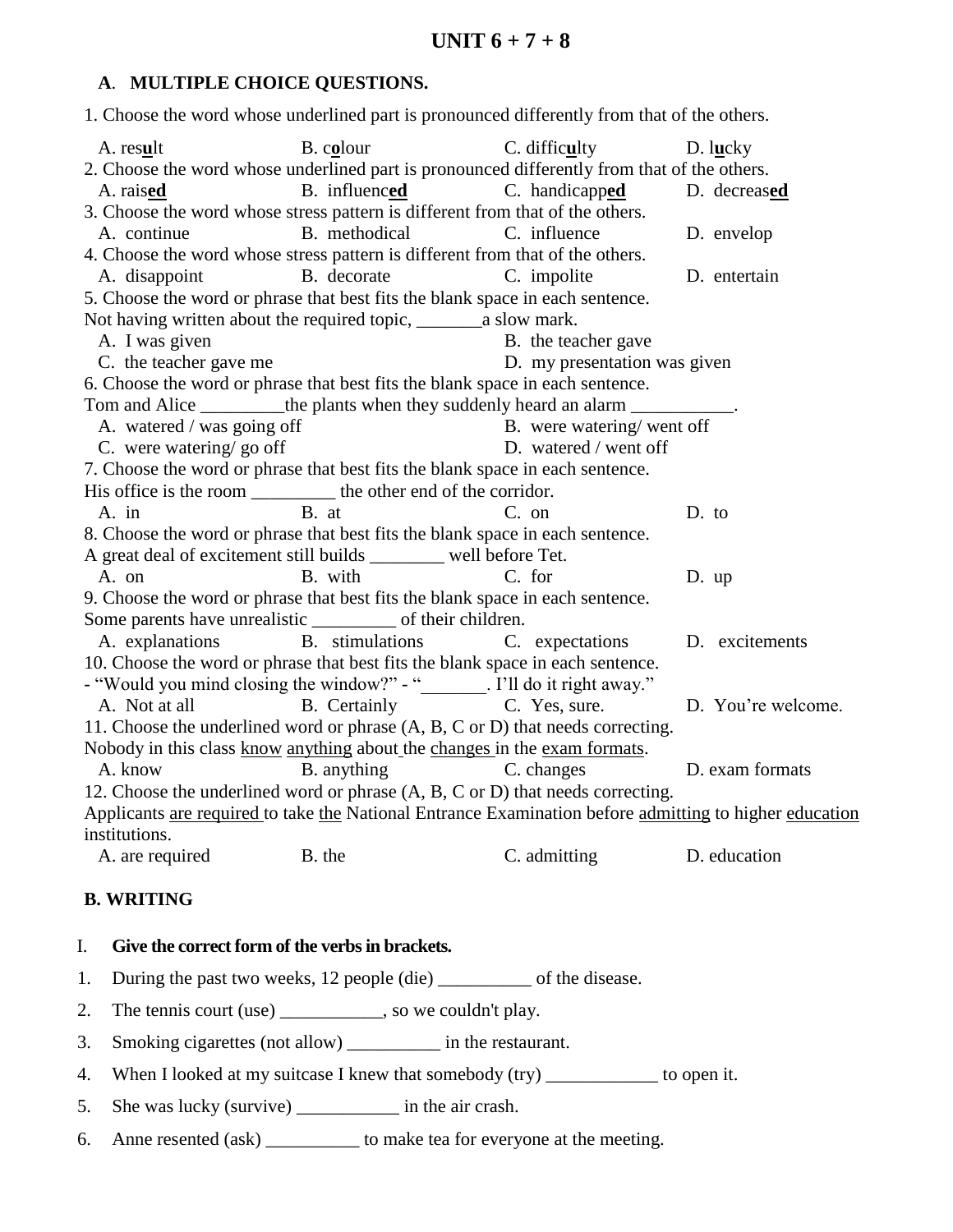#### II. **Supply the correct form of the words in brackets.**

- 1. The result of the exam is a bit (DISAPPOINT)
- 2. There's a lot of \_\_\_\_\_\_\_\_\_\_\_\_\_\_ between computer companies. (COMPETE)
- 3. A shawl was arranged \_\_\_\_\_\_\_\_\_\_\_\_\_ over the back of the chair. (DECORATE)
- 4. Whistling or clapping hands to get someone's attention is considered\_\_\_ and even rude in some circumstances. (POLITE)

#### III. **Rewrite the sentences as directed.**

1. "I don't want to be criticized by non-professionals." said the film star.

The film star objected \_\_\_\_\_\_\_\_\_\_\_\_\_\_\_\_\_\_\_\_\_\_\_\_\_\_\_\_.

2. "Your brother spoiled our party last night." Rose said to me.

 $\rightarrow$  Rose accused  $\rightarrow$ 

3. "Do you want me to type this document for you?"

Jane offered \_\_\_\_\_\_\_\_\_\_\_\_\_\_\_\_\_\_\_\_\_\_\_\_\_\_\_\_\_\_\_\_\_\_.

4. Her friend came and saw her in hospital, which was very kind.

5. She didn't pass the exam because of her serious illness.

 $\rightarrow$  If

6. As I don't have a credit card, I find it difficult to book an airline ticket over the phone. (use participle)  $\rightarrow$ 

### IV. **Fill in the blanks using the given words, there are more words than needed held, organize, so that, considered, wearing , whole, because, filled**

 Thanksgiving is celebrated in the US on the fourth Thursday in November. For many Americans it is the most important holiday apart from Christmas. Schools, offices and most businesses close for Thanksgiving, and many people make the \_\_1\_\_\_ weekend a vacation.

 Thanksgiving is associated with the time when Europeans first came to North America. In 1620 the ship *the Mayflowers* arrived, bringing about 150 people who today are usually called Pilgrims. They arrived at the beginning of a very hard winter and could not find enough to eat, so many of them died. But in the following summer Native Americans showed them what foods were safe to eat, 2 they could save food for the next winter. They  $\frac{3}{2}$  a big celebration to thank God and the Native Americans for the fact that they had survived.

Today people celebrate Thanksgiving to remember these early days.

 The most important part of the celebration is a traditional dinner with foods that come from North America. The meal includes turkey, sweet potatoes (also called yams) and cranberries, which are made into a kind of sauce or jelly. The turkey is  $\_\text{4}$  with stuffing or dressing, and many families have their own special recipe. Dessert is pumpkin made into a pie.

 On Thanksgiving there are special television programs and sports events. In New York there is the Macy's Thanksgiving Day Parade, when a long line of people  $\_5$ <sub>---</sub> fancy costumes march through the streets with large balloons in- the shap**e** of imaginary characters. Thanksgiving is \_\_\_6\_\_ the beginning of the Christmas period, and the next day many people go out to shop for Christmas presents.

 It was \_\_\_\_\_\_\_\_\_\_\_\_\_\_\_\_\_\_\_\_\_\_\_\_\_\_\_\_\_\_\_\_\_\_\_\_\_\_\_\_.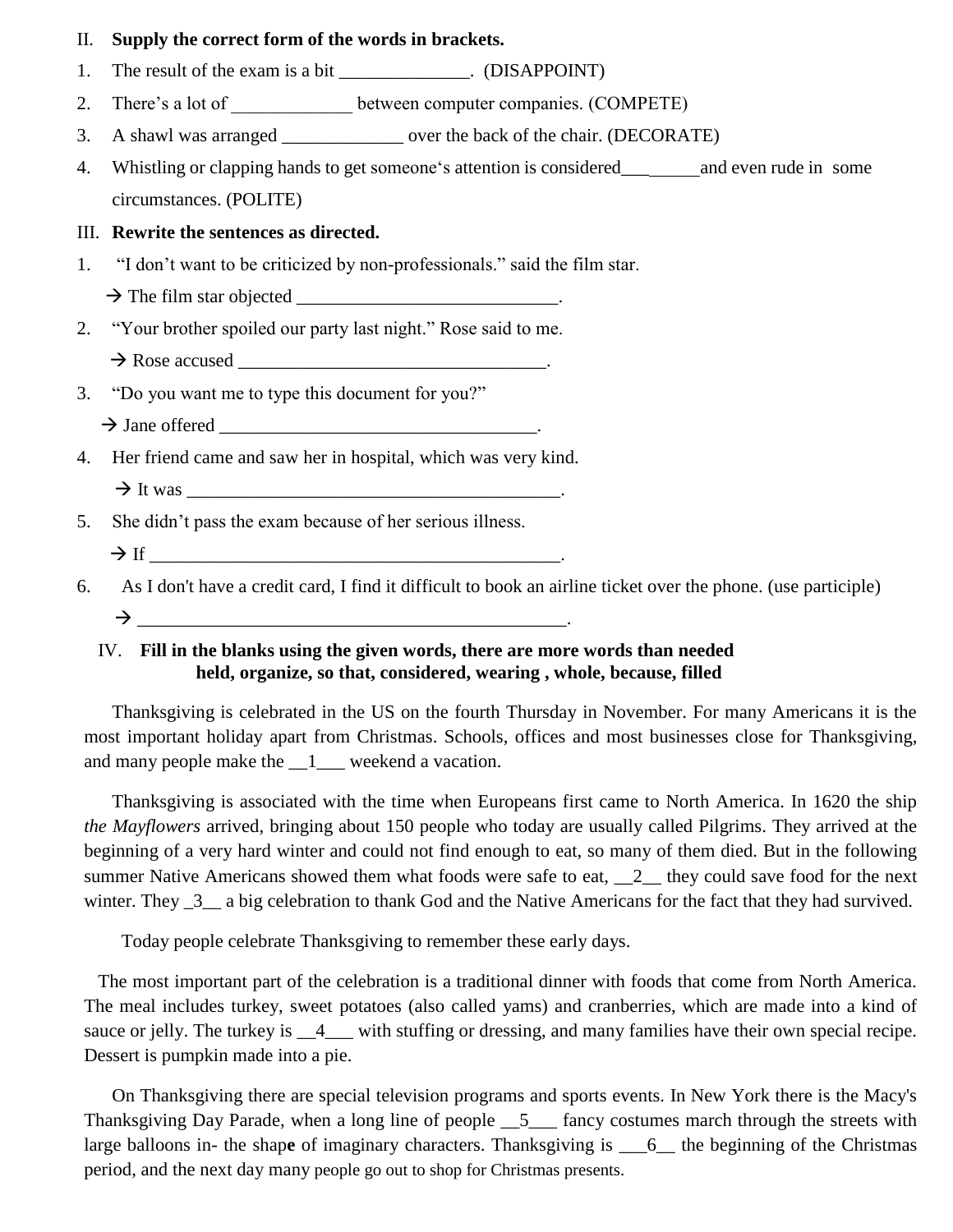### **A. MULTIPLE CHOICE QUESTIONS.**

| 1. Choose the word whose underlined part is pronounced differently from that of the others. |                                                                 |                            |           |  |  |  |
|---------------------------------------------------------------------------------------------|-----------------------------------------------------------------|----------------------------|-----------|--|--|--|
|                                                                                             | A. candy B. calendar C. fatty D. celebration                    |                            |           |  |  |  |
| 2. Choose the word whose underlined part is pronounced differently from that of the others. |                                                                 |                            |           |  |  |  |
|                                                                                             | A. exchange B. festival C. entertainment D. influential         |                            |           |  |  |  |
| 3. Choose the word whose stress pattern is different from that of the others.               |                                                                 |                            |           |  |  |  |
|                                                                                             | A. scientifically B. governmental C. international D. petroleum |                            |           |  |  |  |
| 4. Choose the word whose stress pattern is different from that of the others.               |                                                                 |                            |           |  |  |  |
|                                                                                             | A. percentage B. expectation C. researcher D. methodical        |                            |           |  |  |  |
| 5. Choose the word or phrase that best fits the blank space in each sentence.               |                                                                 |                            |           |  |  |  |
| I meant to you, but I've been very busy recently.                                           |                                                                 |                            |           |  |  |  |
|                                                                                             | A. to write B. to be written C. writing D. being written        |                            |           |  |  |  |
| 6. Choose the word or phrase that best fits the blank space in each sentence.               |                                                                 |                            |           |  |  |  |
| They made her _______ there for the weekend.                                                |                                                                 |                            |           |  |  |  |
|                                                                                             | A. to be stayed B. to stay C. stay D. staying                   |                            |           |  |  |  |
| 7. Choose the word or phrase that best fits the blank space in each sentence.               |                                                                 |                            |           |  |  |  |
| We are praying _______ good weather on Saturday.                                            |                                                                 |                            |           |  |  |  |
| <b>B.</b> for<br>$A.$ to                                                                    |                                                                 | C. at                      | D. with   |  |  |  |
| 8. Choose the word or phrase that best fits the blank space in each sentence.               |                                                                 |                            |           |  |  |  |
| I know _______ at least 2 people who did the same thing.                                    |                                                                 |                            |           |  |  |  |
| A. at                                                                                       | B. off                                                          | $C.$ in                    | D. of     |  |  |  |
| 9. Choose the word or phrase that best fits the blank space in each sentence.               |                                                                 |                            |           |  |  |  |
| He lived to the ______ old age of 91.                                                       |                                                                 |                            |           |  |  |  |
| B. right<br>A. ripe                                                                         |                                                                 | C. wrong D. preparatory    |           |  |  |  |
| 10. Choose the word or phrase that best fits the blank space in each sentence.              |                                                                 |                            |           |  |  |  |
| Can you help me with this?                                                                  |                                                                 |                            |           |  |  |  |
| A. pardon B. sorry                                                                          |                                                                 | C. excuse me D. my apology |           |  |  |  |
| 11. Choose the underlined word or phrase that needs correcting                              |                                                                 |                            |           |  |  |  |
| Turn left at the light, and don't forget signal!                                            |                                                                 |                            |           |  |  |  |
| A. Turn B. at                                                                               |                                                                 | C. and don't               | D. signal |  |  |  |
| 12. Choose the underlined word or phrase that needs correcting                              |                                                                 |                            |           |  |  |  |
| The man denied steal the car.                                                               |                                                                 |                            |           |  |  |  |
| A. The                                                                                      | B. denied                                                       | C. steal                   | D. car    |  |  |  |

#### **B. WRITING**

#### I. **Give the correct form of the verbs in brackets.**

- 1. If you do the shopping, I \_\_\_\_\_ ( cook) lunch.
- 2. Nothing \_\_\_\_\_\_ (see) of Pauline since her car \_\_\_\_\_\_ (find) abandoned near Newbury last week.
- 3. I tried \_\_\_\_\_ (warn) him, but it was too late.
- 4. I heard someone \_\_\_\_\_\_ (come) up the stairs.
- 5. We had to go on holiday because our house \_\_\_\_\_ (decorate).

#### II. **Supply the correct form of the words in brackets.**

- 1. We \_\_\_\_\_\_ meet for a drink after work. (occasion)
- 2. You're out of \_\_\_\_\_\_. She's not here. (lucky)
- 3. She was always so funny and \_\_\_\_\_. (entertain)
- 4. He was very \_\_\_\_\_ to be asked to play for Wales. (excite)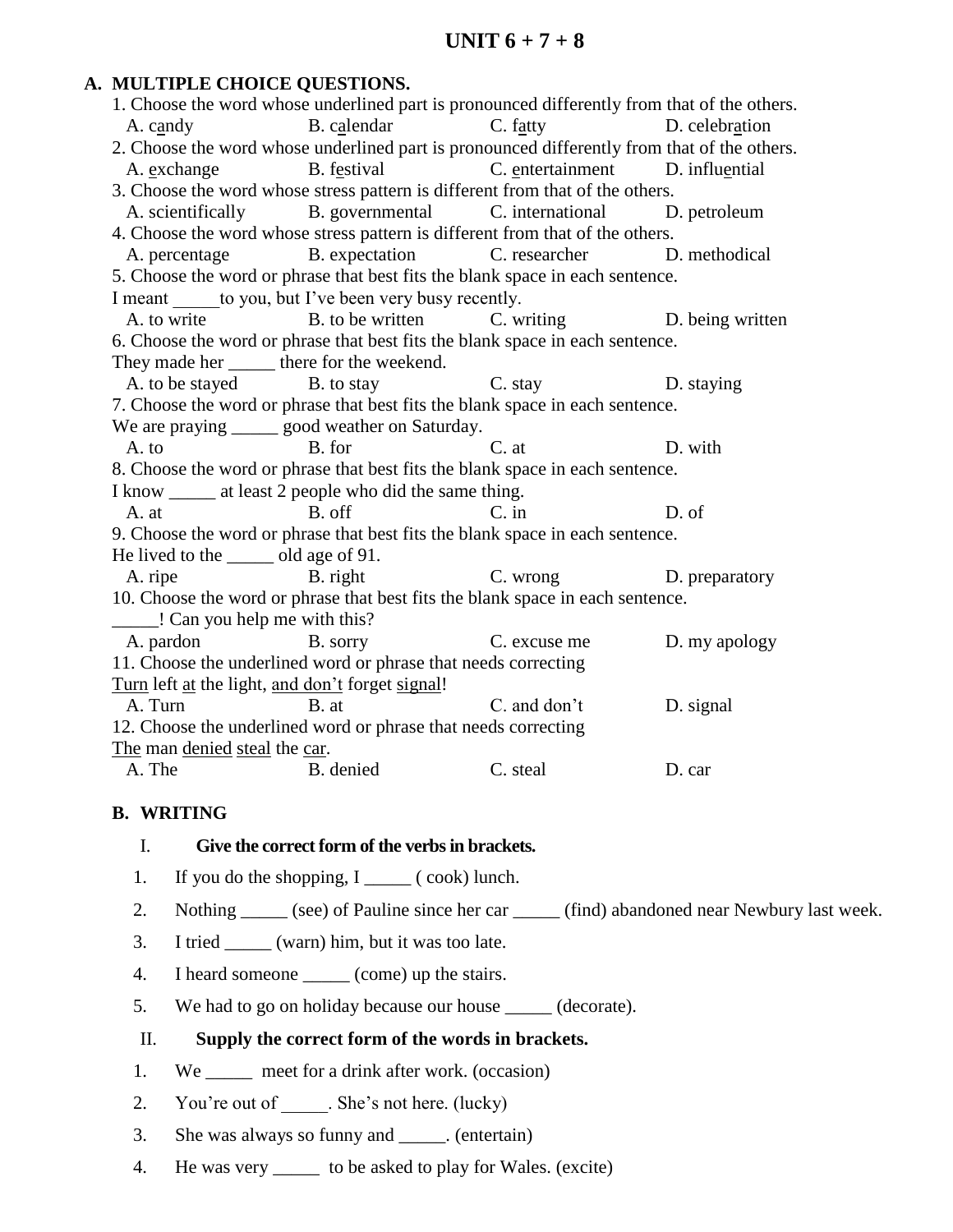#### III. **Fill in the blanks using the given words, there are more words than needed**

# **Traditional, before, kitchen, preparing, cooking, cook, decorating, end.**

Spring is coming, the period of time which I always look for. It means that the New Year is also coming soon. That's the first day of lunar calendar, around the (1) of January and the beginning of February.

Every Vietnamese family celebrates the New Year in the same  $(2)$  \_\_\_\_\_\_ way. It's considered to be the most important and wonderful holiday in my country, since that is the time for people to leave their bad luck in the back and get their fortune for the New Year. And I am always excited about (3) \_\_\_\_\_ for the New Year.

The day (4) the New Year is also the busiest day in my house. My mother usually goes to the supermarket early in the morning and comes back with a lot of food. From then, she will be busy (5) without a pause until late evening. And you can hear the noise from the (6) at any place of the house.

#### IV. **Rewrite the sentences as directed.**

1. He got over his illness in three months.

It took \_\_\_\_\_\_\_\_\_\_\_\_\_\_\_\_\_\_\_\_\_\_\_\_\_\_\_\_\_\_\_\_\_\_\_\_\_\_\_\_\_\_\_\_\_\_\_\_\_\_

2. I hardly fancy going to university although my parents wanted me to.

 $\rightarrow$  My parents wanted me  $\frac{1}{\sqrt{1-\frac{1}{2}}}\$ 

3. "If only I had told him the truth."

Jane regrets \_\_\_\_\_\_\_\_\_\_\_\_\_\_\_\_\_\_\_\_\_\_\_\_\_\_\_\_\_\_\_\_\_\_\_\_\_\_\_\_\_\_\_\_\_\_

4. Sharon's in the bath at the moment.

- $\rightarrow$  Sharon is
- 5. There was nothing I could do. (anything)

\_\_\_\_\_\_\_\_\_\_\_\_\_\_\_\_\_\_\_\_\_\_\_\_\_\_\_\_\_\_\_\_\_\_\_\_\_\_\_\_\_\_\_\_\_\_\_\_\_\_\_\_\_\_\_\_

6. "Thank you very much for telling me the way," she said.

 $\rightarrow$  She thanked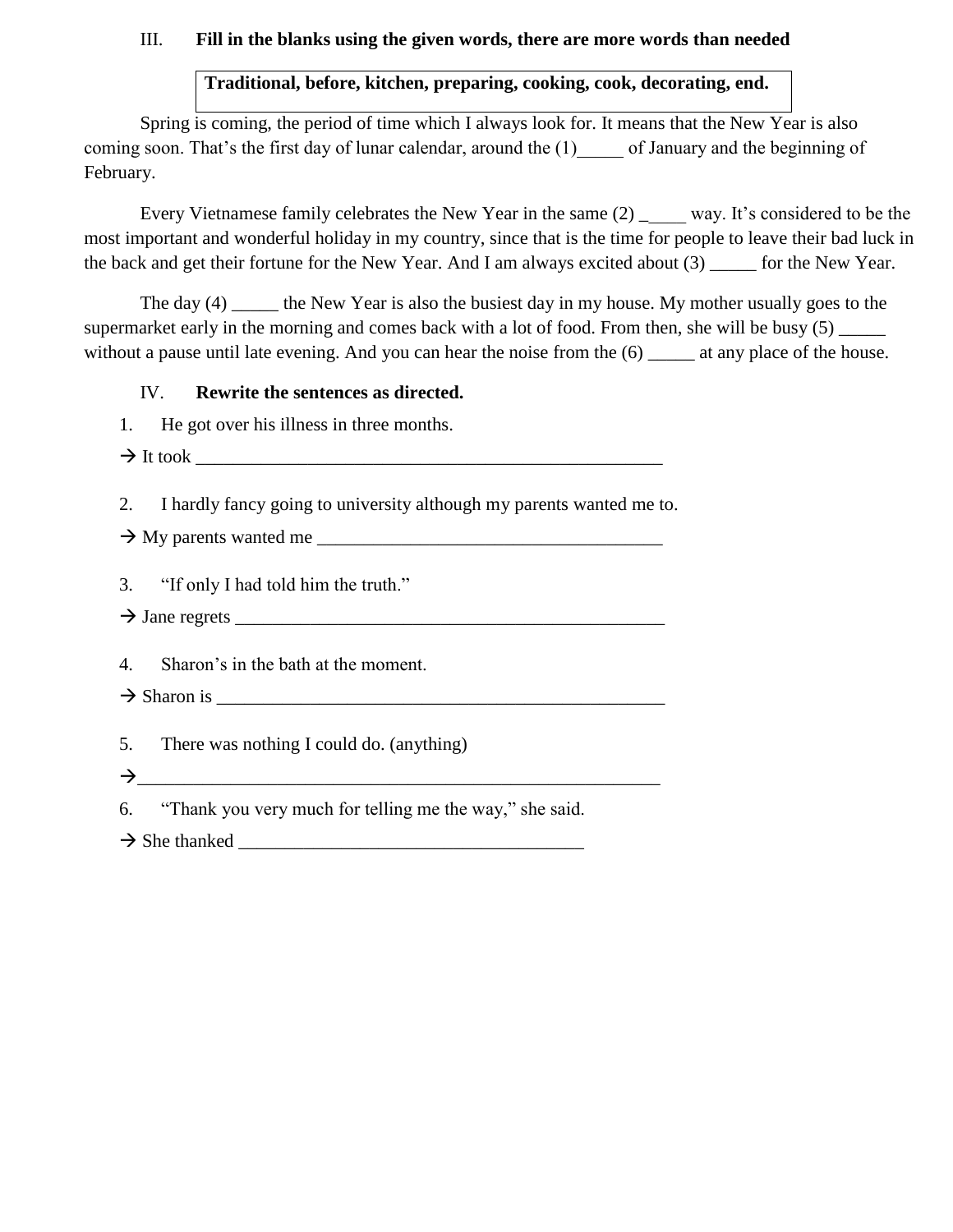## **A. MULTIPLE CHOICE QUESTIONS.**

|                                                       | 1. Choose the word whose underlined part is pronounced differently from that of the others. |                                  |                       |
|-------------------------------------------------------|---------------------------------------------------------------------------------------------|----------------------------------|-----------------------|
| A. sponsor                                            | B. problem C. wonderful                                                                     |                                  | D. enjoy              |
|                                                       | 2. Choose the word whose underlined part is pronounced differently from that of the others. |                                  |                       |
| A. resource                                           | B. increase C. expect                                                                       |                                  | D. continue           |
|                                                       | 3. Choose the word whose stress pattern is different from that of the others.               |                                  |                       |
| A. organize                                           | B. recite                                                                                   | C. organize                      | D. apologize          |
|                                                       | 4. Choose the word whose stress pattern is different from that of the others.               |                                  |                       |
| A. award                                              | B. encourage C. compete                                                                     |                                  | D. represent          |
|                                                       | 5. Choose the word or phrase that best fits the blank space in each sentence.               |                                  |                       |
|                                                       | When I was at secondary school, the boy next to me _____________ in class.                  |                                  |                       |
|                                                       | A. talked always B. always was talking C. always talked                                     |                                  | D. was always talking |
|                                                       | 6. Choose the word or phrase that best fits the blank space in each sentence.               |                                  |                       |
| waiting to hear the results.                          |                                                                                             |                                  |                       |
| A. All were                                           | <b>B.</b> All was                                                                           | C. Everyone was D. Everyone were |                       |
|                                                       | 7. Choose the word or phrase that best fits the blank space in each sentence.               |                                  |                       |
|                                                       | The play was built __________ to be a masterpiece but I found it disappointing.             |                                  |                       |
| A. for                                                | $B.$ in                                                                                     | $C.$ up                          | D. over               |
|                                                       | 8. Choose the word or phrase that best fits the blank space in each sentence.               |                                  |                       |
| Chemicals that are used ___________________ cleaning. |                                                                                             |                                  |                       |
| A. at                                                 | B. by                                                                                       | $C.$ to                          | D. for                |
|                                                       | 9. Choose the word or phrase that best fits the blank space in each sentence.               |                                  |                       |
|                                                       | in some developing countries may be the cause of poverty and hunger.                        |                                  |                       |
| A. Over population B. Modernization                   |                                                                                             | C. Literacy                      | D. Pollution          |
|                                                       | 10. Choose the word or phrase that best fits the blank space in each sentence.              |                                  |                       |
|                                                       | David: "I've got a beautiful dress." - Helen: "                                             |                                  |                       |
| A. Thanks for your compliment.                        |                                                                                             | B. I do.                         |                       |
| C. You, too.                                          |                                                                                             | D. Okay.                         |                       |
| 11. Choose the word or phrase that needs fixing.      |                                                                                             |                                  |                       |
| By the time Tom arrived, all of food had eaten        |                                                                                             |                                  |                       |
| A. By                                                 | B. arrived                                                                                  | C. all of                        | D. had eaten          |
| 12. Choose the word or phrase that needs fixing.      |                                                                                             |                                  |                       |
| She smelt something burn and saw smoke rising.        |                                                                                             |                                  |                       |
| A. smelt                                              | B. burn                                                                                     | C. saw                           | D. rising             |

#### **B. WRITING**

#### I. **Give the correct form of the verbs in brackets.**

- 1. I don't remember (tell) \_\_\_\_\_\_\_\_\_\_\_ of the decision to change the company policy on vacation.
- 2. The students in this class were made (learn) \_\_\_\_\_\_\_\_\_\_ hard.
- 3. She's angry about (not/ invite) \_\_\_\_\_\_\_\_\_\_ to the farewell party last night.
- 4. When I met Tom, he (graduate) \_\_\_\_\_\_\_\_\_\_\_\_\_ from his university already.
- 5. When you (give) \_\_\_\_\_\_\_\_\_\_\_\_\_ a present by someone, it is a custom to give them in return.
- 6. John said if he had had money, he (buy) \_\_\_\_\_\_\_\_\_\_ me a drink.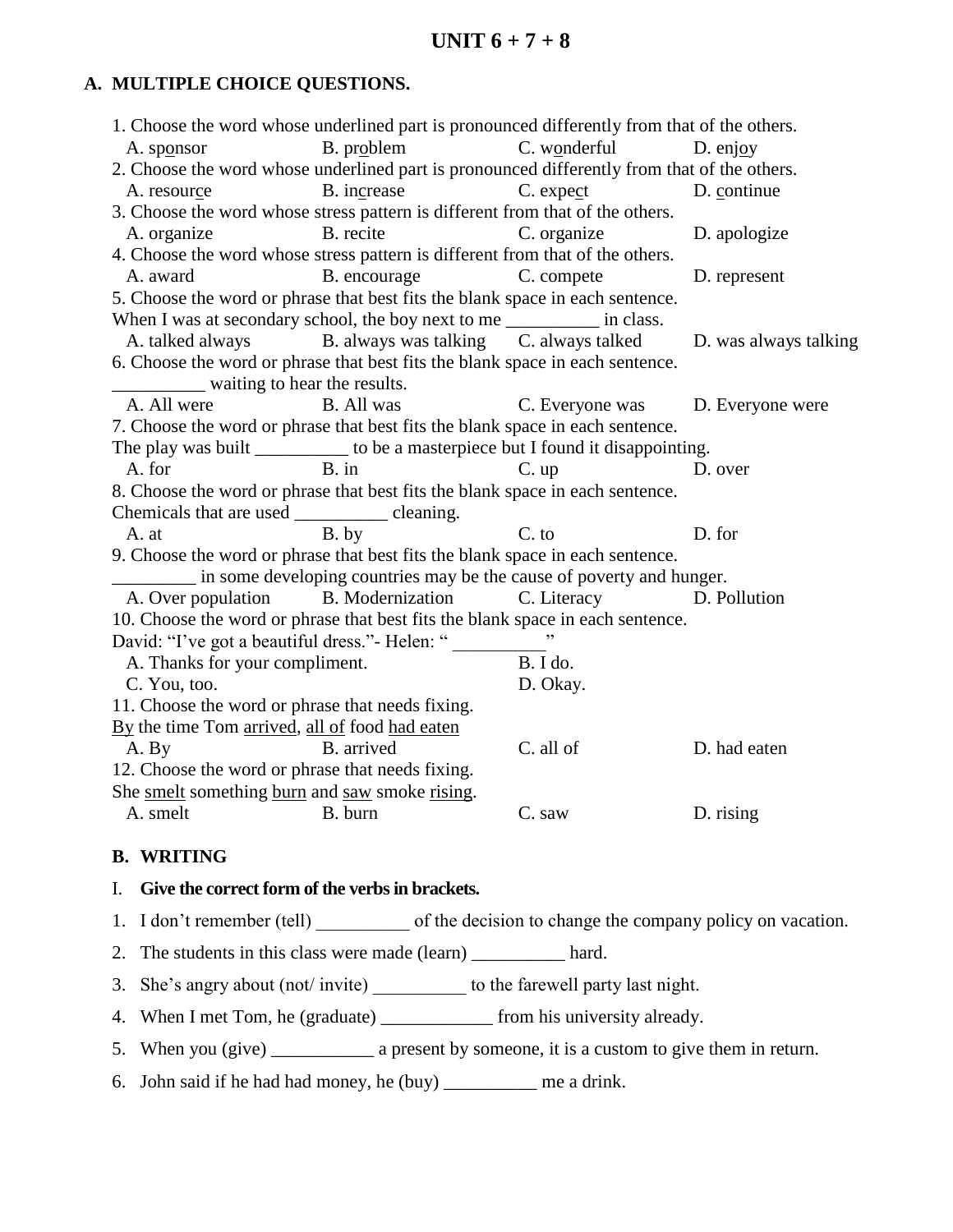| II. Supply the correct form of the words in brackets.                          |
|--------------------------------------------------------------------------------|
| 1. This was very ___________ for all the fans watching the games. (DISAPPOINT) |
| 2. The survey was based on direct _____________ of over 500 schools. (OBSERVE) |
| 3. There has to be independent regulation of ________ bodies. (GOVERN)         |
| 4. Thinking ____________ is one way of dealing with stress. (POSITIVE)         |
| III.<br>Rewrite the sentences as directed.                                     |
| 1. "Go on Alice! Apply for a job," said the father. (encouraged)               |
|                                                                                |
| 2. No one has used these doors for 20 years.                                   |
| $\rightarrow$ These doors                                                      |
| 3. "Don't touch those vases!" the old lady said to the boys.                   |
|                                                                                |
| 4. He spent his money carelessly and he became broke.                          |
|                                                                                |
| 5. "What will you do if you miss your plane?" she asked.                       |
| $\rightarrow$ She asked me                                                     |
| 6. I have never listened to rock music before.                                 |
|                                                                                |

IV. **Fill in the blanks using the given words, there are more words than needed** 

| reorganization | growth    | population       | available |
|----------------|-----------|------------------|-----------|
| availability   | decreased | <i>increased</i> | percent   |

The world's population  $(1)$  from 3 billion in 1959 to 6 billion by 1999, a doubling that occurred over 40 years. The Census Bureau's latest projection imply that population (2) will continue into the 21<sup>st</sup> century, although more slowly. The world's population is projected to grow from 6 billion in 1999 to 9 billion by 2042, an increase of 50 percent that will require 43 years.

The world's population growth rate rose from about  $1.5(3)$  per year from 1950 to 1951 to a peak of 2 percent in the early 1960s due to reductions in mortality. Growth rates thereafter started to decline due to raising age at marriage as well as increasing (4) \_\_\_\_\_\_\_\_\_\_ and use of effective contraceptive methods. Note that changes in population growth have not always been steady. A dip in the growth rate from 1959-1960, for instance, was due to the Great Leap Forward in China. During that time, both natural disasters and (5) \_\_\_\_\_\_\_\_\_\_ agricultural output in the wake of massive social (6) \_\_\_\_\_\_\_\_ caused China's death rate to rise sharply and its fertility rate to fall by almost half.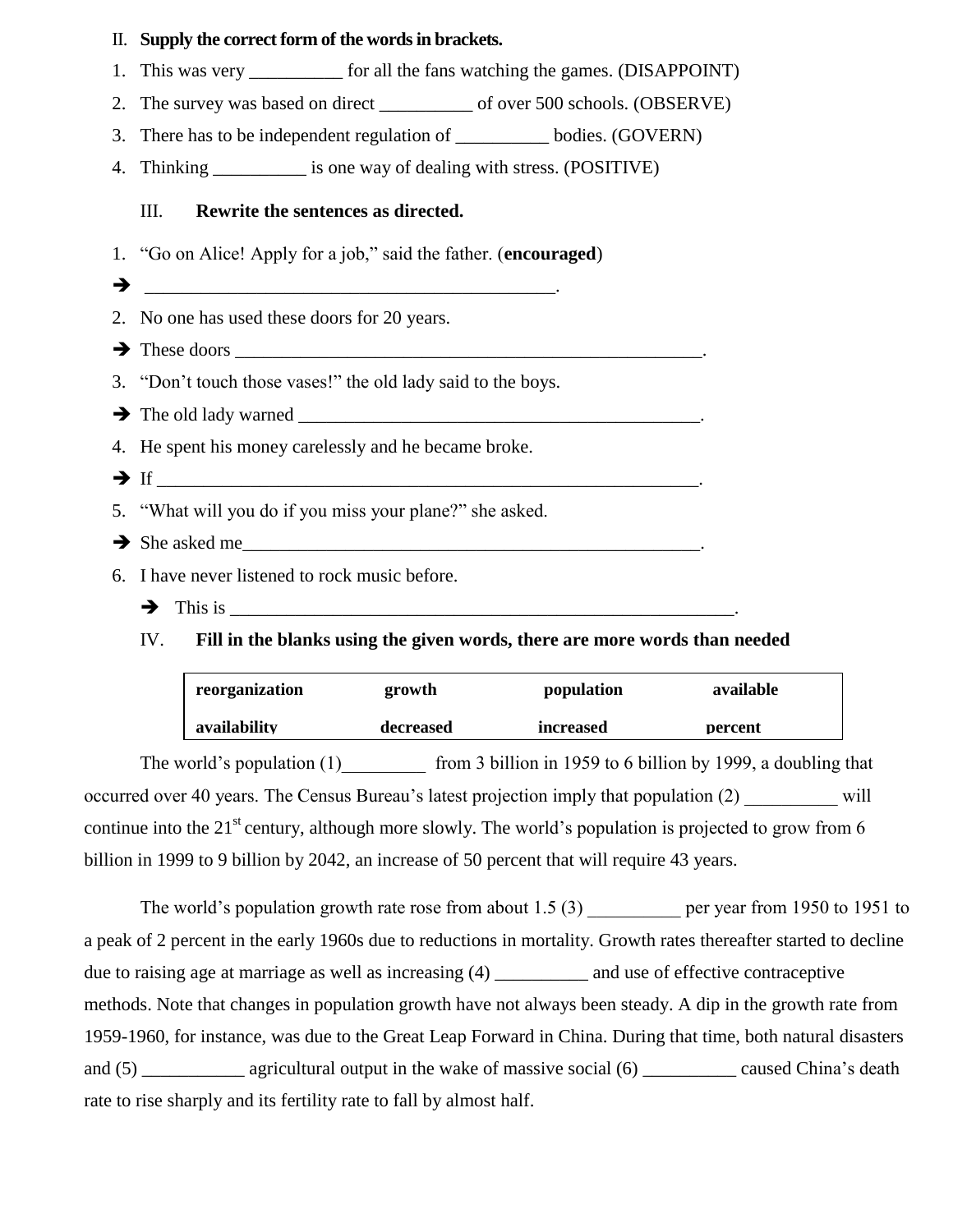# **A. MULTIPLE CHOICE QUESTIONS.**

|                                                                                                                                                                |                                              | 1. Choose the word whose underlined part is pronounced differently from that of the others. |                                                                                                                                                                                                                                           |
|----------------------------------------------------------------------------------------------------------------------------------------------------------------|----------------------------------------------|---------------------------------------------------------------------------------------------|-------------------------------------------------------------------------------------------------------------------------------------------------------------------------------------------------------------------------------------------|
| A. sugar                                                                                                                                                       | B. increase C. recite                        |                                                                                             | D. similar                                                                                                                                                                                                                                |
| 2. Choose the word whose underlined part is pronounced differently from that of the others.                                                                    |                                              |                                                                                             |                                                                                                                                                                                                                                           |
| A. winner                                                                                                                                                      |                                              | B. represent C. explain D. completion                                                       |                                                                                                                                                                                                                                           |
| 3. Choose the word whose stress pattern is different from that of the others.                                                                                  |                                              |                                                                                             |                                                                                                                                                                                                                                           |
| A. entertain                                                                                                                                                   |                                              | B. celebrate C. decorate D. influence                                                       |                                                                                                                                                                                                                                           |
| 4. Choose the word whose stress pattern is different from that of the others.                                                                                  |                                              |                                                                                             |                                                                                                                                                                                                                                           |
| A. journalism                                                                                                                                                  | B. educational C. university D. governmental |                                                                                             |                                                                                                                                                                                                                                           |
| 5 - 15. Choose the word or phrase that best fits the blank space in each sentence.                                                                             |                                              |                                                                                             |                                                                                                                                                                                                                                           |
| 5. I rang my friend yesterday, and she said it _______ there.                                                                                                  |                                              |                                                                                             |                                                                                                                                                                                                                                           |
| A. had rained B. rained B. rained C. was raining D. would rain                                                                                                 |                                              |                                                                                             |                                                                                                                                                                                                                                           |
| 6. Neil Armstrong was the first man _______ on the moon.                                                                                                       |                                              |                                                                                             |                                                                                                                                                                                                                                           |
| A. had walked <b>B.</b> to walk <b>C.</b> walked                                                                                                               |                                              |                                                                                             | D. walking                                                                                                                                                                                                                                |
| 7. She regretfully told him that she ______ the tickets at home.                                                                                               |                                              |                                                                                             |                                                                                                                                                                                                                                           |
| A. had left                                                                                                                                                    | B. left C. would left D. would have left     |                                                                                             |                                                                                                                                                                                                                                           |
|                                                                                                                                                                |                                              |                                                                                             |                                                                                                                                                                                                                                           |
| 8. Shouldn't we asked ________ for help?<br>A. no one B. anyone C. someone D. everyone                                                                         |                                              |                                                                                             |                                                                                                                                                                                                                                           |
| 9. Having been delayed by the heavy traffic, _______________.                                                                                                  |                                              |                                                                                             |                                                                                                                                                                                                                                           |
|                                                                                                                                                                |                                              |                                                                                             |                                                                                                                                                                                                                                           |
| A. her being late was tolerable<br>C. it was difficult for her to arrive on time<br>D. she was unable to arrive on time<br>D. she was unable to arrive on time |                                              |                                                                                             |                                                                                                                                                                                                                                           |
| 10. They bought a villa ________ the South of France.                                                                                                          |                                              |                                                                                             |                                                                                                                                                                                                                                           |
| A. in B. at C. on D. off                                                                                                                                       |                                              |                                                                                             |                                                                                                                                                                                                                                           |
| 11. I can't easily give an answer _______ your question.                                                                                                       |                                              |                                                                                             |                                                                                                                                                                                                                                           |
| A. off                                                                                                                                                         | B. for C. with                               | D. to                                                                                       |                                                                                                                                                                                                                                           |
|                                                                                                                                                                |                                              |                                                                                             | 12. To _______ is to pay the costs of a particular event, program, etc. as a way of advertising or to agree to give                                                                                                                       |
| somebody money for a charity if they complete a particular task.                                                                                               |                                              |                                                                                             |                                                                                                                                                                                                                                           |
|                                                                                                                                                                |                                              |                                                                                             |                                                                                                                                                                                                                                           |
|                                                                                                                                                                |                                              |                                                                                             |                                                                                                                                                                                                                                           |
| A. help                                                                                                                                                        | B. sponsor                                   | C. donate D. stimulate                                                                      |                                                                                                                                                                                                                                           |
| 13. He's very _______ person because he can make other workers follow his advice.                                                                              |                                              |                                                                                             |                                                                                                                                                                                                                                           |
|                                                                                                                                                                |                                              |                                                                                             |                                                                                                                                                                                                                                           |
| A. creative B. deciding C. influential D. effective 14. Ann: "Can I help you?"; Lucy: " C. influential D. effective                                            |                                              |                                                                                             |                                                                                                                                                                                                                                           |
| A. Not for me. Thank you                                                                                                                                       |                                              | B. I'm sorry. I can't                                                                       |                                                                                                                                                                                                                                           |
| C. No, it's all right. I can manage                                                                                                                            |                                              | D. I'd rather you couldn't                                                                  |                                                                                                                                                                                                                                           |
| 15. John: "How do you like your steak done?";<br>A. I don't like it very much B. Very little                                                                   |                                              | Jack: "<br>C. Well done                                                                     | D. Very well                                                                                                                                                                                                                              |
|                                                                                                                                                                |                                              |                                                                                             |                                                                                                                                                                                                                                           |
| 16 - 19. Choose the underlined word or phrase that needs correcting.                                                                                           |                                              |                                                                                             |                                                                                                                                                                                                                                           |
| 16. Last summer we have stayed on my uncle's farm for two weeks.                                                                                               |                                              |                                                                                             |                                                                                                                                                                                                                                           |
| A. farm                                                                                                                                                        | B. on                                        | C. have stayed                                                                              | D. for                                                                                                                                                                                                                                    |
| 17. The number of participants at the Asian Games have been increasing.                                                                                        |                                              |                                                                                             |                                                                                                                                                                                                                                           |
| A. have been                                                                                                                                                   | B. at                                        | C. participants                                                                             | D. increasing                                                                                                                                                                                                                             |
| 18. I'm pleased that you are working hardly.                                                                                                                   |                                              |                                                                                             |                                                                                                                                                                                                                                           |
| $A. \Gamma m$                                                                                                                                                  | B. pleased                                   | C. hardly                                                                                   | D. are working                                                                                                                                                                                                                            |
| 19. I told him that I'd prefer to walk, but he insisted to give me a lift.                                                                                     |                                              |                                                                                             |                                                                                                                                                                                                                                           |
| A. to give                                                                                                                                                     | B. prefer                                    | C. to walk                                                                                  | D. insisted                                                                                                                                                                                                                               |
|                                                                                                                                                                |                                              |                                                                                             | 20-25. Choose the word or phrase among $A$ , $B$ , $C$ or $D$ that best fits the blank space in the following                                                                                                                             |
| passage.                                                                                                                                                       |                                              |                                                                                             |                                                                                                                                                                                                                                           |
|                                                                                                                                                                |                                              |                                                                                             | From $\mu$ (20) $\mu$ times people have celebrated the end of winter and the new life that spring brings. One of<br>the most important Christian festivals is Easter, $\rule{1em}{0.15mm}$ Christians remember the death and resurrection |

*Easter, however, is not the \_\_\_ (22) \_\_\_ spring festival In Sweden, people celebrate the end of winter by*  making huge bonfires. Fire also plays an important part in the Hindu festival of Holi. In some villages,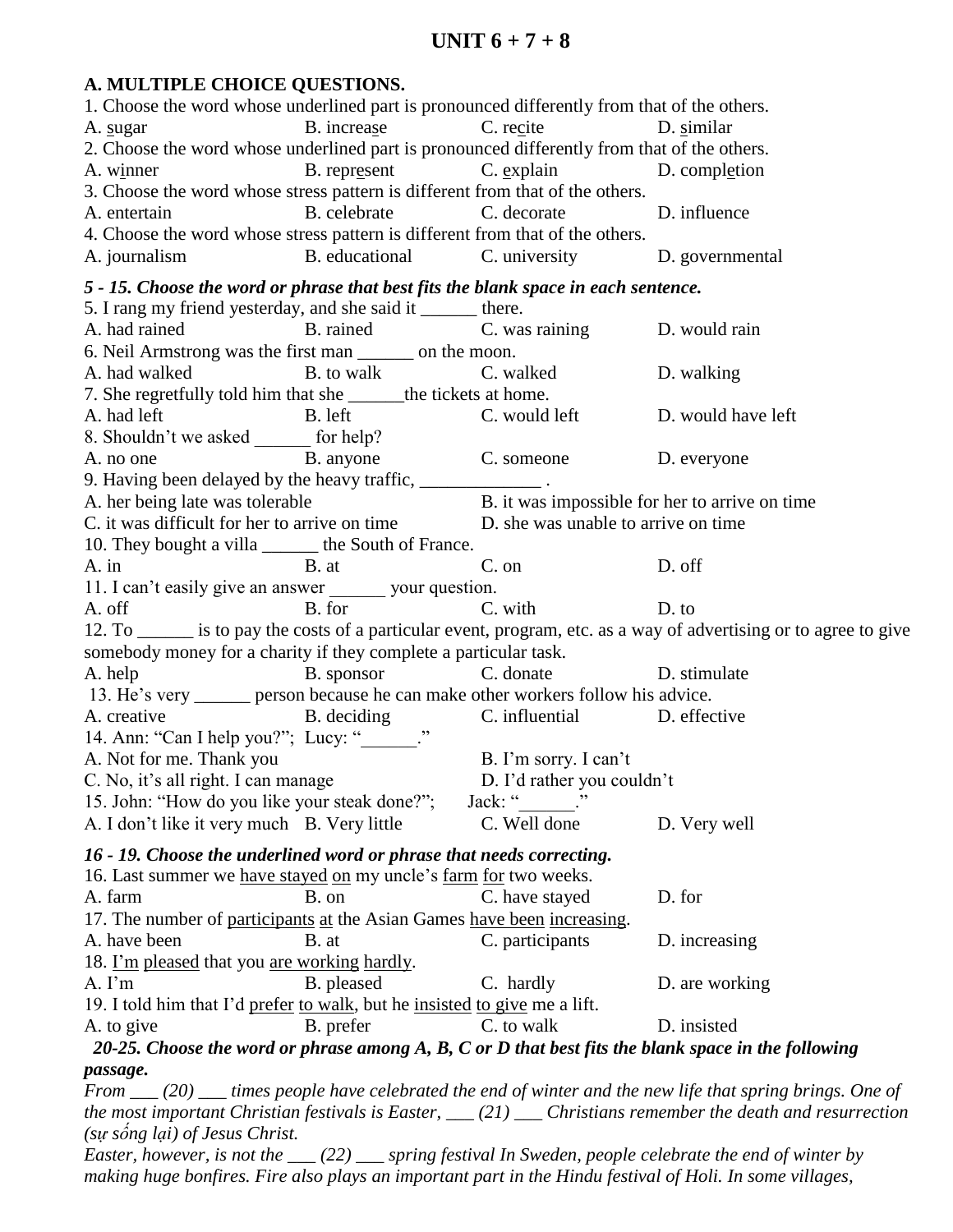*children are \_\_\_ (23) \_\_\_ round bonfires by their mothers to protect them from danger in the coming year. Buddhists in Thailand soak each other in water when celebrating their New Year, which \_\_\_ (24) \_\_\_ in the middle of April. In Antigua in Guatemala they carpet the streets with flowers. Chinese spring parades are \_\_\_ (25) \_\_\_ colorful, but instead of flowers they have large dragon puppets which dance in the streets.* 20. A. earliest B. latest C. previous D. old 21. A. which B. when C. because D. by then 22. A. lonely B. single C. one D. only 23. A. carried B. gone C. brought D. run 24. A. happens B. appears C. falls D. occurs 25. A. equally B. the same C. as D. like **B. WRITING I. Give the correct form of the verbs in brackets.**  1. She can hardly get used to (tell) \_\_\_\_\_\_\_\_\_\_\_\_\_what to do. 2. The principle usually has his pupils (collect) \_\_\_\_\_\_\_\_waste paper for their mini-project. 3. Sam always remembers (park) in the garage so that the driveway is free for other cars. 4. The last time he (see) in public, he (wear) a great suit. 5. If the fire (notice) earlier, we (save) \_\_\_\_\_\_\_\_ the house. 6. The number of students that enter Harvard University (rise) \_\_\_\_\_\_\_\_\_\_ over the last few years. **II. Supply the correct form of the words in brackets.**  1. The boy was punished because he answered the question . (POLITE) 2. There will be live \_\_\_\_\_\_\_\_\_\_ at the party. (ENTERTAIN) 3. An \_\_\_\_\_\_\_\_\_\_ crowd of people gathered around her. (EXCITE) 4. This is one of the band's rare live \_\_\_\_\_\_\_\_\_\_. (PERFORM) **III. Rewrite the sentences as directed.**  1. He neglected doing morning exercises; he is in bad shape now.  $\rightarrow$  If 2. I hadn't written about the required topic, so I was given a low mark. (Use perfect participle)  $\rightarrow$ 3. "Be careful of the strangers and don't go out at night, children." said the woman.  $\rightarrow$  The woman warned

- 4. "What would you say if someone stepped on your feet?" he said to her.
	- $\rightarrow$  He
- 5. "If I were you, I'd look for another job." he said to me.
	- $\rightarrow$  He suggested
- 6. "It was very nice of you to lend me your car last week, Jack." said the girl.
	- $\rightarrow$  The girl thanked
- 7. "I won't help you with your homework. Never!" Jane said to me.
	- $\rightarrow$  Jane refused
- 8. Mozart wrote more than 600 pieces of music before he was 35.
	- $\rightarrow$  By the age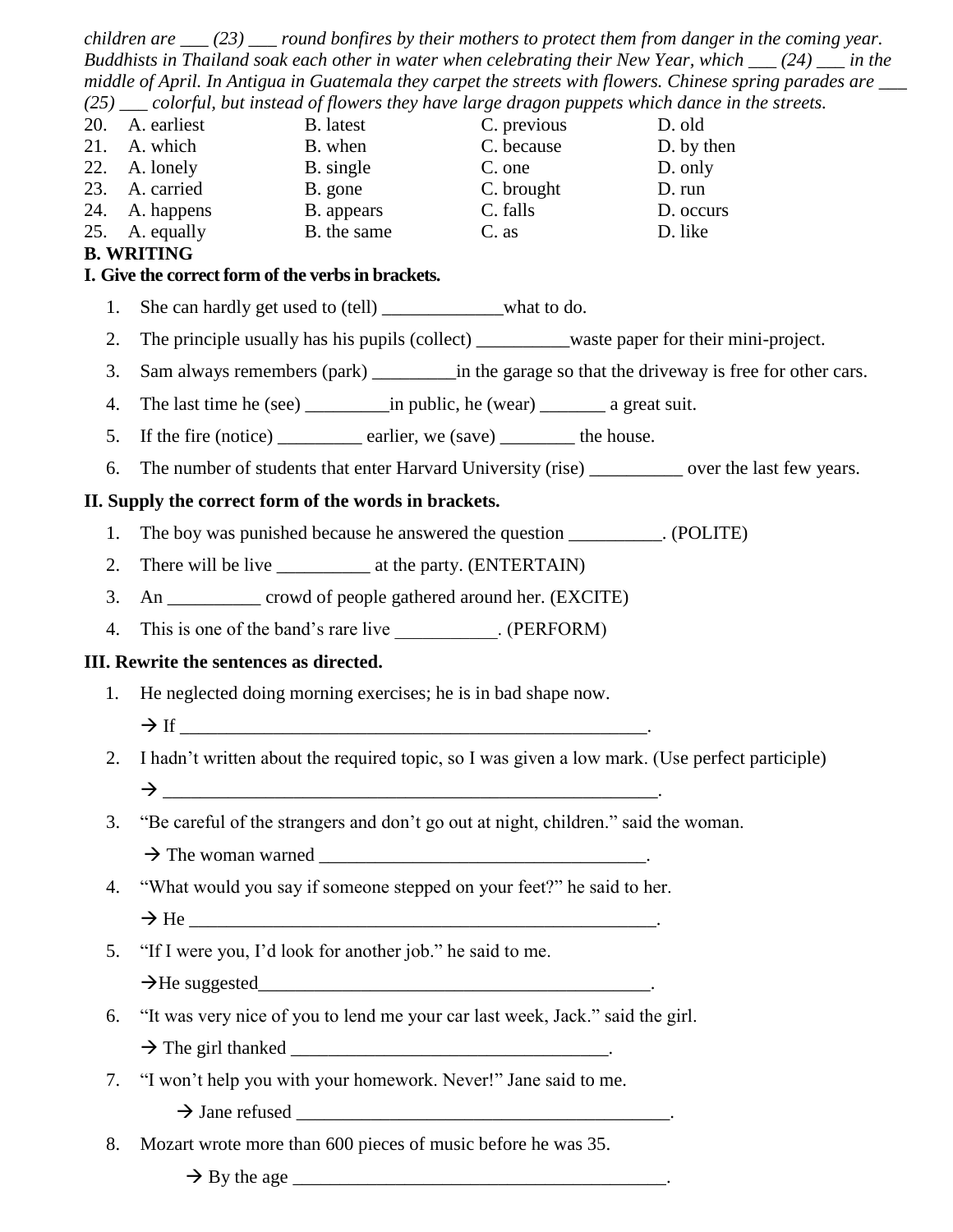# **UNIT 7 + 8**

# **A. MULTIPLE CHOICE QUESTIONS.**

| B. lunar C. luck<br>A. adult<br>D. plum<br>2. Choose the word whose underlined part is pronounced differently from that of the others.<br>A. without B. throughout C. methodical<br>D. south<br>3. Choose the word whose stress pattern is different from that of the others.<br>A. agrarian B. petroleum C. populous D. preparatory<br>4. Choose the word whose stress pattern is different from that of the others.<br>A. decorative B. governmental C. influential D. impolite<br>5-14. Choose the word or phrase that best fits the blank space in each sentence.<br>5. I didn't know you were asleep. Otherwise, I so much noise when I came in.<br>A. don't make B. didn't make C. won't make<br>D. wouldn't have made<br>6. Tom said that he $\frac{1}{2}$ with a friend at 9 o'clock the night before.<br>A. had been staying B. is staying C. has been staying D. was staying<br>7. Do you think there would be less conflict in the world if all people _______ same language.<br>A. are speaking B. speak C. spoke D. have spoken<br>8. We decided not to travel, ______ the terrible weather forecast.<br>A. to have been heard B. having been heard C. to have heard D. having heard<br>9. I know ________ at least two people who did the same thing<br>B. of<br>A. to<br>C. on<br>D. with<br>10. I prayed _________ God ________ guidance<br>A. for- for B. to- about<br>C. to-for<br>D. about-to<br>11. Just say _______, so we can see if she can hear.<br>A. everything B. nothing C. thing<br>D. anything<br>12. I ______ her not to go near the dog, but she ignored me, and it bit her.<br>A. helped B. prevented C. suggested<br>D. warned<br>13. Charles: "Do you mind if I smoke?"; Lisa: " $\frac{1}{2}$ ."<br>A. Yes, go ahead B. No, I don't think so C. No, go right ahead D. Yes, I don't mind<br>14. Mary: "Shall we eat out tonight?"; Sarah: "______."<br>A. You are welcome B. That's a great idea C. That's acceptable D. It's kind of you to invite me<br>15-17. Choose the word or phrase that needs fixing.<br>15. There are very large rooms with beautiful decorated walls in her new house.<br>A. beautiful B. very large C. with<br>D. decorated walls<br>16. Foreign students who are doing a decision about which school to attend may not know exactly where the<br>choices are located.<br>B. about which<br>C. are doing<br>A. to attend<br>D. the choices<br>17. I didn't feel like to go to the church this morning because it was raining hard.<br>D. raining hard<br>A. to the church<br>B. to go<br>C. didn't feel<br>18-21. GUIDED CLOZE TEST: Choose the word or phrase that best completes each gap of the passage.<br>One of the most traditional special foods for New Year of Vietnamese people is Banh Chung or sticky<br>rice cake. Banh Chung is made from sticky rice, pork meat and green bean. Banh Chung is a must among<br>other food to be (18)_____ on the ancestors' altars during Tet holiday. In the old time, one or two days<br>before Tet, every family prepares and cooks the Banh Chung (19)_____ the warm fire. It is also the time for |
|---------------------------------------------------------------------------------------------------------------------------------------------------------------------------------------------------------------------------------------------------------------------------------------------------------------------------------------------------------------------------------------------------------------------------------------------------------------------------------------------------------------------------------------------------------------------------------------------------------------------------------------------------------------------------------------------------------------------------------------------------------------------------------------------------------------------------------------------------------------------------------------------------------------------------------------------------------------------------------------------------------------------------------------------------------------------------------------------------------------------------------------------------------------------------------------------------------------------------------------------------------------------------------------------------------------------------------------------------------------------------------------------------------------------------------------------------------------------------------------------------------------------------------------------------------------------------------------------------------------------------------------------------------------------------------------------------------------------------------------------------------------------------------------------------------------------------------------------------------------------------------------------------------------------------------------------------------------------------------------------------------------------------------------------------------------------------------------------------------------------------------------------------------------------------------------------------------------------------------------------------------------------------------------------------------------------------------------------------------------------------------------------------------------------------------------------------------------------------------------------------------------------------------------------------------------------------------------------------------------------------------------------------------------------------------------------------------------------------------------------------------------------------------------------------------------------------------------------------------------------------------------------------------------------------------------------------------------------------------------------------------------------------------------------------------------------------------------------------------------------|
|                                                                                                                                                                                                                                                                                                                                                                                                                                                                                                                                                                                                                                                                                                                                                                                                                                                                                                                                                                                                                                                                                                                                                                                                                                                                                                                                                                                                                                                                                                                                                                                                                                                                                                                                                                                                                                                                                                                                                                                                                                                                                                                                                                                                                                                                                                                                                                                                                                                                                                                                                                                                                                                                                                                                                                                                                                                                                                                                                                                                                                                                                                                     |
|                                                                                                                                                                                                                                                                                                                                                                                                                                                                                                                                                                                                                                                                                                                                                                                                                                                                                                                                                                                                                                                                                                                                                                                                                                                                                                                                                                                                                                                                                                                                                                                                                                                                                                                                                                                                                                                                                                                                                                                                                                                                                                                                                                                                                                                                                                                                                                                                                                                                                                                                                                                                                                                                                                                                                                                                                                                                                                                                                                                                                                                                                                                     |
|                                                                                                                                                                                                                                                                                                                                                                                                                                                                                                                                                                                                                                                                                                                                                                                                                                                                                                                                                                                                                                                                                                                                                                                                                                                                                                                                                                                                                                                                                                                                                                                                                                                                                                                                                                                                                                                                                                                                                                                                                                                                                                                                                                                                                                                                                                                                                                                                                                                                                                                                                                                                                                                                                                                                                                                                                                                                                                                                                                                                                                                                                                                     |
|                                                                                                                                                                                                                                                                                                                                                                                                                                                                                                                                                                                                                                                                                                                                                                                                                                                                                                                                                                                                                                                                                                                                                                                                                                                                                                                                                                                                                                                                                                                                                                                                                                                                                                                                                                                                                                                                                                                                                                                                                                                                                                                                                                                                                                                                                                                                                                                                                                                                                                                                                                                                                                                                                                                                                                                                                                                                                                                                                                                                                                                                                                                     |
|                                                                                                                                                                                                                                                                                                                                                                                                                                                                                                                                                                                                                                                                                                                                                                                                                                                                                                                                                                                                                                                                                                                                                                                                                                                                                                                                                                                                                                                                                                                                                                                                                                                                                                                                                                                                                                                                                                                                                                                                                                                                                                                                                                                                                                                                                                                                                                                                                                                                                                                                                                                                                                                                                                                                                                                                                                                                                                                                                                                                                                                                                                                     |
|                                                                                                                                                                                                                                                                                                                                                                                                                                                                                                                                                                                                                                                                                                                                                                                                                                                                                                                                                                                                                                                                                                                                                                                                                                                                                                                                                                                                                                                                                                                                                                                                                                                                                                                                                                                                                                                                                                                                                                                                                                                                                                                                                                                                                                                                                                                                                                                                                                                                                                                                                                                                                                                                                                                                                                                                                                                                                                                                                                                                                                                                                                                     |
|                                                                                                                                                                                                                                                                                                                                                                                                                                                                                                                                                                                                                                                                                                                                                                                                                                                                                                                                                                                                                                                                                                                                                                                                                                                                                                                                                                                                                                                                                                                                                                                                                                                                                                                                                                                                                                                                                                                                                                                                                                                                                                                                                                                                                                                                                                                                                                                                                                                                                                                                                                                                                                                                                                                                                                                                                                                                                                                                                                                                                                                                                                                     |
|                                                                                                                                                                                                                                                                                                                                                                                                                                                                                                                                                                                                                                                                                                                                                                                                                                                                                                                                                                                                                                                                                                                                                                                                                                                                                                                                                                                                                                                                                                                                                                                                                                                                                                                                                                                                                                                                                                                                                                                                                                                                                                                                                                                                                                                                                                                                                                                                                                                                                                                                                                                                                                                                                                                                                                                                                                                                                                                                                                                                                                                                                                                     |
|                                                                                                                                                                                                                                                                                                                                                                                                                                                                                                                                                                                                                                                                                                                                                                                                                                                                                                                                                                                                                                                                                                                                                                                                                                                                                                                                                                                                                                                                                                                                                                                                                                                                                                                                                                                                                                                                                                                                                                                                                                                                                                                                                                                                                                                                                                                                                                                                                                                                                                                                                                                                                                                                                                                                                                                                                                                                                                                                                                                                                                                                                                                     |
|                                                                                                                                                                                                                                                                                                                                                                                                                                                                                                                                                                                                                                                                                                                                                                                                                                                                                                                                                                                                                                                                                                                                                                                                                                                                                                                                                                                                                                                                                                                                                                                                                                                                                                                                                                                                                                                                                                                                                                                                                                                                                                                                                                                                                                                                                                                                                                                                                                                                                                                                                                                                                                                                                                                                                                                                                                                                                                                                                                                                                                                                                                                     |
|                                                                                                                                                                                                                                                                                                                                                                                                                                                                                                                                                                                                                                                                                                                                                                                                                                                                                                                                                                                                                                                                                                                                                                                                                                                                                                                                                                                                                                                                                                                                                                                                                                                                                                                                                                                                                                                                                                                                                                                                                                                                                                                                                                                                                                                                                                                                                                                                                                                                                                                                                                                                                                                                                                                                                                                                                                                                                                                                                                                                                                                                                                                     |
|                                                                                                                                                                                                                                                                                                                                                                                                                                                                                                                                                                                                                                                                                                                                                                                                                                                                                                                                                                                                                                                                                                                                                                                                                                                                                                                                                                                                                                                                                                                                                                                                                                                                                                                                                                                                                                                                                                                                                                                                                                                                                                                                                                                                                                                                                                                                                                                                                                                                                                                                                                                                                                                                                                                                                                                                                                                                                                                                                                                                                                                                                                                     |
|                                                                                                                                                                                                                                                                                                                                                                                                                                                                                                                                                                                                                                                                                                                                                                                                                                                                                                                                                                                                                                                                                                                                                                                                                                                                                                                                                                                                                                                                                                                                                                                                                                                                                                                                                                                                                                                                                                                                                                                                                                                                                                                                                                                                                                                                                                                                                                                                                                                                                                                                                                                                                                                                                                                                                                                                                                                                                                                                                                                                                                                                                                                     |
|                                                                                                                                                                                                                                                                                                                                                                                                                                                                                                                                                                                                                                                                                                                                                                                                                                                                                                                                                                                                                                                                                                                                                                                                                                                                                                                                                                                                                                                                                                                                                                                                                                                                                                                                                                                                                                                                                                                                                                                                                                                                                                                                                                                                                                                                                                                                                                                                                                                                                                                                                                                                                                                                                                                                                                                                                                                                                                                                                                                                                                                                                                                     |
|                                                                                                                                                                                                                                                                                                                                                                                                                                                                                                                                                                                                                                                                                                                                                                                                                                                                                                                                                                                                                                                                                                                                                                                                                                                                                                                                                                                                                                                                                                                                                                                                                                                                                                                                                                                                                                                                                                                                                                                                                                                                                                                                                                                                                                                                                                                                                                                                                                                                                                                                                                                                                                                                                                                                                                                                                                                                                                                                                                                                                                                                                                                     |
|                                                                                                                                                                                                                                                                                                                                                                                                                                                                                                                                                                                                                                                                                                                                                                                                                                                                                                                                                                                                                                                                                                                                                                                                                                                                                                                                                                                                                                                                                                                                                                                                                                                                                                                                                                                                                                                                                                                                                                                                                                                                                                                                                                                                                                                                                                                                                                                                                                                                                                                                                                                                                                                                                                                                                                                                                                                                                                                                                                                                                                                                                                                     |
|                                                                                                                                                                                                                                                                                                                                                                                                                                                                                                                                                                                                                                                                                                                                                                                                                                                                                                                                                                                                                                                                                                                                                                                                                                                                                                                                                                                                                                                                                                                                                                                                                                                                                                                                                                                                                                                                                                                                                                                                                                                                                                                                                                                                                                                                                                                                                                                                                                                                                                                                                                                                                                                                                                                                                                                                                                                                                                                                                                                                                                                                                                                     |
|                                                                                                                                                                                                                                                                                                                                                                                                                                                                                                                                                                                                                                                                                                                                                                                                                                                                                                                                                                                                                                                                                                                                                                                                                                                                                                                                                                                                                                                                                                                                                                                                                                                                                                                                                                                                                                                                                                                                                                                                                                                                                                                                                                                                                                                                                                                                                                                                                                                                                                                                                                                                                                                                                                                                                                                                                                                                                                                                                                                                                                                                                                                     |
|                                                                                                                                                                                                                                                                                                                                                                                                                                                                                                                                                                                                                                                                                                                                                                                                                                                                                                                                                                                                                                                                                                                                                                                                                                                                                                                                                                                                                                                                                                                                                                                                                                                                                                                                                                                                                                                                                                                                                                                                                                                                                                                                                                                                                                                                                                                                                                                                                                                                                                                                                                                                                                                                                                                                                                                                                                                                                                                                                                                                                                                                                                                     |
|                                                                                                                                                                                                                                                                                                                                                                                                                                                                                                                                                                                                                                                                                                                                                                                                                                                                                                                                                                                                                                                                                                                                                                                                                                                                                                                                                                                                                                                                                                                                                                                                                                                                                                                                                                                                                                                                                                                                                                                                                                                                                                                                                                                                                                                                                                                                                                                                                                                                                                                                                                                                                                                                                                                                                                                                                                                                                                                                                                                                                                                                                                                     |
|                                                                                                                                                                                                                                                                                                                                                                                                                                                                                                                                                                                                                                                                                                                                                                                                                                                                                                                                                                                                                                                                                                                                                                                                                                                                                                                                                                                                                                                                                                                                                                                                                                                                                                                                                                                                                                                                                                                                                                                                                                                                                                                                                                                                                                                                                                                                                                                                                                                                                                                                                                                                                                                                                                                                                                                                                                                                                                                                                                                                                                                                                                                     |
|                                                                                                                                                                                                                                                                                                                                                                                                                                                                                                                                                                                                                                                                                                                                                                                                                                                                                                                                                                                                                                                                                                                                                                                                                                                                                                                                                                                                                                                                                                                                                                                                                                                                                                                                                                                                                                                                                                                                                                                                                                                                                                                                                                                                                                                                                                                                                                                                                                                                                                                                                                                                                                                                                                                                                                                                                                                                                                                                                                                                                                                                                                                     |
|                                                                                                                                                                                                                                                                                                                                                                                                                                                                                                                                                                                                                                                                                                                                                                                                                                                                                                                                                                                                                                                                                                                                                                                                                                                                                                                                                                                                                                                                                                                                                                                                                                                                                                                                                                                                                                                                                                                                                                                                                                                                                                                                                                                                                                                                                                                                                                                                                                                                                                                                                                                                                                                                                                                                                                                                                                                                                                                                                                                                                                                                                                                     |
|                                                                                                                                                                                                                                                                                                                                                                                                                                                                                                                                                                                                                                                                                                                                                                                                                                                                                                                                                                                                                                                                                                                                                                                                                                                                                                                                                                                                                                                                                                                                                                                                                                                                                                                                                                                                                                                                                                                                                                                                                                                                                                                                                                                                                                                                                                                                                                                                                                                                                                                                                                                                                                                                                                                                                                                                                                                                                                                                                                                                                                                                                                                     |
|                                                                                                                                                                                                                                                                                                                                                                                                                                                                                                                                                                                                                                                                                                                                                                                                                                                                                                                                                                                                                                                                                                                                                                                                                                                                                                                                                                                                                                                                                                                                                                                                                                                                                                                                                                                                                                                                                                                                                                                                                                                                                                                                                                                                                                                                                                                                                                                                                                                                                                                                                                                                                                                                                                                                                                                                                                                                                                                                                                                                                                                                                                                     |
|                                                                                                                                                                                                                                                                                                                                                                                                                                                                                                                                                                                                                                                                                                                                                                                                                                                                                                                                                                                                                                                                                                                                                                                                                                                                                                                                                                                                                                                                                                                                                                                                                                                                                                                                                                                                                                                                                                                                                                                                                                                                                                                                                                                                                                                                                                                                                                                                                                                                                                                                                                                                                                                                                                                                                                                                                                                                                                                                                                                                                                                                                                                     |
|                                                                                                                                                                                                                                                                                                                                                                                                                                                                                                                                                                                                                                                                                                                                                                                                                                                                                                                                                                                                                                                                                                                                                                                                                                                                                                                                                                                                                                                                                                                                                                                                                                                                                                                                                                                                                                                                                                                                                                                                                                                                                                                                                                                                                                                                                                                                                                                                                                                                                                                                                                                                                                                                                                                                                                                                                                                                                                                                                                                                                                                                                                                     |
|                                                                                                                                                                                                                                                                                                                                                                                                                                                                                                                                                                                                                                                                                                                                                                                                                                                                                                                                                                                                                                                                                                                                                                                                                                                                                                                                                                                                                                                                                                                                                                                                                                                                                                                                                                                                                                                                                                                                                                                                                                                                                                                                                                                                                                                                                                                                                                                                                                                                                                                                                                                                                                                                                                                                                                                                                                                                                                                                                                                                                                                                                                                     |
|                                                                                                                                                                                                                                                                                                                                                                                                                                                                                                                                                                                                                                                                                                                                                                                                                                                                                                                                                                                                                                                                                                                                                                                                                                                                                                                                                                                                                                                                                                                                                                                                                                                                                                                                                                                                                                                                                                                                                                                                                                                                                                                                                                                                                                                                                                                                                                                                                                                                                                                                                                                                                                                                                                                                                                                                                                                                                                                                                                                                                                                                                                                     |
|                                                                                                                                                                                                                                                                                                                                                                                                                                                                                                                                                                                                                                                                                                                                                                                                                                                                                                                                                                                                                                                                                                                                                                                                                                                                                                                                                                                                                                                                                                                                                                                                                                                                                                                                                                                                                                                                                                                                                                                                                                                                                                                                                                                                                                                                                                                                                                                                                                                                                                                                                                                                                                                                                                                                                                                                                                                                                                                                                                                                                                                                                                                     |
|                                                                                                                                                                                                                                                                                                                                                                                                                                                                                                                                                                                                                                                                                                                                                                                                                                                                                                                                                                                                                                                                                                                                                                                                                                                                                                                                                                                                                                                                                                                                                                                                                                                                                                                                                                                                                                                                                                                                                                                                                                                                                                                                                                                                                                                                                                                                                                                                                                                                                                                                                                                                                                                                                                                                                                                                                                                                                                                                                                                                                                                                                                                     |
|                                                                                                                                                                                                                                                                                                                                                                                                                                                                                                                                                                                                                                                                                                                                                                                                                                                                                                                                                                                                                                                                                                                                                                                                                                                                                                                                                                                                                                                                                                                                                                                                                                                                                                                                                                                                                                                                                                                                                                                                                                                                                                                                                                                                                                                                                                                                                                                                                                                                                                                                                                                                                                                                                                                                                                                                                                                                                                                                                                                                                                                                                                                     |
|                                                                                                                                                                                                                                                                                                                                                                                                                                                                                                                                                                                                                                                                                                                                                                                                                                                                                                                                                                                                                                                                                                                                                                                                                                                                                                                                                                                                                                                                                                                                                                                                                                                                                                                                                                                                                                                                                                                                                                                                                                                                                                                                                                                                                                                                                                                                                                                                                                                                                                                                                                                                                                                                                                                                                                                                                                                                                                                                                                                                                                                                                                                     |
|                                                                                                                                                                                                                                                                                                                                                                                                                                                                                                                                                                                                                                                                                                                                                                                                                                                                                                                                                                                                                                                                                                                                                                                                                                                                                                                                                                                                                                                                                                                                                                                                                                                                                                                                                                                                                                                                                                                                                                                                                                                                                                                                                                                                                                                                                                                                                                                                                                                                                                                                                                                                                                                                                                                                                                                                                                                                                                                                                                                                                                                                                                                     |
|                                                                                                                                                                                                                                                                                                                                                                                                                                                                                                                                                                                                                                                                                                                                                                                                                                                                                                                                                                                                                                                                                                                                                                                                                                                                                                                                                                                                                                                                                                                                                                                                                                                                                                                                                                                                                                                                                                                                                                                                                                                                                                                                                                                                                                                                                                                                                                                                                                                                                                                                                                                                                                                                                                                                                                                                                                                                                                                                                                                                                                                                                                                     |
|                                                                                                                                                                                                                                                                                                                                                                                                                                                                                                                                                                                                                                                                                                                                                                                                                                                                                                                                                                                                                                                                                                                                                                                                                                                                                                                                                                                                                                                                                                                                                                                                                                                                                                                                                                                                                                                                                                                                                                                                                                                                                                                                                                                                                                                                                                                                                                                                                                                                                                                                                                                                                                                                                                                                                                                                                                                                                                                                                                                                                                                                                                                     |
|                                                                                                                                                                                                                                                                                                                                                                                                                                                                                                                                                                                                                                                                                                                                                                                                                                                                                                                                                                                                                                                                                                                                                                                                                                                                                                                                                                                                                                                                                                                                                                                                                                                                                                                                                                                                                                                                                                                                                                                                                                                                                                                                                                                                                                                                                                                                                                                                                                                                                                                                                                                                                                                                                                                                                                                                                                                                                                                                                                                                                                                                                                                     |
|                                                                                                                                                                                                                                                                                                                                                                                                                                                                                                                                                                                                                                                                                                                                                                                                                                                                                                                                                                                                                                                                                                                                                                                                                                                                                                                                                                                                                                                                                                                                                                                                                                                                                                                                                                                                                                                                                                                                                                                                                                                                                                                                                                                                                                                                                                                                                                                                                                                                                                                                                                                                                                                                                                                                                                                                                                                                                                                                                                                                                                                                                                                     |
|                                                                                                                                                                                                                                                                                                                                                                                                                                                                                                                                                                                                                                                                                                                                                                                                                                                                                                                                                                                                                                                                                                                                                                                                                                                                                                                                                                                                                                                                                                                                                                                                                                                                                                                                                                                                                                                                                                                                                                                                                                                                                                                                                                                                                                                                                                                                                                                                                                                                                                                                                                                                                                                                                                                                                                                                                                                                                                                                                                                                                                                                                                                     |
|                                                                                                                                                                                                                                                                                                                                                                                                                                                                                                                                                                                                                                                                                                                                                                                                                                                                                                                                                                                                                                                                                                                                                                                                                                                                                                                                                                                                                                                                                                                                                                                                                                                                                                                                                                                                                                                                                                                                                                                                                                                                                                                                                                                                                                                                                                                                                                                                                                                                                                                                                                                                                                                                                                                                                                                                                                                                                                                                                                                                                                                                                                                     |
| parents, or grandparents to tell folksong stories. Nowadays, families which in villages still (20)_____ making                                                                                                                                                                                                                                                                                                                                                                                                                                                                                                                                                                                                                                                                                                                                                                                                                                                                                                                                                                                                                                                                                                                                                                                                                                                                                                                                                                                                                                                                                                                                                                                                                                                                                                                                                                                                                                                                                                                                                                                                                                                                                                                                                                                                                                                                                                                                                                                                                                                                                                                                                                                                                                                                                                                                                                                                                                                                                                                                                                                                      |
| Banh Chung before New Year but the people in the city do not. They do not have time and $(21)$ ______ to go                                                                                                                                                                                                                                                                                                                                                                                                                                                                                                                                                                                                                                                                                                                                                                                                                                                                                                                                                                                                                                                                                                                                                                                                                                                                                                                                                                                                                                                                                                                                                                                                                                                                                                                                                                                                                                                                                                                                                                                                                                                                                                                                                                                                                                                                                                                                                                                                                                                                                                                                                                                                                                                                                                                                                                                                                                                                                                                                                                                                         |
| shopping at the supermarket for Tet.                                                                                                                                                                                                                                                                                                                                                                                                                                                                                                                                                                                                                                                                                                                                                                                                                                                                                                                                                                                                                                                                                                                                                                                                                                                                                                                                                                                                                                                                                                                                                                                                                                                                                                                                                                                                                                                                                                                                                                                                                                                                                                                                                                                                                                                                                                                                                                                                                                                                                                                                                                                                                                                                                                                                                                                                                                                                                                                                                                                                                                                                                |
| D. sheltered<br>18. A. located<br>C. celebrated<br>B. placed                                                                                                                                                                                                                                                                                                                                                                                                                                                                                                                                                                                                                                                                                                                                                                                                                                                                                                                                                                                                                                                                                                                                                                                                                                                                                                                                                                                                                                                                                                                                                                                                                                                                                                                                                                                                                                                                                                                                                                                                                                                                                                                                                                                                                                                                                                                                                                                                                                                                                                                                                                                                                                                                                                                                                                                                                                                                                                                                                                                                                                                        |
| 19. A. around<br>$B.$ in<br>C. with<br>D. through                                                                                                                                                                                                                                                                                                                                                                                                                                                                                                                                                                                                                                                                                                                                                                                                                                                                                                                                                                                                                                                                                                                                                                                                                                                                                                                                                                                                                                                                                                                                                                                                                                                                                                                                                                                                                                                                                                                                                                                                                                                                                                                                                                                                                                                                                                                                                                                                                                                                                                                                                                                                                                                                                                                                                                                                                                                                                                                                                                                                                                                                   |

20. A. maintain B. go on C. encourage D. would prefer<br>
21. A. prefer B. organize C. feel like D. plan 21. A. prefer B. organize C. feel like D. plan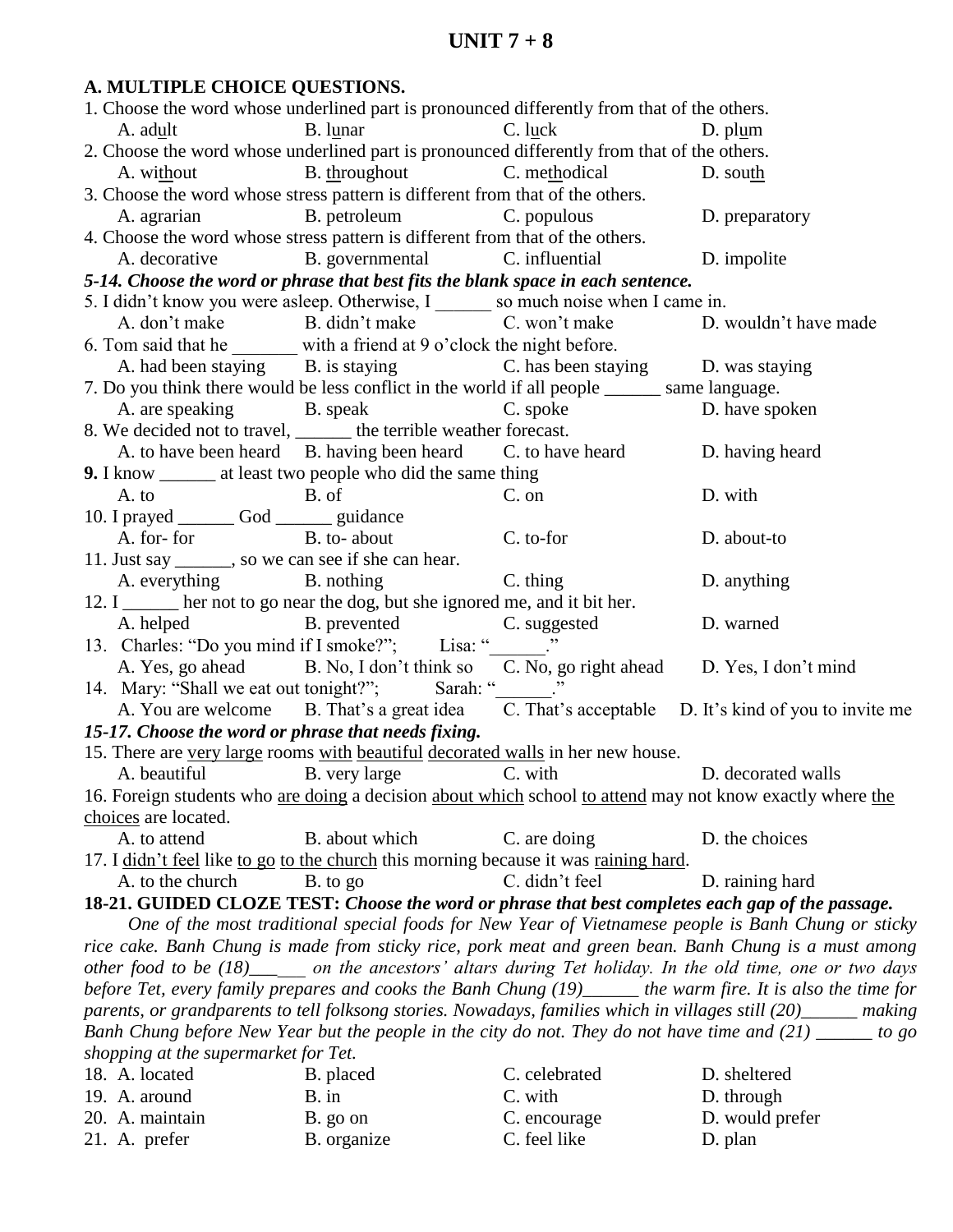### **22-25. READING COMPREHENSION:** *Choose A, B, C or D for the best answer.*

*The Olympic Games originated in 776 BC in Olympia, a small town in Greece. Participants in the first Olympiad are said to have run a 200-yard race, but as the Games were held every four years, they expanded in scope. Only Greek amateurs were allowed to participate in this festival in honor of God Zeus. The event became a religious, patriotic, and athletic occasion where winners were honored with wreaths and special privileged. That was a profound change in the nature of the Games under Roman emperors. After they became professional circuses and carnivals, they were banned in 394 AD by Emperor Theodosius.*

*The modern Olympic Games began in Athens in 1986 as a result of the initiative of Baron Pierre de Coubertin, a French educator whose desire was to promote international understanding through athletics. Nine nations participated in the first Games; over 100 nations currently compete.*

22. The first Olympic Games were held A. as a professional athletes' competition. B. for political competition. C. as a religious festival. D. as an international competition 23. Why were the Games discontinued? A. Winners were getting special privileged. B. The Roman did not enjoy them. C. the emperors hated athletes. D. They had stopped being sports events. 24. Olympic Games are held A. annually B. every decade C. every two years D. every four years 25. The Games were resumed in modern times for the purpose of A. creating a political arena. B. promoting goodwill among nations. C. giving amateur athletes chance to participate. D. increasing the number of athletes.

#### **B. WRITING**

#### **I. Give the correct form of the verbs in brackets.**

- 1. If you (tell) me a lie, I (be) very sad now.
- 2. (something/ happen) to the phone lines? I (try) to get through to Glasgow for the past hour.
- 3. Don't you think it's time Mary (tell) about the truth?
- 4. They would not regret now if they (catch) the early train**.**
- 5. The number of children who (enjoy) playing tennis (increase) rapidly in the last few years.

#### **II. Supply the correct form of the words in brackets.**

- 1. When the suggestion is made, they become irate and (excite) ask a question.
- 2. Cable TV offers much more (variety) than normal TV.
- 3. The decision-making process will be free from outside (influential).
- 4. The dish is made with ingredients (availability) in most supermarkets.

#### **III. Rewrite the sentences as directed.**

- 1. We hardly saw anyone on the street during the World Cup.  $\rightarrow$  We saw....
- 2. "Why didn't you tell me about your problem yesterday, Peter?' Jane said.  $\rightarrow$  Jane asked
- 3. "I'm sorry I couldn't come to visit you last summer, mother" said John.  $\rightarrow$  John apologized
- 4. The manager takes note of appointments so that he won't forget any of them. (use a phrase of purpose)  $\rightarrow$ ...
- 5. Without your help, I would have given up years ago.  $\rightarrow$  If you....
- 6. I am not tall enough to reach the shelf.  $\rightarrow$  If ……...........
- 7. I should really be going home now.  $\rightarrow$  It's time I ...
- 8. The management said it was important for us to wear dark suits to the meeting.  $\rightarrow$  The management insisted…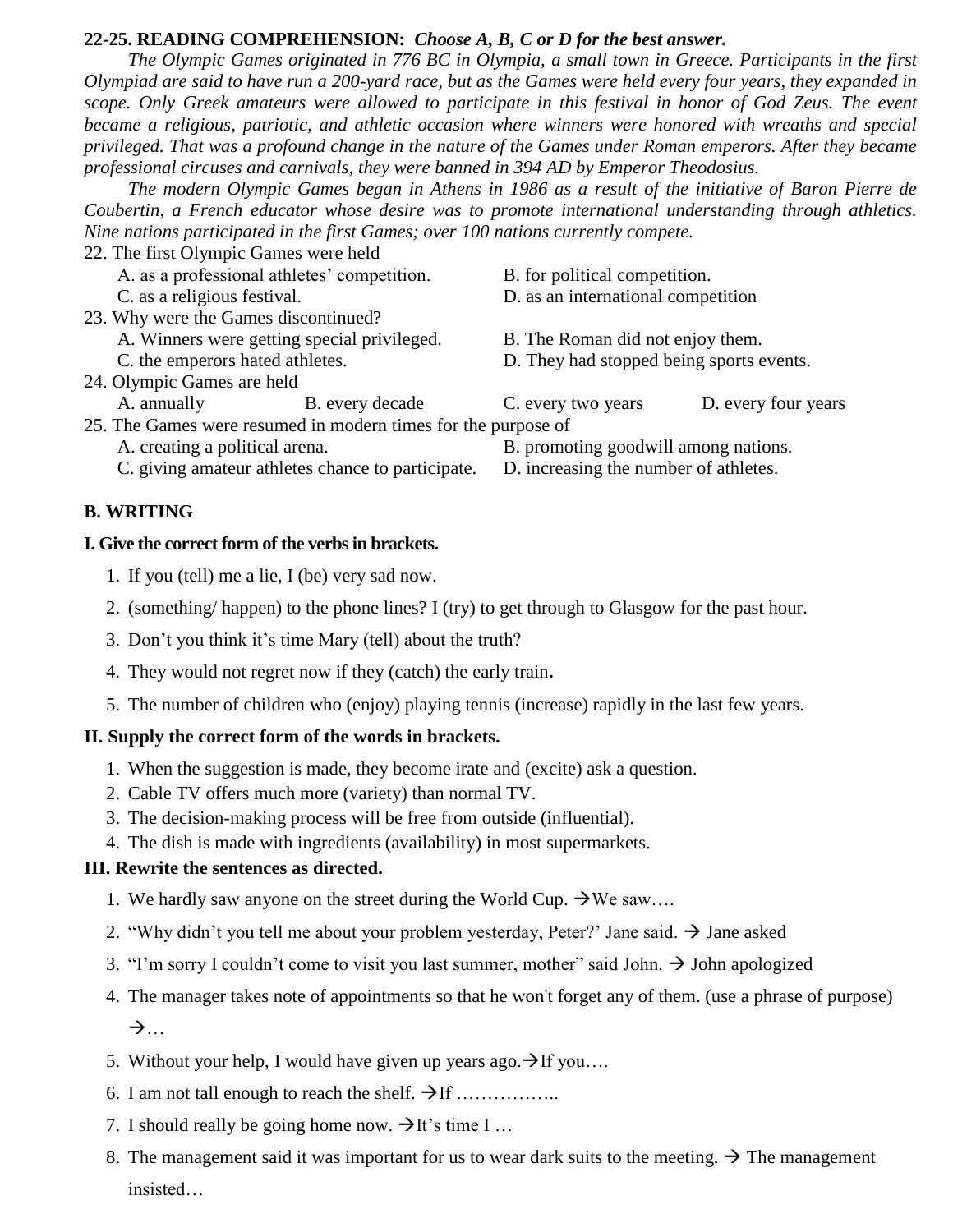# **UNIT 9 + 10**

## **A. MULTIPLE CHOICE QUESTIONS.**

1. Choose the word whose underlined part is pronounced differently from that of the others. A. a**pp**ear B. s**p**eedy C. res**p**ect D. recei**p**t 2. Choose the word whose stress pattern is different from that of the others. A. provision B. spaciousness C. customer D. messenger 3. Choose the word or phrase that best fits the blank space in each sentence. Do you know Paris, has been considered as the "cradle of fashion". A. in which B. that C. where D. which 4. Choose the word or phrase that best fits the blank space in each sentence. Cathy is trustworthy. She's a person on \_\_\_\_\_\_\_\_\_\_\_\_\_\_\_you can always depend. A. that B. who C. whom D. whose 5. Choose the word or phrase that best fits the blank space in each sentence. You will be notified immediately \_\_\_\_\_\_\_\_\_any changes to the arrangements. A. to B. of C. at D. on 6. Choose the word or phrase that best fits the blank space in each sentence. Icy conditions resulted \_\_\_\_\_\_\_ two roads being closed. A. in B. from C. of D. at 7. Choose the word or phrase that best fits the blank space in each sentence. The ceremony was \_\_\_\_\_\_\_\_\_ live by satellite to over fifty countries. A. delivered B. called C. transmitted D. transferred 8. Choose the word or phrase that best fits the blank space in each sentence. Many funds have been to save endangered species. A. sponsored B. improved C. enriched D. raised 9. Choose the word or phrase that best fits the blank space in each sentence. X: "Oh, this suitcase is really heavy, and my back is killing me."  $Y: "$ A. It's very good of you to do that. B. I sometimes have a backache. C. Shall I carry it for you? D. Oh, thanks for your help. 10. Choose the word or phrase that best fits the blank space in each sentence. X: " Would you mind helping me with the heavy boxes?"  $Y: "$ A. Not at all B. My Gosh! C. What a pity! D. Yes, I would 11. Choose the underlined word or phrase that needs correcting. Liquids take **the shape** of any container **which in they** are **placed.** A. the shape B. which in C. they D. placed 12. Choose the underlined word or phrase that needs correcting. The **equipment** in the office **was badly** in need of **to be repaired**. A. the B. equipment C. to be repaired D. was badly

## **B. WRITING**

#### **I. Give the correct form of the verbs in brackets.**

1. The train (be) are late three times this week.

2. It (rain) when you (leave) the house yesterday?

3. Nancy did her best at school to expect (offer)\_\_\_\_\_\_\_\_\_\_\_\_\_\_\_a scholarship.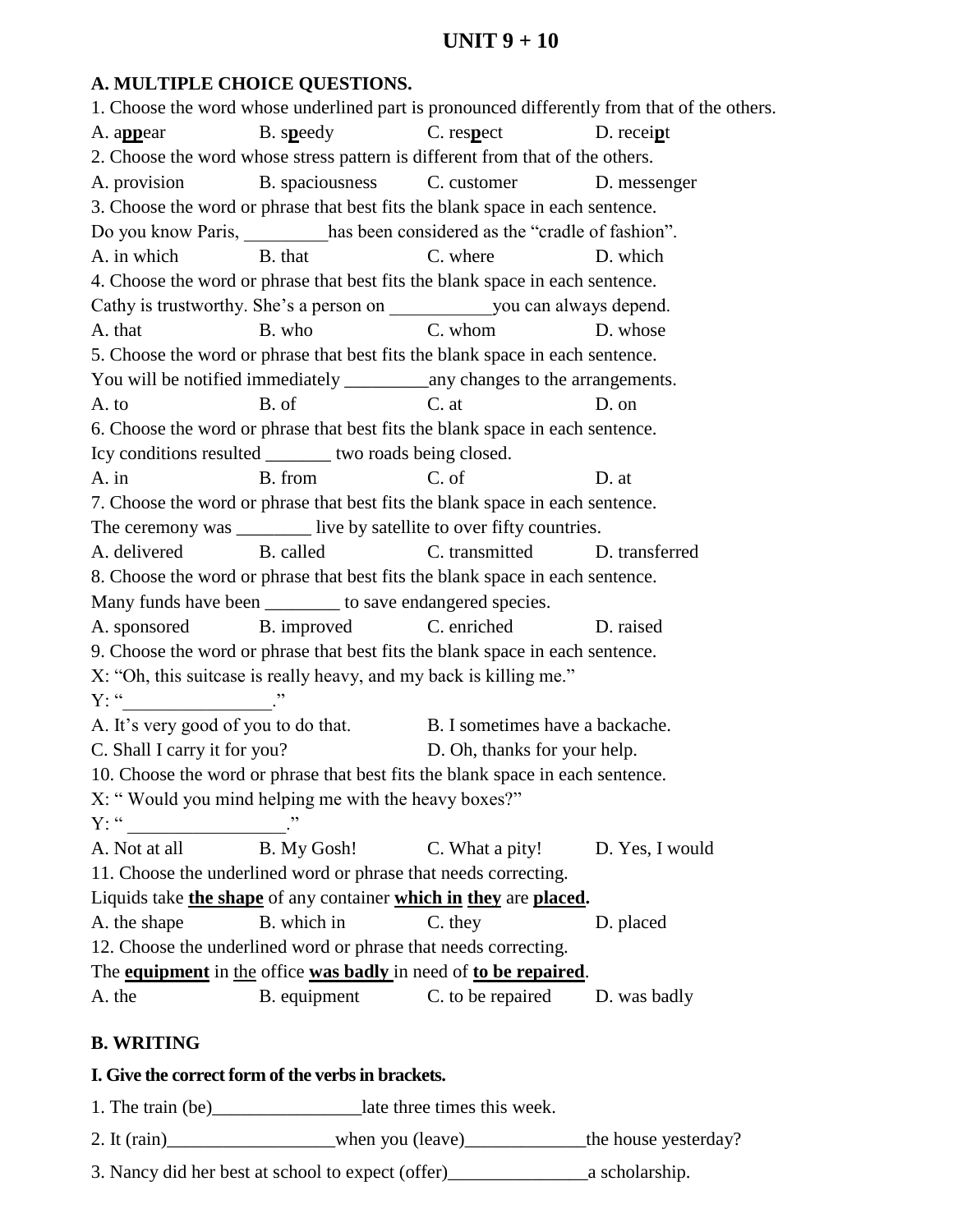#### **II. Supply the correct form of the words in brackets.**

- 1. The [course](https://dictionary.cambridge.org/dictionary/english/course) [aims](https://dictionary.cambridge.org/dictionary/english/aim) to [equip](https://dictionary.cambridge.org/dictionary/english/equip) [people](https://dictionary.cambridge.org/dictionary/english/people) with the [skills](https://dictionary.cambridge.org/dictionary/english/skill) [necessary](https://dictionary.cambridge.org/dictionary/english/necessary) for a [job](https://dictionary.cambridge.org/dictionary/english/job) in this (technology) [age.](https://dictionary.cambridge.org/dictionary/english/age)
- 2. The [fund](https://dictionary.cambridge.org/dictionary/english/fund) [provides](https://dictionary.cambridge.org/dictionary/english/provide) [money](https://dictionary.cambridge.org/dictionary/english/money) to [clean](https://dictionary.cambridge.org/dictionary/english/clean) up [chemically](https://dictionary.cambridge.org/dictionary/english/chemical) (pollute)\_\_\_\_\_\_\_\_\_\_\_\_ [industrial](https://dictionary.cambridge.org/dictionary/english/industrial) [sites](https://dictionary.cambridge.org/dictionary/english/site)*.*

3. Former [Nobel](https://dictionary.cambridge.org/dictionary/english/nobel) Peace Prize (receive)\_\_\_\_\_\_\_ [include](https://dictionary.cambridge.org/dictionary/english/include) Jimmy Carter and Barack Obama.

4. There is an [uneven](https://dictionary.cambridge.org/dictionary/english/uneven) (distribute)\_\_\_\_\_\_\_ of [wealth](https://dictionary.cambridge.org/dictionary/english/wealth) [across](https://dictionary.cambridge.org/dictionary/english/across) the [country](https://dictionary.cambridge.org/dictionary/english/country) from the [north](https://dictionary.cambridge.org/dictionary/english/north) to the [south.](https://dictionary.cambridge.org/dictionary/english/south)

#### **III. Rewrite the sentences as directed.**

1. They volunteer to help the victims (nạn nhân). Their houses were destroyed by a flood. (Combine, using relative clause)

\_\_\_\_\_\_\_\_\_\_\_\_\_\_\_\_\_\_\_\_\_\_\_\_\_\_\_\_\_\_\_\_\_\_\_\_\_\_\_\_\_\_\_\_\_\_\_\_\_\_\_\_\_\_\_\_\_\_\_\_\_\_\_\_\_\_\_\_\_\_\_\_\_\_\_\_\_\_\_\_\_

2. We enjoy travelling to Dalat. There are a lot of places of interest there. (Combine, using relative clause)  $\rightarrow$ 

3. Lan bought a new laptop. It cost her a lot of money. (Combine, using relative clause)

 $\rightarrow$  The new laptop

4. The boy is very nice. I go to school with him. (Combine, using **preposition + relative pronoun)**

 $\rightarrow$ 

5. It's two years since I last saw her.

 $\rightarrow$  I haven't

6. Nam finished his homework. Then he went out for a walk.

 $\rightarrow$  Before

# **UNIT 9 + 10**

#### **A. MULTIPLE CHOICE QUESTIONS.**

1. Choose the word whose underlined part is pronounced differently from that of the others. A. **ch**oice B. te**ch**nology C. **c**ustom D. **ch**emical

2. Choose the word whose stress pattern is different from that of the others.

A. disappear B. introduce C. endanger D. interfere

3. Choose the word or phrase that best fits the blank space in each sentence. Your career should focus on a field in \_\_\_\_\_\_\_\_\_\_\_\_ you are really interested.

A. that B. which C. what D. Ø

4. Choose the word or phrase that best fits the blank space in each sentence.

This new service is available to all users \_\_\_\_\_\_\_\_\_ up for paid membership.

A. which signed B. that signed it C. that signed D. sign

5. Choose the word or phrase that best fits the blank space in each sentence.

People should be kind and courteous \_\_\_\_\_\_\_\_\_\_ each other.

A. on B. for C. with D. to 6. Choose the word or phrase that best fits the blank space in each sentence.

My grandmother had a strong influence \_\_\_\_\_\_\_\_\_\_\_\_\_\_\_ my early childhood.

A. by B. in C. at D. on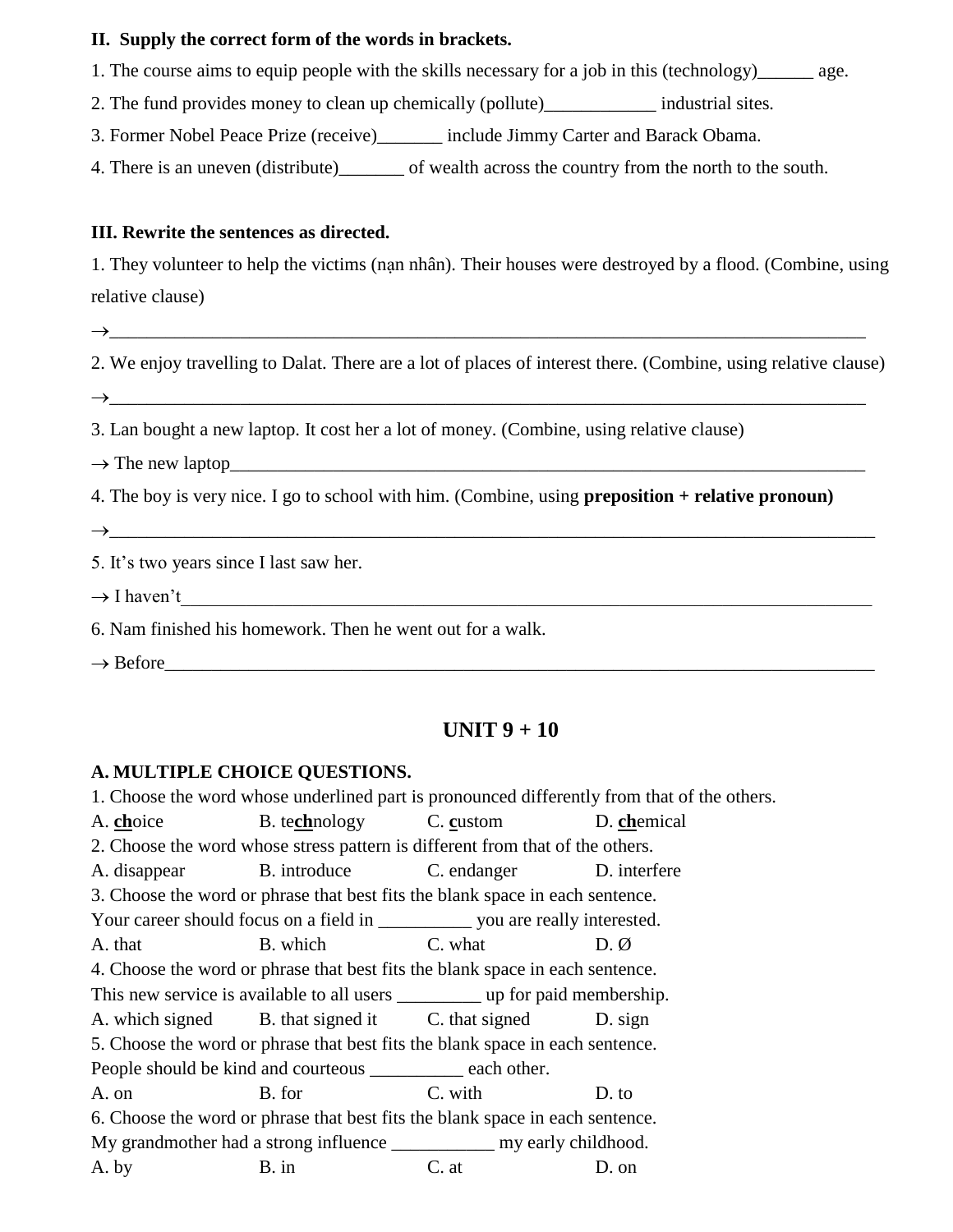|                                                                         | 7. Choose the word or phrase that best fits the blank space in each sentence.  |                                                                                                                                 |
|-------------------------------------------------------------------------|--------------------------------------------------------------------------------|---------------------------------------------------------------------------------------------------------------------------------|
| Competition winners will be _____________by post.                       |                                                                                |                                                                                                                                 |
|                                                                         | A. sent B. notified C. satisfied D. received                                   |                                                                                                                                 |
|                                                                         | 8. Choose the word or phrase that best fits the blank space in each sentence.  |                                                                                                                                 |
|                                                                         |                                                                                | In every country national ___________have been established to protect endangered animals.                                       |
|                                                                         | A. forests B. parks C. museums D. fields                                       |                                                                                                                                 |
|                                                                         | 9. Choose the word or phrase that best fits the blank space in each sentence.  |                                                                                                                                 |
|                                                                         |                                                                                | X: " Do you mind if I use your dictionary for a while?" Y: "<br>, ,                                                             |
|                                                                         |                                                                                | A. No, go right ahead B. Yes, I don't mind C. Yes, go ahead D. No, I don't think so                                             |
|                                                                         | 10. Choose the word or phrase that best fits the blank space in each sentence. |                                                                                                                                 |
| X: "Could you pass that book over to me, please?"                       |                                                                                |                                                                                                                                 |
|                                                                         |                                                                                |                                                                                                                                 |
| $Y: ``\underline{\hspace{2cm}}''$                                       | A. Yes, of course B. No, why not? C. Actually, I'm busy D. Yes, go ahead       |                                                                                                                                 |
|                                                                         | 11. Choose the underlined word or phrase that needs correcting.                |                                                                                                                                 |
|                                                                         |                                                                                | Some of us have to study their lessons more carefully if we expect to pass this examination.                                    |
| A. more carefully B. have to                                            | C. their                                                                       |                                                                                                                                 |
|                                                                         |                                                                                | D. to pass                                                                                                                      |
|                                                                         | 12. Choose the underlined word or phrase that needs correcting.                |                                                                                                                                 |
| My friend has just won the first prize in perform folk dance.           |                                                                                |                                                                                                                                 |
| A. first prize B. friend                                                | C. just won D. perform                                                         |                                                                                                                                 |
| <b>B. WRITING</b><br>I. Give the correct form of the verbs in brackets. |                                                                                | 1. Last week when I (get)______________ to the airport, the plane (already, leave)_______________.                              |
|                                                                         |                                                                                |                                                                                                                                 |
|                                                                         |                                                                                |                                                                                                                                 |
| home.                                                                   |                                                                                |                                                                                                                                 |
| II. Supply the correct form of the words in brackets.                   |                                                                                |                                                                                                                                 |
|                                                                         |                                                                                |                                                                                                                                 |
|                                                                         |                                                                                | 2. The article examines developments in the food manufacturing and (distribute)<br>_______________ industries.                  |
| feasible.                                                               |                                                                                | 3. We aim to achieve the maximum improvements in energy efficiency that are (technology)                                        |
|                                                                         |                                                                                | 4. Sulphur dioxide is one of several (pollute)___________ that are released into the atmosphere                                 |
| by coal-fired power stations.                                           |                                                                                |                                                                                                                                 |
| III. Rewrite the sentences as directed.                                 |                                                                                |                                                                                                                                 |
|                                                                         |                                                                                | 1. The book is very interesting. My sister has just borrowed it from her friend. (use relative clause)                          |
|                                                                         |                                                                                |                                                                                                                                 |
|                                                                         |                                                                                | 2. Many rivers and lakes around the world are polluted. This caused serious diseases to people using the                        |
| river water. (Combine, using relative clause)                           |                                                                                |                                                                                                                                 |
|                                                                         |                                                                                | $\rightarrow$<br>3. I was sitting next to a girl on the bus. She told me an interesting story. (Combine, using relative clause) |
|                                                                         |                                                                                |                                                                                                                                 |
| $\rightarrow$ The girl                                                  |                                                                                |                                                                                                                                 |
|                                                                         |                                                                                | 4. Trinh Cong Son wrote this song. My father enjoys listening to it. (use preposition + relative pronoun)                       |
| 5. It's two years since I last saw her.                                 |                                                                                |                                                                                                                                 |
|                                                                         |                                                                                |                                                                                                                                 |
| 6. Nam finished his homework. Then he went out for a walk.              |                                                                                | $\rightarrow$ I last                                                                                                            |
| $\rightarrow$ After                                                     |                                                                                |                                                                                                                                 |
|                                                                         |                                                                                |                                                                                                                                 |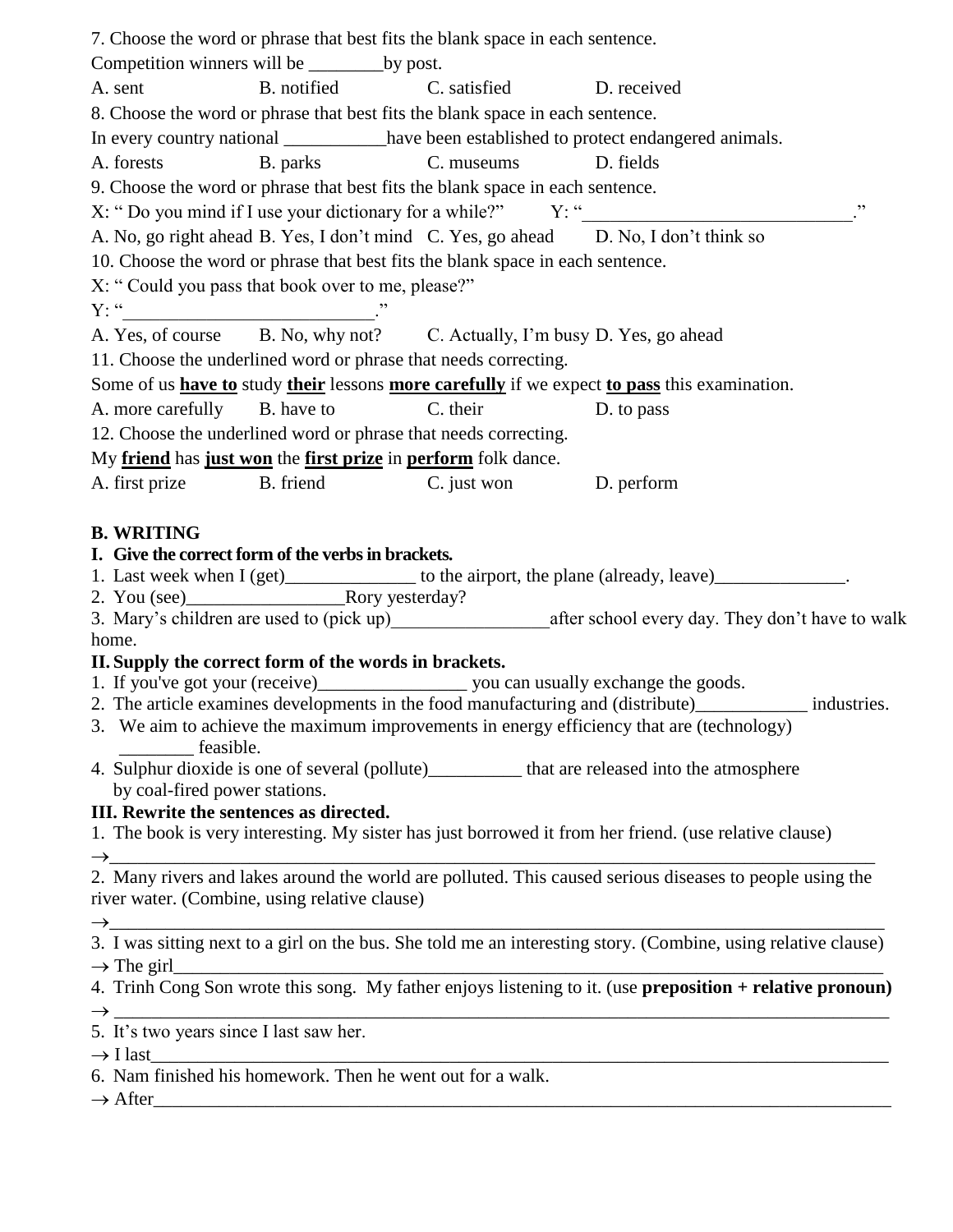# **UNIT 9 + 10**

#### **A. MULTIPLE CHOICE QUESTIONS.**

1. Choose the word whose underlined part is pronounced differently from that of the others. A. **e**nvironment B. **e**ndanger C. **e**xist D. **e**stimate 2. Choose the word whose underlined part is pronounced differently from that of the others. A. h**a**bit B. s**a**ving C. **a**ction D. **a**griculture 3. Choose the word whose stress pattern is different from that of the others. A. customer B. thoughtful C. competitive D. maximum 4. Choose the word whose stress pattern is different from that of the others. A. notification B. receipt C. security D. imaginative 5. Choose the word or phrase that best fits the blank space in each sentence. What's the name of the man car you borrowed? A. which B. that C. whose D. whom 6. Choose the word or phrase that best fits the blank space in each sentence. We stayed at the Grant Hotel, 1997. A. whom Ann recommended to us B. which Ann recommended to us C. that Ann recommended to us D. Ann recommended to us 7. Choose the word or phrase that best fits the blank space in each sentence. Mr. Carter ,------------------,is very interested in our plan. A. to which I spoke on the phone last night B. to whom I spoke on the phone last night C. to who I spoke on the phone last night D. to that I spoke on the phone last night 8. Choose the word or phrase that best fits the blank space in each sentence. It only takes three hours \_\_\_\_\_\_ air. A. in B. on C. with D. by 9. Choose the word or phrase that best fits the blank space in each sentence. There were thousands \_\_\_\_\_\_\_ people there. A. for B. on C. in D. of 10. Choose the word or phrase that best fits the blank space in each sentence. A fund will be set \_\_\_\_\_\_ for the orphans. A. up B. to C. into D. off 11. Choose the word or phrase that best fits the blank space in each sentence. Mankind has a great \_\_\_\_\_\_\_ on the nature. A. influence B. harm C. change D. damage 12. Choose the word or phrase that best fits the blank space in each sentence. "I like your fur coat, Helen."- " A. Really, I'm not. B. Do you? C. I'm sorry. D. I think so.

## **B. WRITING**

#### **I. Give the correct form of the verbs in brackets.**

- 1. We \_\_\_\_\_\_\_\_\_ (own) the car for 6 months before we discovered it was stolen.
- 2. I have never played table tennis before. This is the first time I \_\_\_\_\_\_\_ (make) to play.
- 3. While her brother was in the army, Sarah \_\_\_\_\_\_\_\_ (write) to him twice a week.
- 4. Just as I (leave) home for school the telephone  $(ring)$ .
- 5. Hurry up! Our train (leave) at 7 o'clock. We have just a little minutes.
- 6. Wait a minute! Dinner \_\_\_\_\_\_\_\_\_\_\_\_\_ (prepare).
- 7. Tourists are worried about (rob) in the street at night.

## **II. Supply the correct form of the words in brackets.**

- 1. Every precaution has been taken to ensure the personal (secure) of the delegates.
- 2. You will be allowed (limit) access to the files.
- 3. He is one of the shop's best (custom).
- 4. A lonely child sometimes creates an (imagine) friend to play with.
- 5. That problem hasn't been (science) proven, though.
- 6. We are one of the largest (provide) of employment in the area.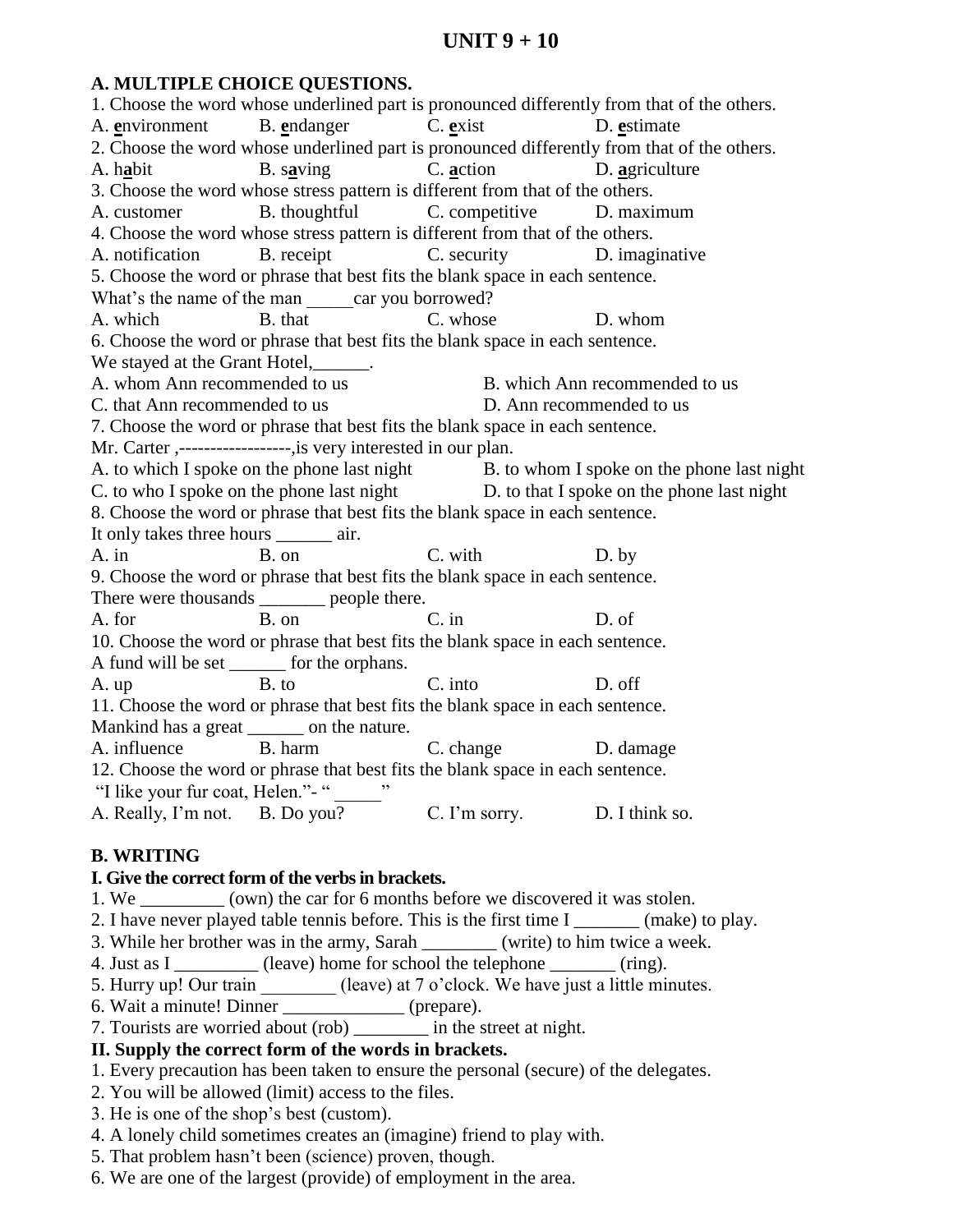#### **III. Rewrite the sentences as directed.**

1. These are my close friends. I went to Nha Trang with them last summer. (use relative clause with preposition) \_\_\_\_\_\_\_\_\_\_\_\_\_\_\_\_\_\_\_\_\_\_\_\_\_\_\_\_\_\_\_\_\_\_\_\_\_\_\_\_\_\_\_\_\_\_\_\_\_\_\_\_\_\_\_\_\_\_\_\_\_\_\_\_\_

2. Laura's name was missed off the list, so she wasn't very pleased. (use relative clause)  $\rightarrow$  Laura  $\equiv$ 

3. The police are going to look for the man. He escaped in a stolen car.  $\rightarrow$  The man

4. The fence of the house was collapsed in the storm last night. It has just been repaired.

 $\rightarrow$  The fence of the house

5. When did they buy the painting?  $\rightarrow$  How long is ?

6. I started working in the same office 10 years ago.  $\rightarrow$  I've

7. Nancy hasn't come here since 1996.  $\rightarrow$  The last time \_\_\_\_\_\_\_\_\_\_\_\_\_\_\_\_\_\_\_\_\_\_\_\_\_\_\_\_\_\_\_\_\_\_\_\_\_\_\_\_\_

8. I was waiting for the man. He didn't turn up. (use relative clause)  $\rightarrow$  The man

#### **IV. Fill in the blanks using the given words, there are more words than needed**

this that prior simply examples samples request

In order to (1) the telephone service in the United States, either call or visit your local telephone store. A sales representative will be glad to show you (2) of the designs and colors available. (3) choose the design and color that you refer, and leave your name, address, and employer's name with the sales representative. Students with scholarships should provide their sponsor's name instead of an employer's name. A fifty-dollar security deposit must be paid (4) to telephone installation, and may be made by check, cash, Master Card, or Visa. On the date (5) your telephone is to be installed, a responsible person, such as an apartment manager, must be at home to (6) the door for the serviceman.

# **UNIT 9 + 10**

## **A. MULTIPLE CHOICE QUESTIONS**

**Câu 1:** Choose the word whose underlined part is pronounced differently from that of the others. A. humanity B. agricultural C. fund D. destructive **Câu 2:** Choose the word whose underlined part is pronounced differently from that of the others. A. protection B. suggestion C. extinction D. introduction **Câu 3:** Choose the word whose stress pattern is different from that of the others. A. graphic B. inconvenient C. origin D. bother **Câu 4:** Choose the word whose stress pattern is different from that of the others. A. impossibility B. subscription C. unique D. outdated *5-10. Choose the word or phrase that best fits the blank space in each sentence.* **Câu 5:** Someone house was burnt in the fire was crying. A. when B. where C. whose D. that **Câu 6:** Peter, \_\_\_\_\_, is an exciting friend. A. which is a soft man B. that is a soft man C. who is a soft man D. whose is an soft man **Câu 7:** What exactly is the influence of playing games---children? A. in B. at C. on D. for **Câu 8:** There were thousands guests here. A. to B. in C. with D. of **Câu 9:** The illness frequently with other chronic diseases. A. exists B. coexists C. combines D. gets **Câu 10:** Have a good time, then. A. you're so kind B. so do you C. many thanks D. I will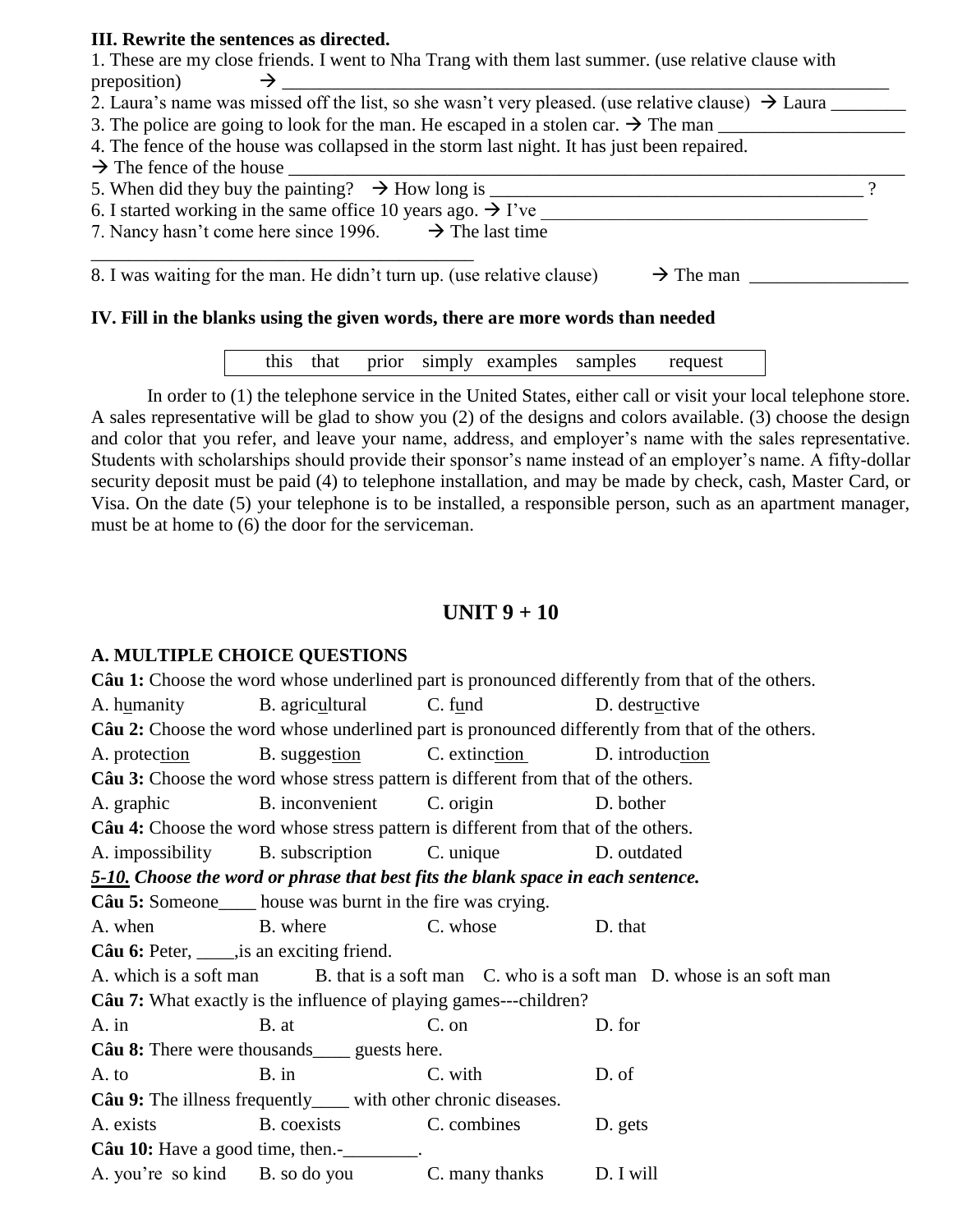#### *11-12. Choose the underlined word or phrase that needs correcting.*

**Câu 11:** Have you been to the restaurant it's just opened in town? A. in town B. to C. Have you been D. it's **Câu 12:** We searched all morning for the missing papers and finally discovered it in a drawer. A. it B. missing C. all morning D. finally

### **B. WRITING:**

#### **I. Give the correct form of the verbs in brackets.**

- 1. This glass (use) \_\_\_\_\_\_\_\_\_ please fetch me a clean one.
- 2. Wouldn't it be quicker  $(g_0)$  by train?
- 3. Oanh didn't own a bike any more. She (sell) it.
- 4. It (not snow) here for ages.
- 5. I'm getting tired of (tell) to do this and to do that. Please stop (order) me.
- 6. It's the best film that (ever make) about madness.
- 7. The children (watch) \_\_\_\_\_\_\_\_ a Disney cartoon when I got back yesterday evening.

#### **II. Supply the correct form of the words in brackets.**

- 1. I wish there would be no from my mother, so that I could make my own decisions. (interfere)
- 2. The air we breathe has become so filled with \_\_\_\_\_\_\_\_\_ that it can cause health problems. (pollute)
- 3. Observing nature is one of the oldest methods in making discoveries. (science)
- 4. Daisy used the towel \_\_\_\_\_\_\_\_\_provided by her host. (think)
- 5. Please try to be to our guests. (please)
- 6.  $A(n)$  species is one that may soon disappear completely. (danger)

#### **III. Rewrite the sentences as directed.**

- 1. Manchester City scored their fourth goal midway through the second half. That made Norwich City completely disappointed. *(Combine, using a connector)*
- 2. Isobel had heard the joke before. Alan was his younger brother. *(Combine, using a relative pronoun)*
- 3. The nurse hung a chart at the foot of the bed. Your feet normally are there when you are lying in it. *(Combine, using a relative adverb)*
- 4. None of this would have been possible if there hadn't been their help. *(Without...)*
- 5. The murders faced by the police are being investigated. We will look at these in detail in a moment. *(Combine, using a relative pronoun)*
- 6. Nobody can sing more beautifully than her. *(There isn't...)*
- 7. They would have been here by now if they'd caught the early train. *(Had...)*
- 8. You didn't listen to me. That's why this happened to you. *(None of this...)*

## **IV. Fill in the blanks using the given words, there are more words than needed**  *throughout, via, where, which, whose, grown, developed, translucent*

A greenhouse (also called a glasshouse or hothouse) is a building \_\_**(1)**\_\_ plants such as flowers and vegetables are \_\_ **(2)**\_\_. It usually has a glass or \_\_ **(3)**\_\_ plastic roof. Many greenhouses also have glass or plastic walls. Greenhouses warm up during the day \_\_ **(4)**\_\_ penetration of the sun's rays \_\_ **(5)**\_\_ heat the plants, soil and structure. This heat is given up gradually \_\_ **(6)**\_\_ the night.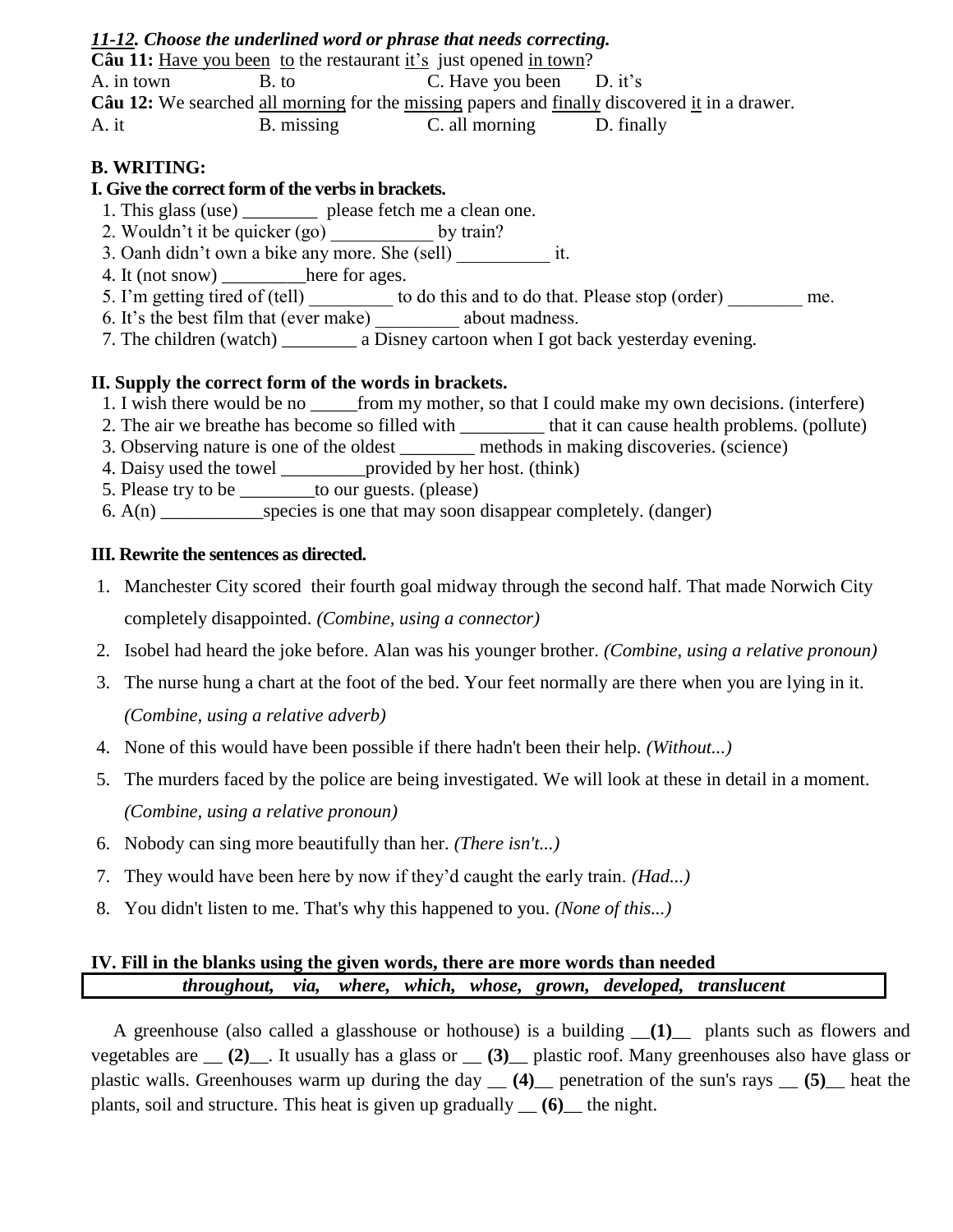# **UNIT 9 + 10**

#### **A. MULTIPLE CHOICE QUESTIONS.**

1. Choose the word whose underlined part is pronounced differently from that of the others. A. prohibit B. wild C. environment D. survive 2. Choose the word whose underlined part is pronounced differently from that of the others. A. extinct B. science C. decrease D. co-exist 3. Choose the word whose stress pattern is different from that of the others. A. addition B. establishment C. environment D. agriculture 4. Choose the word whose stress pattern is different from that of the others. A. imaginative B. competitive C. ordinary D. convenient *5-10. Choose the word or phrase that best fits the blank space in each sentence.* 5. My mother \_\_\_\_\_\_\_\_\_\_\_ enjoys hill walking. A., who is in her seventies, B. who is in her seventies, C., which is in her seventies, D., that is in her seventies 6. You \_\_\_\_\_\_\_\_\_\_ too hard lately. Take a short vacation. A. have been working B. worked C. were working D. work 7. Human beings are adding more and more pollutants \_\_\_\_\_\_\_\_\_\_ the environment. A. on B. to C. for D. from 8. More and more rare animals are \_\_\_\_\_\_\_\_\_\_ danger of extinction A. for B. at C. in D. on 9. Fax \_\_\_\_\_\_\_\_\_\_ has become more and more popular because it is cheap and convenient. A. sending B. exchange C. transmission D. distance 10. "How about eating out tonight?" " A. Why don't we eat out? B. Yes, please. C. No, thanks. D. That's a good idea! *11-12. Choose the underlined word or phrase that needs correcting* 11. The town we visited was a four- days journey from our hotel, so we took a train instead of the bus. A. four-days B. we visited C. took D. of the 12. Dr. Harder, that is the professor of this class, will be absent this week because of illness. A. illness B. will be C. this week D. that *13-18. Choose the one option A, B, C or D that best fits each of the numbered blank. Conservation is the protection and management of the \_\_\_1\_\_\_. People practice conservation \_\_\_2\_\_\_ the environment can preserve their needs and the needs of all other living things. Without conservation, all the resources necessary for life – air, animals, energy, mines, plants, soil and water – would be damaged, \_\_\_3\_\_\_ or destroyed. Conservation also involves a \_\_\_4\_\_\_ for the equality of the environment so that people can enjoy living. It means \_\_\_5\_\_\_ the environment comfortable and safe- and interesting, stimulating place in which to live. A healthy environment includes clean streets and highways, \_\_\_ 6 \_\_\_ open spaces in cities for parks and playgrounds, ideal surroundings means landscapes free from junk and litter. They include wilderness regions where animals and plants can be safe from destruction by human beings.* 13. A. atmosphere B. nature C. climate D. environment 14. A. such as B. so that C. so D. such 15. A. discarded B. killed C. polluted D. wasted 16. A. concern B. attention C. worry D. doubt

- 
- 17. A. keeping B. to keep C. being kept D. to be kept
- 
- 
- 18. A. or B. and C. with D. but
- -
- 
- -
- 
-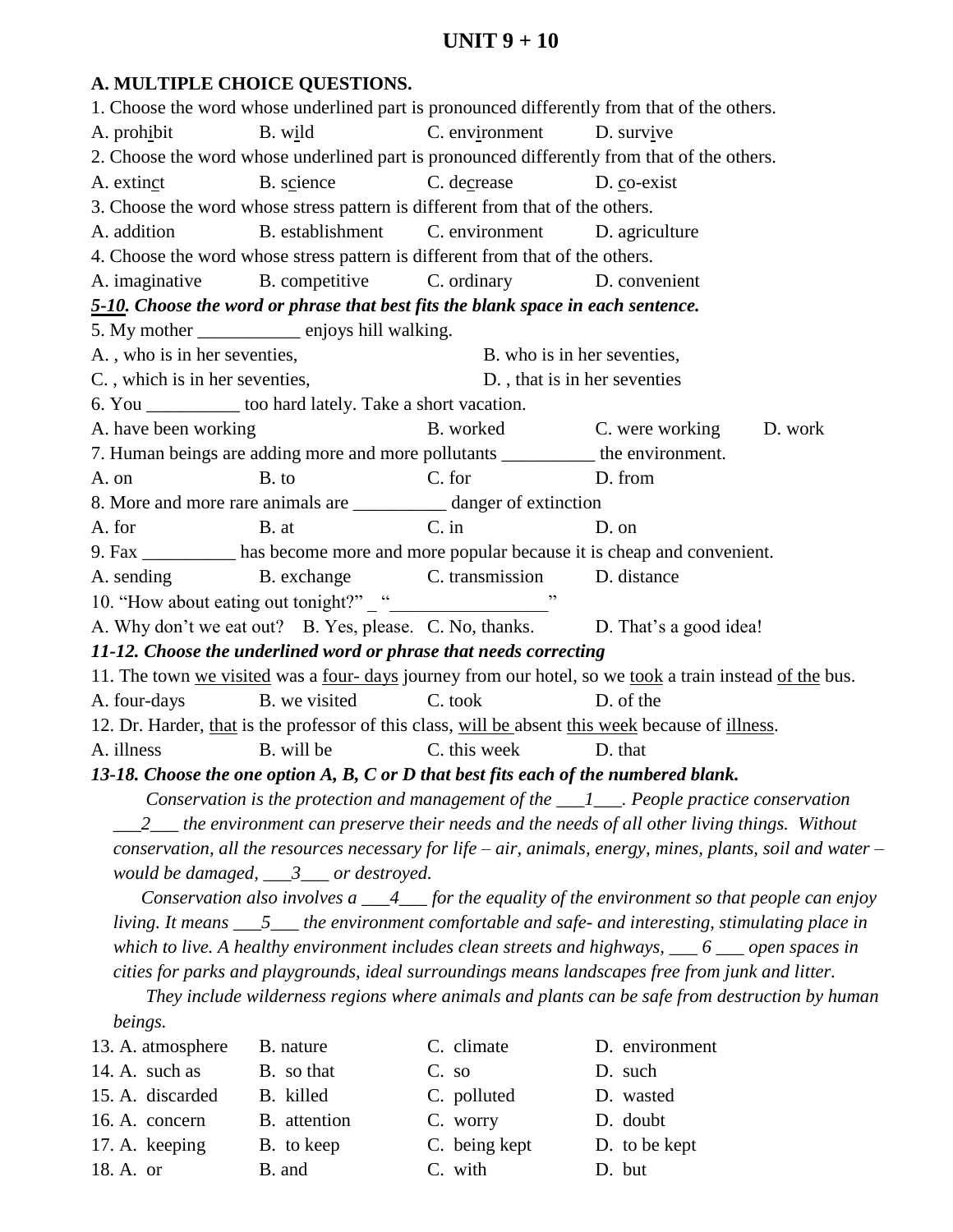# **B. WRITING**

### **I. Give the correct form of the verbs in brackets.**

- 1. During the past two weeks, 12 people (die) \_\_\_\_\_\_\_\_\_\_ of the disease.
- 2. The tennis court (use) \_\_\_\_\_\_\_\_\_\_, so we couldn't play.
- 3. Oh, no. I forgot to book the seats. I (phone) \_\_\_\_\_\_\_\_\_\_\_\_\_\_ them now.
- 4. By the time I got there, the shirt I wanted (sell) \_\_\_\_\_\_\_\_\_\_\_\_\_\_\_\_\_\_\_\_\_\_\_\_\_\_
- 5. Smoking cigarettes (not allow) in the restaurant.
- 6. When I looked at my suitcase I knew that somebody (try) to open it.
- 7. The front passengers were lucky (survive) \_\_\_\_\_\_\_\_\_\_\_the accident.
- 8. Anne resented (ask) \_\_\_\_\_\_\_\_\_\_\_ to make tea for everyone at the meeting. **II. Supply the correct form of the words in brackets.**
- 
- 1. All mail were suspended during the strike. (DELIVER)
- 2. People are destroying the environment by adding to it. (POLLUTE)
- 3. China has almost 15 million to satellite and cable television. (SUBSCRIBE)
- 4. The hotel staff serve customers enthusiastically and \_\_\_\_\_\_. (COURTESY)
- 5. The local post office is very \_\_\_\_\_\_ located across the road from the City Hall. (CONVENIENCE)
- 6. Traffic pollution is \_\_\_\_\_\_ agricultural crops such as fruits and vegetables. (DESTROY)

# **III. Rewrite the sentences as directed.**

**1.** Linda had been sleeping in the back of the car. She felt quite fresh and wanted to go on.(Use a relative clause)

**2.** There are more than two thousand employees in my factory.  $\rightarrow$ I work in the factory

→ \_\_\_\_\_\_\_\_\_\_\_\_\_\_\_\_\_\_\_\_\_\_\_\_\_\_\_\_\_\_\_\_\_\_\_\_\_\_\_\_\_\_\_\_\_\_\_\_\_.

 $\rightarrow$ 

**3.** The person is sitting at the desk. You should talk to her about your problem. (Use a relative clause with preposition.)

**4.** Jack's tires were nearly new. He wanted to take the mountain road.

 $\rightarrow$ Jack  $\Box$ 

**5.** Some trouble makers were arrested after the match. They have been released. (Use a relative clause) → \_\_\_\_\_\_\_\_\_\_\_\_\_\_\_\_\_\_\_\_\_\_\_\_\_\_\_\_\_\_\_\_\_\_\_\_\_\_\_\_\_\_\_\_\_\_\_\_\_\_.

**6.** Do you usually go to that restaurant for lunch?  $\rightarrow$  Is that the restaurant

**7.** Do you see my pen? I have just written the lesson with it. (Use a relative clause with preposition)

**8.** The last time we visited Phong Nha Cave was 5 years ago.  $\rightarrow$ It is \_

 $\rightarrow$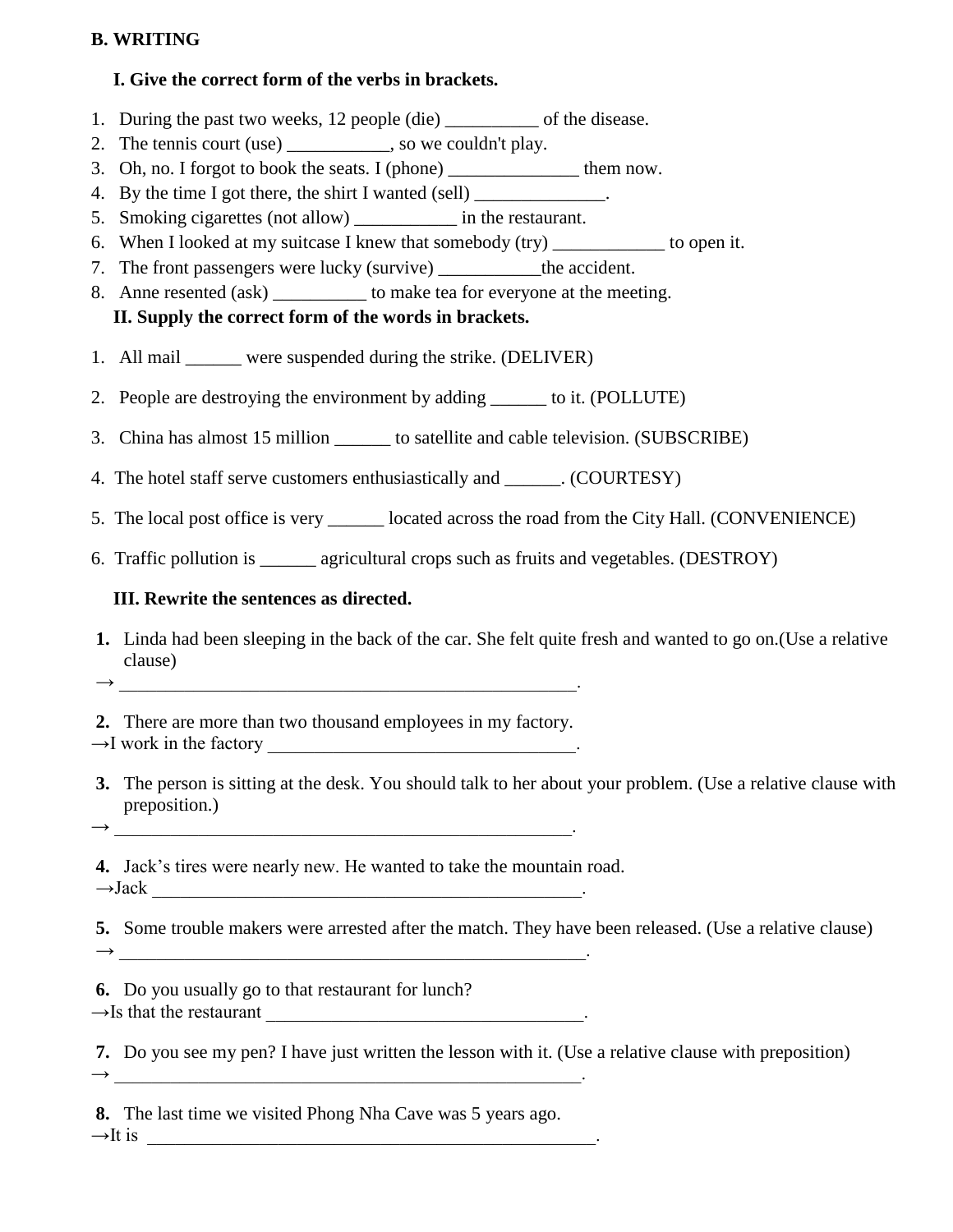# **UNIT 9 + 10**

## **E. CHALCE QUESTIONS**

|              | A. MULTIPLE CHOICE QUESTIONS.                                                                |               |                     |
|--------------|----------------------------------------------------------------------------------------------|---------------|---------------------|
|              | 1. Choose the word whose underlined part is pronounced differently from that of the others.  |               |                     |
| A. effort    | B. decrease                                                                                  | C. result     | $D.$ respect        |
|              | 2. Choose the word whose underlined part is pronounced differently from that of the others.  |               |                     |
| A. nature    | B. exist                                                                                     | C. distribute | $D.$ notify         |
|              | 3. Choose the word whose stress pattern is different from that of the others.                |               |                     |
| A. recipient | B. express                                                                                   | C. compete    | D. surface          |
|              | 4. Choose the word whose stress pattern is different from that of the others.                |               |                     |
| A. facsimile | B. original                                                                                  | C. maximum    | D. besides          |
|              | 5-11. Choose the word or phrase that best fits the blank space in each sentence.             |               |                     |
|              |                                                                                              |               |                     |
|              | A. which is bought B. which I bought C. was bought                                           |               | D. that I bought it |
|              | 6. This book ____________ by Nguyen Du, is interesting.                                      |               |                     |
|              | A., which written B., which was written C., that was written D., wrote                       |               |                     |
|              |                                                                                              |               |                     |
| A. to        | B. of                                                                                        | C. for        | D. on               |
|              | 8. The family thought Anne was a good influence __________ their son.                        |               |                     |
| A. for       | B. to                                                                                        | C. of         | D. on               |
|              | 9. We had ___________ few applications for the job.                                          |               |                     |
|              | A. additionally B. alternatively C. variously                                                |               | D. relatively       |
|              | 10. "Could you wait until I come back?"                                                      | , ,           |                     |
|              | A. Yes. Please do. B. Thank you very much. C. I'd rather not. Sorry. D. That would be great! |               |                     |

11. "Would you mind lending me your bike?" – "\_\_\_\_\_\_\_\_\_\_." A. You're welcomed B. Yes, let's C. Not at all D. Yes, Here it is

#### *12-13. Choose the underlined word or phrase that needs correcting.*

| 12. Drugs that sell over the counter are much better packaged now than they used to be. |           |         |         |  |  |
|-----------------------------------------------------------------------------------------|-----------|---------|---------|--|--|
| A. much                                                                                 | B. are    | C. sell | D. they |  |  |
| 13. Almost every part of our lives have been computerized over the past twenty years.   |           |         |         |  |  |
| A. have been                                                                            | B. almost | C. over | D. past |  |  |

## *14- 18. Choose the word (A, B, C or D) that best fits the blank space in the following passage.*

Wild animals and the places (14) \_\_\_\_\_\_ they live are seriously threatened almost everywhere. One species has become extinct each year of this century; but many hundreds are now in danger. Lack of attention would lead to the rapid advance of the process of (15) \_\_\_\_\_\_. Already many kinds of wild animals have been so reduced in number that their role in the ecosystem is forgotten. Animals like the great apes, the whales, seals, etc. are thought to be in danger of extinction.

But more important (16) \_\_\_\_\_ individual kinds of animals and plants, whole habitants are in danger of vanishing: marshes are being drained; and the world forest, especially the tropical forests are being (17)

down to satisfy man's needs of timber and paper. What would our world be (18) \_\_\_\_\_ if all the wild animals and wild plants vanished? Would our life still exist then?

| 14. A. it            | B. which      | C. that  | D. where  |
|----------------------|---------------|----------|-----------|
| 15. A. disappearance | B. extinction | C. death | D. danger |
| 16. A. such          | B. like       | C. about | D. than   |
| 17. A. slowed        | B. laid       | C. gone  | D. cut    |
| 18. A. as            | B. look like  | C. look  | D. like   |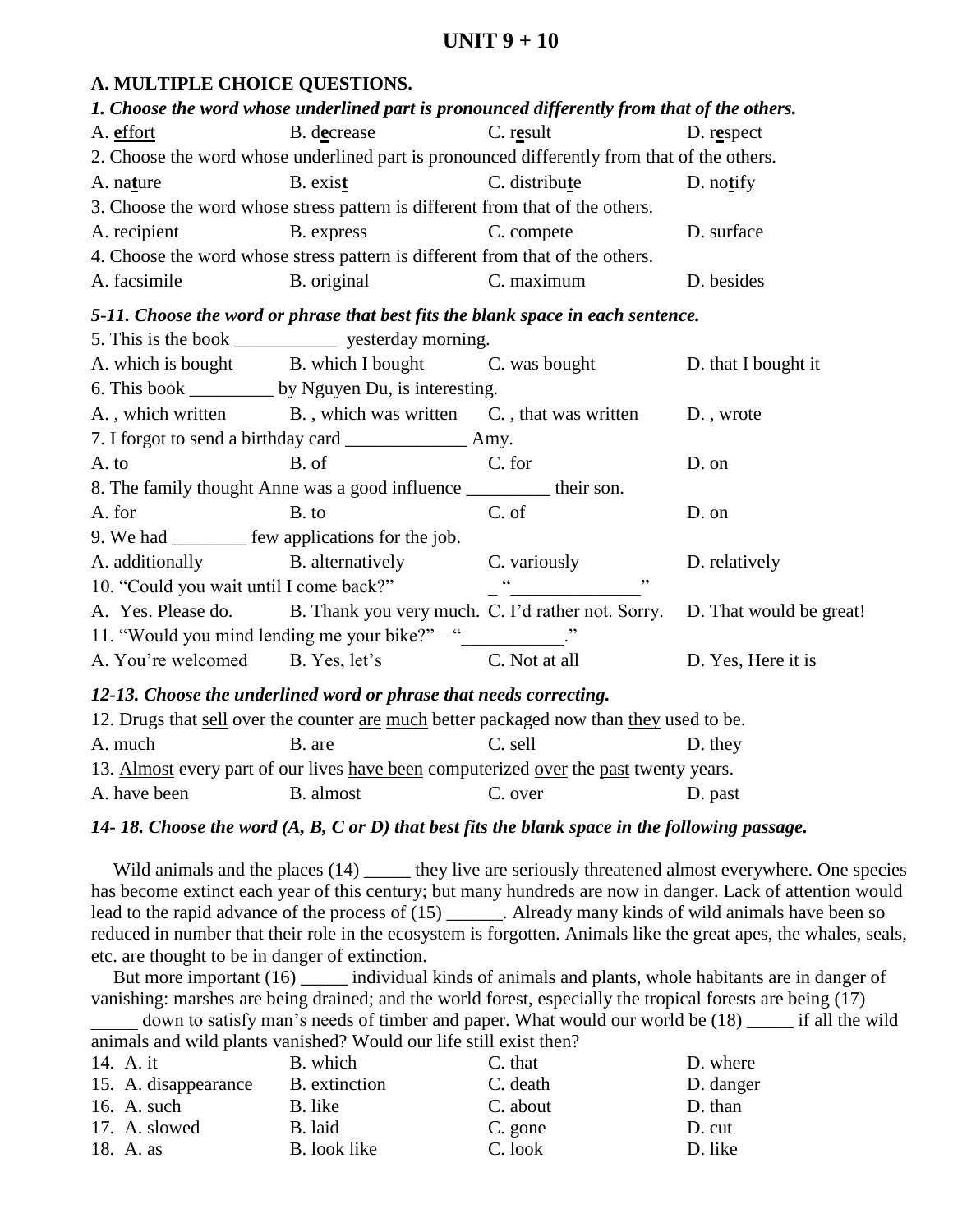## **B. WRITING**

# **I. Give the correct form of the verbs in brackets.**

- 1. I (break) \_\_\_\_\_\_ my pencil. May I borrow one of yours?
- 2. Up to this time no news (receive) \_\_\_\_\_\_ of the man's location.
- 3. Would you prefer (invite) \_\_\_\_\_\_ to a football game or to a music show?
- 4. Mr. Brown is a potential writer. He (write) \_\_\_\_\_\_ ten books in four years.
- 5. What a mess! This room needs (clean) \_\_\_\_\_\_ up before the guests come.
- 6. I wasn't hungry at lunchtime because I (have) \_\_\_\_\_\_ something to eat earlier.
- 7. We always remember (spend) \_\_\_\_\_\_ our childhood in that country house.
- 8. My uncle (live) in Texas for 5 years, but he's now living in California.

#### **II. Supply the correct form of the words in brackets.**

- 1. The policeman stopped him because he was \_\_\_\_\_\_. (speed)
- 2. The air we breathe has become so filled with \_\_\_\_\_\_\_ that it can cause health problems. (pollute)
- 3. What is the most effective means of advertising our ? (produce)
- 4. It's necessary for people to use animals in \_\_\_\_\_\_ experiments. (science)
- 5. Car producers worldwide are working to develop \_\_\_\_\_\_ cleaner vehicles. (environment)
- 6. The police are greatly interested in the sudden \_\_\_\_\_\_ of the valuable painting. (appear)

#### **III. Rewrite the sentences as directed.**

- 1. That girl's father taught me mathematics last year.
- $\rightarrow$  That's the girl
- 2. A man stopped me on the street. He asked for directions.
- $\rightarrow$  The man
- 3. The room is painted purple. My best friend often spends hours sitting in that room. (use preposition + relative pronoun)
- $\rightarrow$
- 4. Michael has never met such a famous person before.
- $\rightarrow$  It's
- 5. I haven't been to London for 2 years.
- $\rightarrow$  The last time
- 6. This machine is still working perfectly. I have looked after it for over 20 years. (use preposition  $+$ relative pronoun)
- $\rightarrow$
- 7. John found a wallet with no name in it.
- $\rightarrow$  The wallet
- 8. Mr. Walker is an excellent colleague. I've worked with him for ten years. (use preposition + relative pronoun)
- $\rightarrow$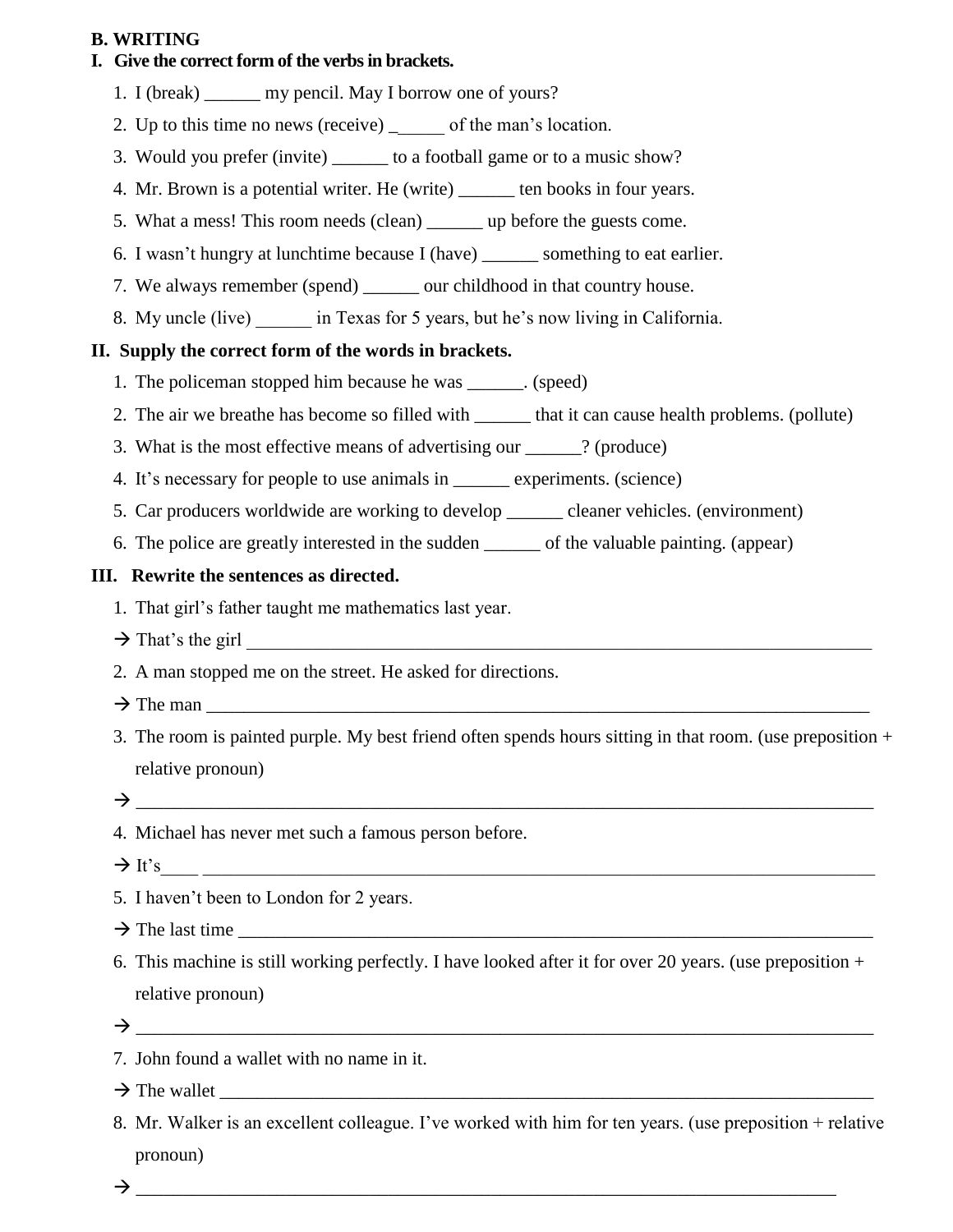| 01. | A. alternative                                                                                                         | B. geothermal                                                                                       | C. energetic D. electricity                 |                       |  |  |  |
|-----|------------------------------------------------------------------------------------------------------------------------|-----------------------------------------------------------------------------------------------------|---------------------------------------------|-----------------------|--|--|--|
| 02. | A. reserve                                                                                                             | B. release                                                                                          | C. exhaust D. billiards                     |                       |  |  |  |
| 03. | The software filters out Internet sites_content_______not suitable for children.                                       |                                                                                                     |                                             |                       |  |  |  |
|     | A. which/ is                                                                                                           | B. whose/ is                                                                                        | $C.$ that/ is                               | D. $\varnothing$ / is |  |  |  |
| 04. | am I speaking?                                                                                                         |                                                                                                     |                                             |                       |  |  |  |
|     | A. To whom                                                                                                             | B. To which                                                                                         | C. With who                                 | D. With which         |  |  |  |
| 05. |                                                                                                                        | A meeting was called____the purpose_______appointing a new treasurer.                               | $C.$ for/ of                                |                       |  |  |  |
| 06. | A. out/ of                                                                                                             | $B. \quad in/ for$<br>Traditional stories make use___formulaic expressions like 'Once upon a time ' |                                             | D. for/ in            |  |  |  |
|     | A. with                                                                                                                | B. by                                                                                               | $C.$ to                                     | D. of                 |  |  |  |
| 07. | You need_________patience for this hard job.                                                                           |                                                                                                     |                                             |                       |  |  |  |
|     | A. unfortunate                                                                                                         | B. available                                                                                        | C. limited                                  | D. infinite           |  |  |  |
| 08. | I felt a need to please people, whatever the cost in time and_.                                                        |                                                                                                     |                                             |                       |  |  |  |
|     | A. expense B. supply                                                                                                   |                                                                                                     | C. energy                                   | D. source             |  |  |  |
| 09. | X: 'You were both wonderful!' $-Y$ : '                                                                                 |                                                                                                     |                                             |                       |  |  |  |
|     | A. So were you! B. So did you!                                                                                         |                                                                                                     |                                             |                       |  |  |  |
|     | C. You did that! D. You were such!                                                                                     |                                                                                                     |                                             |                       |  |  |  |
| 10. | X: 'You understand the problem because you're so much older.' $-Y$ : 'I'll take that $\blacksquare$ !'                 |                                                                                                     |                                             |                       |  |  |  |
|     |                                                                                                                        | A. as a congratulation B. as a compliment C. as a pleasure D. as an advice                          |                                             |                       |  |  |  |
| 11. | The dealer will provide you forwards a courtesy car while your vehicle is being repaired.                              |                                                                                                     |                                             |                       |  |  |  |
|     | A. provide                                                                                                             | B. while                                                                                            | C. forwards                                 | D. being repaired     |  |  |  |
| 12. | This species has nearly died out though its habitat is being destroyed.                                                |                                                                                                     |                                             |                       |  |  |  |
|     | A. This                                                                                                                |                                                                                                     | B. nearly died C. being destroyed D. though |                       |  |  |  |
|     | II. CHIA ĐỘNG-TỪ (2 điểm)                                                                                              |                                                                                                     |                                             |                       |  |  |  |
|     | 13. Costs are likely (vary) depending on where you live.<br>14. If you get up early, try (disturb, not) everyone else. |                                                                                                     |                                             |                       |  |  |  |
|     | 15. They freely admit that they still have a lot (learn).                                                              |                                                                                                     |                                             |                       |  |  |  |
|     |                                                                                                                        |                                                                                                     |                                             |                       |  |  |  |
|     | <b>16.</b> Her family are agitating to have her <i>(transfer)</i> to a prison in the UK.<br>III. TỪ LOẠI (2 điểm)      |                                                                                                     |                                             |                       |  |  |  |
|     | 17. Inner-city schools have difficulty in (ATTRACT) good teachers.                                                     |                                                                                                     |                                             |                       |  |  |  |
|     | 18. I sat down for a moment to gather my (STRONG).                                                                     |                                                                                                     |                                             |                       |  |  |  |
|     | 19. The college is not an (OFFICE) recognized English language school.                                                 |                                                                                                     |                                             |                       |  |  |  |
|     | 20. When the Ganges floods, it causes (CONSIDER) damage.                                                               |                                                                                                     |                                             |                       |  |  |  |
|     | IV. VIẾT LẠI CÂU (3 điểm)                                                                                              |                                                                                                     |                                             |                       |  |  |  |
| 1.  | The film caused bad feeling among the workers. It described their lives. (not cau, dung "WHOSE")                       |                                                                                                     |                                             |                       |  |  |  |
| 2.  | It's my house, whose door is painted red.                                                                              |                                                                                                     |                                             |                       |  |  |  |
|     | I have the door of my house                                                                                            |                                                                                                     |                                             |                       |  |  |  |
| 3.  | I found David in the bar of the Red Lion. Drinks are served there. (not câu, dùng "WHERE")                             |                                                                                                     |                                             |                       |  |  |  |
| 4.  | He beat me. I never did know the reason for that. (not cau, dung "WHY")                                                |                                                                                                     |                                             |                       |  |  |  |
|     | I never                                                                                                                |                                                                                                     |                                             |                       |  |  |  |
| 5.  | She quitted her good job. It made her relatives surprised. (nói câu, dùng "WHICH")                                     |                                                                                                     |                                             |                       |  |  |  |
| 6.  | Explaining to her is not advisable to do at this time.                                                                 |                                                                                                     |                                             |                       |  |  |  |
|     | It is                                                                                                                  |                                                                                                     |                                             |                       |  |  |  |
|     |                                                                                                                        |                                                                                                     |                                             |                       |  |  |  |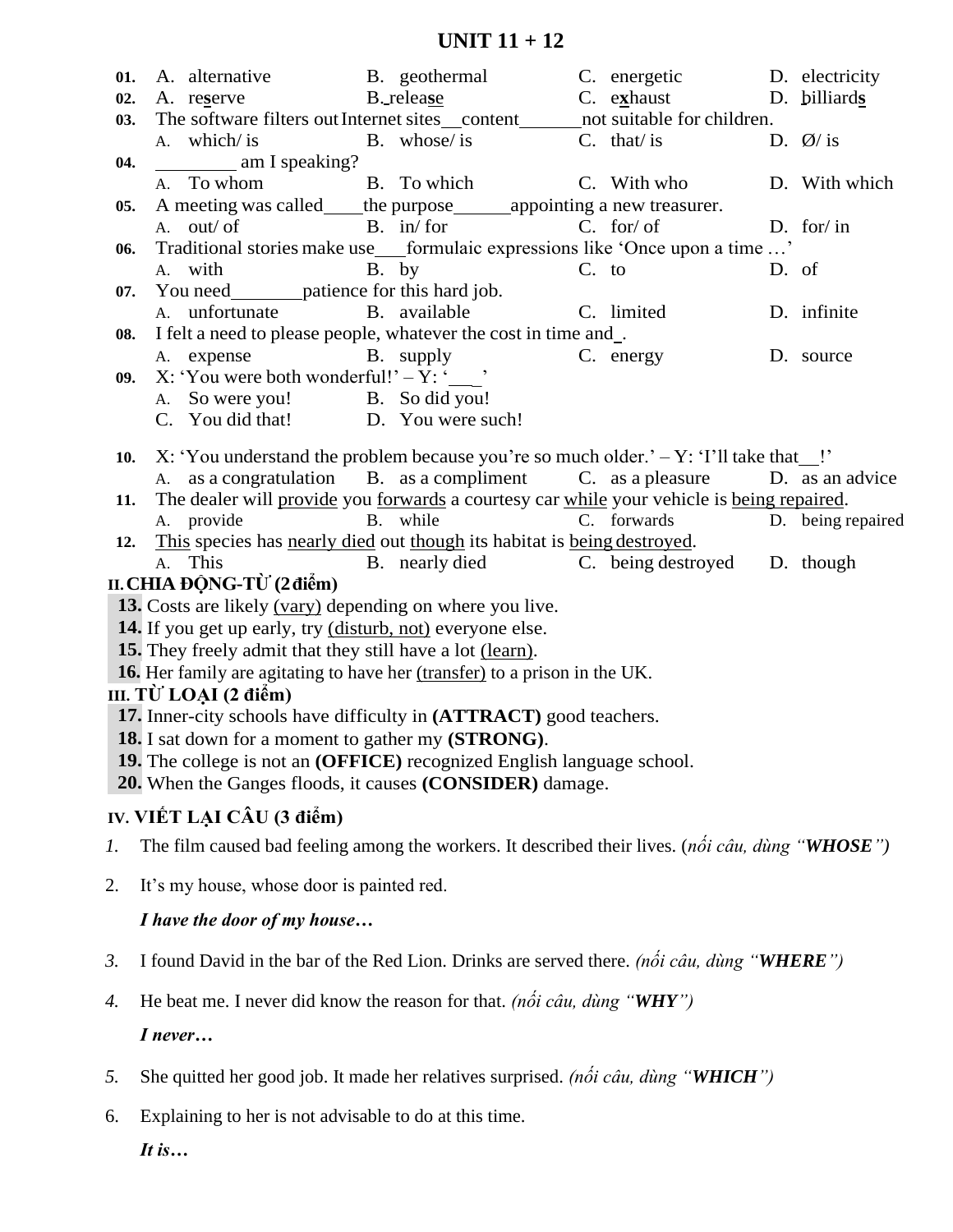| 01. | A. energize                                                                                            | B. creative                           | C. relatively | D. ceremony           |
|-----|--------------------------------------------------------------------------------------------------------|---------------------------------------|---------------|-----------------------|
| 02. | A. purpose B. fencing                                                                                  |                                       | C. enthusiasm | D. facility           |
| 03. | My neighbours, house up for sale, are splitting up.                                                    |                                       |               |                       |
|     | A. that/ is                                                                                            | B. which/ is                          | C. whose/ is  | D. $\varnothing$ / is |
| 04. | did she address the letter?                                                                            |                                       |               |                       |
|     | A. To which                                                                                            | B. To whom C. With who D. With which  |               |                       |
| 05. | A measure was introduced___ the purpose____ protecting the interests of investors.                     |                                       |               |                       |
|     | A. out/ of                                                                                             | $B. \quad in/ for$                    | $C.$ for/ in  | D. for/ of            |
| 06. | Skilled readers make use___context and prediction.                                                     |                                       |               |                       |
|     | B. to<br>A. of                                                                                         |                                       | C. by         | D. with               |
| 07. | The world's resources are ______.<br>A. finite                                                         | B. creative C. entire D. appreciative |               |                       |
| 08. | His work involved helping hyperactive children to use their in a constructive way.                     |                                       |               |                       |
|     | A. expense                                                                                             | B. supply                             | C. source     | D. energy             |
| 09. | X: 'You understand the problem because you're so much older.' $-Y$ : 'I'll take that !'                |                                       |               |                       |
|     | A. as a compliment B. as a congratulation C. as a pleasure D. as an advice                             |                                       |               |                       |
| 10. | X: 'You were both wonderful!' - Y: '___'                                                               |                                       |               |                       |
|     | A. So did you! B. So were you! C. You did that! D. You were                                            |                                       |               |                       |
|     | such!                                                                                                  |                                       |               |                       |
|     | Local <u>authorities</u> are required by statute to provide care homes forwards the elderly.<br>11.    |                                       |               |                       |
|     | A. authorities                                                                                         | C. forwards<br>B. required            |               | D. provide            |
|     | I find it hard to work at home although there are too many distractions.<br>12.                        |                                       |               |                       |
|     | A. it                                                                                                  | B. to work C. distractions            |               | D. although           |
|     | II. CHIA ĐỘNG-TỪ (2 điểm)                                                                              |                                       |               |                       |
|     | 13. The job enables me (vary) the hours I work.                                                        |                                       |               |                       |
|     | 14. If you can't drive in forwards, try (back) it in.                                                  |                                       |               |                       |
|     | 15. We have abundant evidence (prove) his guilt.                                                       |                                       |               |                       |
|     | <b>16.</b> She was forced to have her baby (adopt).                                                    |                                       |               |                       |
|     | III. TỪ LOẠI (2 điểm)                                                                                  |                                       |               |                       |
|     | 17. To avoid (ATTRACTIVE) unwelcome attention he spoke quietly.                                        |                                       |               |                       |
|     | 18. He preached a gospel of military (STRONG).                                                         |                                       |               |                       |
|     | 19. The library will be (OFFICE) opened by the local MP.<br>20. Damage to the building was (CONSIDER). |                                       |               |                       |
|     |                                                                                                        |                                       |               |                       |
|     | IV. VIẾT LẠI CÂU (3 điểm)                                                                              |                                       |               |                       |
| 1.  | Rosa had heard the joke before. He was her brother. (not câu, dùng "WHOSE")                            |                                       |               |                       |
|     |                                                                                                        |                                       |               |                       |
| 2.  | Here is her dress, whose sleeves are dyed red.                                                         |                                       |               |                       |
|     | She has the sleeves of her dress                                                                       |                                       |               |                       |
|     |                                                                                                        |                                       |               |                       |
| 3.  | He was banished to Australia. He died there five years later. (not câu, dùng "WHERE")                  |                                       |               |                       |
| 4.  | She gave up her job. We never did discover the reason for that. (not cau, dung "WHY")                  |                                       |               |                       |
|     |                                                                                                        |                                       |               |                       |
|     | We never                                                                                               |                                       |               |                       |
| 5.  | She refused a good proposal. It surprised her lover. <i>(noti cau, dung</i> "WHICH")                   |                                       |               |                       |
| 6.  | Practicing Karate is not easy to do at this age.                                                       |                                       |               |                       |
|     | It is                                                                                                  |                                       |               |                       |
|     |                                                                                                        |                                       |               |                       |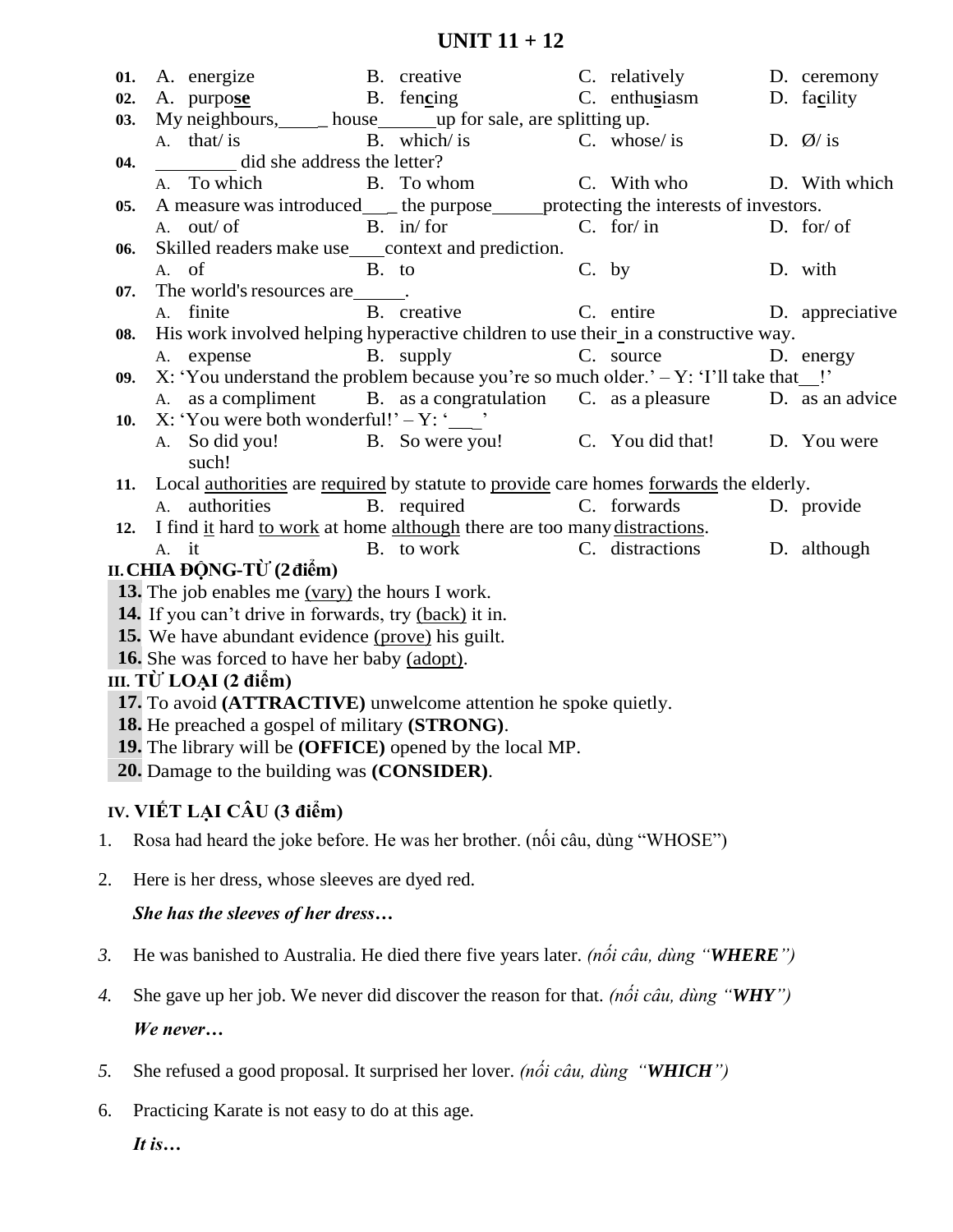| A. MULTIPLE CHOICE QUESTIONS.                                                                                         |                                                           |       |                                                                                                               |
|-----------------------------------------------------------------------------------------------------------------------|-----------------------------------------------------------|-------|---------------------------------------------------------------------------------------------------------------|
| Câu 1-2: Choose the word which is pronounced or stressed differently from the others.                                 |                                                           |       |                                                                                                               |
| 1. A. competition B. purpose C. provision D. developing                                                               |                                                           |       |                                                                                                               |
| 2. A. competitive B. intercultural C. solidarity D. energetically                                                     |                                                           |       |                                                                                                               |
| Câu 3-10: Choose the word or phrase that best fits the blank space in each sentence.                                  |                                                           |       |                                                                                                               |
|                                                                                                                       |                                                           |       |                                                                                                               |
| 3. This movie is really sad. I think ______.<br>A. I'm going to cry B. I cry C. I'll cry D. I'm crying                |                                                           |       |                                                                                                               |
| 4. Nellie Ross of Wyoming was the first woman <sub>____</sub> governor in the United State.                           |                                                           |       |                                                                                                               |
| A. who elected as B. to be elected C. was elected as D. her election as                                               |                                                           |       |                                                                                                               |
| 5. I'll provide the food ______________ the party.                                                                    |                                                           |       |                                                                                                               |
| A. for B. on C. to                                                                                                    |                                                           | D. at |                                                                                                               |
| 6. Have you ever talked with anyone coming_____________ the United State.                                             |                                                           |       |                                                                                                               |
| A. from B. with C. about D. on                                                                                        |                                                           |       |                                                                                                               |
| 7. It's not definite that they'll accept our offer, but there's a______________ chance.                               |                                                           |       |                                                                                                               |
|                                                                                                                       |                                                           |       |                                                                                                               |
| A. fair B. solid C. lucky D. sporting<br>8. Many activities are held to promote the of the world-wide working people. |                                                           |       |                                                                                                               |
| A. competition B. effort C. skill D. solidarity                                                                       |                                                           |       |                                                                                                               |
| 9. Ben: Oh, it is time for me to leave, Mary. - Mary: ______                                                          |                                                           |       |                                                                                                               |
|                                                                                                                       | A. Long time no see. B. So long.                          |       |                                                                                                               |
|                                                                                                                       | C. Speaking. D. Me neither.                               |       |                                                                                                               |
| 10. It was nice talking to you, but I have to go." $-$ ""                                                             |                                                           |       |                                                                                                               |
|                                                                                                                       | A. Well, I must hurry. B. OK, see you later.              |       |                                                                                                               |
|                                                                                                                       | C. Yes, I'd love to. D. Yes, I enjoy talking to you, too. |       |                                                                                                               |
| Câu 11-12: Choose the word or phrase that needs fixing.                                                               |                                                           |       |                                                                                                               |
|                                                                                                                       |                                                           |       | 11. Although most people are known that there is a list of the seven world wonders, only few can name         |
| them.                                                                                                                 |                                                           |       |                                                                                                               |
| A. only few B. of C. are known D. although                                                                            |                                                           |       |                                                                                                               |
| 12. Their efforts was much appreciated at the Asian Games.                                                            |                                                           |       |                                                                                                               |
| A. at                                                                                                                 |                                                           |       | B. was much appreciated C. their efforts D. Asian Games                                                       |
| <b>B. WRITING</b>                                                                                                     |                                                           |       |                                                                                                               |
| I. Give the correct form of the verbs in brackets.                                                                    |                                                           |       |                                                                                                               |
|                                                                                                                       |                                                           |       |                                                                                                               |
| tourists every year.                                                                                                  |                                                           |       |                                                                                                               |
| 2.                                                                                                                    |                                                           |       | The problem I (expect)_______________(never, occur)_______________ to me.                                     |
| II. Supply the correct form of the words in brackets.                                                                 |                                                           |       |                                                                                                               |
|                                                                                                                       |                                                           |       |                                                                                                               |
|                                                                                                                       |                                                           |       | 2. The fall in unemployment is a sign of a (strong)_____________________________ economy.                     |
| 3. In the last decade, cancer research has yielded significant                                                        |                                                           |       |                                                                                                               |
|                                                                                                                       |                                                           |       | (advance)<br>4. The (exhaust)<br>4. The (exhaust)<br>4. The (exhaust)<br>4. The (exhaust)<br>4. The (exhaust) |
|                                                                                                                       |                                                           |       |                                                                                                               |
| III. Rewrite the sentences as directed.                                                                               |                                                           |       |                                                                                                               |
| 1. He was someone that I felt great respect for.                                                                      |                                                           |       |                                                                                                               |
| $\rightarrow$ He was someone for                                                                                      |                                                           |       |                                                                                                               |
| 2. By 4.30, there was only one painting not sold.                                                                     |                                                           |       |                                                                                                               |
|                                                                                                                       |                                                           |       |                                                                                                               |
|                                                                                                                       |                                                           |       | 3. The Asian Games were held in New Delhi, India. My grandfather participated in the Games.                   |
| $\rightarrow$ The Asian Games my                                                                                      |                                                           |       |                                                                                                               |
| 4. I have bought many new books for my children to refer to.(that)                                                    |                                                           |       |                                                                                                               |
| $\rightarrow$                                                                                                         |                                                           |       |                                                                                                               |
| 5.<br>→                                                                                                               |                                                           |       | They have made friends with some neighbors. They met only some of them. (a relative clause)                   |
| 6.                                                                                                                    |                                                           |       |                                                                                                               |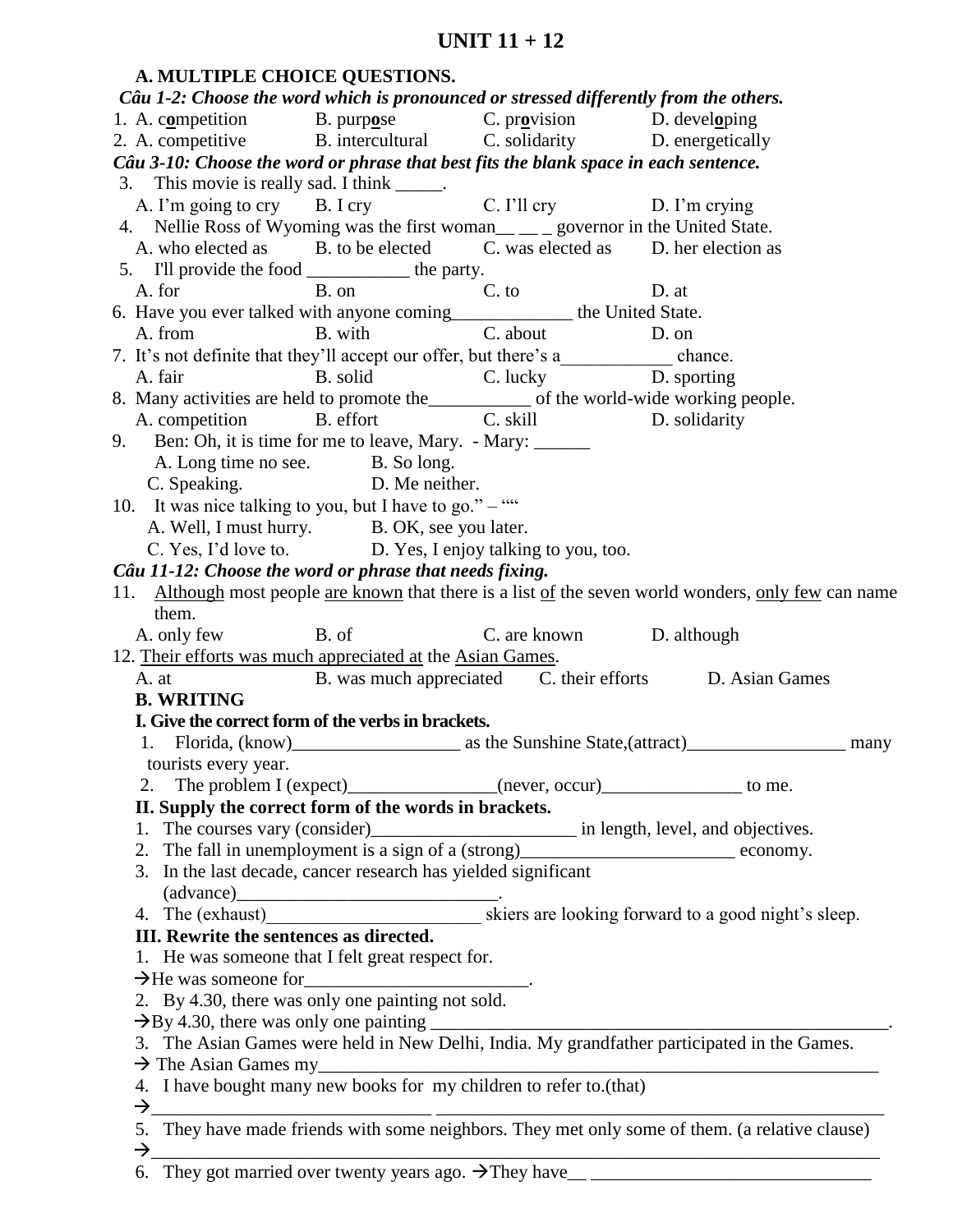|               |                                         | C. MULTIPLE CHOICE QUESTIONS.                                                                  |                                                                                                              |                    |      |
|---------------|-----------------------------------------|------------------------------------------------------------------------------------------------|--------------------------------------------------------------------------------------------------------------|--------------------|------|
|               |                                         |                                                                                                | Câu 1-2: Choose the word which is pronounced or stressed differently from the others.                        |                    |      |
|               |                                         |                                                                                                | 1. A. ref <u>e</u> r B. danger C. provider D. energy<br>2. A. energize B. create C. balloon D. advantaged    |                    |      |
|               |                                         |                                                                                                |                                                                                                              |                    |      |
|               |                                         |                                                                                                | Câu 3-10: Choose the word or phrase that best fits the blank space in each sentence.                         |                    |      |
|               | time.                                   |                                                                                                | 3. We must request people to obey our firm policy exactly. We can't have people ______ late all the          |                    |      |
|               |                                         | A. Arriving B. arrive C. to arrive                                                             |                                                                                                              | D. to have arrived |      |
|               |                                         |                                                                                                |                                                                                                              |                    |      |
|               |                                         | A. injuring/was taken B. injured/was taken                                                     |                                                                                                              |                    |      |
|               |                                         | C. injured/took D. injuring/had been taken                                                     |                                                                                                              |                    |      |
|               |                                         |                                                                                                | 5. The world's best athletes competed_________ the Olympic Games last year.                                  |                    |      |
|               |                                         |                                                                                                | D. at                                                                                                        |                    |      |
|               |                                         |                                                                                                | A. in B. on C. to<br>6. Methane gas is used ____________ heating and generating power.                       |                    |      |
|               |                                         | A. for B. with C. about                                                                        |                                                                                                              | D. on              |      |
|               |                                         |                                                                                                | 7. We visit schools with the _________ of getting young people interested in the theatre.                    |                    |      |
|               |                                         |                                                                                                | A. purpose B. event C. aim D. effort                                                                         |                    |      |
|               |                                         |                                                                                                | 8. ____________ is a sport in which two people fight by holding each other in special positions and throwing |                    |      |
|               | each other.                             |                                                                                                |                                                                                                              |                    |      |
|               |                                         |                                                                                                |                                                                                                              | D. Judo            |      |
|               |                                         | A. Karate B. Fencing C. Wrestling<br>9. - "Do you mind if I take a seat?" - "<br>____________" |                                                                                                              |                    |      |
|               |                                         | A. Yes, I don't mind B. No, do as you please                                                   |                                                                                                              |                    |      |
|               |                                         | C. No I mind D. Yes, do as you please                                                          |                                                                                                              |                    |      |
|               |                                         |                                                                                                | 10. Bill: 'I was hoping to get a ticket for Saturday.' - David: '______'                                     |                    |      |
|               |                                         |                                                                                                | A. Lucky to you. B. You'll be lucky C. Lucky you! D. Good luck.                                              |                    |      |
|               |                                         | Câu 11-12: Choose the word or phrase that needs fixing.                                        |                                                                                                              |                    |      |
|               |                                         |                                                                                                | 11. Finished her household chores, Jane decided to do some shopping.                                         |                    |      |
|               |                                         | A. shopping B. to do C. finished                                                               |                                                                                                              | D. in touch with   |      |
|               |                                         |                                                                                                | 12. To save money, my son decided to live with his grandparents when attended college.                       |                    |      |
|               |                                         |                                                                                                | A. college B. to live C. attended                                                                            | D. to save         |      |
|               | <b>D. WRITING</b>                       |                                                                                                |                                                                                                              |                    |      |
|               |                                         | I. Give the correct form of the verbs in brackets.                                             |                                                                                                              |                    |      |
|               |                                         |                                                                                                |                                                                                                              |                    |      |
|               |                                         |                                                                                                | 2. Here is the news. The Home Office (announce)_______ that the two prisoners (escape)_________              |                    | from |
|               |                                         |                                                                                                | Dartmoor prison earlier this morning (give themselves up)__________ to local police.                         |                    |      |
|               |                                         | II. Supply the correct form of the words in brackets.                                          |                                                                                                              |                    |      |
|               |                                         |                                                                                                |                                                                                                              |                    |      |
|               |                                         |                                                                                                | 2. Senior officials will discuss (strong)_______________ the UN force.                                       |                    |      |
|               |                                         |                                                                                                |                                                                                                              |                    |      |
|               |                                         |                                                                                                | 4. I find her (exhaust)_____________________ she never stops talking.                                        |                    |      |
|               | III. Rewrite the sentences as directed. |                                                                                                |                                                                                                              |                    |      |
|               |                                         | 1. Beth is the only person here to buy a dog. (that).                                          |                                                                                                              |                    |      |
|               |                                         |                                                                                                |                                                                                                              |                    |      |
|               |                                         | 2. It was a service for which I will be eternally grateful.                                    |                                                                                                              |                    |      |
|               |                                         | $\rightarrow$ It was a service that                                                            |                                                                                                              |                    |      |
|               |                                         | 3. There was no one left on the train. It made me suspicious.                                  |                                                                                                              |                    |      |
|               |                                         |                                                                                                |                                                                                                              |                    |      |
|               |                                         | 4. Ihave a lot of homework for you to do.(which)                                               |                                                                                                              |                    |      |
| $\rightarrow$ |                                         |                                                                                                | 5. We raisesome cows. Three of them have six months pregnant. (a relative clause)                            |                    |      |
|               | 6. This is my second visit to Hungary.  |                                                                                                |                                                                                                              |                    |      |
|               |                                         |                                                                                                |                                                                                                              |                    |      |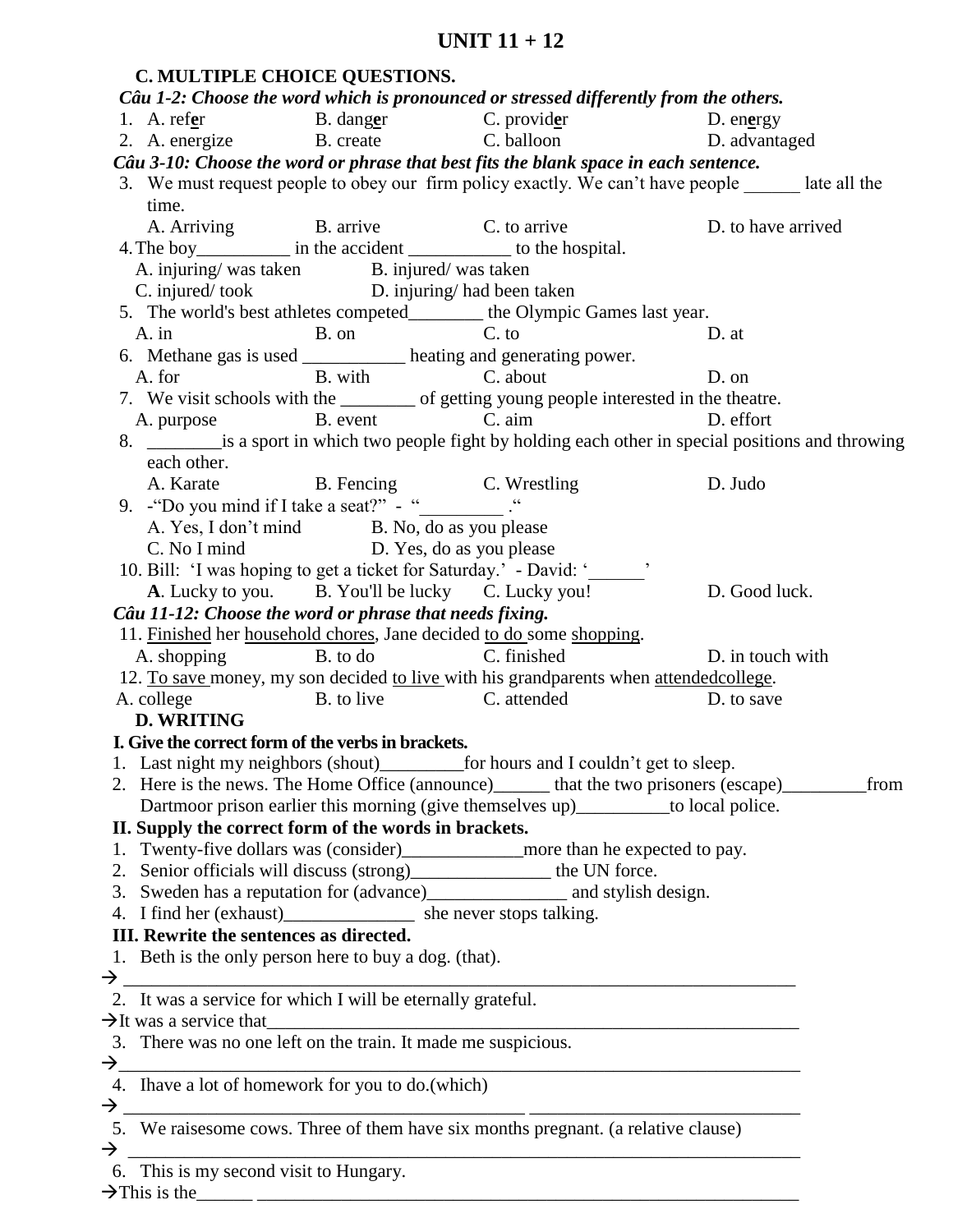# **A. MULTIPLE CHOICE QUESTIONS.**

|                                     | Câu 1: Choose the word whose underlined part is pronounced differently from that of the others.               |                                   |                                                                                                                                                                                                                                 |
|-------------------------------------|---------------------------------------------------------------------------------------------------------------|-----------------------------------|---------------------------------------------------------------------------------------------------------------------------------------------------------------------------------------------------------------------------------|
| A. release                          | B. advance                                                                                                    | C. reserve                        | D. expense                                                                                                                                                                                                                      |
|                                     | Câu 2: Choose the word whose stress pattern is different from that of the others.                             |                                   |                                                                                                                                                                                                                                 |
| A. alternative                      | B. appreciative                                                                                               | C. advantageous D. potential      |                                                                                                                                                                                                                                 |
|                                     | Câu 3: Choose the word whose stress pattern is different from that of the others.                             |                                   |                                                                                                                                                                                                                                 |
| A. aspect                           | B. decade                                                                                                     | C. Karate                         | D. Athlete                                                                                                                                                                                                                      |
|                                     | Câu 4: Choose the word whose underlined part is pronounced differently from that of the others.               |                                   |                                                                                                                                                                                                                                 |
| A. occasion                         | B. Geothermal                                                                                                 | C. official                       | D. promotion                                                                                                                                                                                                                    |
|                                     | 5-10. Choose the word or phrase that best fits the blank space in each sentence.                              |                                   |                                                                                                                                                                                                                                 |
|                                     | Câu 5: You must make good use ______ any opportunities you have of practicing English.                        |                                   |                                                                                                                                                                                                                                 |
| A. of                               | B. by                                                                                                         | C. for                            | $D.$ in                                                                                                                                                                                                                         |
|                                     | Câu 6: My son played table tennis _______ great enthusiasm, but not very well.                                |                                   |                                                                                                                                                                                                                                 |
| A. of                               | B. with                                                                                                       | C. at                             | D. in                                                                                                                                                                                                                           |
|                                     | Câu 7: "I think the teacher should give us more exercises". "                                                 |                                   |                                                                                                                                                                                                                                 |
| A. That's just what I was thinking. |                                                                                                               | B. That's rubbish.                |                                                                                                                                                                                                                                 |
| C. Yes, let's.                      |                                                                                                               | D. OK.                            |                                                                                                                                                                                                                                 |
|                                     | Câu 8: There is more than enough coal in the world for man's ______ for the next 200 years if our use of      |                                   |                                                                                                                                                                                                                                 |
| coal does not increase.             |                                                                                                               |                                   |                                                                                                                                                                                                                                 |
| A. amounts                          | B. needs                                                                                                      | C. limits                         | D. production                                                                                                                                                                                                                   |
|                                     | Câu 9: ______ the photographs of the place, I had no desire to go there.                                      |                                   |                                                                                                                                                                                                                                 |
| A. Seen                             | B. Having seen                                                                                                | C. Being seen D. Having been seen |                                                                                                                                                                                                                                 |
|                                     |                                                                                                               |                                   | Câu 10: The publishers expect that the new biography of Simon Bolivar will be bought by people ______ in                                                                                                                        |
| Latin American history.             |                                                                                                               |                                   |                                                                                                                                                                                                                                 |
| A. interesting B. who interested    |                                                                                                               | C. interested                     | D. to be interested                                                                                                                                                                                                             |
|                                     | 11-12. Choose the underlined word or phrase that needs correcting.                                            |                                   |                                                                                                                                                                                                                                 |
|                                     | Câu 11: Her husband, whom I think is younger than she is, is a postal worker.                                 |                                   |                                                                                                                                                                                                                                 |
| A. younger                          | B. she is                                                                                                     | C. postal                         | D. whom                                                                                                                                                                                                                         |
|                                     | Câu 12: The number of rare animals are decreasing so fast that they are in danger of becoming extinct.        |                                   |                                                                                                                                                                                                                                 |
|                                     | A. extinct B. are decreasing C. fast D. The number of                                                         |                                   |                                                                                                                                                                                                                                 |
|                                     | 13-18. Choose the word or phrase among $A$ , $B$ , $C$ or $D$ that best fits the blank space in the following |                                   |                                                                                                                                                                                                                                 |
| passage.                            |                                                                                                               |                                   |                                                                                                                                                                                                                                 |
|                                     |                                                                                                               |                                   | There is now increasing concern about the world's energy resources, particularly about those                                                                                                                                    |
|                                     |                                                                                                               |                                   | $(13)$ fossil fuels. In less than a hundred of years we shall probably exhaust all the present sources of<br>oil and gas. The world's coal reserves should last longer but $(14)$ , _____, these cannot be $(15)$ ______. It is |
|                                     |                                                                                                               |                                   | important; (16)_____, that we should develop such alternative sources of energy as solar energy and                                                                                                                             |
|                                     |                                                                                                               |                                   | nuclear energy as well as water and wind power classed as renewable energy. Until these energy (17)                                                                                                                             |
|                                     |                                                                                                               |                                   | $\frac{1}{2}$ are widely used, it is important for the (18) $\frac{1}{2}$ countries to reduce energy consumption as much                                                                                                        |
| as possible.                        |                                                                                                               |                                   |                                                                                                                                                                                                                                 |

| Câu 13: A. composing         | B. involving          | C. including of    | D. consisting |
|------------------------------|-----------------------|--------------------|---------------|
|                              |                       |                    |               |
| Câu 14: A. once using        | B. once has been used | C. once to be used | D. once used  |
| Câu 15: A. producing         | B. non-renewable      | C. renewed         | D. repeated   |
| Câu 16: A. however           | B. therefore          | C. but             | D. so         |
| $C\hat{a}$ u 17: A. supplies | B. amounts            | C. materials       | D. goods      |
| Câu 18: A. development       | B. develop            | C. developing      | D. developed  |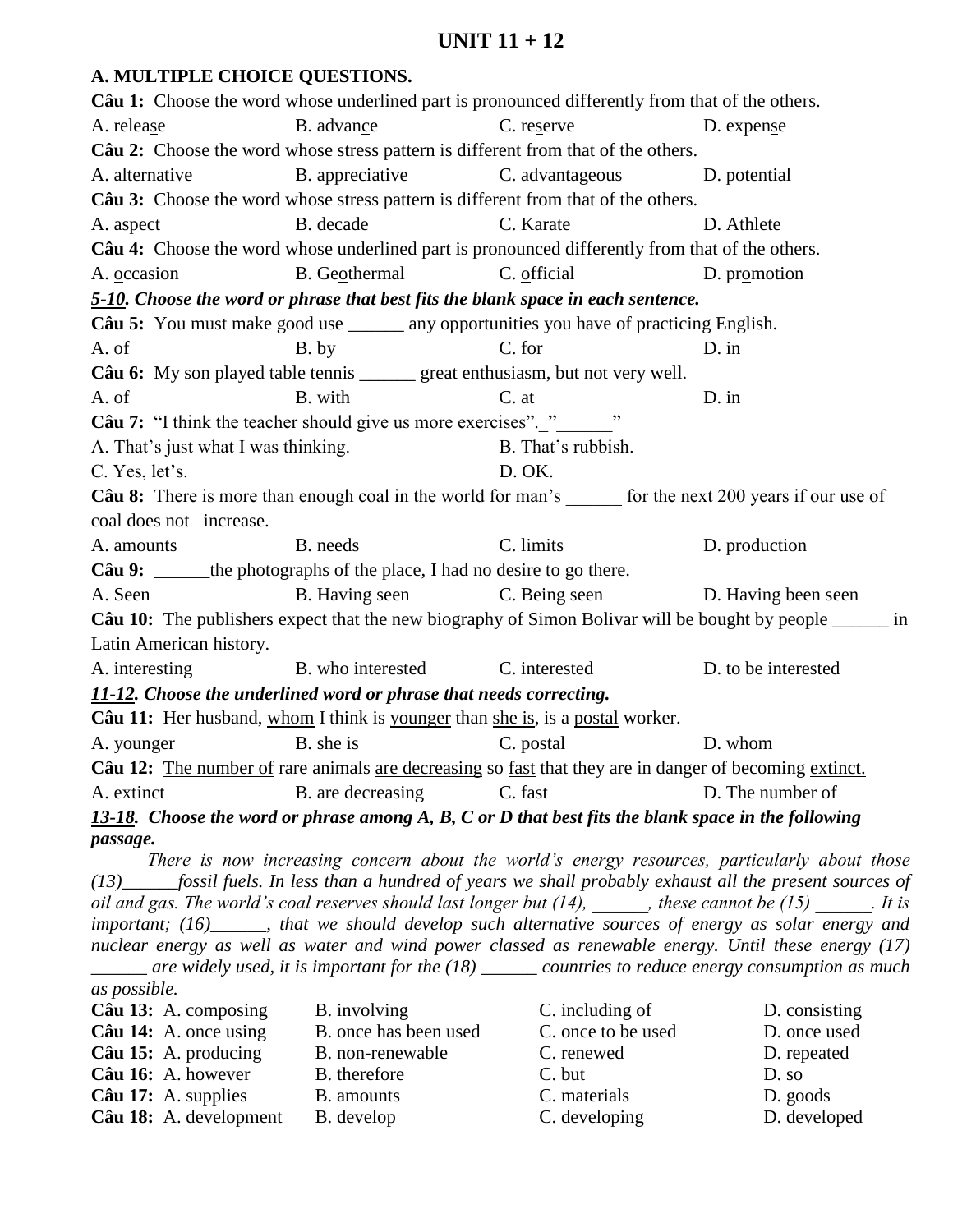## **B. WRITING**

# **I. Give the correct form of the verbs in brackets.**

- 1. Titanic is one of the best films (direct) by James Cameron.
- 2. Most of those who died ( not kill) \_\_\_\_\_\_ in the earthquake itself but in the fires which followed
- 3. (Write) \_\_\_\_\_\_ the application form, I sent it by post.
- 4. Here is the application form that you (fill) in.
- 5. The number of learners of English (increase) in the past few years.
- 6. Before leaving the house in the morning, she told her mother she (work) \_\_\_\_\_\_ late in the hospital that afternoon.
- 7. After he gave the police his name and address, he (allow) to go.
- 8. Do you see my glasses? I can't remember (put) \_\_\_\_\_\_ it somewhere.

# **II. Supply the correct form of the words in brackets.**

- 1. He was sad because his work was finished. (SUCCEED)
- 2. The Games really became a festival impressing sports \_\_\_\_\_\_. (ENTHUSE)
- 3. In the 1931 Winter Olympics many \_\_\_\_\_\_ were prevented from participating because of economic depression. (COMPETE)
- 4. The solar, water and wind energies are  $\qquad \qquad$ . (LIMIT)
- 5. The more exciting the game is, the more he plays. (ENERGY))
- 6. My father's job is very hard. At the end of the day's work he often feels . (EXHAUST)

# **III. Rewrite the sentences as directed.**

- 1. Any students not wanting to go on a two-day trip should inform the teacher. *(Use relative clause)*
- $\rightarrow$

2. Most students couldn't do the test well. This discouraged the teacher so much. *(Use relative clause.)*

 $\rightarrow$ 

 $\rightarrow$   $\qquad$ 

- 3. The envelop lying on the floor has no stamp on it. *(Use relative clause)*
- 4. A man stole my bicycle three weeks ago. The police haven't found him.
- $\rightarrow$  The man
- 5. Here are some important details that you should remember. *(Use reduced relative clause)*
- 6. Was the driver the only person that was killed in the car crash? *(Use reduced relative clause)*
- → \_\_\_\_\_\_\_\_\_\_\_\_\_\_\_\_\_\_\_\_\_\_\_\_\_\_\_\_\_\_\_\_\_\_\_\_\_\_\_\_\_\_\_\_\_\_\_\_\_\_.

→ \_\_\_\_\_\_\_\_\_\_\_\_\_\_\_\_\_\_\_\_\_\_\_\_\_\_\_\_\_\_\_\_\_\_\_\_\_\_\_\_\_\_\_\_\_\_\_\_\_\_.

- 7. Continental Computers is the company. His uncle invested all his money in it. *(Omit relative pronoun)*
- $\longrightarrow$
- 8. The manager rejected a lot of things he suggested.
- → Everything which \_\_\_\_\_\_\_\_\_\_\_\_\_\_\_\_\_\_\_\_\_\_\_\_\_\_\_\_\_\_\_\_\_\_\_\_.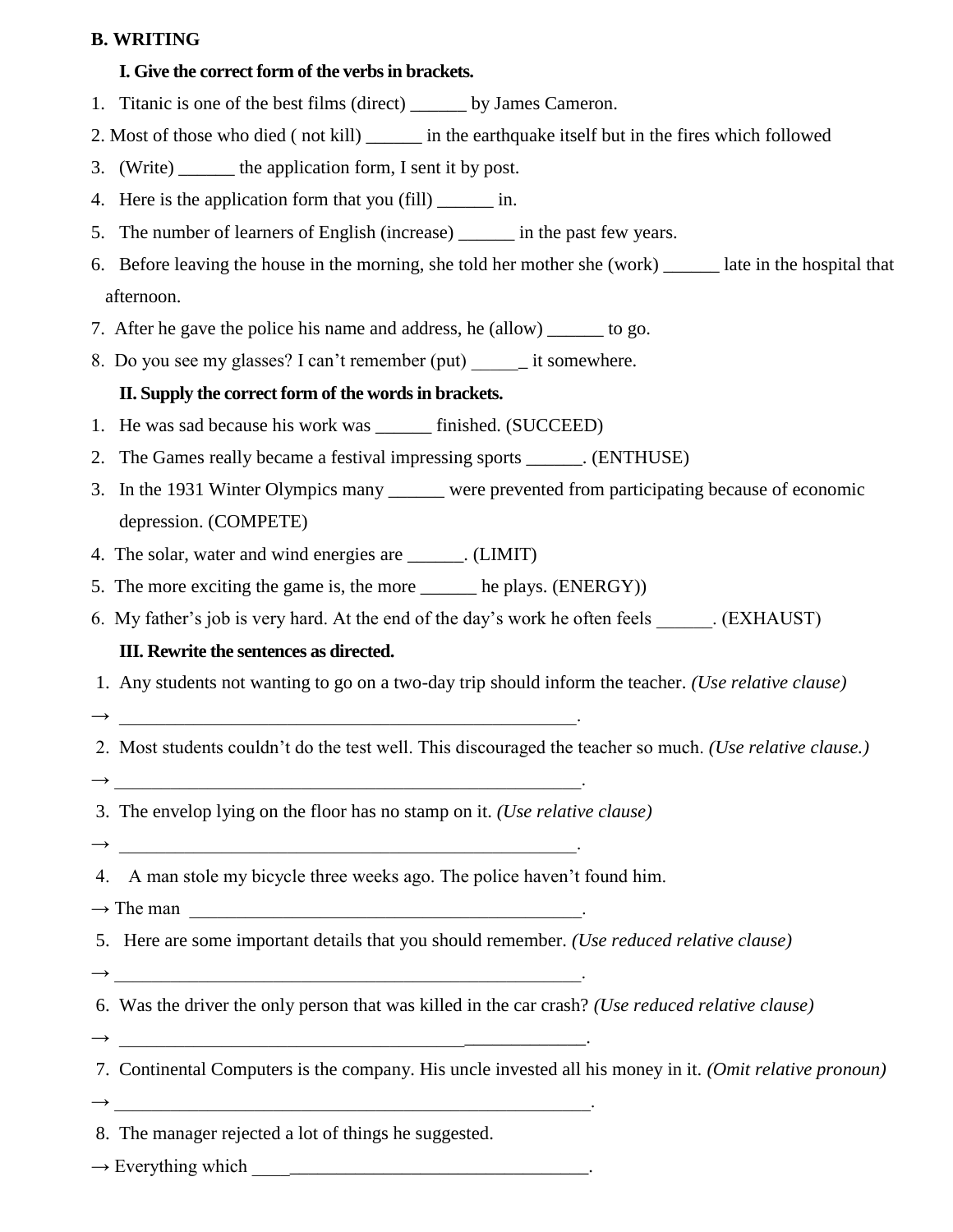## **A. MULTIPLE CHOICE QUESTIONS.**

| 1. Choose the word whose underlined part is pronounced differently from that of the others.                   |                        |                                  |                                                                                                            |
|---------------------------------------------------------------------------------------------------------------|------------------------|----------------------------------|------------------------------------------------------------------------------------------------------------|
| A. wave                                                                                                       | B. balloon             | $C.$ pollutant                   | D. advantageous                                                                                            |
| 2. Choose the word whose underlined part is pronounced differently from that of the others.                   |                        |                                  |                                                                                                            |
| A. energy                                                                                                     | B. refer C. exhausting |                                  | D. demand                                                                                                  |
| 3. Choose the word whose stress pattern is different from that of the others.                                 |                        |                                  |                                                                                                            |
| A. unfriendly                                                                                                 | B. cultural            | C. occasionally                  | D. promotion                                                                                               |
| 4. Choose the word whose stress pattern is different from that of the others.                                 |                        |                                  |                                                                                                            |
| A. medal                                                                                                      | B. shooting            | C. various                       | D. enthusiastically                                                                                        |
| 5-11. Choose the word or phrase that best fits the blank space in each sentence.                              |                        |                                  |                                                                                                            |
| 5. I think she had something ______.                                                                          |                        |                                  |                                                                                                            |
| A. to be said                                                                                                 | B. said                | C. to say                        | D. saying                                                                                                  |
| 6. Baseball is a game ______ mainly in the United States.                                                     |                        |                                  |                                                                                                            |
| A. to play B. played                                                                                          |                        | C. playing                       | D. to be played                                                                                            |
| 7. My daughter will become a doctor _______ the future.                                                       |                        |                                  |                                                                                                            |
| $A.$ in                                                                                                       | B. on                  | C. to                            | D. at                                                                                                      |
| 8. We are competing _______ singing contests.                                                                 |                        |                                  |                                                                                                            |
| A. of                                                                                                         | B. towards             | C. in                            | D. off                                                                                                     |
| 9. We cannot grow crops on ________land.                                                                      |                        |                                  |                                                                                                            |
| A. exhausted B. exhausting                                                                                    |                        | C. limited                       | D. unlimited                                                                                               |
| 10. Is it all right if I use your bike?-<br>10. Is it all right if I use your bike?                           |                        |                                  |                                                                                                            |
| A. Please accept it with my best wishes                                                                       |                        | B. Sorry, no, I won't do it.     |                                                                                                            |
| C. I don't want to use your bike<br>D. Sure, go ahead                                                         |                        |                                  |                                                                                                            |
| 11. Janet, make us some tea, will you? - __________.                                                          |                        |                                  |                                                                                                            |
| A. No I won't I'm afraid B. Don't worry. Go ahead                                                             |                        |                                  |                                                                                                            |
| C. Sorry, I don't D. I can't, I'm afraid                                                                      |                        |                                  |                                                                                                            |
| 12-13. Choose the underlined word or phrase that needs correcting.                                            |                        |                                  |                                                                                                            |
| 12. The person we talked to were very friendly. I want to meet her again.                                     |                        |                                  |                                                                                                            |
| A. again                                                                                                      | B. we talked to        | C. want                          | D. were                                                                                                    |
| 13. The letter that I opened it wasn't for me. It was just an accident. I didn't mean it.                     |                        |                                  |                                                                                                            |
| A. mean it                                                                                                    | B. that                | C. just an accident D. opened it |                                                                                                            |
| 14-18. Choose the word or phrase among $A$ , $B$ , $C$ or $D$ that best fits the blank space in the following |                        |                                  |                                                                                                            |
| passage.                                                                                                      |                        |                                  |                                                                                                            |
|                                                                                                               |                        |                                  | When man first learned how to make a fire, he began to use fuel for the first time. The first fuel he used |
| was $(14)$ _____ wood. As time passed, man eventually discovered that substances such as coal and oil         |                        |                                  |                                                                                                            |
| would burn.                                                                                                   |                        |                                  |                                                                                                            |
|                                                                                                               |                        |                                  | Coal was not used very widely as a source of energy $(15)$ _____ the last century. With the coming of the  |
| industrial revolution, it was soon realized that production would double if coal was used instead of wood     |                        |                                  |                                                                                                            |

*industrial revolution, it was soon realized that production would double if coal was used instead of wood. Nowadays, many (16) \_\_\_\_\_\_ huge factories and electricity generating stations would be unable to function if there was no coal.* 

*In the last twenty or thirty years, however, the use of coal has declined. As a result, there have been changes in the coal industry. It is believed that more people would use coal if oil and gas were not so readily*   $(17)$  \_\_\_\_\_\_\_\_.

*There is more than enough coal in the world for man's (18) \_\_\_\_\_\_ for the next two hundred years if our use of coal does not increase. Unfortunately, however, about half of the world's coal may never be used. Mining much of it would be very expensive even if it was possible to use new equipment.*

| D. possibly  |
|--------------|
|              |
| D. among the |
| D. plenty    |
| D. requires  |
|              |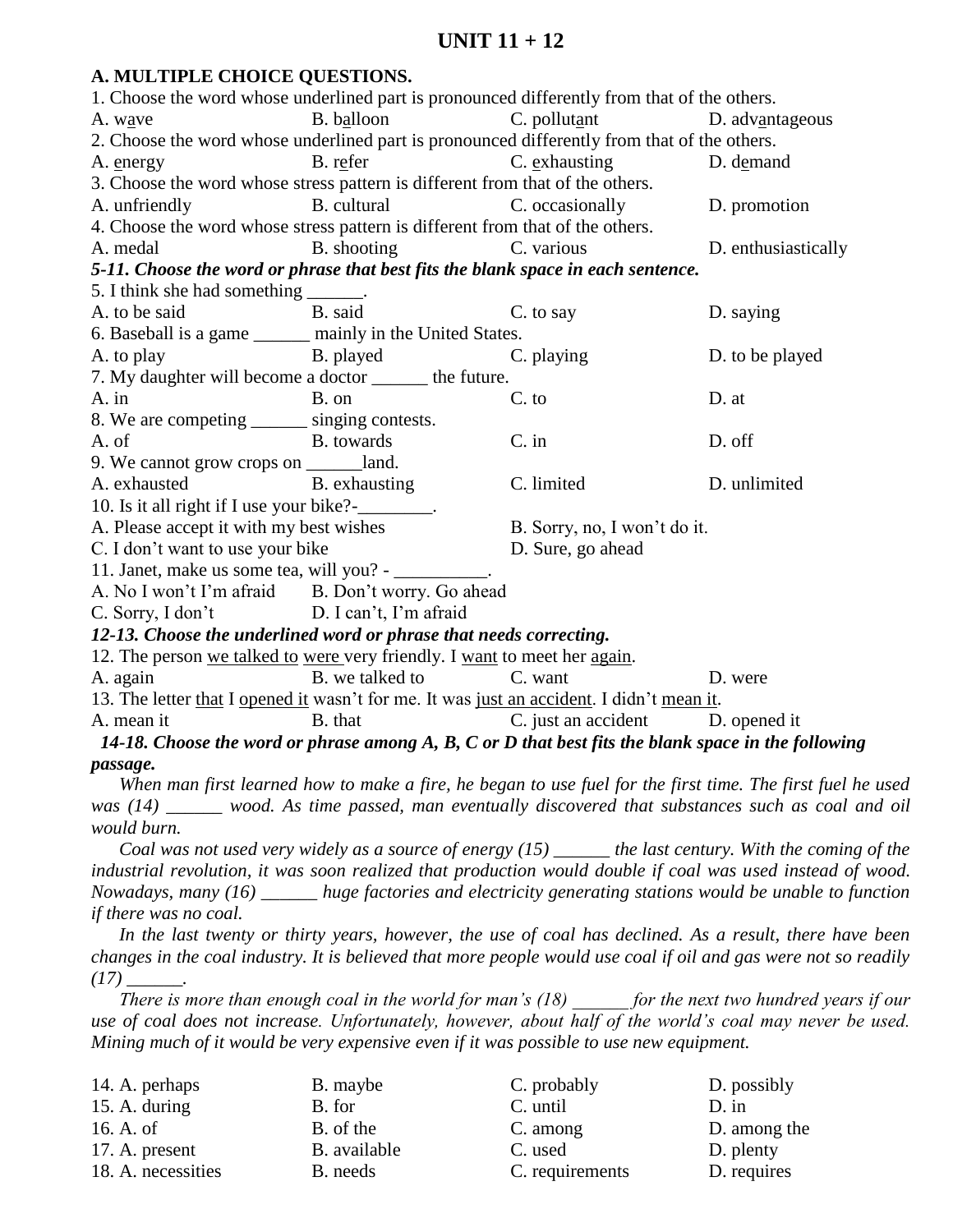# **B. WRITING**

# **I. Give the correct form of the verbs in brackets.**

- 1. The Third Indoor Games (hold) in Vietnam in 2009 were a great success.
- 2. According to the personnel department, you (be) absent twice this week.
- 3. It was on this very spot that he (kidnap).
- 4. While Paul (be) away on business, his wife completely decorated the house.
- 5. I was woken up by the bell (ring).
- 6. John was the last student (leave) the lecture hall.
- 7. Do you have anything (drink)?
- 8. None of the people (invite) to the party can come.

# **II. Supply the correct form of the words in brackets.**

- 1. There is a lack of \_\_\_\_\_\_\_\_\_\_\_\_\_\_\_\_\_\_\_ about the tax system. (KNOW)
- 2. The college offers a wide \_\_\_\_\_\_\_\_\_\_\_\_\_\_\_\_\_\_\_\_\_ of language courses. (VARIOUS)
- 3. Our town was without \_\_\_\_\_\_\_\_\_\_\_\_\_ for several hours last night. (ELECTRIC)
- 4. The exercises are designed to \_\_\_\_\_\_\_\_\_\_\_\_\_\_\_\_\_\_\_\_\_\_\_ your stomach muscles. (STRONG)
- 5. He has been an active \_\_\_\_\_\_\_\_\_\_\_\_\_\_\_\_\_\_\_\_ in the discussion. (PARTICIPATE)
- 6. The number thirteen is \_\_\_\_\_\_\_\_\_\_\_\_\_\_ considered unlucky. (TRADITION)

# **III. Rewrite the sentences as directed.**

1. A man was arrested by the police. What is his name? *(Use reduced relative clause)*

- $\rightarrow$  What is the name
- *2.* I sent a card to the girl. She lives across the street. *(Omit relative pronoun)*
- $\rightarrow$  The girl
- 3. The best student to win the prize was also offered a trip to Shanghai. *(Use relative clause)*
- 4. The movie was shown at our local movie last Sunday. It was very exciting. *(Use reduced relative clause)*
- 5. We enjoyed looking at the pandas the scientist was responsible for. *(Use preposition + relative clause)*
- 6. I have never heard John swear before.
- $\rightarrow$  This is
- 7. He won't need more than 15 minutes to do this maths exercise.
- $\rightarrow$  He won't spend
- 8. Film directors usually work in a place called studio.
- $\rightarrow$  The place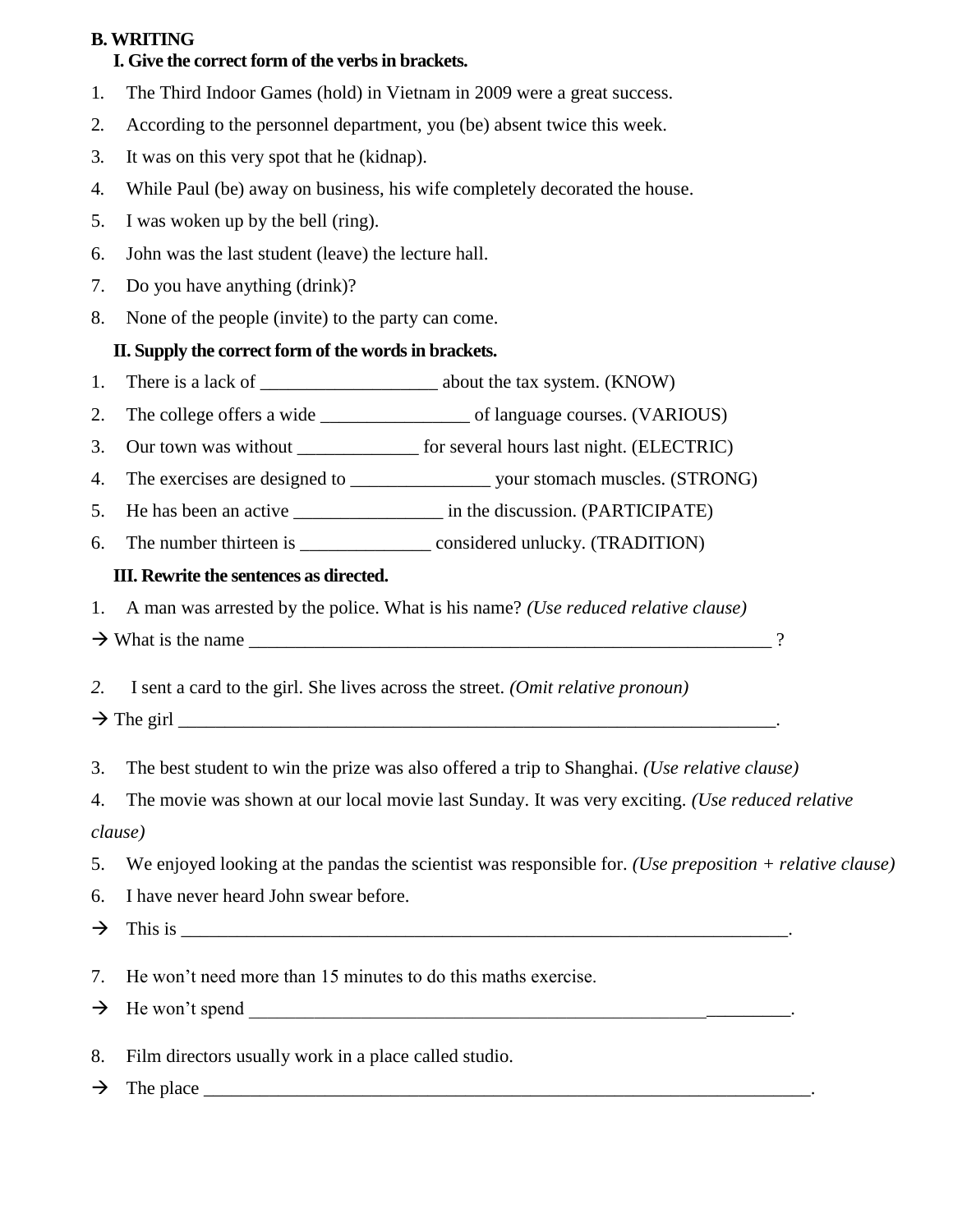#### **A. MULTIPLE CHOICES:**

|                                                                                                      |                                                                      |                                                                | Mark the letter A, B, C, or D on your answer sheet to indicate the word whose underlined part differs from       |  |  |
|------------------------------------------------------------------------------------------------------|----------------------------------------------------------------------|----------------------------------------------------------------|------------------------------------------------------------------------------------------------------------------|--|--|
|                                                                                                      | the other three in pronunciation in each of the following questions. |                                                                |                                                                                                                  |  |  |
| <b>Question 1: A.</b> tradition <b>B.</b> gather <b>C.</b> promote <b>D.</b> facility                |                                                                      |                                                                |                                                                                                                  |  |  |
|                                                                                                      |                                                                      |                                                                | Mark the letter A, B, C, or D on your answer sheet to indicate the word that differs from the other three in the |  |  |
| position of the primary stress in each of the following questions.                                   |                                                                      |                                                                |                                                                                                                  |  |  |
| <b>Question 2: A.</b> culture <b>B.</b> purpose                                                      |                                                                      | C. athlete                                                     | <b>D.</b> event                                                                                                  |  |  |
|                                                                                                      |                                                                      |                                                                | Mark the letter A, B, C, or D on your answer sheet to indicate the most suitable response to complete each of    |  |  |
| the following exchanges.                                                                             |                                                                      |                                                                |                                                                                                                  |  |  |
| Question 3: Sarah: "Do you think it's going to rain?" Ben: "______"                                  |                                                                      |                                                                |                                                                                                                  |  |  |
| A. I don't hope that. B. I don't hope. C. I hope not. D. I don't hope so.                            |                                                                      |                                                                |                                                                                                                  |  |  |
| Question 4: Tom: "_______" Peter: "About three or four times a week."                                |                                                                      |                                                                |                                                                                                                  |  |  |
| <b>A.</b> How many times do you watch sports? <b>B.</b> How often do you watch sports?               |                                                                      |                                                                |                                                                                                                  |  |  |
| <b>C.</b> How long do you watch sports? <b>D.</b> When do you watch sports?                          |                                                                      |                                                                |                                                                                                                  |  |  |
|                                                                                                      |                                                                      |                                                                | Mark the letter A, B, C, or D on your answer sheet to indicate the correct answer to each of the following       |  |  |
| questions.                                                                                           |                                                                      |                                                                |                                                                                                                  |  |  |
| <b>Question 5:</b> ______ is produced from the heat stored in the earth's core.                      |                                                                      |                                                                |                                                                                                                  |  |  |
| A. Water energy <b>B.</b> Nuclear energy <b>C.</b> Geothermal energy <b>D.</b> Solar energy          |                                                                      |                                                                |                                                                                                                  |  |  |
| <b>Question 6:</b> After the accident, he lost his ______ for sports.                                |                                                                      |                                                                |                                                                                                                  |  |  |
| <b>A.</b> attraction <b>B.</b> appreciation <b>C.</b> enthusiasm <b>D.</b> skill                     |                                                                      |                                                                |                                                                                                                  |  |  |
|                                                                                                      |                                                                      |                                                                | Mark the letter A, B, C, or D on your answer sheet to indicate the underlined part that needs correction in      |  |  |
| each of the following questions.                                                                     |                                                                      |                                                                |                                                                                                                  |  |  |
|                                                                                                      |                                                                      |                                                                | Question 7: Although there are some disadvantages, but the potential of alternative sources of energy is         |  |  |
| great.                                                                                               |                                                                      |                                                                |                                                                                                                  |  |  |
| A. but                                                                                               |                                                                      | <b>B.</b> alternative sources <b>C.</b> there are <b>D.</b> is |                                                                                                                  |  |  |
| Question 8: The fire, about which was discovered at about 7 o'clock last night, spread very quickly. |                                                                      |                                                                |                                                                                                                  |  |  |
| A. at                                                                                                |                                                                      | <b>B.</b> quickly <b>C.</b> spread <b>D.</b> about which       |                                                                                                                  |  |  |
|                                                                                                      |                                                                      |                                                                | Read the following passage and mark the letter A, B, C, or D on your answer sheet to indicate the                |  |  |
| correct word or phrase that best fits each of the numbered blanks from 9 to 12.                      |                                                                      |                                                                |                                                                                                                  |  |  |
|                                                                                                      |                                                                      |                                                                | What does a personal trainer do? I meet each client to discuss what he or she is looking for. It could be        |  |  |
|                                                                                                      |                                                                      |                                                                | anything from improving general fitness to losing, or in a few cases, gaining weight. I then create a training   |  |  |
|                                                                                                      |                                                                      |                                                                | programme for them which I think will help them to achieve their (9)_____. If they've had anything wrong         |  |  |
|                                                                                                      |                                                                      |                                                                | with them, say a back injury, I speak to their doctor who will (10)_____ me what not to do. If someone eats      |  |  |
|                                                                                                      |                                                                      |                                                                | and drinks too much, it's easy to suggest they cut down, but if that doesn't (11)____, I look at their diet. I   |  |  |
|                                                                                                      |                                                                      |                                                                | prefer to train on a one-to-one basis, though I do sometimes work with couples if they are friends and want to   |  |  |
|                                                                                                      |                                                                      |                                                                | train together. Who needs a personal trainer? I think most of people do. A trainer will push you to try harder.  |  |  |
|                                                                                                      |                                                                      |                                                                | You achieve 20 percent more than you could train alone, no matter how dedicated you are. I've got a lot of       |  |  |
|                                                                                                      |                                                                      |                                                                | Americans on my books, and actually prefer them. (12) most Britons, who still haven't really got the             |  |  |
| idea, Americans know how to work out.                                                                |                                                                      |                                                                |                                                                                                                  |  |  |
| <b>Question 9: A. wish</b>                                                                           | <b>B.</b> hope                                                       | C. attention                                                   | $D. aim$                                                                                                         |  |  |
| <b>Question 10: A. persuade</b>                                                                      | <b>B.</b> advise                                                     | C. order                                                       | D. suggest                                                                                                       |  |  |
| <b>Question 11: A. function</b>                                                                      | <b>B.</b> manage                                                     | C. work                                                        | D. advance                                                                                                       |  |  |
| <b>Question 12: A. Contrary</b>                                                                      | <b>B.</b> Unlike                                                     | C. Like                                                        | D. Compared                                                                                                      |  |  |
|                                                                                                      |                                                                      |                                                                | Read the following passage and mark the letter A, B, C, or D on your answer sheet to indicate the                |  |  |
|                                                                                                      |                                                                      |                                                                |                                                                                                                  |  |  |

**correct answer to each of the questions from 13 to 16.**

Today from crude oil we make gasoline for our cars, diesel fuel for our trucks and ships, and jet fuel for our airplanes. Crude oil is a mixture of organic chemicals of liquids and dissolved gases which are of little use in its crude state. In addition, oil is used to generate electricity, heat our buildings, lubricate our machines, and even make plastics, detergents, and chemicals. Oil has transformed our daily lives. In fact, nearly one-third of the world's oil comes from offshore fields in our oceans. Areas which are the most popular for oil drilling are the Arabian Gulf, and the Gulf of Mexico. Recently, more attention has been focused on finding and producing oil offshore. One of the first offshore oil rigs was built in 23 feet of water in the Gulf of Mexico in 1947. Because of engineering and technological advances, it is possible to operate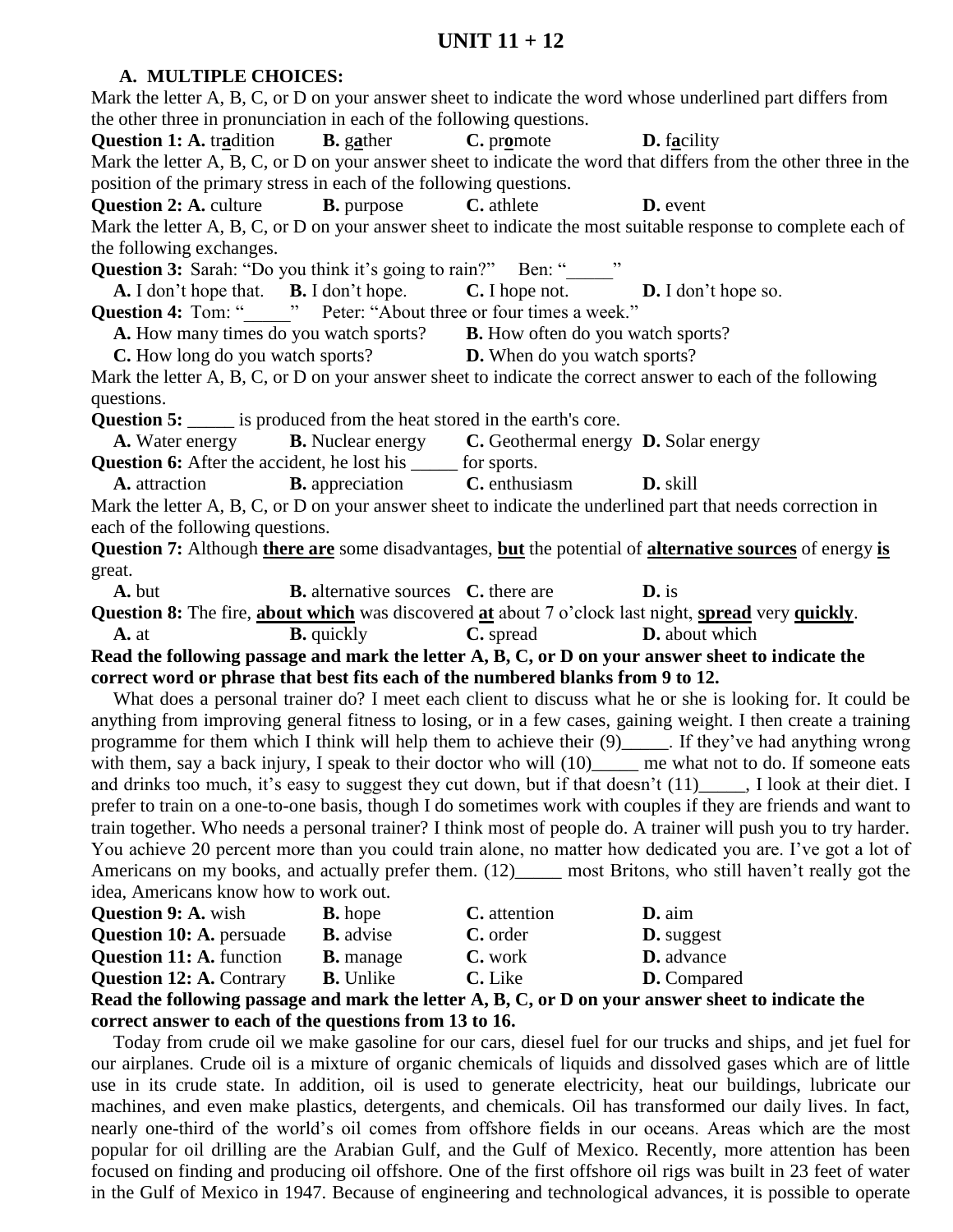in deeper and more hostile waters. We can now build platforms for oil production taller than most of the world's skyscrapers and anchor them to the sea floor in waters deeper than 1300 feet. The larger platforms hold thousands of tons of equipment and can accommodate hundreds of people who work and live there to ensure that oil is produced around the clock.

| ensure that on is produced around the clock.                                                         |                                                                                                                 |  |  |
|------------------------------------------------------------------------------------------------------|-----------------------------------------------------------------------------------------------------------------|--|--|
| <b>Question 13:</b> The passage is about ______.                                                     |                                                                                                                 |  |  |
| A. oil from offshore                                                                                 | <b>B.</b> crude oil                                                                                             |  |  |
| C. generating electricity from oil<br><b>Question 14:</b> Oil ______.                                | D. oil's usefulness and harvesting oil                                                                          |  |  |
| A. can transform human life                                                                          | <b>B.</b> all comes from offshore                                                                               |  |  |
| C. all comes from land                                                                               | <b>D.</b> has been used up                                                                                      |  |  |
| <b>Question 15:</b> Oil is produced ______.                                                          |                                                                                                                 |  |  |
| A. on platforms offshore                                                                             | <b>B.</b> in deep water                                                                                         |  |  |
| C. in undersea areas<br><b>Question 16:</b> Which sentence is NOT true?                              | D. the world's skyscrapers                                                                                      |  |  |
| A. We cannot live on an oil platform.                                                                | <b>B.</b> There is a lot of equipment on an oil platform.                                                       |  |  |
| <b>C.</b> There are many people working on an oil platform.                                          | <b>D.</b> Oil is produced all day and night.                                                                    |  |  |
| <b>B. WRITING</b>                                                                                    |                                                                                                                 |  |  |
| I. Supply the correct preposition.                                                                   |                                                                                                                 |  |  |
| 1. They opened a shelter to provide temporary housing ___________ the city's homeless.               |                                                                                                                 |  |  |
| 2. How many countries took part __________ the last Olympic Games?                                   |                                                                                                                 |  |  |
| II. Supply the correct verb forms.                                                                   |                                                                                                                 |  |  |
|                                                                                                      |                                                                                                                 |  |  |
|                                                                                                      |                                                                                                                 |  |  |
|                                                                                                      |                                                                                                                 |  |  |
| 4. They (allow)_____________________to visit Harry once a week.                                      |                                                                                                                 |  |  |
| 5. Who is the girl (dance)____________________with your brother?                                     |                                                                                                                 |  |  |
| 6. By last May Day we (be) _______________here for eight years.                                      |                                                                                                                 |  |  |
|                                                                                                      |                                                                                                                 |  |  |
| III. Give the correct form of the words in brackets.                                                 |                                                                                                                 |  |  |
|                                                                                                      | 1. If you come in at the beginning, they are all dancing (energy)_____, but by the end they all look exhausted. |  |  |
| 2. We finally arrived at the holiday cottage after an (exhaust) ________ nine-hour drive.            |                                                                                                                 |  |  |
| 3. E-mail can be (advantage) ________ to people who have stronger oral skills than writing skills.   |                                                                                                                 |  |  |
|                                                                                                      | 4. The games is an international sporting event with more than three thousand (participate)__________.          |  |  |
| 5. I'm really (appreciate)_____________ of all the help you've given me.                             |                                                                                                                 |  |  |
| 6. They have been (strong) ___________ their border defences in preparation for war.                 |                                                                                                                 |  |  |
| IV. Rewrite these sentences as directed.                                                             |                                                                                                                 |  |  |
| 1. His article was accepted by the editor. He wrote it last week. (Combine, using a relative clause) |                                                                                                                 |  |  |
| $\rightarrow$ The article                                                                            |                                                                                                                 |  |  |
| 2. The first group that gives the correct answer will win the game. (Use a reduced relative clause)  |                                                                                                                 |  |  |
| 3. Jim and Maureen are our neighbours. Their daughter has just got married. (Use a relative clause)  |                                                                                                                 |  |  |
|                                                                                                      | 4. The man is working for my father. We talked to him at the cinema last night. (Combine, using a relative      |  |  |
| clause with preposition)                                                                             |                                                                                                                 |  |  |

5. People who take physical exercise live longer. (Use **reduced relative clause**)

6. Half of the people invited to the party didn't turn up. (Use **a full relative clause**)

7. I haven't been to a wedding party for two months.  $\rightarrow$  The last time

8. He did military service. Then he went to university.  $\rightarrow$  After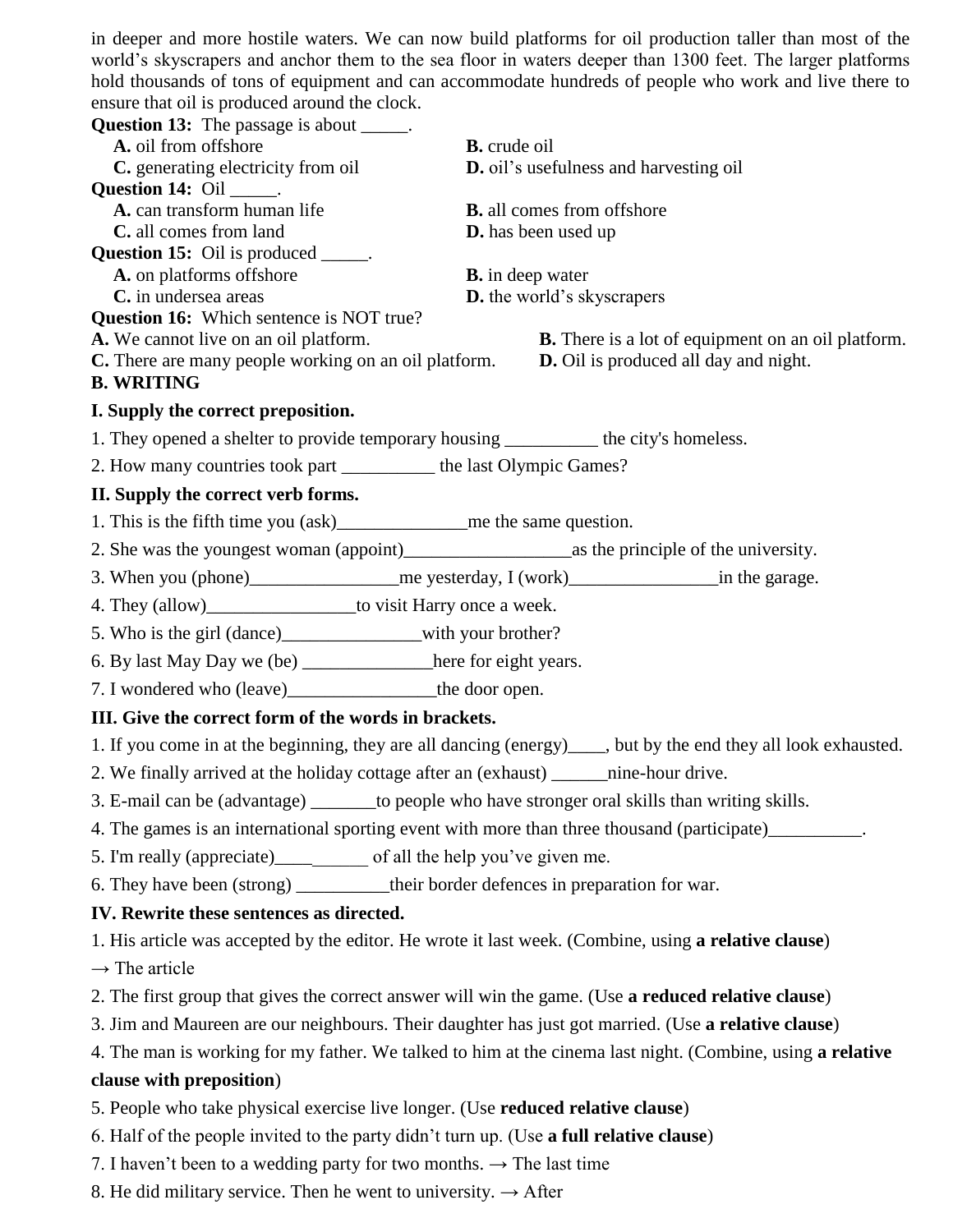# **UNIT 12 + 13**

# **I. Supply the correct verb forms.**

| 1.       | Because of the recent loss in job, those people (not/get)______ enough<br>money to buy necessities.       |  |  |  |  |
|----------|-----------------------------------------------------------------------------------------------------------|--|--|--|--|
| 2.       | That university, (found) _______ in 1912, (develop) _______ to the number                                 |  |  |  |  |
|          | of 250 thousand students.                                                                                 |  |  |  |  |
| 3.       | He ran, (cream)________ out of the room.                                                                  |  |  |  |  |
| 4.       | It was my brothers that (punish)________ because of getting bad marks.                                    |  |  |  |  |
| 5.       | You (ever, accuse)_______ of cheating in the examination?                                                 |  |  |  |  |
|          | II. Fill each blank with a preposition.                                                                   |  |  |  |  |
| 1.       | She gave all money _______ to her daughter before the end of her life.                                    |  |  |  |  |
| 2.       | In my village, villagers use water tanks which collect rainwater ______ the house<br>roof.                |  |  |  |  |
| 3.       | I took to figure skating _______ enthusiasm and began competing at the age of eight.                      |  |  |  |  |
| 4.       | What kind of person would I be if I allowed myself to indulge ______ such<br>unconstructive activity?     |  |  |  |  |
|          | <b>III. Phonetics.</b>                                                                                    |  |  |  |  |
|          | Choose the word whose underlined part is pronounced differently.                                          |  |  |  |  |
| 1.<br>2. | A. competition B. accompaniment C. modesty D. common<br>B. introduction C. enthusiasm D. indulgence       |  |  |  |  |
|          | A. culture                                                                                                |  |  |  |  |
| 3.       | Choose the word that has a different stress pattern.<br>A. guitarist B. successful C. admirable D. enable |  |  |  |  |
| 4.       | A. shooting B. karate C. aquatic D. official                                                              |  |  |  |  |
|          |                                                                                                           |  |  |  |  |
|          | IV. Use the words given to complete the following sentences.                                              |  |  |  |  |
|          | Solidarity, competition, enthusiasm, admiration, indulgence,                                              |  |  |  |  |
|          | accompanion                                                                                               |  |  |  |  |
| 1.       | I come before you today to express my _____ with the people of New York.                                  |  |  |  |  |
| 2.       | We were all filled with _______ for his achievements.                                                     |  |  |  |  |
| 3.       | An occasional glass of wine was his only ______.                                                          |  |  |  |  |
| 4.<br>5. | Nothing great was ever achieved without ________.                                                         |  |  |  |  |
| 6.       | Hunger is the ________ of poverty.<br>Most ______ cars will only roll over if they hit an obstacle.       |  |  |  |  |
|          |                                                                                                           |  |  |  |  |
|          | V. Use the correct form of the word in brackets to complete each sentence.                                |  |  |  |  |
| 1.       | There's no need to be so _______ towards them. (friend)                                                   |  |  |  |  |
| 2.       | The children rushed into and surrounded the food ________. (enthusiasm)                                   |  |  |  |  |
| 3.       | Team can't rely solely on fan _______. (avid)                                                             |  |  |  |  |
| 4.       | She owns a home in Montgomery County, Md., a market where home                                            |  |  |  |  |
|          | values have been ______ rapidly. (appreciate)                                                             |  |  |  |  |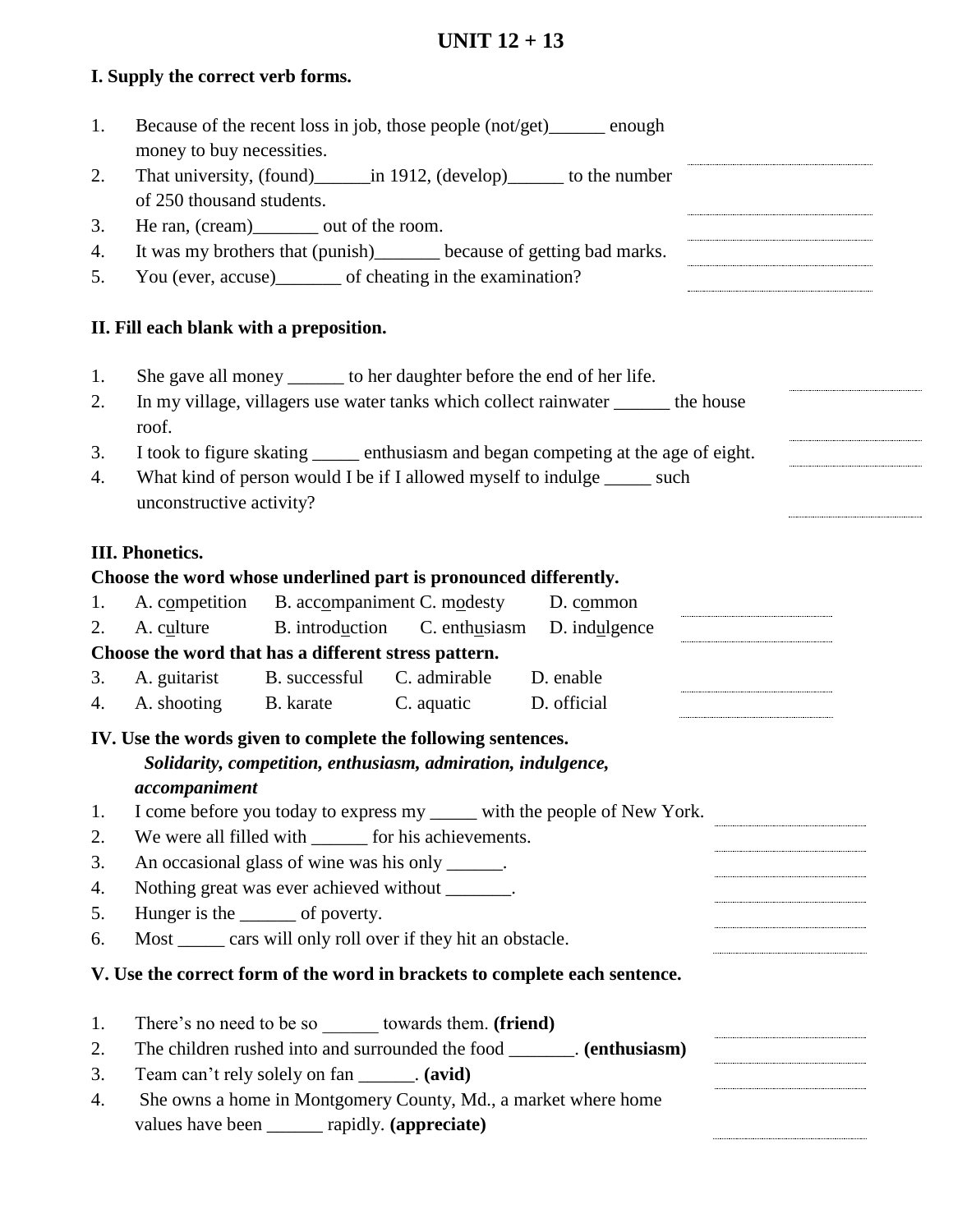# **VI. Rewrite the following sentences.**

| 1. I can't agree with that opinion. (use relative clause with preposition)                                 |
|------------------------------------------------------------------------------------------------------------|
|                                                                                                            |
| 2. Carbohydrate and fat are important to enable us to store energy. (use cleft sentence, focus on subject) |
|                                                                                                            |
| 3. Everyone was surprised that the singer had very little money when he died. (which)                      |
|                                                                                                            |
| 4. I'm only interested in why he did it. (use relative clause)                                             |
|                                                                                                            |
| 5. Vicotex was the only company which replied my letter. (reduced relative clause)                         |
|                                                                                                            |
| 6. The man talking to you when I saw you is my cousin. (use full relative clause)                          |
|                                                                                                            |

# **UNIT 12 + 13**

# **I. Supply the correct verb forms.**

| 1. | morning.                                                                                                   |  | His personal problems (distract) him from work all this                 |                                                                        |  |
|----|------------------------------------------------------------------------------------------------------------|--|-------------------------------------------------------------------------|------------------------------------------------------------------------|--|
| 2. |                                                                                                            |  | The teacher permitted (go)_________out before the test.                 |                                                                        |  |
| 3. |                                                                                                            |  | It is Mary that (give)________ three bunches of flowers this week.      |                                                                        |  |
| 4. |                                                                                                            |  | The police (just, find) ________ the jewelry (steal) _______ last week. |                                                                        |  |
| 5. |                                                                                                            |  | Minh (congratulate) ________ on passing the exam this morning?          |                                                                        |  |
|    | II. Fill each blank with a preposition.                                                                    |  |                                                                         |                                                                        |  |
| 1. | a while.                                                                                                   |  |                                                                         | If you are beginners, ask and learn from those that have worked ______ |  |
| 2. | The modal was adapted with respect to three points______ the purpose<br>of this study.                     |  |                                                                         |                                                                        |  |
| 3. | The entire team starts training in September, while the distance runners<br>compete _______ cross country. |  |                                                                         |                                                                        |  |
| 4. |                                                                                                            |  |                                                                         |                                                                        |  |
|    | <b>III. Phonetics.</b>                                                                                     |  |                                                                         |                                                                        |  |
|    |                                                                                                            |  | Choose the word whose underlined part is pronounced differently.        |                                                                        |  |
|    |                                                                                                            |  | 1. A. appreciate B. disable C. ability D. collect                       |                                                                        |  |
|    |                                                                                                            |  | 2. A. develop B. gather C. solidarity D. attract                        |                                                                        |  |
|    | Choose the word that has a different stress pattern.                                                       |  |                                                                         |                                                                        |  |
|    |                                                                                                            |  | 3. A. considerably B. variety C. competition D. occasion                |                                                                        |  |
|    |                                                                                                            |  | 4. A. aspect B. inside C. occupy D. foreign                             |                                                                        |  |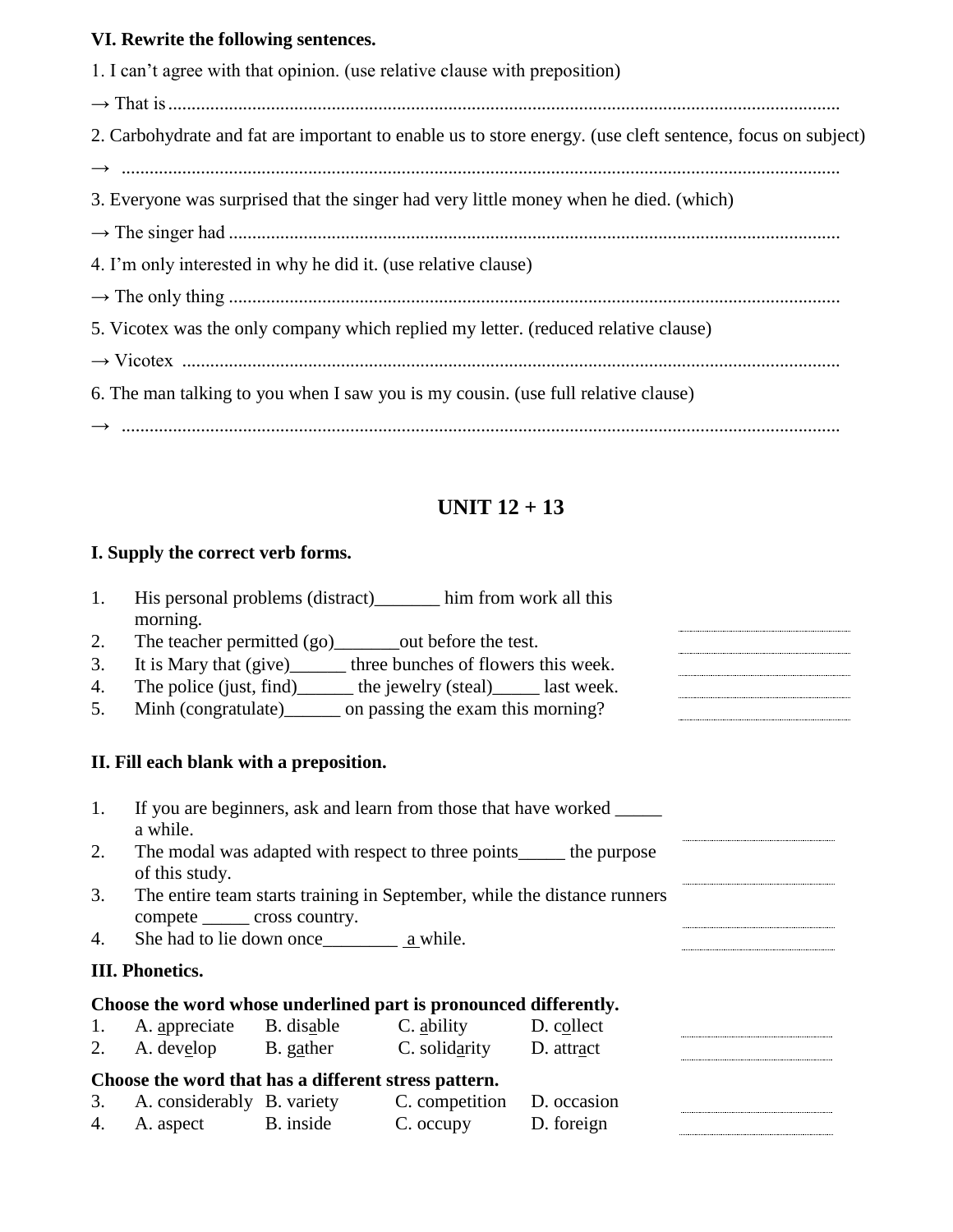|    | IV. Use the words given to complete the following sentences.                                            |
|----|---------------------------------------------------------------------------------------------------------|
|    | Solidarity, competition, enthusiasm, admiration, indulgence,                                            |
|    | accompaniment                                                                                           |
| 1. | A man can succeed at almost anything for which he has unlimited_                                        |
| 2. | Constant ________ in bad habits brought about his ruin.                                                 |
| 3. | This only heightens our ________.                                                                       |
| 4. | The _______ has been thrown open to the public.                                                         |
| 5. | He voiced his ______ with the weak and defenseless.                                                     |
| 6. | She made her speech to the ______ of loud laughter.                                                     |
|    | V. Use the correct form of the word in brackets to complete each sentence.                              |
| 1. | We place little value on the benefit of _______ understanding. (culture)                                |
| 2. | He plays a young man struggling _______ to accept the death of this<br>mother. (succeed)                |
| 3. | Football players are known to suffer from relatively high rates of injury                               |
|    | compared with participants in other sports and ______. (occupy)                                         |
| 4. | A supply chain is a mechanism that ________ products to be available in the                             |
|    | right amount at the right place and time. (able)                                                        |
|    | VI. Rewrite the following sentences.                                                                    |
|    | 1. Mary knows very little about a subject, which is electronics. (use relative clause with preposition) |
|    |                                                                                                         |
|    | 2. The only person to understand me is my dad. (use relative clause)                                    |
|    |                                                                                                         |
|    | 3. I sent her a birthday card on her birthday. (use cleft sentence, focus on adverbial phrase)          |
|    | 4. The police have freed a woman. They arrested her last week.                                          |
|    | 5. I met a man working in this company for long time. (use full relative clause)                        |
|    | 6. The pilot was the only man who was rescued after the crash. (reduced relative clause)                |
|    |                                                                                                         |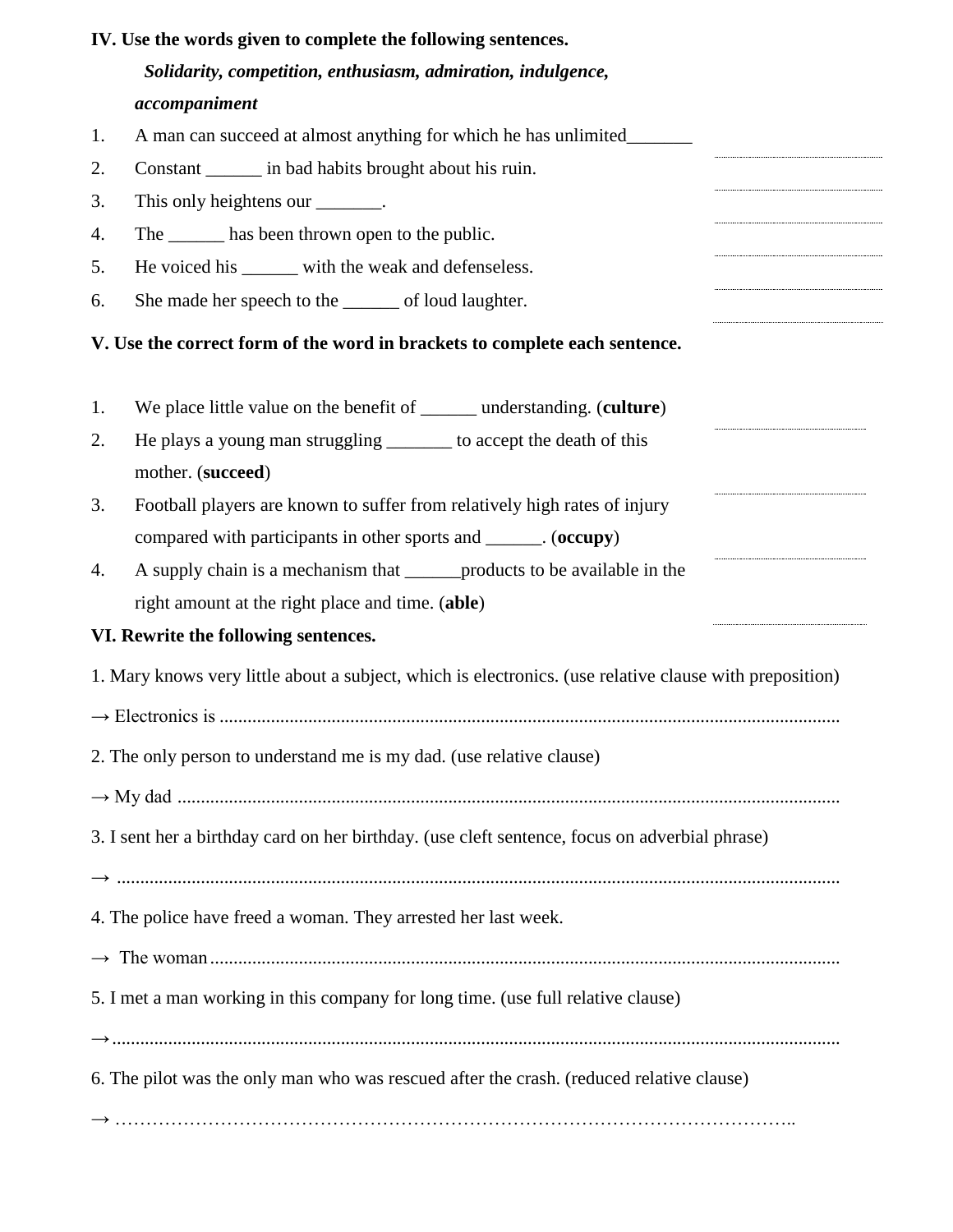# **UNIT 12 + 13**

### **A. MULTIPLE CHOICE QUESTIONS**  1. Choose the word whose underlined part is pronounced differently from that of the others. A. c**o**llector B. m**o**dest C. f**o**reign D. kn**o**wledge 2. Choose the word whose underlined part is pronounced differently from that of the others. A. R**u**ssia B. occ**u**py C. w**o**nder D. acc**o**mpany 3. Choose the word whose stress pattern is different from that of the others. A. effort B. official C. knowledge D. history 4. Choose the word whose stress pattern is different from that of the others. A. friendship B. facility C. athletics D. appreciate *5-10. Choose the word or phrase that best fits the blank space in each sentence.* 5. He offered \_\_\_\_\_\_\_\_\_\_\_\_\_ these bags. A. helped me carrying B. helping me to carry C. to help me carry D. to help me carrying 6. \_\_\_\_\_\_\_\_\_\_\_\_ did not reach everyone. A. The email was sent B. The email which sent C. The email I sent it D. The email I sent 7. The President said he wouldn't add fuel \_\_\_\_\_\_\_\_\_\_ the fire by commenting without knowing all the facts. A. in B. into C. on D. to 8. Scientists claim they have succeeded  $\frac{1}{C \text{ in}}$  finding a cure for cancer.<br>A over B on A. over B. on C. in D. about 9. \_\_\_\_\_\_\_\_\_\_\_\_\_\_\_\_\_\_\_\_ by some other musicians, she made a successful world concert tour in 2002. A. Accompanied B. Accomplished C. Discarded D. Given 10. A: Good morning. \_\_\_\_\_\_\_\_\_\_? B: Yes. Could you help me send this mail? A. Could I send this mail, sir? B. What can I do for you, sir? C. What can I do, sir? D. What kind of mails do you need, sir? *11-12. Choose the underlined word or phrase that needs correcting.* 11. I am delighted to be heard your good news. A. delighted B. I am C. to be heard D. good news 12. The person sits next to me is someone I've never met. A. I've never B. next to C. someone D. sits **B. WRITING:**

## **I. Give the correct form of the verbs in brackets.**

- 1. We find that we (take) \_\_\_\_\_\_\_\_\_\_\_\_\_\_\_\_\_\_\_\_ a wrong way.
- 2. I (ask) to tell about him several times.
- 3. Where are you?  $-$  I'm upstairs. I (have) a bath.
- 4. This is the first man (arrest) by the police yesterday.
- 5. David (bear) \_\_\_\_\_\_\_\_\_\_\_\_\_ after his father (die) \_\_\_\_\_\_\_\_\_\_\_\_\_.
- 6. In my spare time, I enjoy (watch) \_\_\_\_\_\_\_\_ cartoons.
- 7. It's time you (work) harder for the upcoming exam.
- **II. Supply the correct form of the words in brackets.** 
	- 1. A approach to learning is discouraged. (COMPETE)
	- 2. The government provided an  $\text{\pounds}25$  million to expand the service. (ADD)
	- 3. It is difficult to find the solution for this problem. (PRACTICE)
	- 4. James was \_\_\_\_\_\_\_\_\_\_ her courage and determination. (ADMIRE)
	- 5. The offices will be ready for \_\_\_\_\_\_\_\_\_\_\_\_\_\_\_\_\_\_\_\_ in June. (OCCUPY)
	- 6. She watched them with an \_\_\_\_\_\_\_\_\_\_\_\_ smile. (APPRECIATE)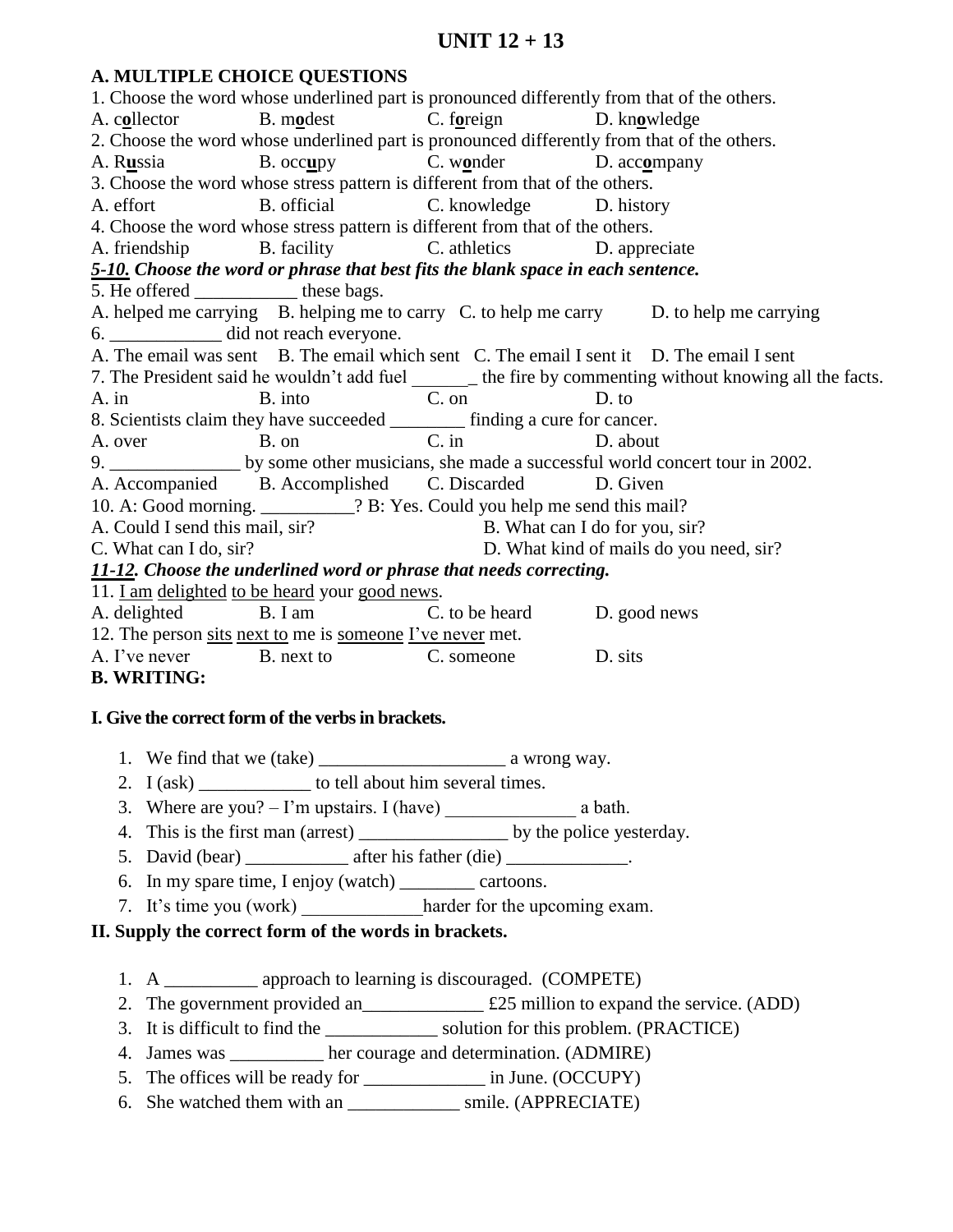#### **III. Rewrite the sentences as directed.**

- 1. The football team have won all their matches this season, and their manager is a famous Spanish footballer. $\rightarrow$  The football team
- 2. I need a book.  $\rightarrow$  (Cleft sentence)
- 3. Michael laughed when I told him the joke.  $\rightarrow$  (relative clause) The joke
- 4. All the doors were open. That seemed rather odd. → (using **the connector**) \_\_\_\_\_\_\_\_\_
- 5. Tom had been driving all day. He was tired and wanted to stop. (relative pronoun)
- → \_\_\_\_\_\_\_\_\_\_\_\_\_\_\_\_\_\_\_\_\_\_\_\_\_\_\_
- 6. The dog that chases our cat belongs to those people. (whose)
- $\rightarrow$  Those are
- 7. We stayed at the Grand Hotel. Ann recommended it to us. (relative clause)
- → \_\_\_\_\_\_\_\_\_\_\_\_\_\_\_\_\_\_\_\_\_\_\_\_\_\_\_
- 8. Is this the book? You asked me for it. (the preposition+ relative pronoun)
- → \_\_\_\_\_\_\_\_\_\_\_\_\_\_\_\_\_\_\_\_\_\_\_\_\_\_\_\_\_

#### **IV. Fill in the blanks using the given words, there are more words than needed**

*In on from held caused participated athletes strengthen.*

The 23rd Southeast Asian Games (also known as the 2005 SEA Games) were a biannual multi-sport event  $(1)$  in the Philippines  $(2)$  November 27, 2005 to December 5, 2005. The games were  $(3)$  by 11 countries located in Southeast Asia.

The first gold medal of the games was awarded to Singapore \_\_\_(4) November 25 when the Water Polo team came out unbeaten in the round-robin tournaments, with the Philippine team taking the silver medal and the Malaysian team the bronze.

The Games were also considered both a spectacular event and a valuable opportunity for (5) to gain competition experience and preparation for the upcoming Asian Games and Olympic Games. It was purposely created to\_\_\_\_\_(6) friendship, solidarity and understanding among neighboring countries in the region.

# **UNIT 12 + 13**

#### **A. MULTIPLE CHOICE QUESTIONS.**

**Question 1:** Choose the word whose stress pattern is different from that of the others. A. decade B. purpose C. variety D. effort **Question 2:** Choose the word whose stress pattern is different from that of the others. A. relate B. occupied C. successful D. karate **Question 3:** Choose the word whose underlined part is pronounced differently from that of the others. A. **th**at B. **th**eir C. t**h**rough D. toge**th**er **Question 4:** Choose the word whose underlined part is pronounced differently from that of the others. A. advanced B. tr**a**dition C. v**a**riety D. **a**dd *5-11. Choose the word or phrase that best fits the blank space in each sentence.* **Question 5:** What time do you collect the kids school?

| A. from | B. away | C. at | D. for |
|---------|---------|-------|--------|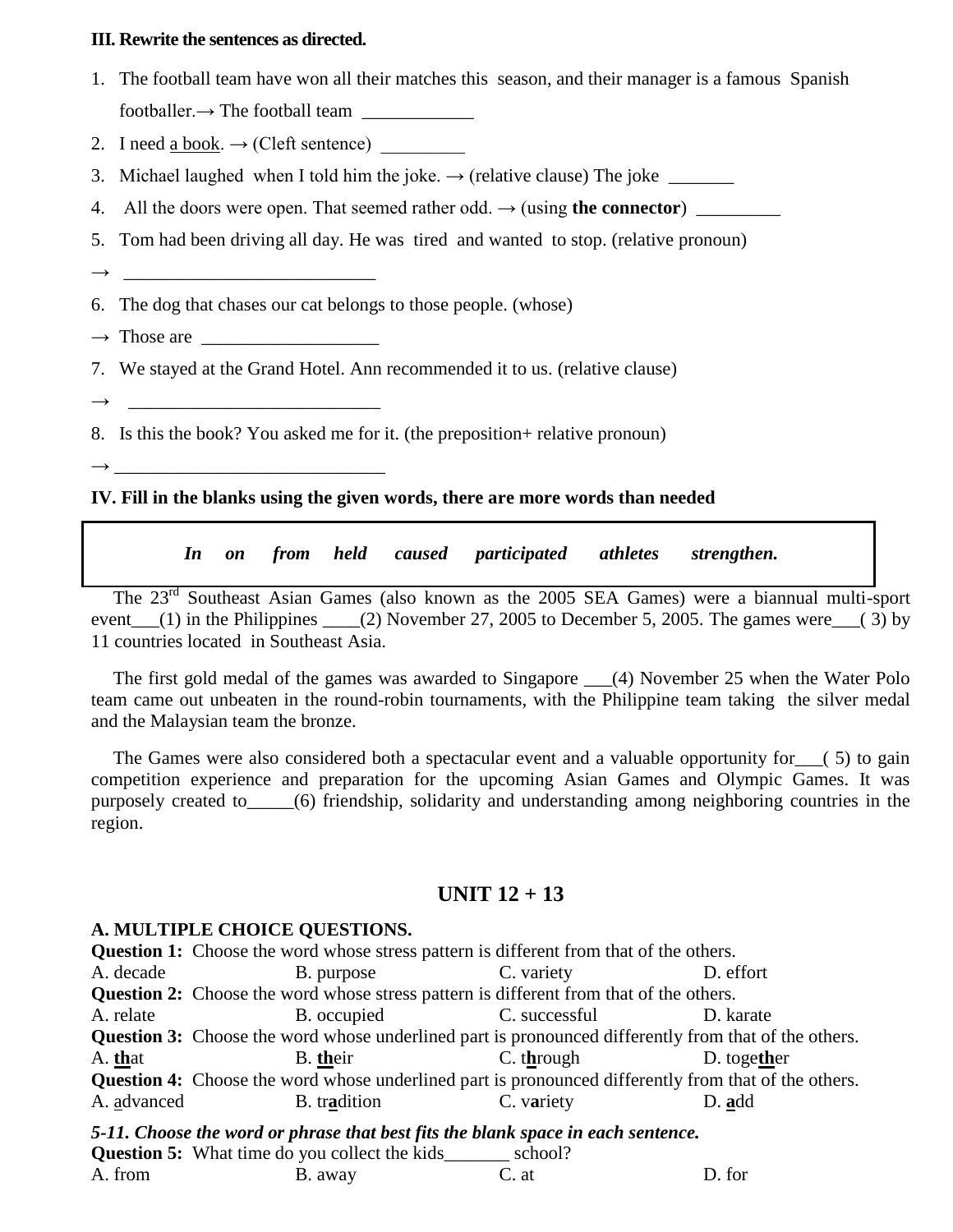|                                                                                                              | <b>Question 6:</b> ": Oh, it is time for me to leave, Mary. - Mary: ______.                     |             |                      |  |  |  |  |
|--------------------------------------------------------------------------------------------------------------|-------------------------------------------------------------------------------------------------|-------------|----------------------|--|--|--|--|
| A. Speaking.                                                                                                 | B. Me neither                                                                                   | C. So long. | D. Long time no see. |  |  |  |  |
|                                                                                                              | <b>Question 7:</b> Her dream was to compete_________ the Olympics.                              |             |                      |  |  |  |  |
| $A$ . in                                                                                                     | B. for                                                                                          | C. away     | D. from              |  |  |  |  |
|                                                                                                              | <b>Question 8:</b> We must request people to obey our firm policy exactly. We can't have people |             | late all             |  |  |  |  |
| the time.                                                                                                    |                                                                                                 |             |                      |  |  |  |  |
| A. arrived                                                                                                   | B. to arrive                                                                                    | C. arrive   | D. arriving          |  |  |  |  |
| <b>Question 9:</b> This movie is really sad. I think ______.                                                 |                                                                                                 |             |                      |  |  |  |  |
| A. I cry                                                                                                     | B. I'm going to cry C. I'll cry                                                                 |             | $D.$ I'm crying      |  |  |  |  |
| <b>Question 10:</b> We visit schools with the ___________ of getting young people interested in the theatre. |                                                                                                 |             |                      |  |  |  |  |
| A. aim                                                                                                       | B. purpose                                                                                      | C. event    | D. effort            |  |  |  |  |
| <b>Question 11:</b> "Do you mind if I take a seat?" - "                                                      |                                                                                                 |             |                      |  |  |  |  |
|                                                                                                              | A. Yes, do as you please B. No, do as you please C. Yes, I don't mind                           |             | D. No I mind         |  |  |  |  |
| 12-13. Choose the underlined word or phrase that needs correcting                                            |                                                                                                 |             |                      |  |  |  |  |
| Question 12: To save money, my son decided to live with his grandparents when attended college.              |                                                                                                 |             |                      |  |  |  |  |
| A. to live                                                                                                   | B. attended                                                                                     | C. college  | D. to save           |  |  |  |  |
| <b>Question 13:</b> Finished her household chores, Jane decided to do some shopping.                         |                                                                                                 |             |                      |  |  |  |  |

# *14- 18. Choose the word (A, B, C or D) that best fits the blank space in the following passage.*

A. household chores B. shopping C. to do D. finished

 The Asian Games, also (14) as Asiad, is a Pancontinental multi-sport event held every four years among (15) from all over Asia. The Games were regulated by the Asian Games Federation (AGF) from the first Games in New Delhi, India, until the 1978 Games. Since the 1982 Games they have been organized by the Olympic Council of Asia (OCA), after the breakup of the Asian Games Federation. The Games are (16) by the International Olympic Committee (IOC) and are described as the second largest multi-sport event after the Olympic Games.

 In its history, nine nations have hosted the Asian Games. Forty-six nations have participated in the Games, including Israel, which was excluded from the Games after their last (17) in 1974.

The most recent games were held in Incheon, South Korea from 19 September to 4 October 2014, (18) the next games will be held in Jakarta and Palembang, Indonesia from 18 August to 2 September 2018.

| D. hosted        |
|------------------|
| D. competitors   |
| D. realized      |
| D. participation |
| D. when          |
|                  |

#### *19-22. Read the passage and then answer the questions by choosing the best option.*

 Although they are safe to use in a short term, coal, gas and oil present a long-term threat to the environment. All three types of fossil fuels produce carbon dioxide in far greater quantities than plants can use. The carbon dioxide then accumulate in the atmosphere and may even increase the earth's "heat load" and lead global rises in temperature. Furthermore, all three fossil fuels are non-renewable forms of energy.

 Geothermal power is unlikely ever to be an energy source of major importance. It is limited and is exploitable in only a few places. Hydro-power offers a much more useful source of energy. It is also renewable but its availability is limited. Dams cannot be built in certain areas. Wind power is a pollution-free source of renewable energy but it cannot be used in many parts of the world where there is insufficient wind. Wave power is non-polluting and doesn't add to the earth's heat but it is ineffective where the sea is usually calm.

 Solar energy is renewable. It doesn't cause pollution and doesn't add to the earth's heat load. Unfortunately. Solar power is not distributed equally and it also requires expensive equipment. Finally nuclear power provides a very efficient and renewable power source. However, there is not only a great danger of leaks or accidents but there is also the problem of the disposal of radioactive waste.

**Question 19:** The threat caused by fossil fuels in the long term is.

- A. the increase in global temperature. B. the non-renewable forms of energy.
- 
- C. the safety of using them. D. the greater quantities of carbon dioxide in plants.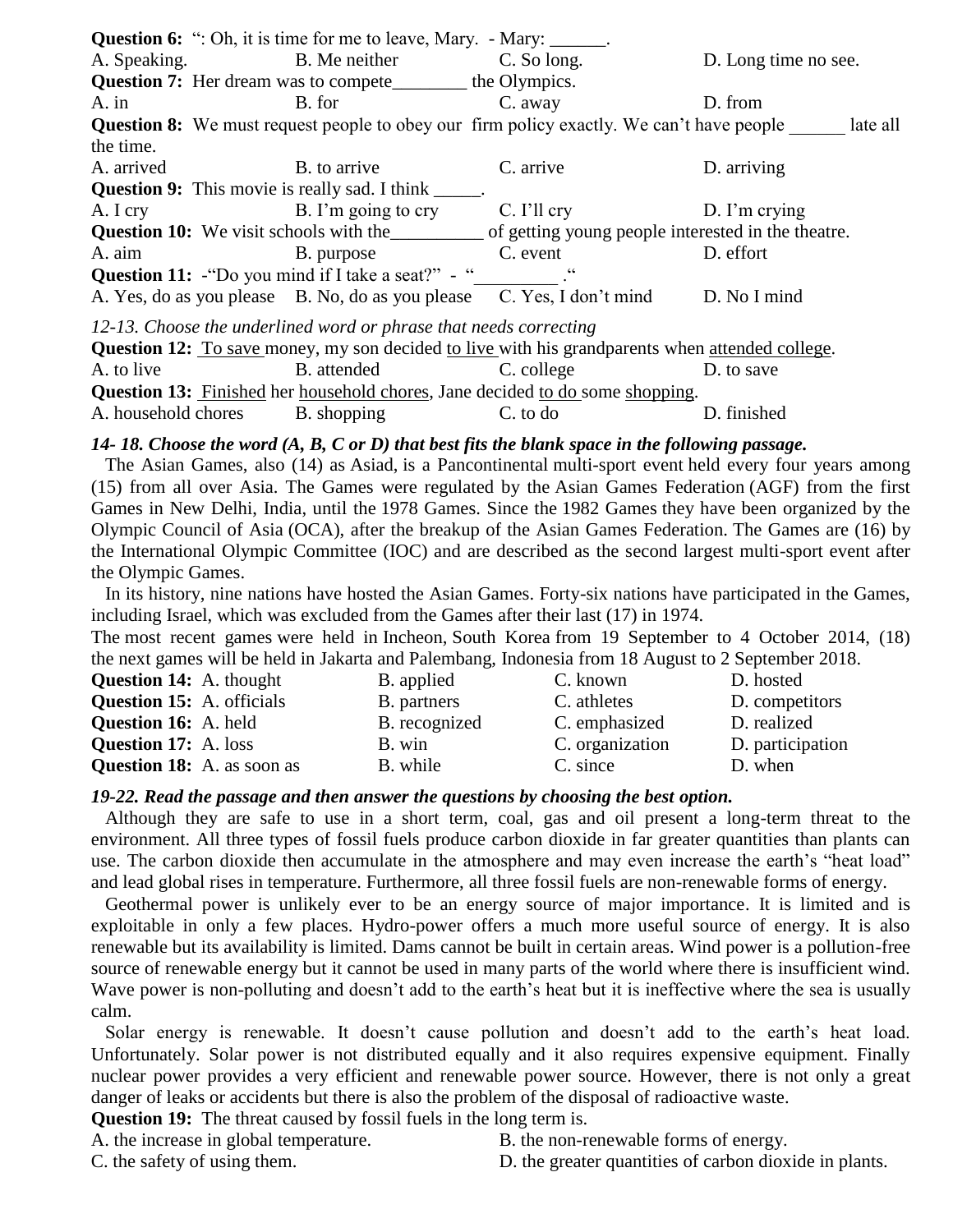**Question 20:** The following renewable energies are not polluted EXCEPT A. wave power. B. wind power. C. nuclear power. D. solar power. **Question 21:** it's worrying to use nuclear power because A. it's non-renewable. B. it is not leaking. C. it can cause accidents. D. it is inefficient.

**Question 22:** What is NOT true about the passage?

- A. Where dams cannot be built, hydro-power is impossible.
- B. Likely any other renewable energy, solar power has some disadvantages.
- C. Fossil fuels are unlimited and safe to use in the distant future.
- D. The use of solar power and wind power depends on the weather.

# **B. WRITING**

# **I. Give the correct form of the verbs in brackets.**

- 1. We \_\_\_\_\_ (go) to the beach every day when we were on holiday.
- 2. People need \_\_\_\_\_ (encourage) to use public transport if we want to reduce our carbon emissions.
- 3. The pilot was the only man (survive) the crash.
- 4. The vase \_\_\_\_\_ (break) by my little daughter was very valuable.
- 5. The heat coming from deep inside the earth \_\_\_\_\_ (call) geothermal heat.
- 6. Harry isn't the kind of person (get) on with everyone.

# **II. Supply the correct form of the words in brackets.**

- 1. Technically he is a very \_\_\_\_\_ (accomplish) speaker.
- 2. Garbage \_\_\_\_\_ (collect) are made every Tuesday morning.
- 3. Swiss chocolate is my only \_\_\_\_\_ (indulgent).
- 4. He (success) completed a master's degree.
- 5. The school offers a program for students who are \_\_\_\_\_ (skill) in metalwork.
- 6. He answers with \_\_\_\_\_ (modest) when asked about his role in the war.

## **III. Rewrite the sentences as directed.**

1. Mary was late. It was unusual for her. (which)

 $\rightarrow$ 

- 2. He was a person. Everyone regarded him as trustworthy. (Omission of Relative Pronoun)
- → \_\_\_\_\_\_\_\_\_\_\_\_\_\_\_\_\_\_\_\_\_\_\_\_\_\_\_\_\_\_\_\_\_\_\_\_\_\_\_\_\_\_\_\_\_\_\_\_\_\_\_\_\_\_\_\_
- 3. English is an important language. We have to master it. (Reduced relative clause)

 $\rightarrow$ 

- 4. They are living in a city with a population of 14 million.
- $\rightarrow$  The city in
- 5. Tiger Woods played golf. (subject focus)

 $\rightarrow$  It

6. You didn't tell us the reason. We have to cut down our daily expenses for that reason. (why)

→ \_\_\_\_\_\_\_\_\_\_\_\_\_\_\_\_\_\_\_\_\_\_\_\_\_\_\_\_\_\_\_\_\_\_\_\_\_\_\_\_\_\_\_\_\_\_\_\_\_\_\_\_\_\_\_\_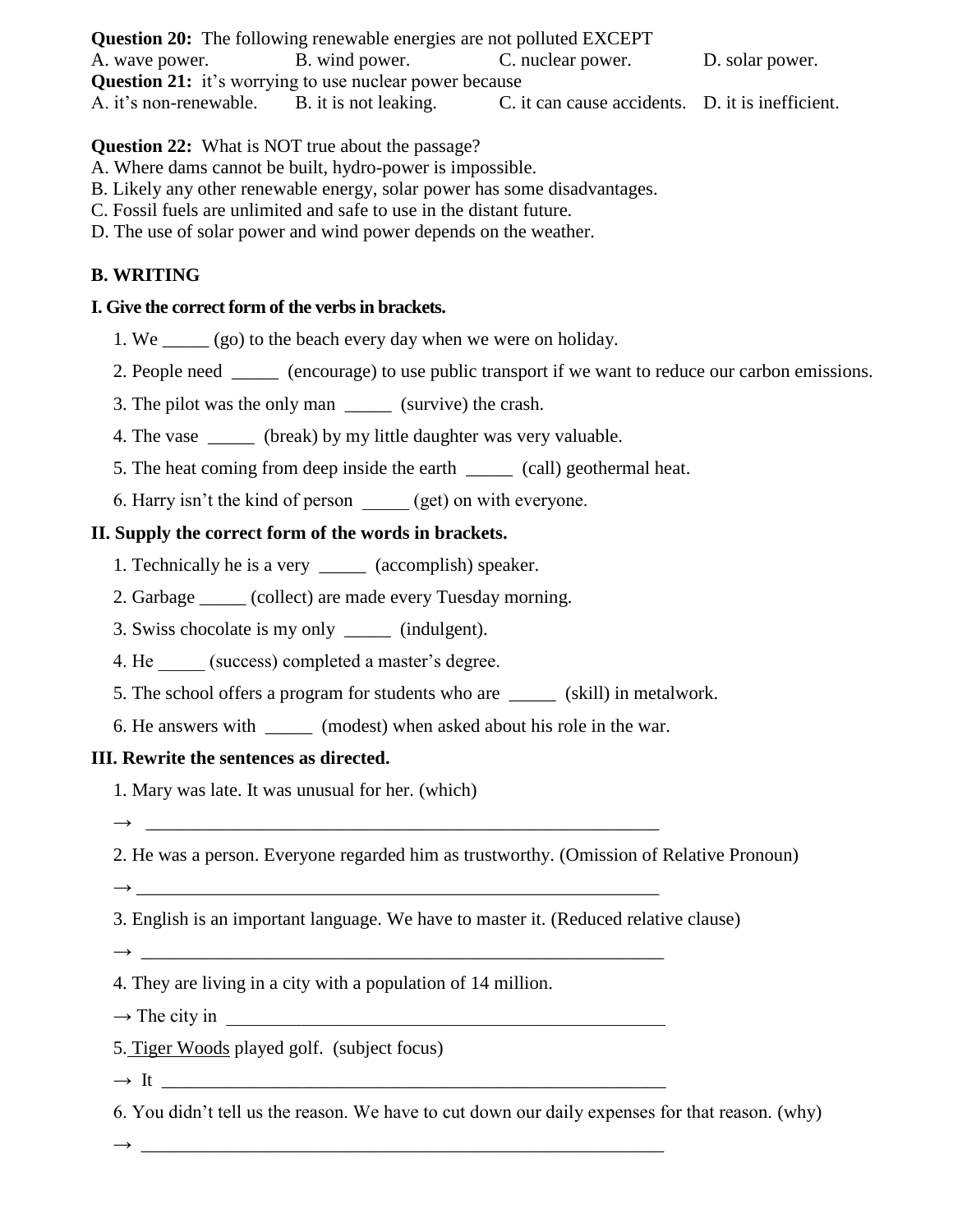# **UNIT 12 + 13 + 15**

## **MULTIPLE CHOICE QUESTIONS**

1. Choose the word whose underlined part is pronounced differently from that of the others. A. d**u**ring B. n**u**mber C. introd**u**ce D. enth**u**siasm 2. Choose the word whose underlined part is pronounced differently from that of the others. A. cen**t**ury B. cer**t**ain C. rou**t**ine D. fortuna**te** 3. Choose the word whose stress pattern is different from that of the others. A. conquest B. admire C. provide D. improve 4. Choose the word whose stress pattern is different from that of the others. A. athletics B. enormous C. historical D. cosmonaut *5-10. Choose the word or phrase that best fits the blank space in each sentence.* 5. The drivers subset of the stop before they crashed into each other. A. could B. were able to C. would D. used to 6. Nothing serious has happened, \_\_\_\_\_\_\_\_\_\_\_\_\_? A. hasn't it B. have they C. has it D. haven't they 7. Before Gagarin's flight, no one knew what would happen a human being in space. A. in B. for C. to D. with 8. How do you intend to deal \_\_\_\_\_\_\_\_\_\_ this problem? A. by B. to C. with D. about 9. How often are the Asian Games \_\_\_\_\_\_\_\_\_\_\_? A. held B. taken place C. opened D. happened 10. " Could I ask you a rather personal question?" " A. I'd love to. B. Sure, go ahead. C. Yes. I'm not sure. D. Let's start. *11-12. Choose the underlined word or phrase that needs correcting.* 11. I gave my address to a man I met him on the train last Sunday. A. him B. gave C. to D. the train 12. The tables were cleaned by the waiters when a group of tourists arrived. A. were B. by C. when D. arrived

## **WRITING**

#### **I . Give the correct form of the verbs in brackets.**

- 1. I'm sure Robert will be famous one day. He (appear) in three movies already.
- 2. Where's Polly?-She\_\_\_\_\_\_(be ) in her room studying.
- 3. Jack refused to take the vase\_\_\_\_\_\_(damage) in the post.
- 4. World War I, \_\_\_ (last) four years, was fought mainly in Europe.
- 5. Milk (usually, keep) in the fridge.
- 6. How did people communicate over long distances before the phone\_\_\_(invent).

#### **II. Supply the correct form of the words in brackets.**

- 1. We are doing a special of Chilean wines. (PROMOTE)
- 2. Their plan will probably meet with little \_\_\_\_\_\_\_.(SUCCESSFUL)
- 3. \_\_\_\_\_\_, the early learning years are crucial to a child's educational development. (CERTAIN)
- 4. Her symptoms are more \_\_\_\_\_\_ than physical. (PSYCHOLOGY)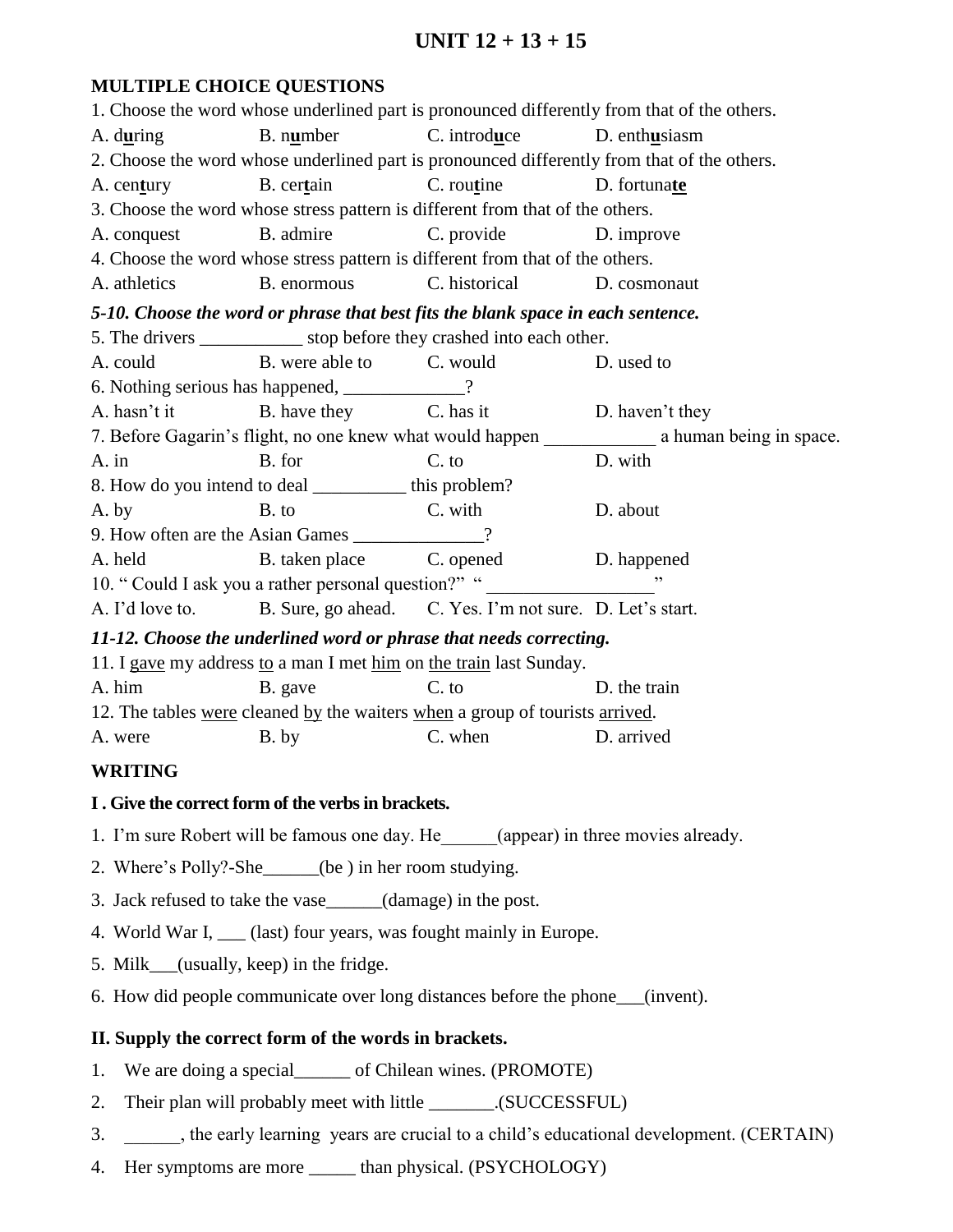#### **III. Fill in the blanks using the given words, there are more words than needed**

*before, after, being in, succeeded, success, revisiting, flight, fly*

*On 12<sup>th</sup> April, 1961, Yuri Gagarin, a Russian Cosmonaut became the first human (1)\_\_\_\_\_ space. Although his (2)\_\_\_\_\_\_ lasted only 108 minutes, its (3)\_\_\_\_\_ made him a national hero. He also became the first person to eat and drink in zero gravity, and he was able to view the Earth in a way that no one had done (4)\_\_\_\_\_\_. Unfortunately, a plane crash in March 1968 made Gagarin's desire of (5)\_\_\_\_\_\_\_\_\_\_ space impossible. After his death, his hometown and the Cosmonaut Training Center at Star City, Russia were named (6)\_\_\_\_\_*

### **IV. Rewrite the sentences as directed.**

- 1. Peter shared the flat with a boy. He is a philosophy student.
- $\rightarrow$  The boy with
- 2. I set your dictionary on the table a few minutes ago.
- $\rightarrow$  It
- 3. They believed that he was in town last night.
- $\rightarrow$  He

4. Some people live next door to us. They are very nice. (Use reduced relative clause)

 $\rightarrow$ 

5. People think one of the guests stole the jewels.

- $\rightarrow$  One of the guests
- 6. When did he start working for this company?
- $How long$

# **UNIT 12 + 13 + 15**

## **MULTIPLE CHOICE QUESTIONS.**

1. Choose the word whose underlined part is pronounced differently from that of the others. A. tragic B. congratulate C. challenge D. engineer 2. Choose the word whose underlined part is pronounced differently from that of the others. A. compete B. sport C. effort D. introduce 3. Choose the word whose stress pattern is different from that of the others. A. practice B. promote C. participate D. appreciate 4. Choose the word whose stress pattern is different from that of the others. A. modest B. successful C. accomplished D. discarded *5-15. Choose the word or phrase that best fits the blank space in each sentence.* 5. The management does not allow A. to smoking B. to smoke C. smoking D. smoke 6. I think you haven't finished your homework yet,  $\qquad$  ? A. haven't you B. do I C. don't I D. have you 7. I always wanted to visit Paris, \_\_\_\_\_\_of France. A. is the capital B. the capital C. that is the capital D. which the capital is 8. I'd lost my key, so I the door when I got home. A. couldn't unlock B. wasn't able to lock C. could lock D. was able to unlock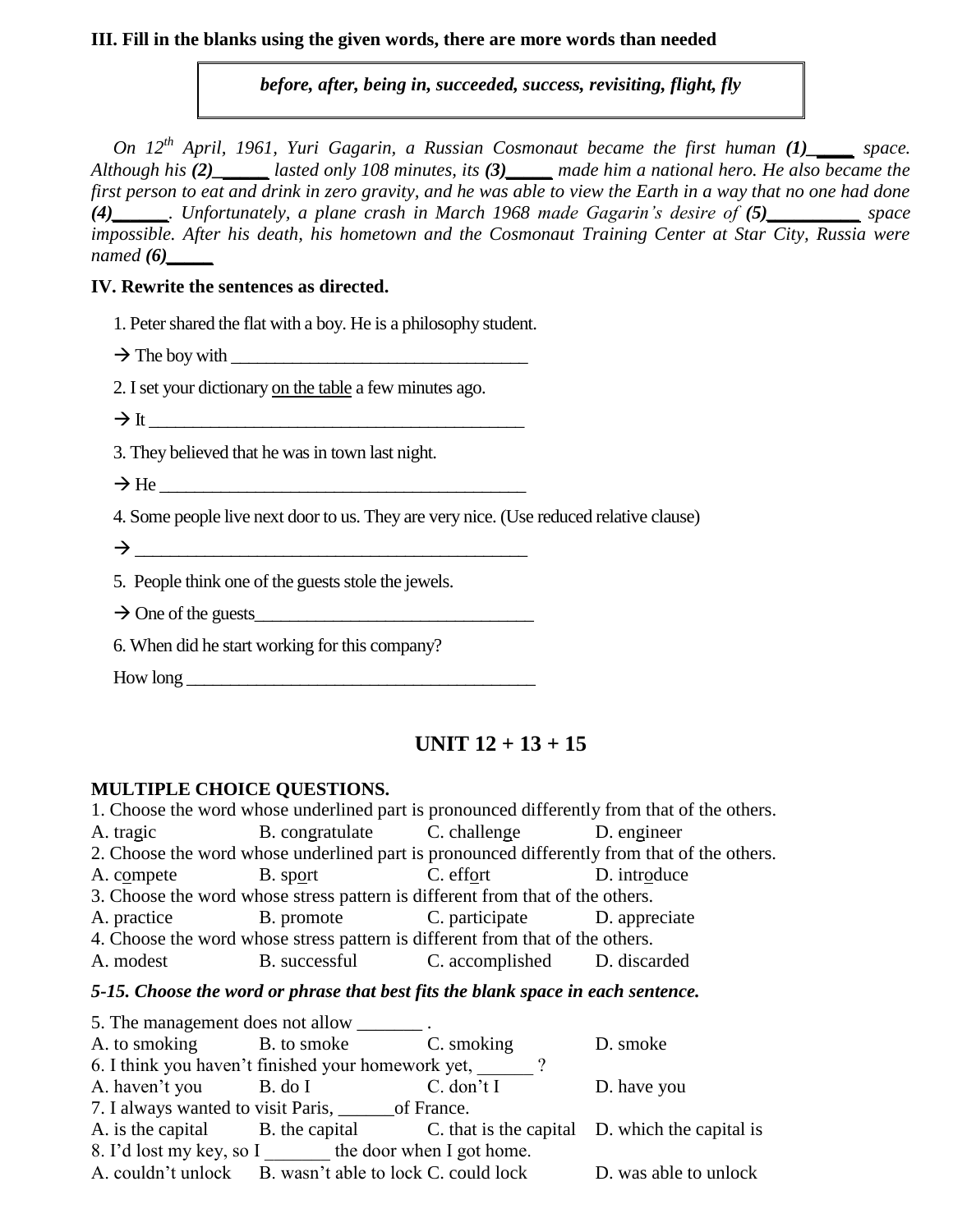| 9. Oxford, _______ attracts many tourists, is often crowded in the summer. |                                                                                          |         |                                                                                       |           |  |  |
|----------------------------------------------------------------------------|------------------------------------------------------------------------------------------|---------|---------------------------------------------------------------------------------------|-----------|--|--|
|                                                                            | A. which B. that C. where D. whose                                                       |         |                                                                                       |           |  |  |
| 10. The government had been unable to deal _______ the economic crisis.    |                                                                                          |         |                                                                                       |           |  |  |
| A. on B. to                                                                |                                                                                          | C. with | D. of                                                                                 |           |  |  |
| 11. These children were collected ________ school.                         |                                                                                          |         |                                                                                       |           |  |  |
|                                                                            | A. from B. at C. in                                                                      |         | D. of                                                                                 |           |  |  |
|                                                                            | 12. There are some hobbies that I _______ in for a while besides reading and collecting. |         |                                                                                       |           |  |  |
|                                                                            | A. occupy B. indulge C. accomplish D. fascinate                                          |         |                                                                                       |           |  |  |
| 13. The singer was ________ on the piano by her sister.                    |                                                                                          |         |                                                                                       |           |  |  |
|                                                                            | A. accompanied B. performed C. played                                                    |         | D. helped                                                                             |           |  |  |
| , ,<br>14. Ann: "what kinds of movies do you like?" - Lucy: "              |                                                                                          |         |                                                                                       |           |  |  |
|                                                                            |                                                                                          |         | A. Yes, so do I B. Me? No, I won't C. I didn't like it D. I prefer listening to music |           |  |  |
| 15. Jack: "What happened to you?" Helen: "                                 |                                                                                          |         |                                                                                       |           |  |  |
| A. I don't like that story                                                 |                                                                                          |         | B. I'm broad-shouldered C. I was at a party                                           | D. I fell |  |  |
| down the stairs                                                            |                                                                                          |         |                                                                                       |           |  |  |

#### *16-19. Choose the underlined word or phrase that needs correcting.*

16. If I were a little taller, I could be astronaut, but I don't meet the height requirement. A. astronaut B. were C. don't meet D. could be 17. In 1960, John F. Kennedy became the youngest man ever to elect president. A. to elect B. In 1960 C. became D. ever 18. Small distinctions among stamps, unimportant to the person average, would mean a great deal to the stamp collector. A. mean B. Small distinctions C. person average D. stamp 19. Those want to improve their minds can take a course of "Living with more meaning" A. minds B. to improve C. Those D. with

#### *20- 25. Choose the word (A, B, C or D) that best fits the blank space in the following passage.*

 *Neil Alden Armstrong (August 5, 1930 – August 25, 2012) was an American (20) \_\_\_\_\_\_ and the first person (21) \_\_\_\_\_\_ on the Moon. He was also an aerospace engineer, naval aviator, test pilot, and university professor. (22) \_\_\_\_\_\_ becoming an astronaut, Armstrong was an officer in the U.S. Navy and served in the Korean War. After the war, he (23) \_\_\_\_\_\_ his bachelor's degree at Purdue University and (24)*

*\_\_\_\_\_\_ as a test pilot at the National Advisory Committee for Aeronautics (NACA) High-Speed Flight Station, where he logged over 900 flights. He (25) \_\_\_\_\_\_ completed graduate studies at the University of Southern California.*

| 20. A. astronaut | B. pilot       | C. teacher | D. manager |
|------------------|----------------|------------|------------|
| 21. A. to go     | B. to lift off | C. to set  | D. to walk |
| 22. A. Before    | B. After       | C. When    | D. Since   |
| 23. A. earned    | B. did         | C. took    | D. made    |
| 24. A. flew      | B. became      | C. did     | D. served  |
| 25. A. earlier   | B. later       | C. lately  | $D.$ just  |
|                  |                |            |            |

#### **WRITING**

#### **I. Give the correct form of the verbs in brackets.**

- 1. A lot of the small towns in the area are definitely worth (visit)
- 2. Marie was the first woman in history (award) the Nobel Prize twice.
- 3. Hundreds of houses (destroy) by the storm (happen) last night.
- 4. It is thought that the prisoner (escape) by climbing over a wall this morning.
- 5. I regret (tell) \_\_\_\_\_\_\_\_\_\_ you that the model you want is out of stock.
- 6. A lot of information we need (store) \_\_\_\_\_\_\_\_\_ in a minute chip in the computer.
- 7. This is the second time this film (show) \_\_\_\_\_\_\_\_\_\_\_\_ on HTV7.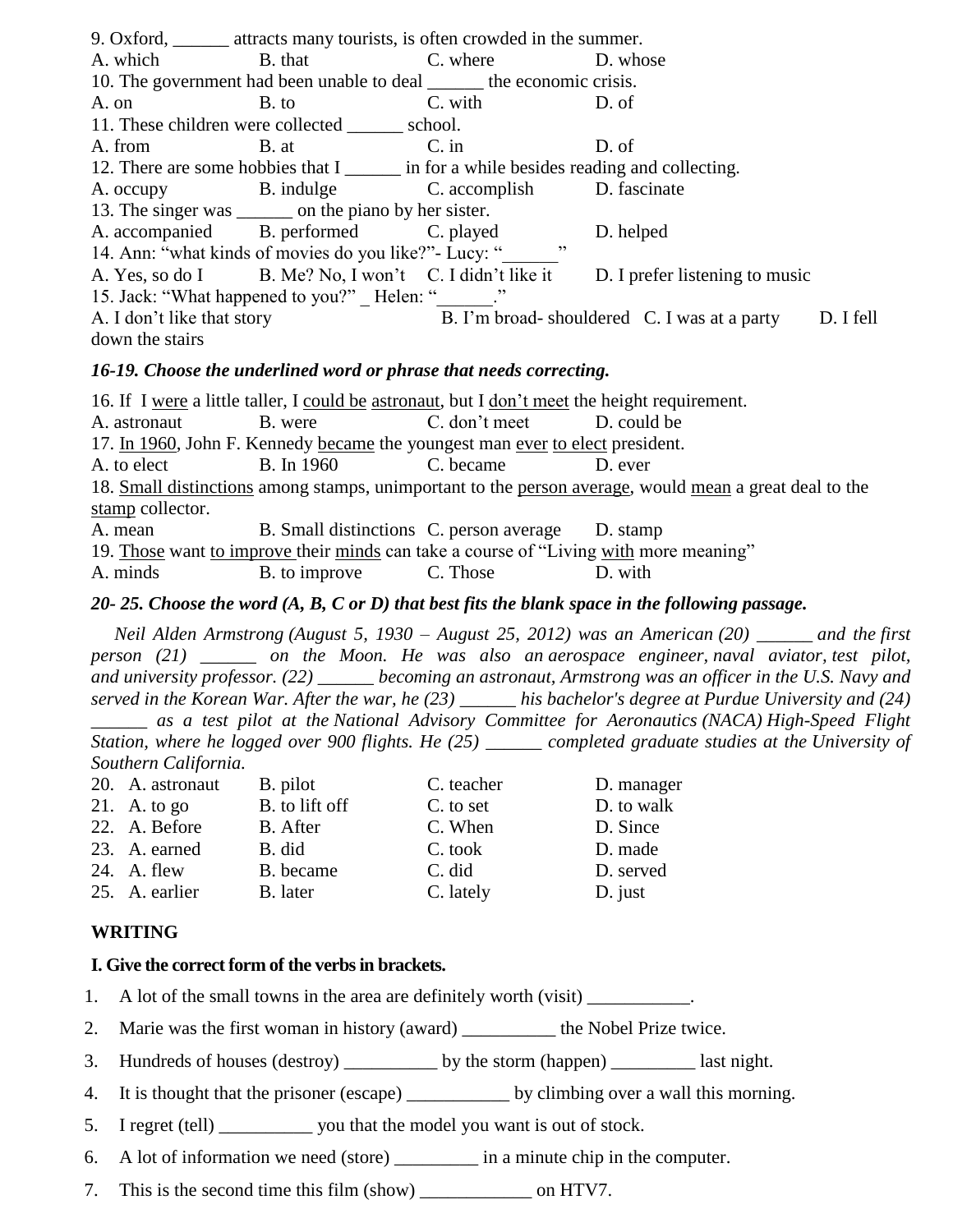#### **II. Supply the correct form of the words in brackets.**

- 1. Our complaint was dealt with \_\_\_\_\_\_\_\_\_\_\_\_\_\_\_\_ (SATISFY)
- 2. Buckingham Palace is one of the major tourist (ATTRACT)
- 3. The bank loan has greatly \_\_\_\_\_\_\_\_\_\_ our financial position. (STRENGTH)
- 4. Life is full of \_\_\_\_\_\_\_\_\_\_. (CERTAIN)

### **III. Rewrite the sentences as directed.**

- 1. My parents, not having much money, never went on holiday. (use a relative clause)  $\rightarrow$
- 2. They believed that this man had kidnapped her.
	- $\rightarrow$  She
- 3. Jim used to get married to that girl. (Use a relative clause with preposition)  $\rightarrow$  That is
- 4. I tried on two shirts. I liked none of them.  $\rightarrow$  I
- 5. The snow fell last night. It has turned to ice. (Use a reduced relative clause)

\_\_\_\_\_\_\_\_\_\_\_\_\_\_\_\_\_\_\_\_\_\_\_\_\_\_\_\_\_\_\_\_\_\_\_\_\_\_\_\_\_-\_\_\_\_\_\_.

- 6. That job is hardly suitable for her. (Add a tag question) \_\_\_\_\_\_\_\_\_\_\_\_\_\_\_\_\_\_\_\_\_\_\_\_\_\_\_\_\_\_\_\_\_\_\_\_\_\_\_\_\_\_\_\_\_\_\_\_\_.
- 7. She cut her finger on a piece of glass. (Use a cleft sentence) \_\_\_\_\_\_\_\_\_\_\_\_\_\_\_\_\_\_\_\_\_\_\_\_\_\_\_\_\_\_\_\_\_\_\_\_\_\_\_\_\_\_\_\_\_\_\_\_\_\_\_.
- 8. The robber made the bank manager hand over the money.
	- The bank manager \_\_\_\_\_\_\_\_\_\_\_\_\_\_\_\_\_\_\_\_\_\_\_\_\_\_\_\_\_\_\_\_\_\_\_\_\_\_.

# **UNIT 13 + 15**

#### **MULTIPLE CHOICE QUESTIONS**

1. Choose the word whose underlined part is pronounced differently from that of the others. A. at**t**raction B. ven**t**ure C. as**t**ronaut D. **t**raining 2. Choose the word whose underlined part is pronounced differently from that of the others. A. cosmon**au**t B. ab**oar**d C. **or**bit D. c**o**nqueror 3. Choose the word whose stress pattern is different from that of the others. A. technician B. psychologist C. weightlessness D. approximately 4. Choose the word whose stress pattern is different from that of the others. A. psychological B. temperature C. conquer D. gravity *5-15. Choose the word or phrase that best fits the blank space in each sentence.* 5. The place film directors usually work is called studio. A. where B. which C. in that D.  $\emptyset$ 6. What is the name of the last man \_\_\_\_\_\_\_\_\_\_ by the police? A. was arrested B. to arrest C. arresting D. who was arrested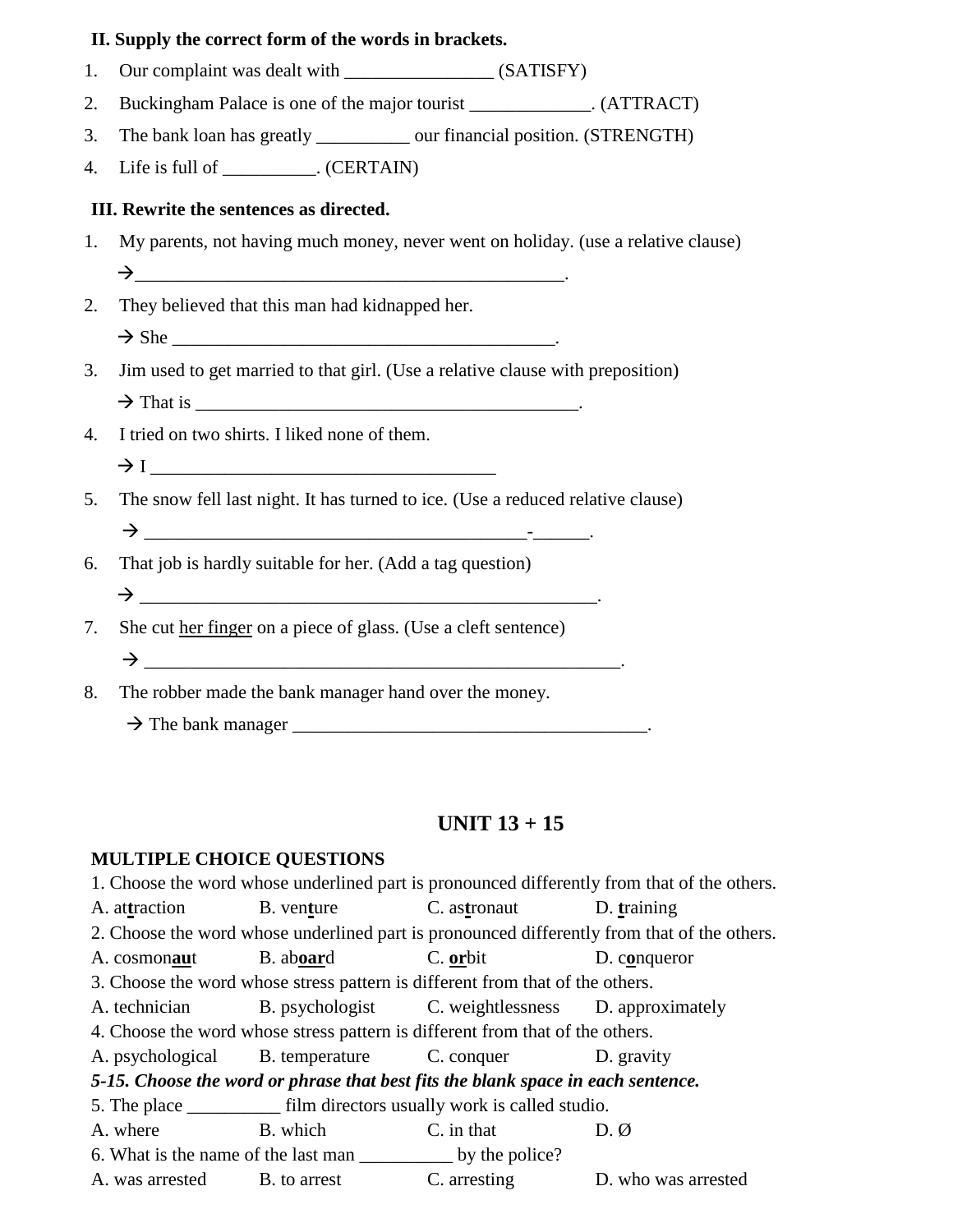|                            | 7. The best students ____________ the prizes were also offered a trip to Dubai.          |        |                                                                                                 |
|----------------------------|------------------------------------------------------------------------------------------|--------|-------------------------------------------------------------------------------------------------|
|                            | A. to win B. that wins C. winning D. won                                                 |        |                                                                                                 |
|                            |                                                                                          |        |                                                                                                 |
| living across this street. |                                                                                          |        |                                                                                                 |
|                            | A., to whom/, B., that/to, C. $\emptyset$ / $\emptyset$ D. whom/to                       |        |                                                                                                 |
|                            | 9. __________ shown at our local cinema last week were very exciting.                    |        |                                                                                                 |
|                            | A. movies which B. which movies C. The movies D. movie                                   |        |                                                                                                 |
|                            | 10. They went into town to indulge ____________ some serious shopping.                   |        |                                                                                                 |
|                            | A. on B. in C. at D. for                                                                 |        |                                                                                                 |
|                            | 11. A girl was killed yesterday _____________ a crash involving a stolen car.            |        |                                                                                                 |
|                            | A. at B. on C. in                                                                        | D. for |                                                                                                 |
|                            | 12. Skills cannot be transferred directly from a _________ to a ________.                |        |                                                                                                 |
|                            |                                                                                          |        | A. possibility/impossibility B. uncertainty/certainty C. trainer/trainee D. astronaut/cosmonaut |
|                            | 13. is a person whose job is keeping a particular type of equipment or machinery in good |        |                                                                                                 |
| condition.                 |                                                                                          |        |                                                                                                 |
|                            | A. Technician B. Scientist C. Engineer D. Conqueror                                      |        |                                                                                                 |
|                            |                                                                                          |        |                                                                                                 |
|                            | A. uncertainly B. absolutely C. extremely D. possibly                                    |        |                                                                                                 |
|                            | 15. X: "Could you wait until I come back?" $-Y:$ "                                       |        |                                                                                                 |
|                            | A. unsuccessful B. congratulations C. satisfactorily D. I'd rather not. Sorry.           |        |                                                                                                 |

#### *16-19. Choose the word or phrase that needs fixing.*

| 16. When I got home this morning, I found water to run down all over the kitchen walls.                  |              |                 |                 |  |
|----------------------------------------------------------------------------------------------------------|--------------|-----------------|-----------------|--|
| A. to run                                                                                                | B. When      | C. this morning | D. found        |  |
| 17. The hijackers threatened would blow up the <u>aero-plane</u> if their demands were not met.          |              |                 |                 |  |
| A. threatened                                                                                            | B. would     | C. aero-plane   | D. were not met |  |
| 18. She only sees her nephew occasionally, so that she showers him with presents when he does.           |              |                 |                 |  |
| A. occasionally                                                                                          | B. only sees | C. so that      | D. presents     |  |
| 19. The inmate spends most of his free time in prison plays gambles instead of practicing doing physical |              |                 |                 |  |
| exercises.                                                                                               |              |                 |                 |  |
| A. plays                                                                                                 | B. most of   | C. instead      | D. exercises    |  |

## *20-25. Choose the word or phrase among A, B, C or D that best fits the blank space in the following passage.*

*Now and again, "evidence" takes up that we are not alone in the universe. We often read stories about strange events that science cannot explain.*

*Unidentified Flying Objects (20) \_\_\_\_\_\_ mysteriously in the sky and are often spotted by the pilots or (21) \_\_\_\_\_\_ in an airplane or by someone digging in the garden. Lights form strange (22) \_\_\_\_\_\_ in the sky,* 

*which experts say human beings could not have (23) \_\_\_\_\_\_ on their own.*

*Some people say they have been kidnapped by aliens and then (24) \_\_\_\_\_\_ back again. The police rarely investigate such stories because they do not (25) \_\_\_\_\_\_ them seriously.*  20. A. appear B. look C. seem D. come 21. A. customers B. strangers C. humans D. passengers

| 22. A. marks       | B. words    | C. patterns | D. paintings |
|--------------------|-------------|-------------|--------------|
| 23. A. switched on | B. invented | C. put      | D. created   |
| 24. A. come        | B. returned | C. brought  | D. gone      |
| 25. A. catch       | B. bring    | C. fetch    | D. take      |
|                    |             |             |              |